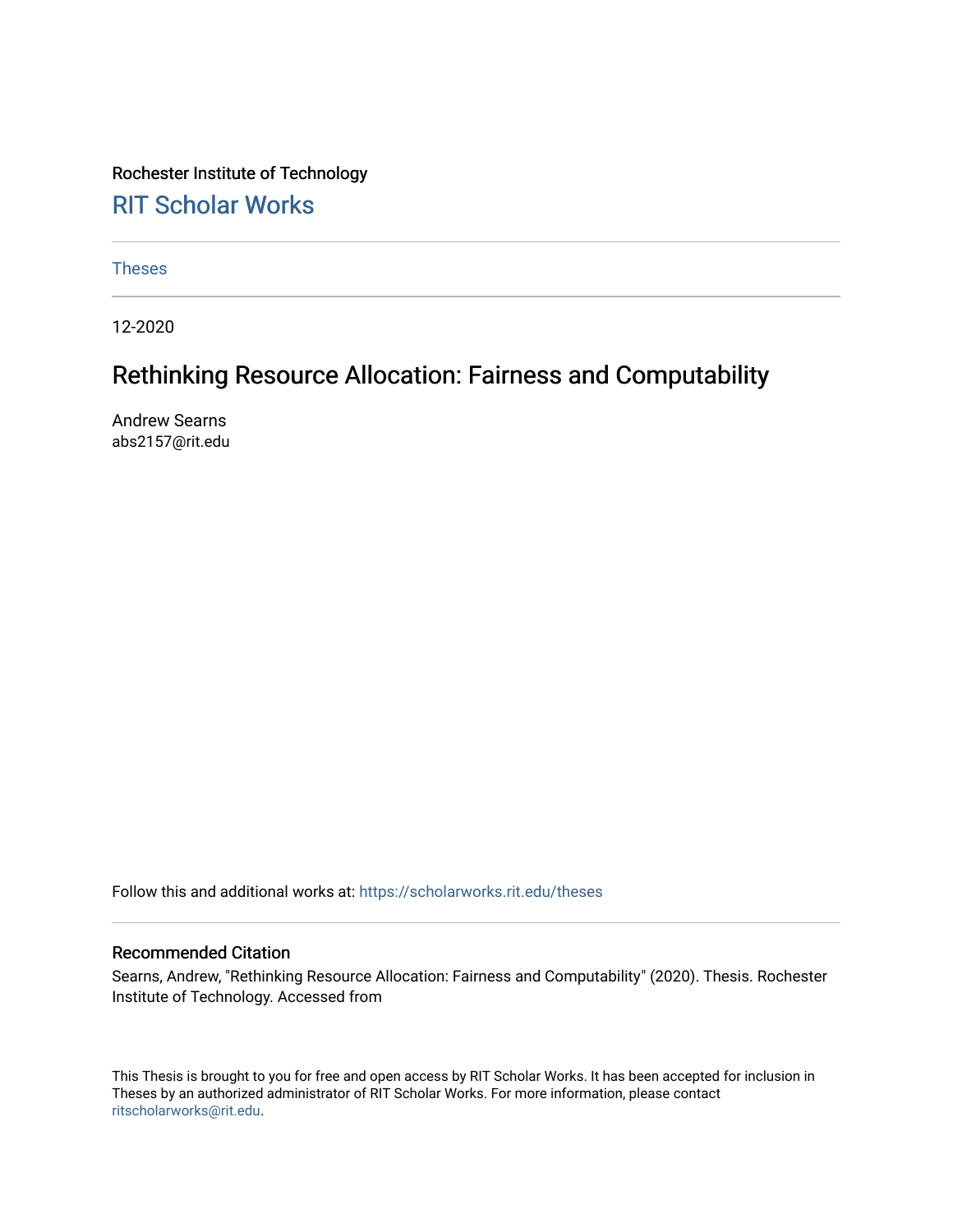# <span id="page-1-0"></span>Rethinking Resource Allocation: Fairness and Computability

by

## Andrew Searns

A Thesis Submitted in Partial Fulfillment of the Requirements for the Degree of Master of Science in Computer Science

Golisano College of Computing and Information Sciences Department of Computer Science

> Rochester Institute of Technology Rochester, NY December 2020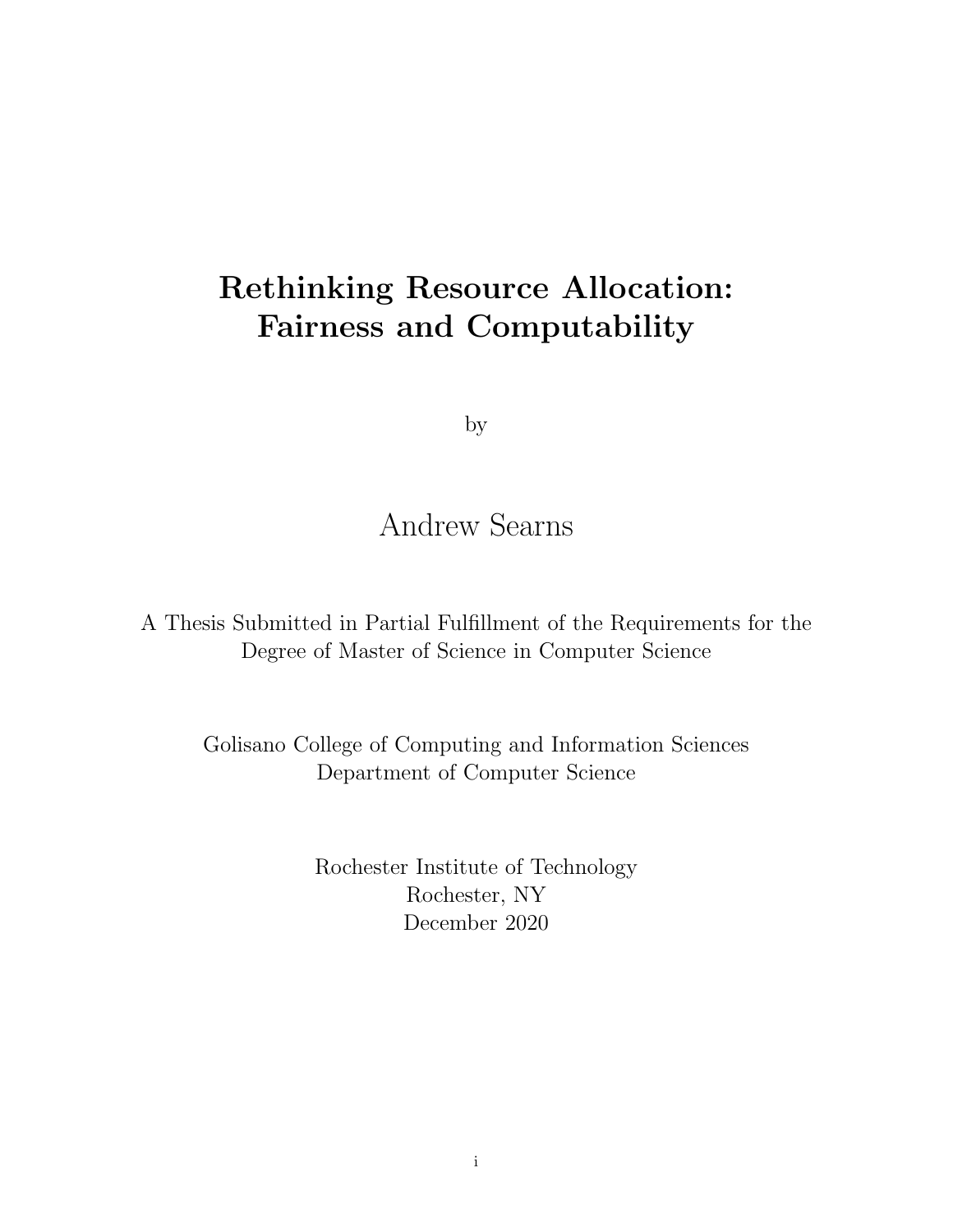# Rethinking Resource Allocation: Fairness and Computability

Approved by Supervising Committee:

Dr. Hadi Hosseini, Advisor Department of Computer Science Rochester Institute of Technology

Dr. Ivona Bezáková, Reader Department of Computer Science Rochester Institute of Technology

Dr. Stanisław Radziszowski, Observer Department of Computer Science Rochester Institute of Technology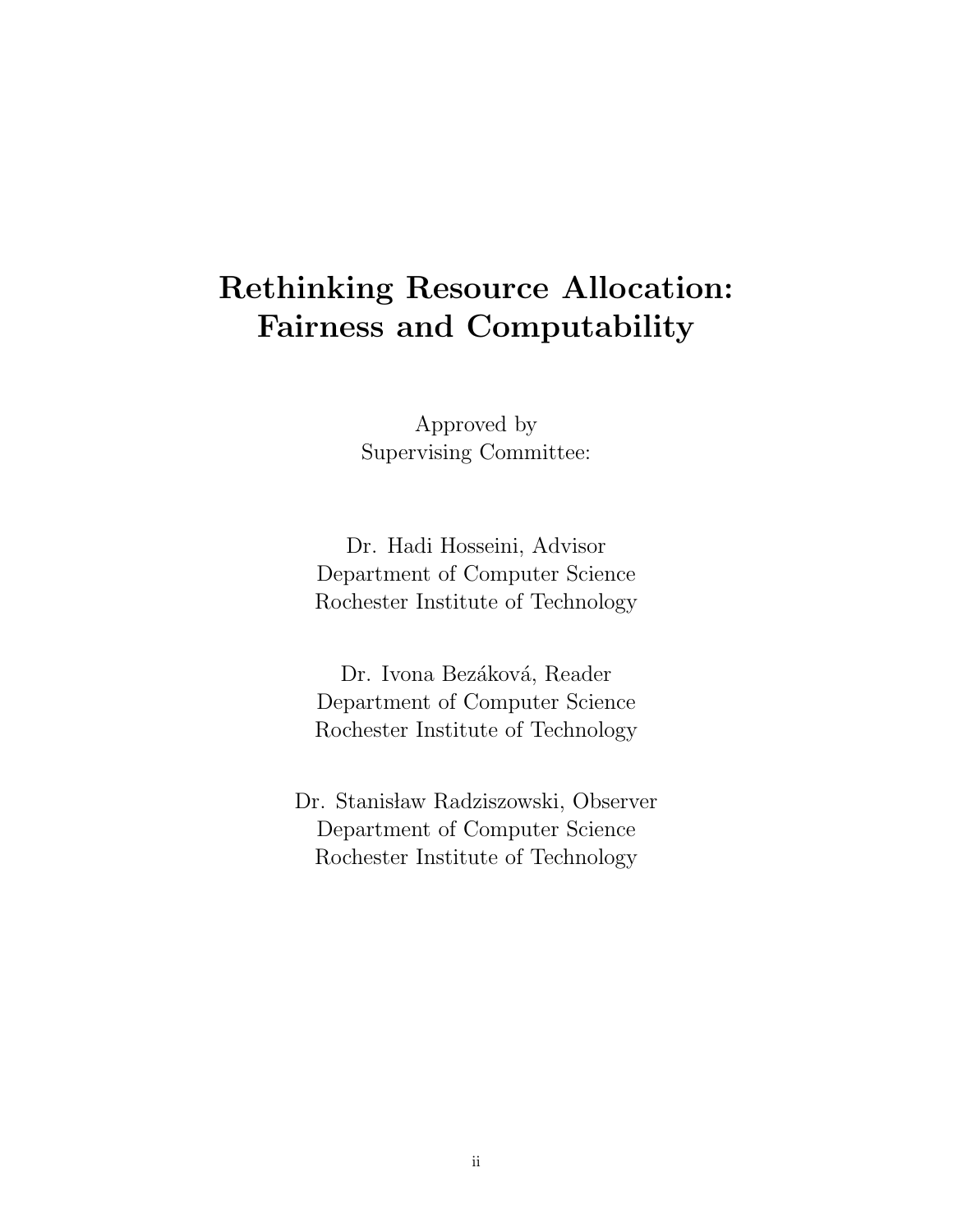## Contents

|                         | 1 Introduction<br>1.1                                                                                                                                                                                                                                                      | 1<br>$\overline{2}$                        |
|-------------------------|----------------------------------------------------------------------------------------------------------------------------------------------------------------------------------------------------------------------------------------------------------------------------|--------------------------------------------|
| $\bf{2}$                | <b>Preliminaries</b><br>2.1<br>Fairness Notions (a) respectively and the set of the set of the set of the set of the set of the set of the set of the set of the set of the set of the set of the set of the set of the set of the set of the set of the set<br>2.2<br>2.3 | 3<br>3<br>$\overline{5}$<br>6              |
| 3                       | <b>Related Works</b>                                                                                                                                                                                                                                                       | 7                                          |
| $\overline{\mathbf{4}}$ | <b>Maximin Share Guarantee for Goods</b><br>4.1<br>4.2<br>4.3<br>4.4<br>4.5<br>4.6<br>4.7                                                                                                                                                                                  | 9<br>9<br>14<br>17<br>20<br>21<br>25<br>26 |
| $\bf{5}$                | <b>Maximin Share for Chores</b><br>5.1<br>5.2<br>5.3<br>5.4<br>5.5                                                                                                                                                                                                         | 28<br>28<br>30<br>31<br>35<br>36           |
| 6                       | <b>Conclusions and Future Directions</b><br>6.1<br>6.2                                                                                                                                                                                                                     | 37<br>37<br>37                             |
|                         | A Polynomial Time Approximation Schemes (PTAS)                                                                                                                                                                                                                             | 41                                         |
|                         | <b>B</b> Material Omitted from Section 4.2                                                                                                                                                                                                                                 | 42<br>42<br>44<br>47                       |
|                         | C Material Omitted from Section 4.5                                                                                                                                                                                                                                        | 49<br>49<br>52                             |
|                         | D Optimal-MMS Fails for Chores                                                                                                                                                                                                                                             | 56                                         |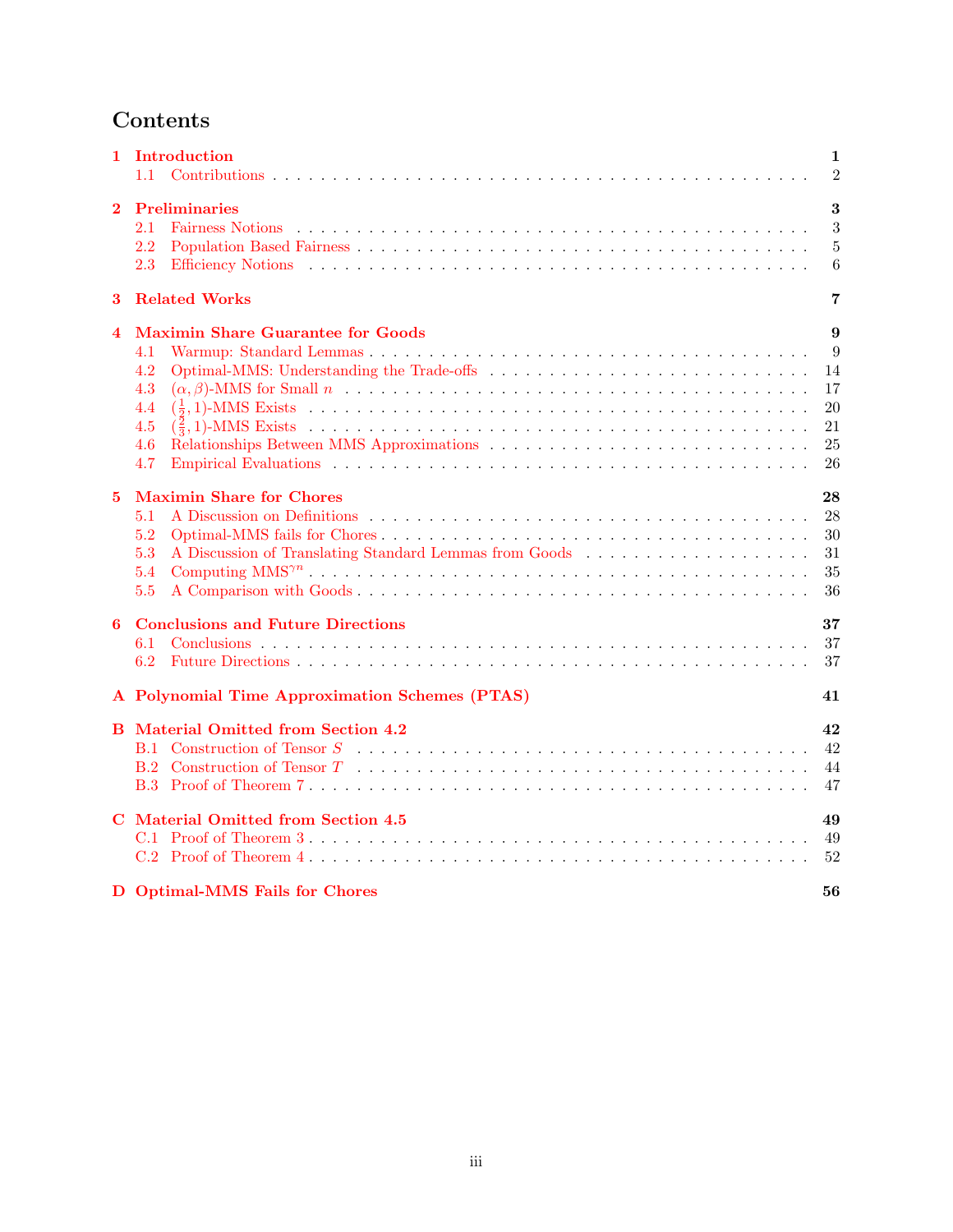#### Abstract

In the field of multiagent systems, one important problem is fairly allocating items among a set of agents. The gold standard fairness property is envy-freeness whereby each agent prefers the bundle allocated to them over any other bundle. For indivisible goods, envy-freeness cannot be guaranteed: consider two agents and one item. In the context of indivisible goods, one key fairness notion which has gained significant attention in recent years is the maximin share guarantee (MMS). MMS extends the cut-and-choose protocol to multiple agents by guaranteeing each agent as much value as if they divided items into bundles but chose last. However, MMS is not guaranteed to exist, and even it exists, computing an MMS allocation is computationally hard. Consequently, several approximation techniques were proposed to ensure all agents receive a fraction of their MMS.

We propose an orthogonal approximation which aims to guarantee MMS for a fraction of the agents. We construct instances where any optimal approximation algorithm fails to guarantee MMS for most agents. We show how to interpolate between the fraction of agents and the fraction of MMS guaranteed to agents. We prove the existence of allocations which satisfy  $\frac{2}{3}$  of the agents. Our algorithmic technique immediately implies a polynomial-time algorithm for any number of items when there are less than nine agents. Our results significantly reduce the existence gap of MMS when agents divide the items into  $\frac{3n}{2}$ bundles. We empirically demonstrate that our algorithm outperforms its worst-case bounds in practice on both synthetic and real-world data.

We extend our discussion of maximin share approximations to chores. We extend many of the techniques used for MMS approximations to the chores setting. Using these new techniques, we prove the existence of allocations which satisfy all agents when they expect to divide the workload among  $\frac{2n}{3}$ agents.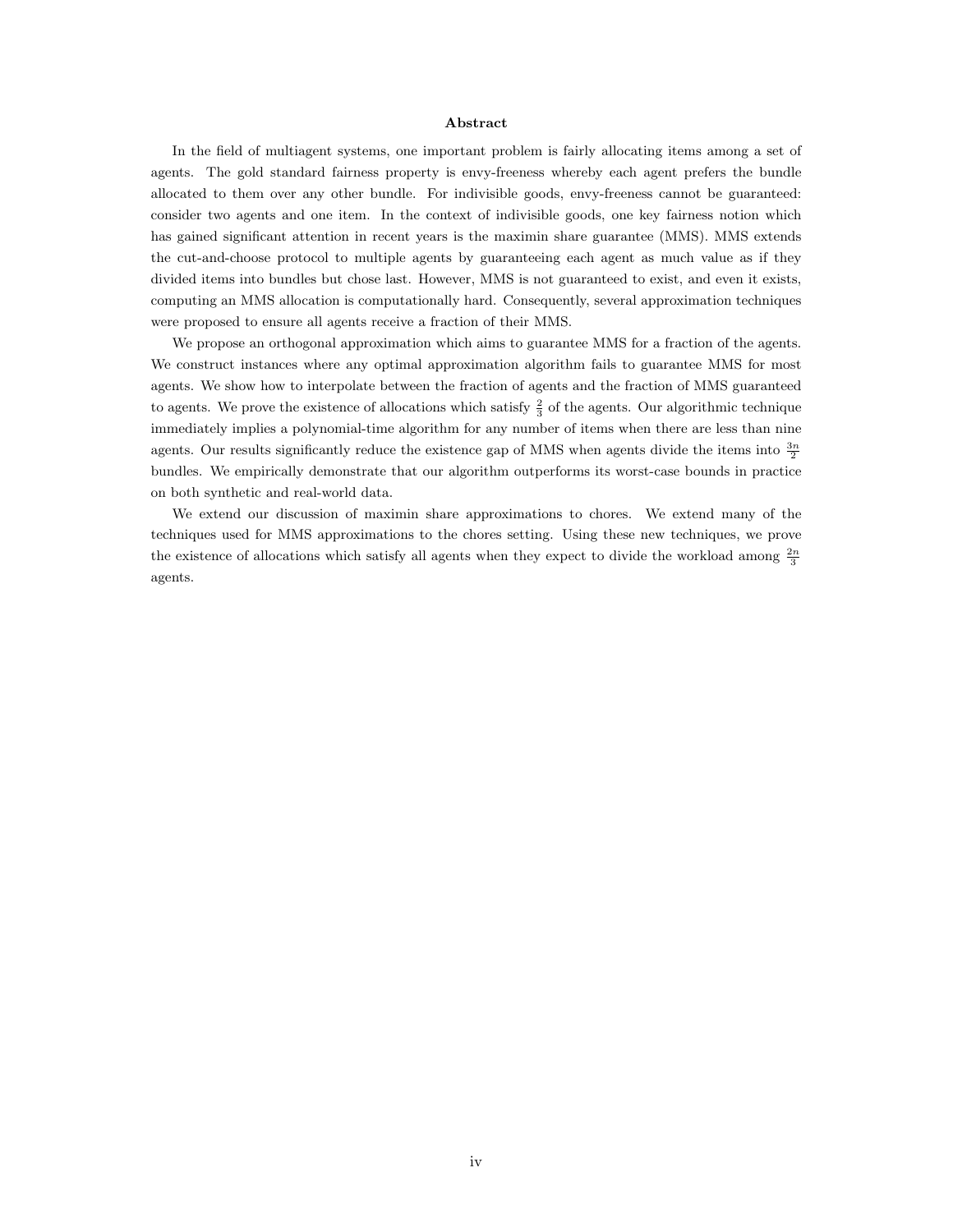## <span id="page-5-0"></span>1 Introduction

Multiagent systems are ubiquitous in our day-to-day lives. From lines at the grocery store to voting for representatives, nearly every action we take can be seen as the result of multiple people interacting. When humans are not present, the interactions of computers and robots can be seen as a multiagent system. Even within a single computer, the allocation of registers can be viewed as a multiagent system. Due to their ubiquity, the study of multiagent systems has gained significant attention in recent years. Within the field of multiagent sytems, one key property drives a significant fraction of research: fairness. Across the subfields of voting, auction design, and item allocation, fairness is defined slightly differently, but the key idea is the same; each agent wants to be treated the same as other agents. In voting, this might mean that each agent's vote counts equally, but it might also mean that agents who vote for a non-favorable candidate still receive some influence after their candidate is removed from the election.

In the field of fair division, fairness is often easier to define. Each agent wants to receive a bundle that they prefer to the bundle of others. This notion, known as envy-freeness, is the gold standard when allocating items among agents. For divisible goods, an envy-free allocation always exists [\[Edward Su,](#page-43-0) [1999\]](#page-43-0). It remains an open question whether envy-free allocations can be found with only polynomially many queries for agents' valuations. In this setting, proportionality, a relaxation of envy-freeness, can be guaranteed in a linear number of queries. In a proportional allocation, each agent receives  $\frac{1}{n}$ th of their total valuation for the items. When items are indivisible, the problem becomes much harder. In the indivisible setting, neither envy-free nor proportional allocations are guaranteed to exist. Consider a single good with two interested agents. Since the good is indivisible, one of the agents will remain empty-handed.

In the context of indivisible items, multiple alternative notions of fairness have been proposed. One criterion which has gained significant attention in recent years is the maximin share guarantee (MMS). In an MMS allocation, each agent requires at least as much value as if they divided items into bundles and then received the least valuable bundle of the division. Intuitively, each agent tries to divide items as evenly as possible. When valuations are heavily skewed in favor of a few items, the MMS guarantee focuses more on how the remaining items can be divided fairly. Despite the apparent benefits of MMS over proportionality, it turns out that an MMS allocation does not always exist [\[Procaccia and Wang,](#page-44-0) [2014\]](#page-44-0). Even when it exists, finding an MMS allocation is NP-Hard even for two agents with identical preferences [\[Bouveret and](#page-42-0) Lemaître, 2016. Consequently, recent research has focused on bounding the ratio of MMS that each agent can be guaranteed simultaneously [\[Amanatidis et al.,](#page-42-1) [2017,](#page-42-1) [Aziz et al.,](#page-42-2) [2017,](#page-42-2) [Garg and Taki,](#page-43-1) [2020,](#page-43-1) [Garg](#page-43-2) [et al.,](#page-43-2) [2018,](#page-43-2) [Ghodsi et al.,](#page-43-3) [2018,](#page-43-3) [Huang and Lu,](#page-43-4) [2019,](#page-43-4) [Kurokawa et al.,](#page-43-5) [2016\]](#page-43-5). In this research, we propose an alternative notion of fairness based one the population of agents. The overall thesis of this project is:

In the allocation of indivisible resources (goods or chores) among multiple agents, fairness can be guaranteed for a large subset of agents, and allocations can be computed efficiently when considering the majority of the participating agents.

Current techniques aim to provide all agents with a constant fraction of their MMS guarantee. This approach may leave most agents without the resources they require to complete tasks. Thus instead of asking what ratio of MMS each agent can be guaranteed, we ask what ratio of agents can be guaranteed their MMS guarantee. While this may initially appear less fair, there are multiple real world scenarios where such a guarantee is applicable. For example, doctors and nurses in a hospital require a complete set of resources before any operation can be done. Thus it is more important that all necessary resources are available for a subset of operations. The alternative where a subset of resources is available for each operation may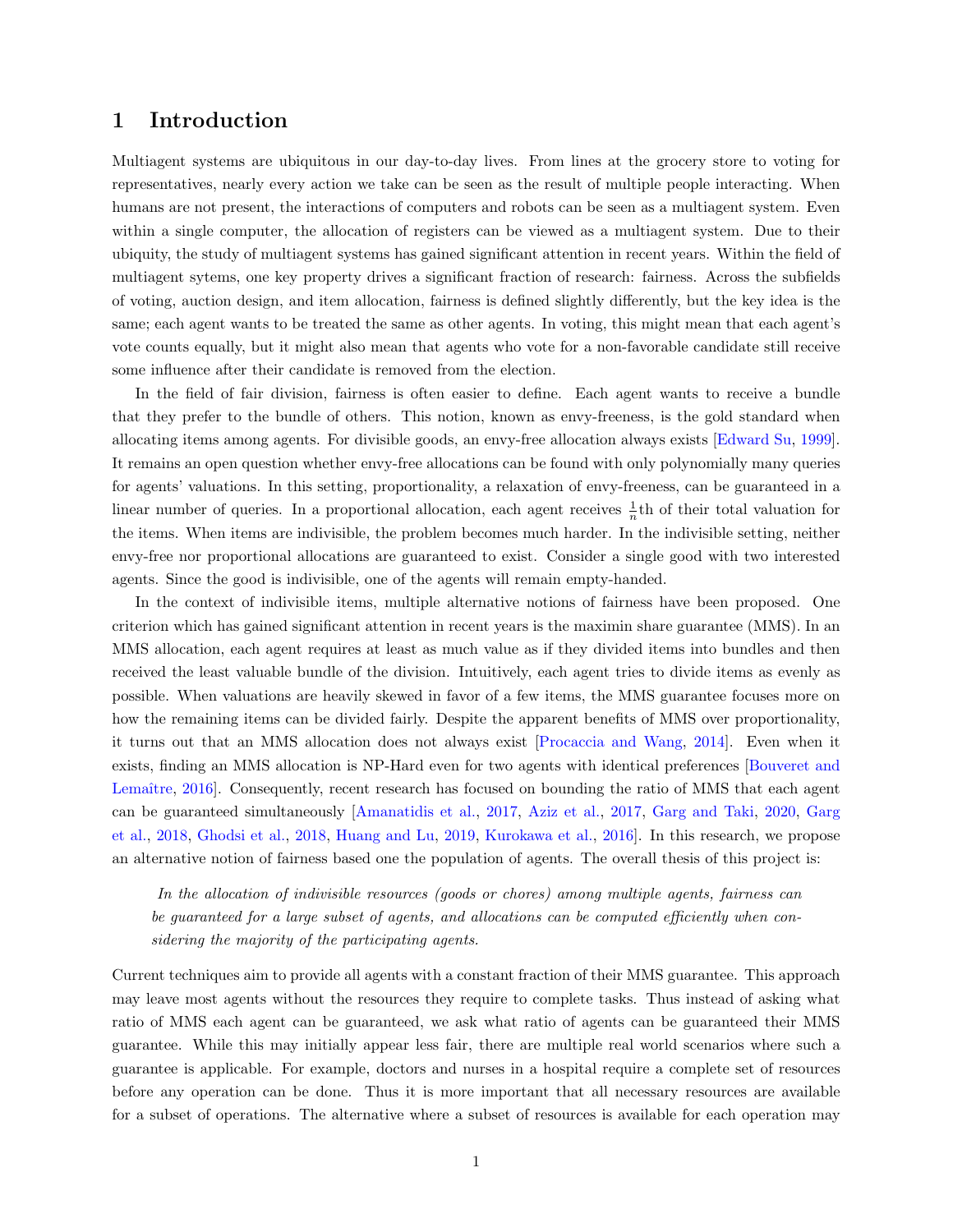mean that few to none of the operations can be completed successfully, which may jeopardize patient health. Similarly, course selection in colleges also necessitates this resource allocation constraint; senior level students must be guaranteed seats in major specific classes in order to prevent graduation delays. Lower level students may then be presented alternatives satisfying general education requirements if there is insufficient space in their in-major classes.

The majority of fair division research focuses on the case that items are non-negatively valued by all agents. In this context, the items are referred to as goods. However, when items are negatively valued, referred to as chores or bads, many results do not immediately extend into this domain. We explore both traditional and population-based approximations of MMS in both the goods and chores settings.

#### <span id="page-6-0"></span>1.1 Contributions

The main contributions of this work are as follows:

- We propose a novel  $(\alpha, \beta)$ -MMS fairness that considers the population of agents. Here we show that optimizing classical approximations might perform arbitrarily poor with respect to our new fairness notion.<sup>[1](#page-1-0)</sup> We prove the existence of  $(\frac{2}{3}, 1)$ -MMS allocations, and our proof is algorithmic for  $n < 9$ . Empirically, we demonstrate that our algorithm extends beyond its theoretical bounds and computes  $(\frac{2}{3}, 1)$ -MMS allocations on a mixture of synthetic and real-world data where  $n \geq 9$ .
- Using the above result, we improve the existence gap for MMS<sup>k</sup> from  $k \leq 2n-2$  to  $k \leq \lceil \frac{3n}{2} \rceil$ . This tightens the open upper-bound towards the current lower-bound of  $k \geq n+1$ .
- We extend the existing framework for maximin share approximations in the chores settings. In contrast to goods, we show that a  $\frac{2}{3}$  approximation based on the population of agents can easily be computed in polynomial time.

The detailed proofs and missing discussions can be found in the appendix.

<sup>&</sup>lt;sup>1</sup>This result has already appeared in AAAI 2020 [\[Searns and Hosseini,](#page-44-1) [2020\]](#page-44-1).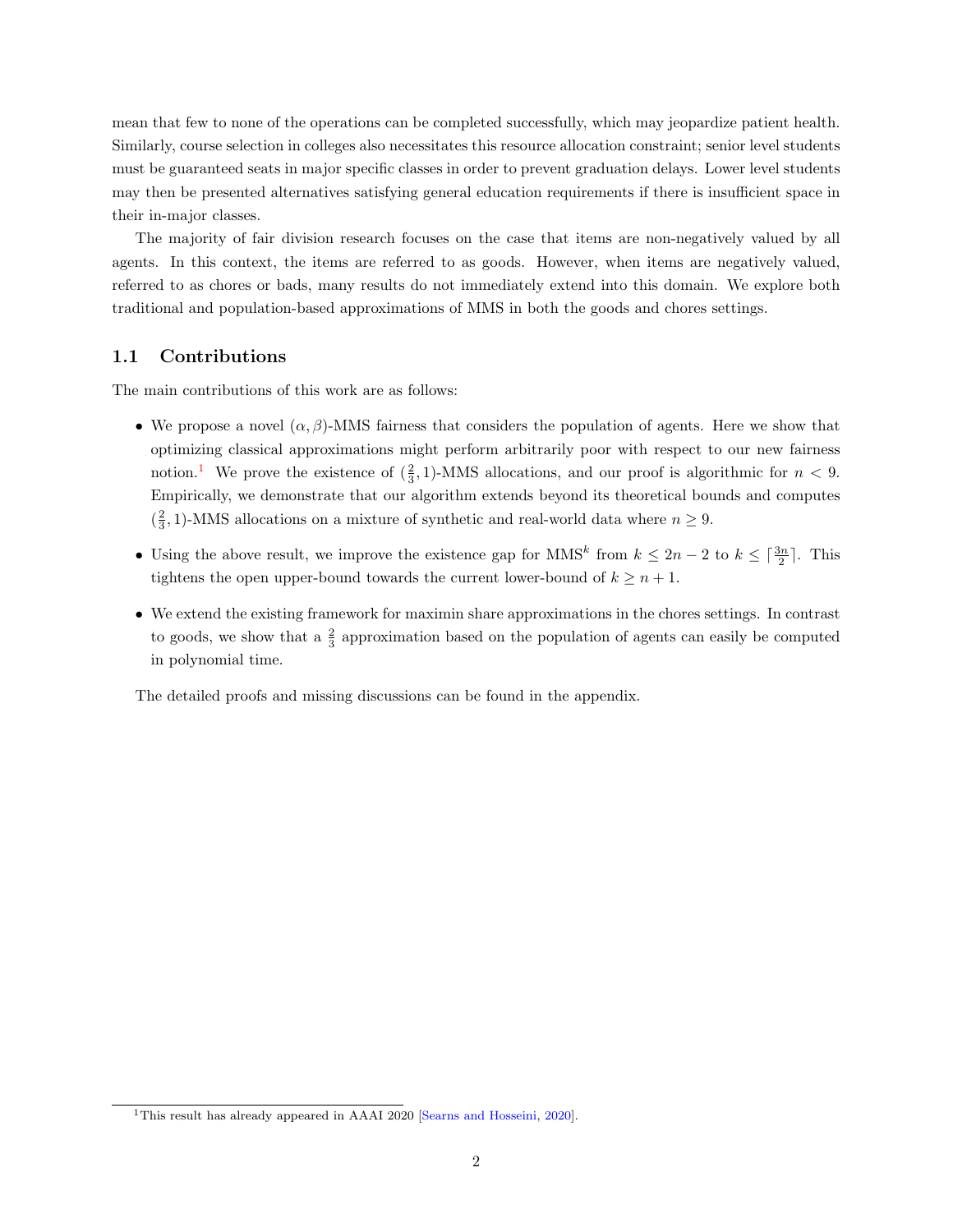## <span id="page-7-0"></span>2 Preliminaries

A fair division **instance**  $\mathcal{I} = \langle N, M, V \rangle$  consists of a set of agents  $N = \{1, 2, ..., n\}^2$  $N = \{1, 2, ..., n\}^2$  $N = \{1, 2, ..., n\}^2$ , a set of m indivisible items M, and a valuation profile V. Each agent is endowed with a valuation function  $v_i: 2^M \to \mathbb{R}$ . We assume that valuations are additive: for any set of items  $S \subseteq M$ ,  $v_i(S) = \sum_{g \in S} v_i({g})$ . For simplicity, we write  $v_i(g)$  in place of  $v_i({g})$ .

We say that an instance is a **goods instance** if each agent has non-negative value for all items. Conversely, we say that an instance is a chores instance if each agent has negative value for all items. Any instance which is neither a goods instance nor a chores instance is a mixed instance.

An allocation  $A = (A_1, \ldots, A_n)$  is an *n*-partition of M (where  $A_i \cap A_j = \emptyset$  for all  $i, j \in N$  and  $\cup_{i\in N}A_i = M$ ) where each agent i receives the corresponding bundle  $A_i$ . A partial allocation is an allocation of a subset of  $M' \subseteq M$  of the goods. Let  $\Pi_k(M)$  denote the set of k-partitions of M.

#### <span id="page-7-1"></span>2.1 Fairness Notions

The most desirable fairness notion is that of **envy-freeness** (proposed by [Foley](#page-43-6) [\[1967\]](#page-43-6)) whereby each agent weakly prefers the bundle allocated to them over any other bundle (see Figure [1\)](#page-8-0). However, this notion cannot be guaranteed for indivisible goods. The simplest relaxation of envy-freeness adds an "up to one" condition that allows agents to overlook a single item's worth of value. Formally, the envy-free up to one good (EF1) notion is defined as follows.

Definition 1 [\(Budish](#page-42-3) [\[2011\]](#page-42-3)). An allocation  $A = (A_1, \ldots, A_n) \in \Pi_n(M)$  is envy-free up to one good (EF1) if for each pair of agents  $i, j \in N$ , at least one of the following holds:

- $v_i(A_i) \ge v_i(A_j)$
- $\exists g \in A_j$  such that  $v_i(A_i) \ge v_i(A_j \setminus \{g\})$
- $\exists b \in A_i$  such that  $v_i(A_i \setminus \{b\}) \ge v_i(A_i)$ .

While EF1 is often desirable, it sometimes allows unnecessarily skewed valuations. For example, consider two agents with three markers and a car on the market. The allocation which gives a car and a marker to one agent and the remaining two markers to the other agent is EF1 (removing the car eliminates the envy). However, a fairer solution would be to separate the car from all three markers. One notion which addresses this issue is envy-freeness up to any good (EFX). When agents compare bundles in an EFX bundle, they must be envy-free up to the least valuable good in the other agent's bundle. For example, this means that the agent with two markers would not be envy-free after removing the marker from the other agent's bundle.

**Definition 2** [\(Caragiannis et al.](#page-42-4) [\[2016\]](#page-42-4)). An allocation  $A = (A_1, \ldots, A_n) \in \Pi_n(M)$  is envy-free up to any good (EFX) if for each pair of agents  $i, j \in N$ , at least one of the following holds:

- $v_i(A_i) \geq v_i(A_i)$
- $\forall g \in A_j$  such that  $v_i(g) > 0$ ,  $v_i(A_i) \ge v_i(A_j \setminus \{g\})$
- $\forall b \in A_i$  such that  $v_i(b) < 0$ ,  $v_i(A_i \setminus \{b\}) \ge v_i(A_i)$ .

While EFX is very close to envy-freeness, it is only known to exist for three agents [\[Chaudhury et al.,](#page-42-5) [2020\]](#page-42-5).

Another relaxation of envy-freeness is known as proportionality (See Figure [2\)](#page-8-1). Perhaps the most simple fairness notion, proportionality requires that each agent receives at least a proportional amount of their value for all items.

<sup>&</sup>lt;sup>2</sup>For simplicity, we sometimes write [k] to denote the set of integers [k] = {1, 2, ..., k}.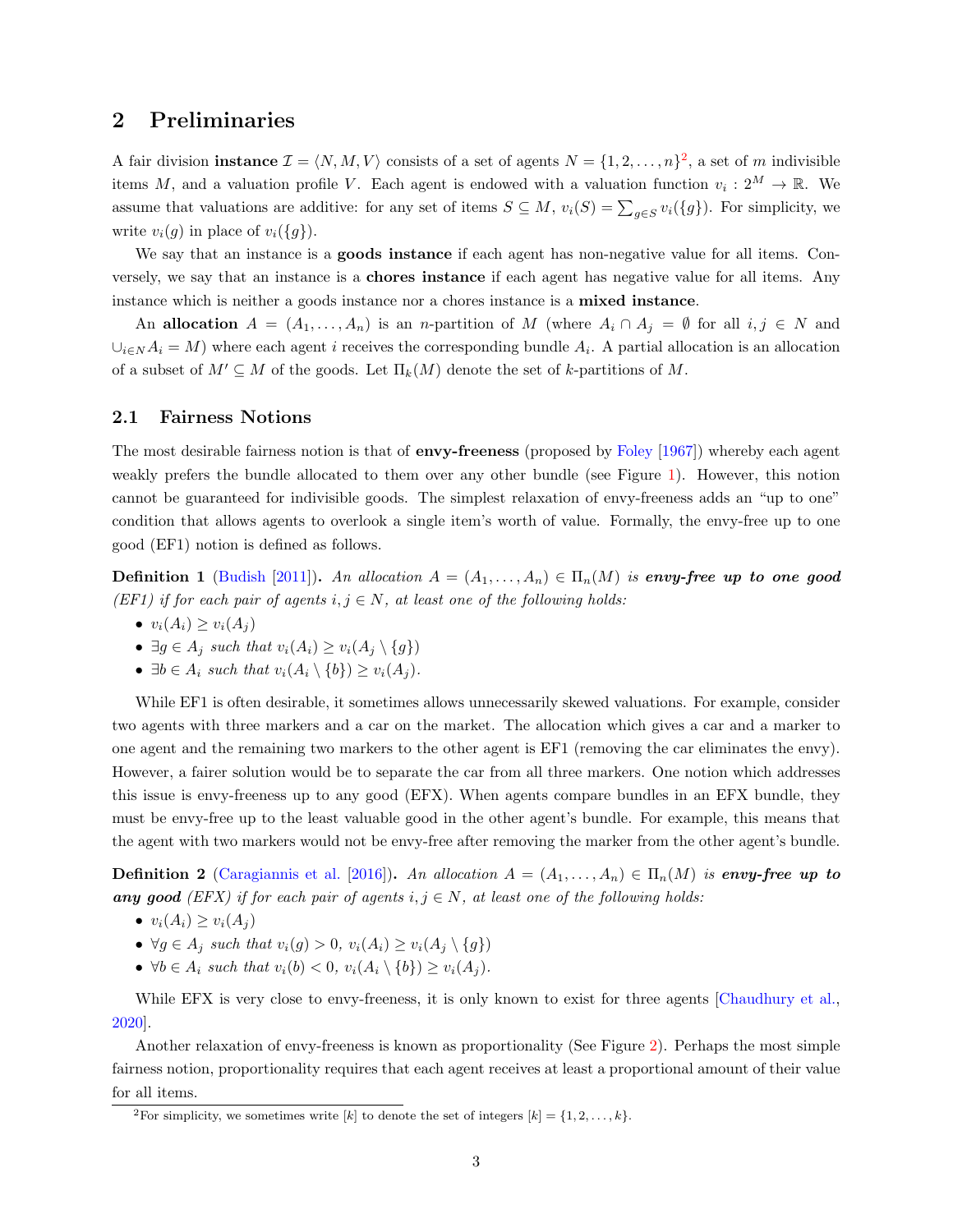| Agent | $q_1$ | Q2 | 93 | $\Delta$ | 95 |
|-------|-------|----|----|----------|----|
|       |       |    |    |          |    |
|       |       |    |    |          |    |
| 0     |       |    |    |          |    |

<span id="page-8-0"></span>Figure 1: The circled allocation is EF1 but not EFX as good  $g_4$  can be removed from agent 3's bundle to eliminate agent 1's envy, but not good  $g_5$ . as each agent prefers the bundle allocated to them over each other allocated bundle.

<span id="page-8-1"></span>**Definition 3** [\(Steinhaus](#page-44-2) [\[1949\]](#page-44-2)). An allocation  $A = (A_1, \ldots, A_n) \in \Pi_n(M)$  is proportional (Prop) if for each agent  $i \in N$ ,  $v_i(A_i) \geq \frac{v_i(M)}{n}$ .

| Agent |          | a۰ | 93 | 95 | Total | $Prop_i$ |
|-------|----------|----|----|----|-------|----------|
|       | $\Omega$ |    |    |    |       |          |
|       |          |    |    |    |       |          |
|       | IΛ       |    |    |    |       |          |

Figure 2: The circled allocation is Prop as each agent receives at least  $\frac{v_i(M)}{n}$ .

Unfortunately, like envy-freeness proportionality cannot be guaranteed when items are indivisible: consider two agents and a single desirable item. The maximin share notion was introduced to help deal with this issue in proportionality (See Figure [3\)](#page-8-2). When item valuations are heavily skewed, the maximin share guarantee lets agents request as close to a proportional allocation as possible.

**Definition 4** [\(Budish](#page-42-3) [\[2011\]](#page-42-3)). The k maximin share guarantee of agent  $i \in N$  is the maximum amount of value that agent i can guarantee for themself by dividing items into k bundles and then selecting their least valuable bundle. Formally,

$$
MMS_i^k(M, v_i) = \max_{(A_1, \dots, A_k) \in \Pi_k(M)} \min_{j \in [k]} v_i(A_j).
$$

When M,  $v_i$ , or k are clear from context, we may omit them and write  $MMS_i$  to mean  $MMS_i^k(M, v_i)$ .

<span id="page-8-2"></span>

| Agent                                                           |                | 92              | 93             | 94 | 95             | Agent | 91              | 92 | 93                 | 94 | 95 | $MMS_i$ |
|-----------------------------------------------------------------|----------------|-----------------|----------------|----|----------------|-------|-----------------|----|--------------------|----|----|---------|
|                                                                 | 3              | $\mathbf{5}$    |                |    |                |       | $\Omega$        |    |                    |    |    |         |
|                                                                 | $\Omega$<br>IJ | $\mathcal{D}$   | $\overline{9}$ |    |                |       |                 |    |                    | 8  |    |         |
|                                                                 | $\mathbf{3}$   | $5\overline{)}$ | 9              |    | 6 <sup>6</sup> |       | 10 <sup>1</sup> | 8  |                    |    |    |         |
| (a) The MMS <sup>3</sup> partition for agent 1: $MMS_1^3 = 7$ . |                |                 |                |    |                |       | $\mathbf{b}$    |    | An MMS allocation. |    |    |         |

Figure 3: The MMS guarantee requires two parts: computing each agent's MMS values and finding an allocation which guarantees each agent that value.

While MMS exists with high probability in random instances [\[Dickerson et al.,](#page-43-7) [2014\]](#page-43-7), it is both not guaranteed to exist [\[Procaccia and Wang,](#page-44-0) [2014\]](#page-44-0) and NP-hard to compute even when it exists [\[Bouveret](#page-42-0) and Lemaître, 2016. Consequently, recent studies in maximin share fairness aim to approximate the MMS guarantee. The most common relaxation is to ensure that each agent receives at least a  $\beta$  fraction of their maximin share. This idea was pushed to its limits by [Heinen et al.](#page-43-8) [\[2018\]](#page-43-8) with the notion of optimal-MMS. Given an instance, an optimal-MMS allocation is any allocation which maximizes the minimum ratio any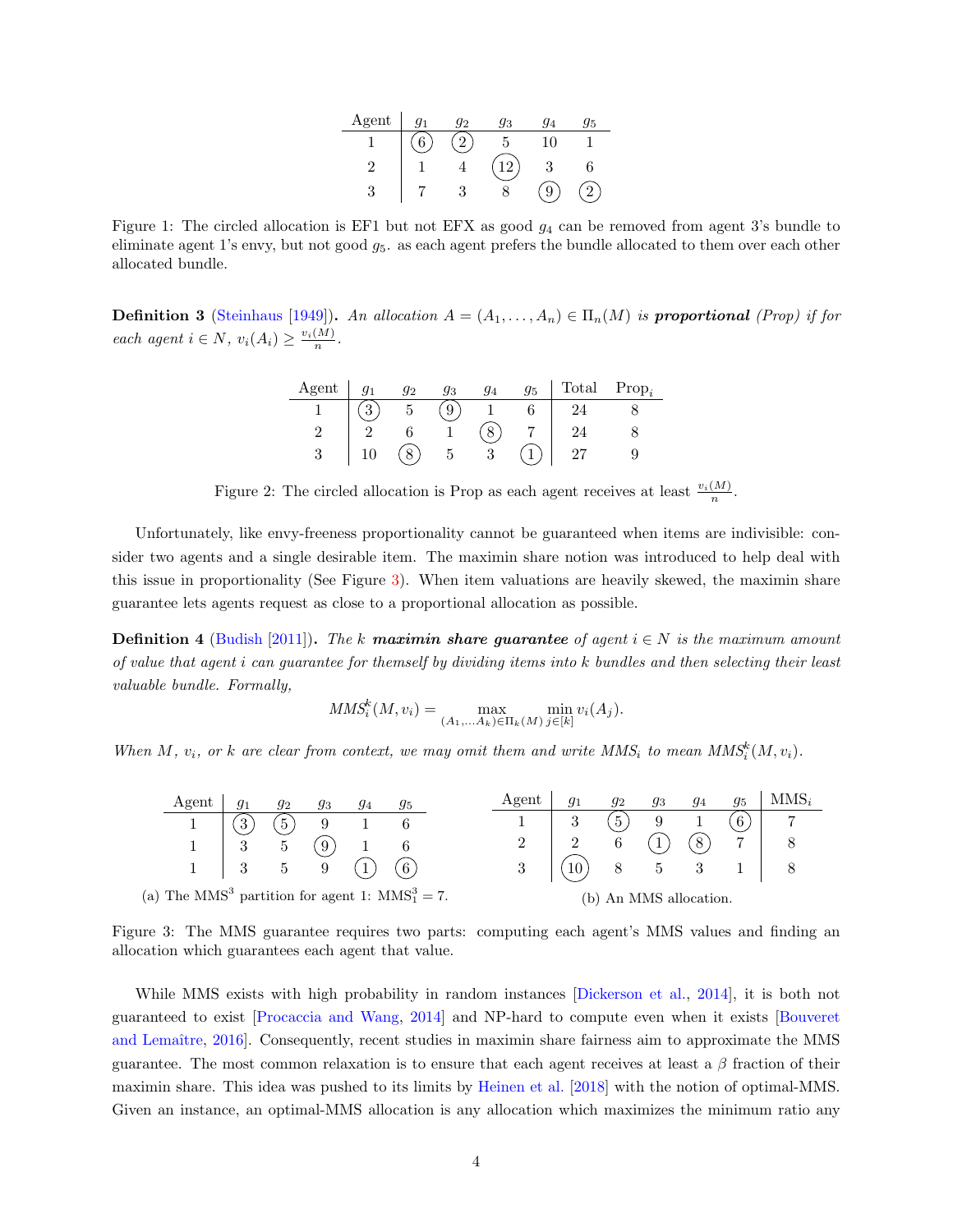agent receives of their MMS (See Figure [4\)](#page-9-1). Since the number of allocations is finite, an optimal-MMS allocation is guaranteed to exist.

**Definition 5** [\(Heinen et al.](#page-43-8) [\[2018\]](#page-43-8)). Given an instance, the **optimal-MMS** ratio is the best possible approximation of MMS that can be achieved by all agents simultaneously. For a goods instance, the optimal-MMS ratio is defined as

$$
\lambda^* = \max_{(A_1, \dots, A_n) \in \Pi_n(M)} \min_{i \in [n]} \frac{v_i(A_i)}{MMS_i^n}.
$$

Likewise, for a chores instance, the optimal-MMS ratio is the minimal ratio that can be satisfied simultaneously by all agents. I.e.

$$
\lambda^* = \min_{(A_1, ..., A_n) \in \Pi_n(M)} \max_{i \in [n]} \frac{v_i(A_i)}{MMS_i^n}.
$$

<span id="page-9-1"></span>An allocation  $A = (A_1, \ldots, A_n)$  satisfies optimal-MMS if each agent receives at least a  $\lambda^*$  fraction of their MMS guarantee: for all  $i \in N$ ,  $v_i(A_i) \geq \lambda^* M M S_i^n$ .

| Agent  | $\sigma$ | 93 | 95 | 47 T.C<br>۱., |
|--------|----------|----|----|---------------|
|        |          | ĸ. |    |               |
| c      |          |    |    |               |
| ഩ<br>U |          |    |    |               |

Figure 4: The circled allocation maximizes the minimum ratio  $\frac{v_i(A_i)}{\text{MMS}_i}$  and thus satisfies optimal-MMS.

#### <span id="page-9-0"></span>2.2 Population Based Fairness

In this research, we propose an orthogonal direction of maximin share approximations. We wish to approximate fairness by maximizing the number of satisfied agents. We present a notion of  $(\alpha, \beta)$ -MMS wherein an α fraction of agents require a β ratio of their MMS (See Figure [5\)](#page-9-2).

**Definition 6.** An allocation  $A = (A_1, A_2, \ldots, A_n) \in \Pi_n(M)$  satisfies  $(\alpha, \beta)$ -MMS if there exists a subset  $N' \subseteq N$  such that  $|N'| \geq | \alpha |N| \leq 1$  and for all  $i \in N'$ ,  $v_i(A_i) \geq \beta M M S_i^n$ . We say that  $(\alpha, \beta)$ -MMS exists if for every  $N' \subseteq N$  with  $|N'| \leq |\alpha|N|$ , there exists an allocation  $A = (A_1, A_2, \ldots, A_n) \in \Pi_n(M)$  such that for all  $i \in N', v_i(A_i) \geq \beta M M S_i^n$ .

<span id="page-9-2"></span>We note that the definition of  $(\alpha, \beta)$ -MMS existing is equivalent if the inequality is replaced with equality. Any subset N' with size  $|N'| < \lfloor \alpha |N| \rfloor$  is a subset of another set  $N'' \supset N'$  such that  $N'' \subseteq N$  with  $|N''| = |\alpha|N|$ . Any allocation that gives each agent in N'' a β fraction of their MMS must also give each agent in N' a  $\beta$  fraction of their MMS. Thus that allocation may be reused to satisfy the subset N'.

|                | 70 | Ωo | 95 | $MMS_i$ |
|----------------|----|----|----|---------|
|                | ĸ  |    |    |         |
| $\overline{2}$ |    |    |    |         |
| 3              |    |    |    |         |

Figure 5: The circled allocation simultaneously satisfies  $(\frac{1}{3}, \frac{6}{7})$ -MMS,  $(\frac{2}{3}, \frac{3}{8})$ -MMS, and  $(1, \frac{1}{8})$ -MMS.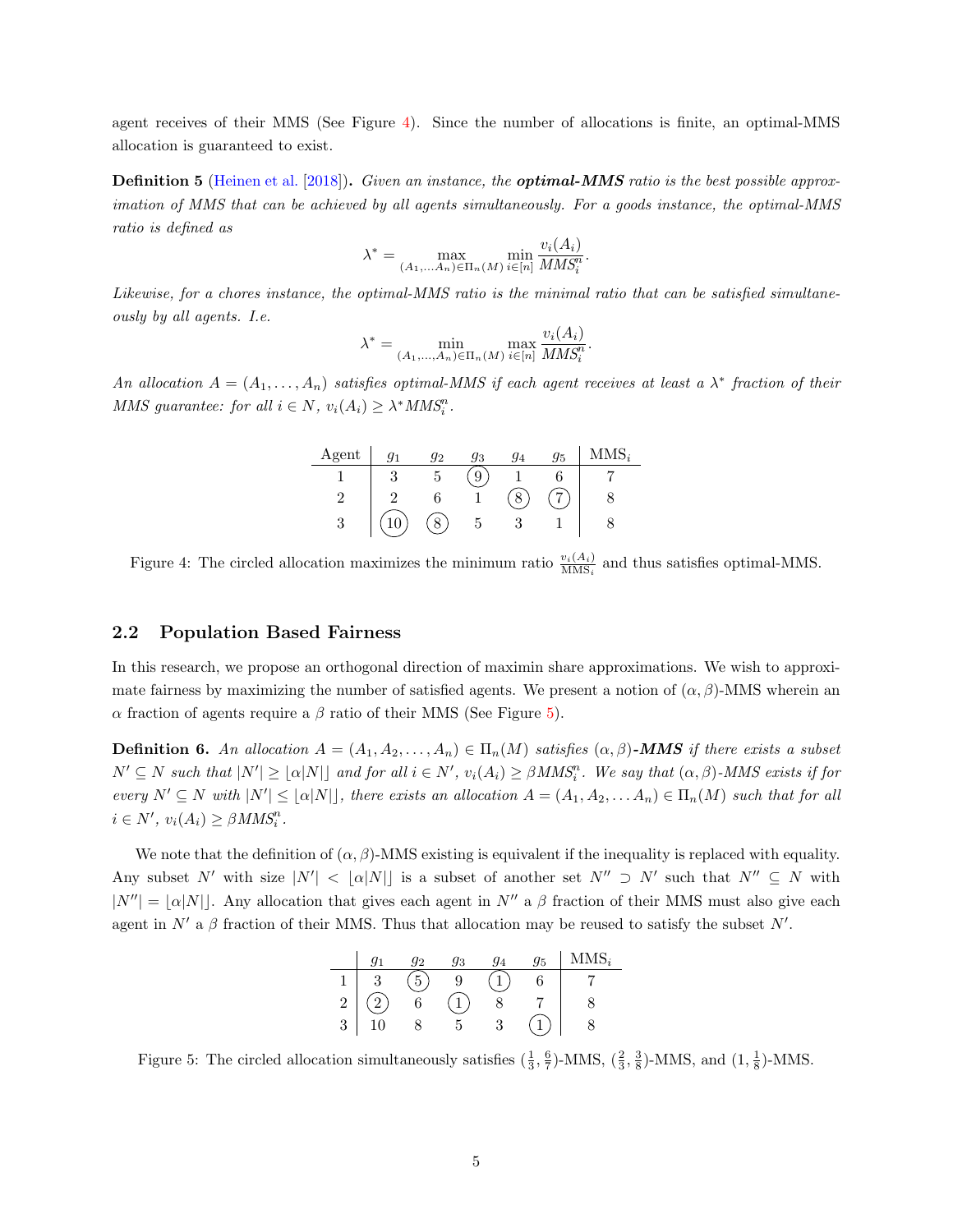#### <span id="page-10-0"></span>2.3 Efficiency Notions

While fairness is the primary objective in this research, an important tangential concern is that of economic efficiency. Fairness notions such as envy-freeness can be trivially satisfied by giving all agents nothing. However, this trivial allocation wastes significant value that could otherwise be given to agents. Economic efficiency describes the notion that there is no unnecessarily wasted value. The most common efficiency measure is that of Pareto optimality (PO).

**Definition 7.** Given two allocations  $A = (A_1, A_2, \ldots, A_n)$  and  $B = (B_1, B_2, \ldots, B_n)$   $A, B \in \Pi_n(M)$ , we say that A **Pareto dominates** B if for all  $i \in N$ ,  $v_i(A_i) \ge v_i(B_i)$  with at least one of these inequalities strict. An allocation is **Pareto optimal** if there is no allocation which Pareto dominates it.

When we consider threshold based fairness measures (like proportionality or maximin share), we often ignore economic efficiency because empty allocations do not satisfy non-trivial thresholds. However, if an allocation exists which satisfies the threshold fairness criteria, then by repeatedly following Pareto improvements (the set of allocations is finite, so this process will terminate), we will eventually find an allocation which satisfies the threshold fairness and which is also Pareto optimal. However, finding Pareto improvements is an NP-Hard problem when valuations are additive [\[Aziz et al.,](#page-42-6) [2019\]](#page-42-6), and thus finding allocations which simultaneously satisfy fairness and efficiency is an important extension of any fairness research.

| Agent |   | a۰ | 93 | 15 |
|-------|---|----|----|----|
|       |   |    |    |    |
| c     | ິ |    |    |    |
| ٠.    |   |    | к  |    |

Figure 6: The squared allocation is Pareto dominated by the circled allocation. The circled allocation, however is not Pareto dominated by any allocation and is thus Pareto optimal.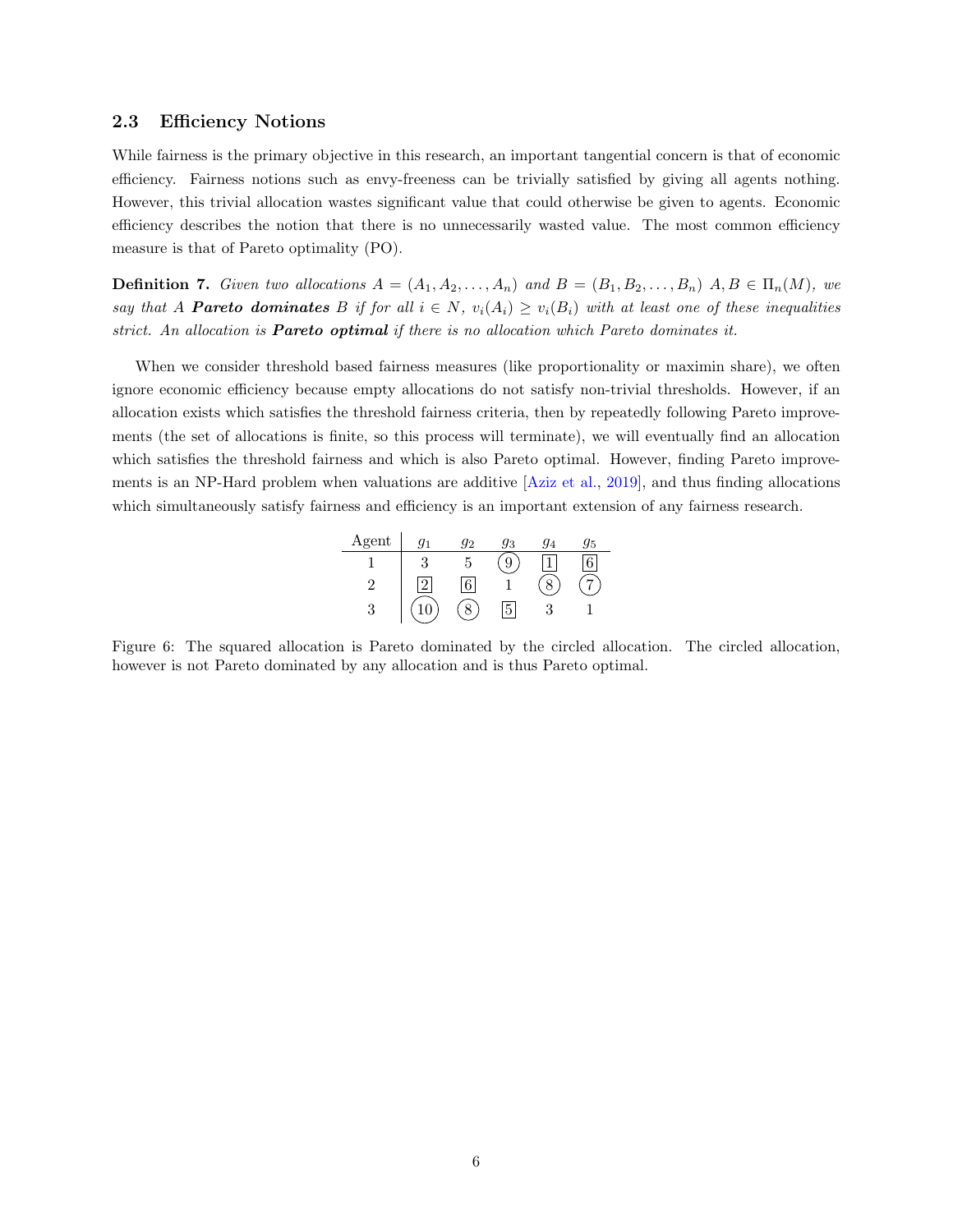## <span id="page-11-1"></span><span id="page-11-0"></span>3 Related Works

| Problem                | Existence                    | Computation                                  |  |  |  |  |  |
|------------------------|------------------------------|----------------------------------------------|--|--|--|--|--|
|                        |                              | Cut and choose                               |  |  |  |  |  |
| $n=2$                  | (by definition)              | (Bouveret and Lemaître [2016])               |  |  |  |  |  |
| $n=3$                  |                              | $7/8$ approximation Amanatidis et al. [2017] |  |  |  |  |  |
|                        | Kurokawa et al. [2018]       |                                              |  |  |  |  |  |
| $n \geq 4$             |                              | $3/4$ approximation Ghodsi et al. [2018]     |  |  |  |  |  |
|                        | Kurokawa et al. [2018]       |                                              |  |  |  |  |  |
| Identical <sup>3</sup> |                              | NP-Hard                                      |  |  |  |  |  |
|                        | (by definition)              | (Bouveret and Lemaître [2016])               |  |  |  |  |  |
|                        |                              | Round Robin                                  |  |  |  |  |  |
| Binary                 | Bouveret and Lemaître [2016] | (Bouveret and Lemaître [2016])               |  |  |  |  |  |
|                        |                              | polynomial time                              |  |  |  |  |  |
| $\{0, 1, 2\}$          | Amanatidis et al. [2017]     | (Amanatidis et al. [2017])                   |  |  |  |  |  |

Table 1: A summary of MMS results for Goods

Results for Goods. The maximin share guarantee was first proposed by [Budish](#page-42-3) [\[2011\]](#page-42-3). When it was first proposed, it was conjectured that an MMS allocation always exists. This idea was supported by [Dickerson](#page-43-7) [et al.](#page-43-7) [\[2014\]](#page-43-7) who proved that MMS exists with high probability whenever the number of goods exceeded the number of agents by at least a logarithmic factor. This conjecture was falsified by [Procaccia and Wang](#page-44-0) [\[2014\]](#page-44-0) with a construction which used exponentially many goods. The MMS counter-example was later generalized to *n* agents and reduced to only  $3n + 4$  goods [\[Kurokawa et al.,](#page-43-5) [2016,](#page-43-5) [2018\]](#page-43-9).

The complexity of deciding whether or not MMS exists for a given instance was studied by [Bouveret and](#page-42-0) Lemaître [\[2016\]](#page-42-0). They gave a simple algorithm to show that MMS existence can be decided in  $\Sigma_2^P$ ; however, this is not tight to their NP-hard lower bound. It remains an open question whether MMS existence can be decided in NP. Determining whether an MMS allocation exists appears to be based around two related questions: determining MMS values and checking whether a given allocation satisfies MMS. The former question is NP-complete but it admits a  $PTAS<sup>4</sup>$  $PTAS<sup>4</sup>$  $PTAS<sup>4</sup>$  to approximate MMS values [\[Woeginger,](#page-44-3) [1997\]](#page-44-3), and the latter is known to be in coNP where a negative certificate demonstrates an MMS partition for some agent who did not receive their MMS.

In the special case that goods are valued either  $\{0,1\}$  the round robin algorithm computes an MMS allocation in polynomial time [Bouveret and Lemaître, [2016\]](#page-42-0). This result was extended to valuations from {0, 1, 2} using a more intricate polynomial time algorithm [\[Amanatidis et al.,](#page-42-1) [2017\]](#page-42-1). If there are only two agents, an MMS allocation exists using the cut-and-choose protocol [Bouveret and Lemaître, [2016\]](#page-42-0). Likewise, when all agents have identical preferences, any MMS partition is also an MMS allocation by definition.<sup>[5](#page-1-0)</sup> Table [1](#page-11-1) summarizes the existing MMS results for goods instances.

For more general instances, each agent can be guaranteed a bundle worth at least  $\frac{2}{3}$  of their MMS using relatively simple algorithms [\[Amanatidis et al.,](#page-42-1) [2017,](#page-42-1) [Garg et al.,](#page-43-2) [2018,](#page-43-2) [Kurokawa et al.,](#page-43-5) [2016\]](#page-43-5). With more intricate algorithms, this result was extended to a  $\frac{3}{4} - \epsilon$  approximation by [Ghodsi et al.](#page-43-3) [\[2018\]](#page-43-3) and

<sup>4</sup>See Appendix [A](#page-45-0) for a discussion on PTAS algorithms.

<sup>5</sup>This result extends to the case where all but one agents have identical preferences. Any agent with identical preferences divides the items into bundles according to their MMS partition, then the one differing agent selects a bundle first. Since at least one bundle has value at least the average, this agent will be able to select a bundle worth at least their MMS value.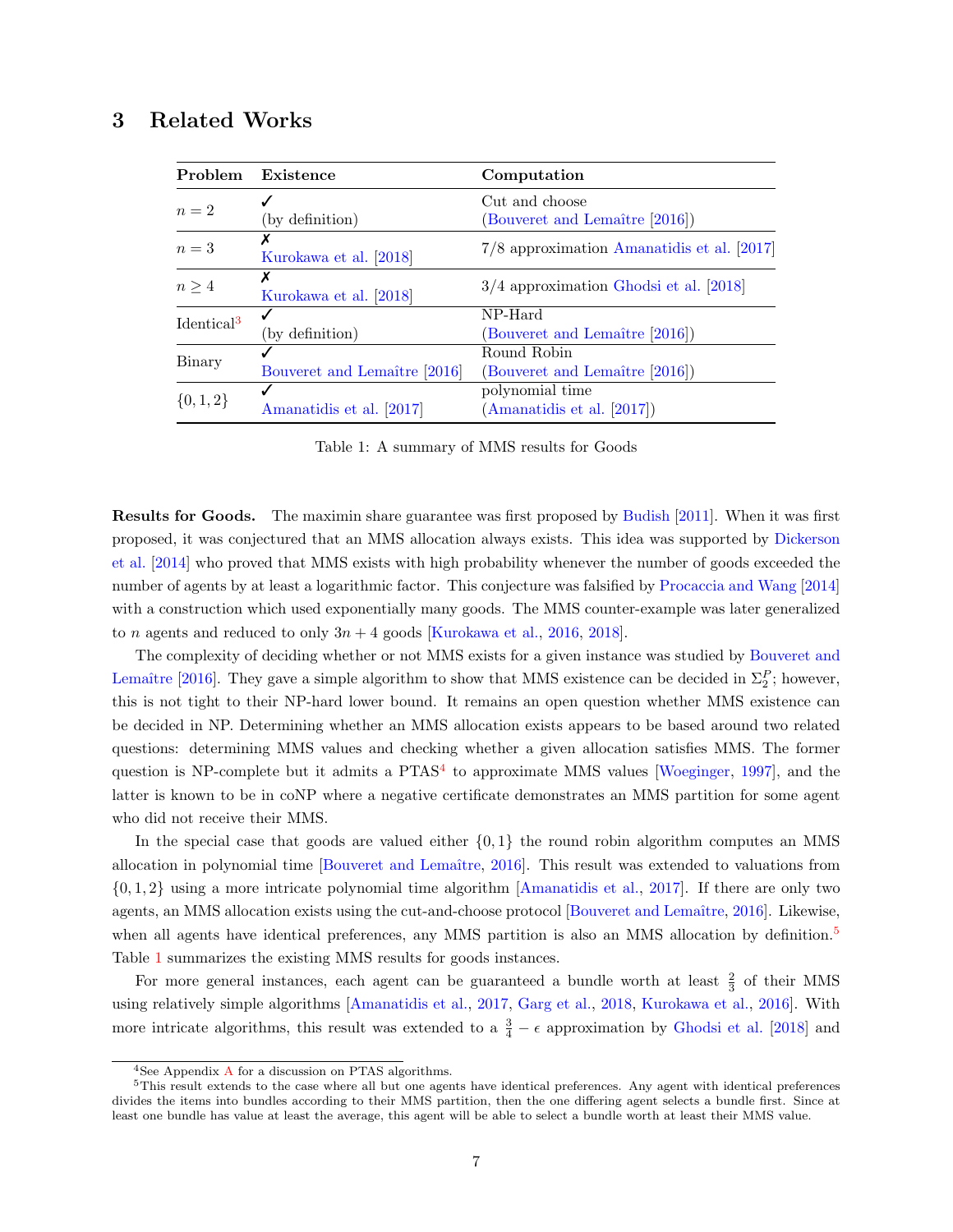a  $\frac{3}{4}$  approximation by [Garg and Taki](#page-43-1) [\[2020\]](#page-43-1). And in the case of three agents, this approximation can be extended to  $\frac{7}{8}$  [\[Amanatidis et al.,](#page-42-1) [2017\]](#page-42-1). Another recent direction of research is to focus on the maximum approximation of MMS possible given an instance. Given an instance, the optimal-MMS notion guarantees each agent the maximum possible ratio of their MMS which can be satisfied simultaneously. This notion of optimal-MMS always exists because the number of allocations is finite; the approximation ratio is guaranteed to be at least 1 if an MMS allocation exists. [Heinen et al.](#page-43-8) [\[2018\]](#page-43-8) presented a PTAS algorithm for computing an approximately optimal-MMS allocation.

The closest idea to approximating MMS with respect to the population is the l-out-of-d MMS notion presented by [Babaioff et al.](#page-42-7) [\[2019\]](#page-42-7). This notion guarantees each agent at least as much value as if they divided items into d bundles and then selected the last l of them. Under this notion, it is known that a 1-out-of- $(2n-2)$  MMS allocation always exists [Aigner-Horev and Segal-Halevi](#page-42-8) [\[2019\]](#page-42-8). In the l-out-of-d setting, [Segal-Halevi](#page-44-4) [\[2019\]](#page-44-4) demonstrated a dominance relationship and characterized sufficient conditions for the *l*-out-of-*d* maximin guarantee to be larger than an  $l'$ -out-of- $d'$  maximin guarantee.

Our setting is only concerned with agent's valuations for the bundles allocated to them. A tangential setting views this allocation as a market equilibrium. In that setting, agents are given equal budgets and any allocation also requires a set of prices for which all agents can afford to buy the bundles allocated to them. The market clearing equilibrium is one where every item is bought and no agent has excess budget. In this setting, [Budish](#page-42-3) [\[2011\]](#page-42-3) proved that 1-out-of- $(n+1)$  MMS can be guaranteed with approximate market clearing. However, in our setting, excess demand in the approximate market clearing translates to overallocation of some goods. This might mean that some goods are allocated to multiple agents despite there only being one copy of it. Thus the 1-out-of- $n + 1$  allocation may not be feasible in our setting.

Results for Chores. [Aziz et al.](#page-42-2) [\[2017\]](#page-42-2) extended many of the initial results for goods to the context of chores. They proved that MMS does not exist in general in the chores setting by adapting the MMS counterexample for three agents. They also extended the NP-hardness result for computing an MMS allocation to the setting of chores. Using a simple greedy algorithm, they provided a 2-approximation of both MMS and the analogous definition of optimal-MMS.<sup>[6](#page-1-0)</sup> Furthermore, when the number of agents is fixed, they provide a  $(1 + \epsilon)$  PTAS for optimal-MMS. This paper also proved a relationship between the MMS guarantee for chores with the minimax share guarantee for goods.

In polynomial time, it is possible to give each agent a  $\frac{4}{3}$ -approximation of MMS using algorithms similar to the  $\frac{2}{3}$ -approximation for goods [\[Amanatidis et al.,](#page-42-1) [2017\]](#page-42-1). [Huang and Lu](#page-43-4) [\[2019\]](#page-43-4) proved that an  $\frac{11}{9}$ approximation always exists, and using the PTAS for MMS values from [Woeginger](#page-44-3) [\[1997\]](#page-44-3), they provide a polynomial time algorithm to compute an  $(\frac{11}{9} + \epsilon)$ MMS<sup>n</sup> allocation. Table [2](#page-13-2) shows the strongest known bounds for various approximations of MMS.

<sup>&</sup>lt;sup>6</sup>In the context of chores, MMS approximations are flipped. It is better to receive a smaller approximation (closer to 1).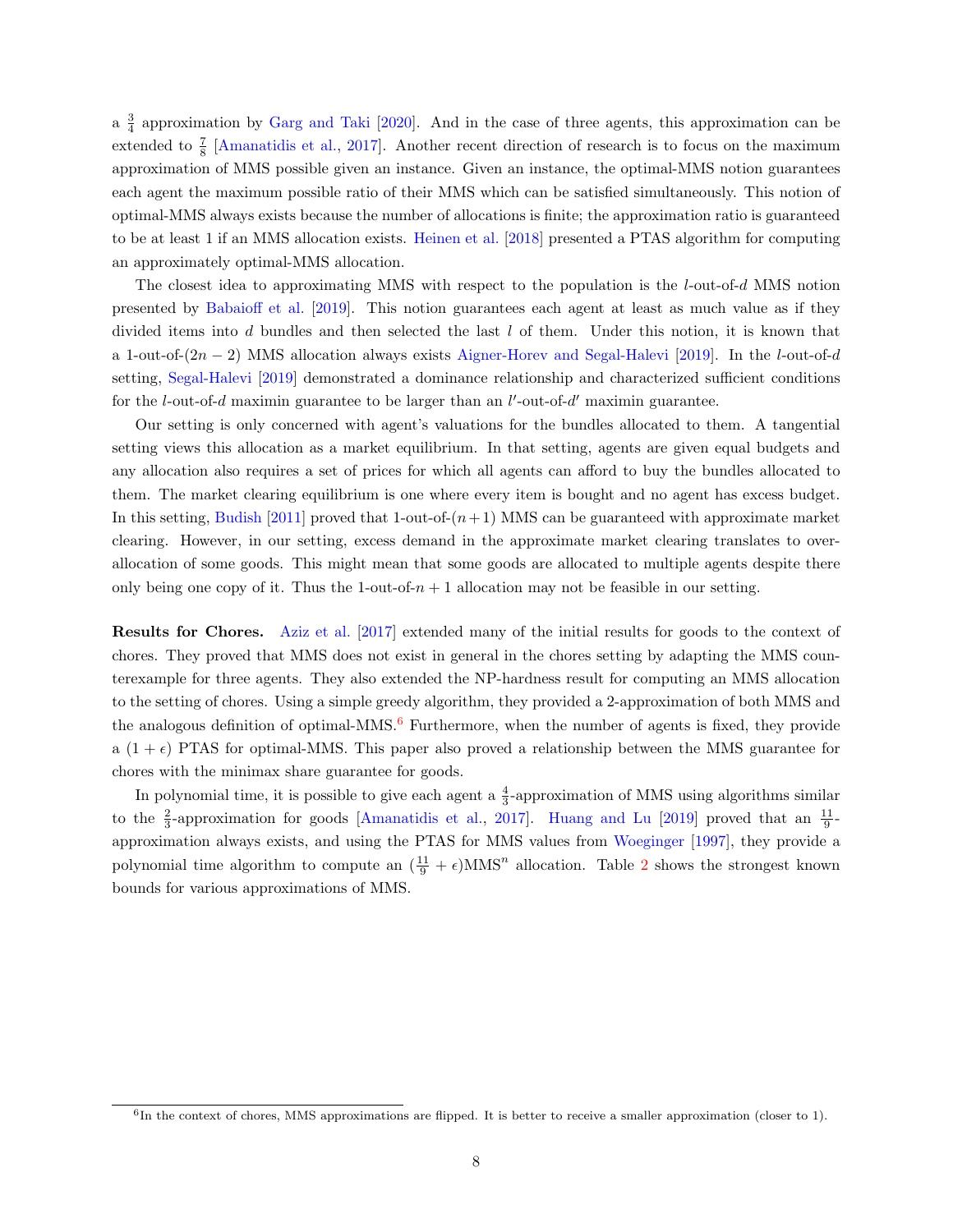<span id="page-13-2"></span>

| Problem                 | Goods                                                                                                | <b>Chores</b>                              |  |  |  |  |
|-------------------------|------------------------------------------------------------------------------------------------------|--------------------------------------------|--|--|--|--|
| MMS                     | $\chi$ Procaccia and Wang [2014]                                                                     | $\chi$ Aziz et al. [2017]                  |  |  |  |  |
|                         | $(1, \beta)$ -MMS $\beta = \frac{3}{4}$ Garg and Taki [2020]                                         | $\beta = \frac{11}{9}$ Huang and Lu [2019] |  |  |  |  |
| $\text{MMS}^{\gamma n}$ | $\gamma = \frac{2n-2}{n}$ Aigner-Horev and Segal-Halevi [2019]<br>$\gamma = \frac{3}{2}$ Corollary 2 | $\gamma = \frac{2}{3}$ Theorem 6           |  |  |  |  |
|                         | $(\alpha, 1)$ -MMS $\alpha = \frac{2}{3}$ Theorem 3                                                  | $\alpha = \frac{n-1}{n}$ Observation 1     |  |  |  |  |

Table 2: Approximation Results for Goods and Chores

## <span id="page-13-0"></span>4 Maximin Share Guarantee for Goods

In this section we discuss various approximations of the maximin share guarantee for goods instances. In Section [4.1,](#page-13-1) we first prove common techniques for computing MMS approximations. We then explore the trade-offs inherent to MMS approximations in Section [4.2.](#page-18-0) In Section [4.3,](#page-21-0) we explore  $(\alpha, \beta)$ -MMS for small values of *n*. When *n* is large, we provide a simple algorithm for  $(\frac{1}{2}, 1)$ -MMS in Section [4.4.](#page-24-0) With significantly more intricate analysis, we prove that  $(\frac{2}{3}, 1)$ -MMS exists in Section [4.5.](#page-25-0) In Section [4.6,](#page-29-0) we consider the relationships between different MMS approximations. Our proof of  $(\frac{2}{3}, 1)$ -MMS existence is algorithmic for  $n < 9$ , but we empirically demonstrate that it effectively extends to more agents in Section [4.7.](#page-30-0)

#### <span id="page-13-1"></span>4.1 Warmup: Standard Lemmas

Prop Bound. In the study of maximin share approximations, most algorithms leverage a few simple lemmas. The first such lemma relates the maximin share to the proportional fair share.

**Lemma 1.** For each agent  $i \in N$ ,  $MMS_i^k(M) \leq \frac{v_i(M)}{k}$ .

*Proof.* Suppose this is not the case. Consider an MMS partition  $(M_1, \ldots, M_k) \in \Pi_k(M)$  for agent i. Since each bundle in an MMS partition is worth at least the MMS value, there are k bundles with value at least  $\text{MMS}_i^k(M) > \frac{v_i(M)}{k}$ . Adding these bundles implies that  $v_i(M) = k \text{MMS}_i^k(M) > k \frac{v_i(M)}{k} = v_i(M)$ .  $\Box$ 

Scale Invariance. The next lemma shows that we can rescale agents' valuations as MMS allocations are scale invariant. This lemma was originally presented by [Ghodsi et al.](#page-43-3) [\[2018\]](#page-43-3).

<span id="page-13-3"></span>**Lemma 2** [\(Ghodsi et al.](#page-43-3) [\[2018\]](#page-43-3)). Let  $I = \langle N, M, V \rangle$  be an instance and  $c > 0$  be a real scalar. Let  $I' = \langle N, M, V' \rangle$  be constructed so that  $v'_i(g) = cv_i(g)$  for all  $g \in M$ . Then  $MMS_i^{k}(M) = cMMS_i^{k}(M)$ .

*Proof.* If goods are scaled so that  $v_i'(g) = cv_i(g)$ , then by the additivity of valuations,  $v_i'(S) = \sum_{g \in S} v_i'(S)$  $\sum_{g\in S} cv_i(g) = c\sum g \in Sv_i(g) = cv_i(S)$ . Since this is true for every bundle  $S \subseteq M$ , it is also true of each bundle of any partition. Thus all bundles, and therefore the lowest value bundle of a partition, are scaled simultaneously. Since this is true for every partition, we have that  $MMS_i^{k}(M, v_i') =$  $\max_{(A_1,\ldots,A_k)\in\Pi_k(M)} \min_{j\in[k]} v'_i(A_j) = c \max_{(A_1,\ldots,A_k)\in\Pi_k(M)} \min_{j\in[k]} v_i(A_j) = c \text{MMS}_i^k(M,v_i).$  Furthermore, if an allocation satisfies MMS I, then  $v_i(A_i) \ge \text{MMS}_i^k(M, v_i)$  so  $v_i'(A_i) \ge \text{MMS}_i^k(M, v_i')$  and it also satisfies  $MMS$  on  $I'$ .  $\Box$ 

We define the function  $\texttt{Scale}(I, k)$  which takes an input instance  $I = \langle N, M, V \rangle$  and a positive real value k and outputs a new instance  $I' = \langle N, M, V \rangle$  where for all agents  $i \in N$ ,  $v'_i(M) = k$ . This is easily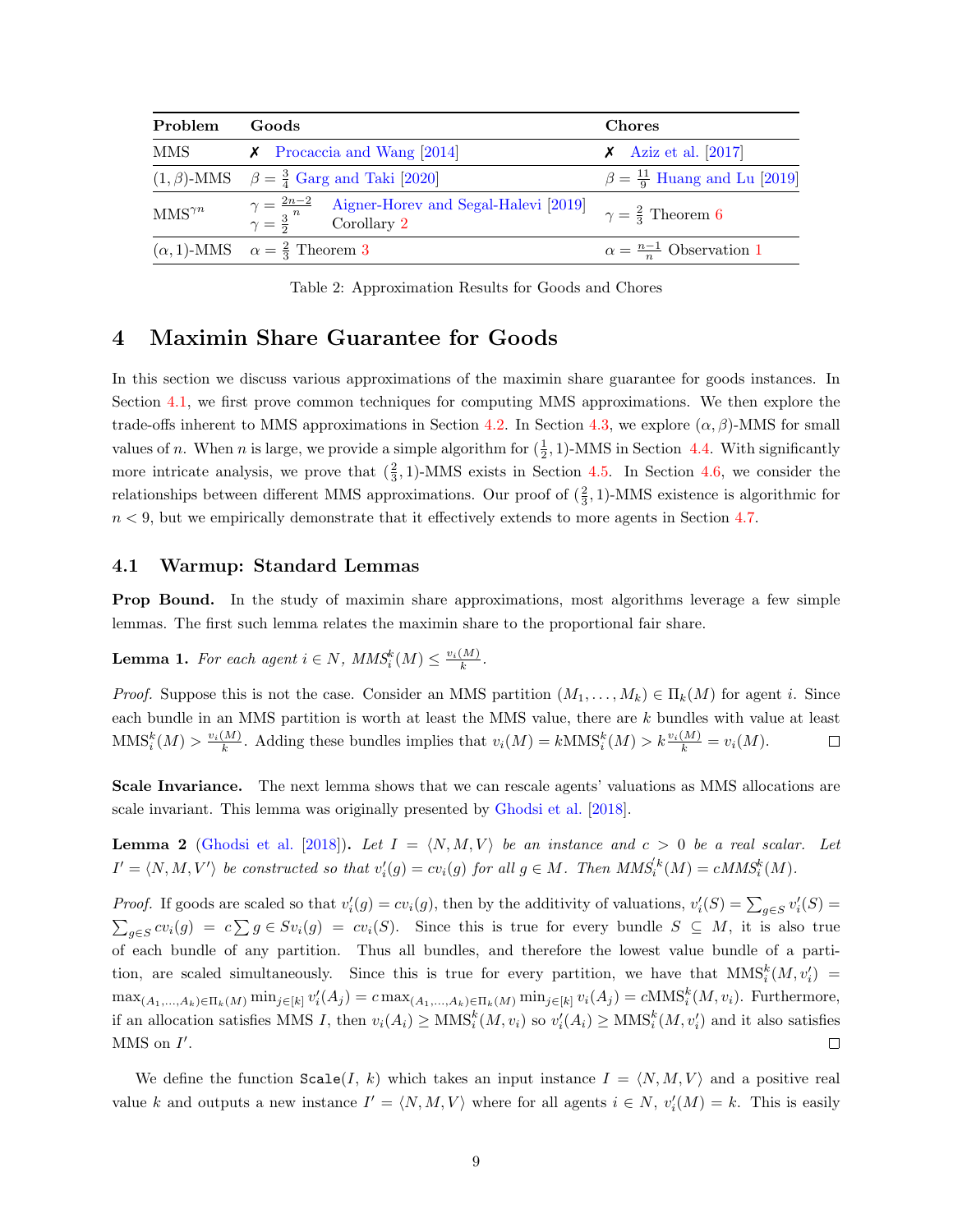| <b>Algorithm 4.1:</b> Ordering an Instance                               | Algorithm 4.2: Unordering an Allocation                                                                             |  |  |  |  |  |  |
|--------------------------------------------------------------------------|---------------------------------------------------------------------------------------------------------------------|--|--|--|--|--|--|
| <b>Input</b> : Instance $I = \langle N, M, V \rangle$ on <i>n</i> agents | <b>Input</b> : Allocation $A' = (A'_1, \ldots, A'_n)$ for an                                                        |  |  |  |  |  |  |
| <b>Output:</b> An Ordered instance $I' = \langle N, M, V' \rangle$       | ordered instance $I'$ of $I$                                                                                        |  |  |  |  |  |  |
| 1 for $j = 1$ to m do                                                    | <b>Output:</b> Allocation $A = (A_1, \ldots, A_n)$ for the                                                          |  |  |  |  |  |  |
| for $i = 1$ to n do<br>$\mathbf 2$                                       | unordered instance $I$                                                                                              |  |  |  |  |  |  |
| Let $g =$ agent i's jth most valuable<br>3                               | 1 $A = (\emptyset, \ldots, \emptyset)$ and $M' = M$ ;                                                               |  |  |  |  |  |  |
| item;                                                                    | 2 for $i = 1$ to m do                                                                                               |  |  |  |  |  |  |
| $v'_i(g_j) = v_i(g);$<br>4                                               | Let agent i be the agent who received $g_i$ in<br>$\mathbf{3}$                                                      |  |  |  |  |  |  |
|                                                                          | $A'$ :                                                                                                              |  |  |  |  |  |  |
|                                                                          | 4                                                                                                                   |  |  |  |  |  |  |
|                                                                          | Let $g = \arg \max_{g \in M'} v_i(g)$ ;<br>$A_i = A_i \cup \{g\}$ and $M' = M' \setminus \{g\}$ ;<br>5 <sub>5</sub> |  |  |  |  |  |  |

<span id="page-14-1"></span><span id="page-14-0"></span>Figure 7: Algorithms for ordering an instance and unordering an allocation.

accomplished by multiplying each good by the value  $\frac{k}{v_i(M)}$  because  $v'_i(M) = \sum_{g \in M} v'_i(g) = \sum_{g \in M} v_i(g)$ .  $\frac{k}{v_i(M)} = \frac{k}{v_i(M)} \sum_{g \in M} v_i(g) = \frac{k}{v_i(M)} v_i(M) = k.$ 

Ordering. Bouveret and Lemaître [\[2016\]](#page-42-0) proved that the most difficult instances for fair division are those where agents agree on the ordinal preferences over the items.

**Definition 8.** An instance  $I = \langle N, M, V \rangle$  is **ordered** if there exists an ordering  $(g_1, \ldots, g_m)$  such that for all *i* ∈ N,  $v_i(g_1)$  ≥  $v_i(g_2)$  ≥ ... ≥  $v_i(g_m)$ .

Using Algorithm [4.1,](#page-14-0) Bouveret and Lemaître  $[2016]$  showed that any instance can be converted into a related ordered instance in polynomial time. Furthermore, using Algorithm [4.2,](#page-14-1) any allocation for the ordered instance can be converted into an allocation for the original instance where each agent receives at least as much value.

<span id="page-14-3"></span>**Lemma 3** (Bouveret and Lemaître [\[2016\]](#page-42-0)). Let  $I' = \langle N, M, V' \rangle$  be an ordered instance constructed from the original instance  $I = \langle N, M, V \rangle$ . Given allocation A' on I', a corresponding allocation A on I can be computed in polynomial time such that for all  $i \in N$ ,  $v_i(A_i) \ge v'_i(A'_i)$ .

*Proof.* Algorithm [4.2](#page-14-1) allocates a single item at each iteration of the for loop. On iteration  $k$ , there have been  $k-1$  item allocated. Thus among the top k item of agent i, at least one such item still remains. Thus agent i will take an item worth at least  $v_i(g_k)$ . Each item allocated in the unordered allocation is worth at least as much as the corresponding item allocated in the ordered allocation. By additivity, the resulting bundles in the unordered allocation are worth at least as much as the bundles of the ordered allocation.  $\Box$ 

Reductions. The next important lemma (originally presented by [\[Amanatidis et al.,](#page-42-1) [2017\]](#page-42-1)) shows that removing a single good and any agent results in a new instance where the remaining agents MMS values are at least as large. Thus if any good has value at least  $\frac{v_i(M)}{n}$  to any agent, we may give that good to the interested agent and approximate MMS in the reduced instance.

<span id="page-14-2"></span>**Lemma 4** [\(Amanatidis et al.](#page-42-1) [\[2017\]](#page-42-1)). For all  $i \in N$  and  $g \in M$ ,  $MMS_i^{n-1}(M \setminus \{g\}) \geq MMS_i^n(M)$ .

*Proof.* Consider an MMS partition  $(M_1, \ldots, M_k) \in \Pi_n(M)$  for agent i. Suppose without loss of generality that  $g \in M_n$ . By redistributing the items  $M_n \setminus \{g\}$  and only selecting the bundles  $M'_1$  to  $M'_{n-1}$  we see that  $\text{MMS}_i^{n-1}(M \setminus \{g\}) \ge \min_{k \in [n-1]} v_i(M'_k) \ge \min_{k \in [n]} v_i(M_k) = \text{MMS}_i^n(M).$  $\Box$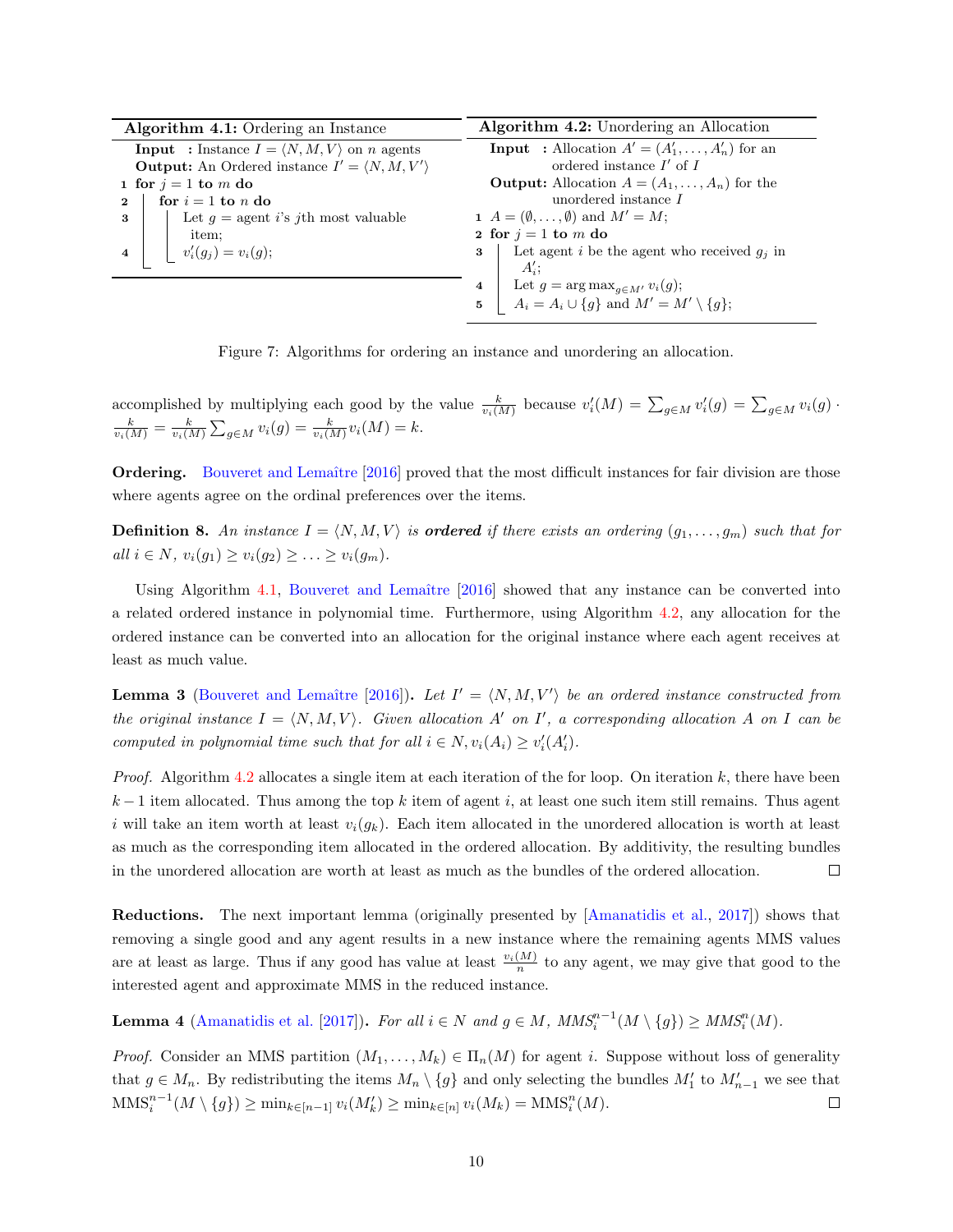<span id="page-15-0"></span>

Figure 8: Visual proof of the  ${g_n, g_{n+1}}$  reduction.

This idea introduced the notion of reductions - we remove one agent and a set of goods and solve the problem on the new instance. As long as other agents' MMS values haven't decreased, any guarantee achieved in the reduced instance is also attained in the original instance. This idea was defined by [Ghodsi et al.](#page-43-3) [\[2018\]](#page-43-3) as follows.

**Definition 9.** The act of removing a set  $A_i \subseteq M$  of items and an agent i is a valid **reduction** if the two following conditions hold:

(i)  $v_i(A_i) \geq \beta M M S_i^n(M)$  $(ii) \ \forall j \in N \setminus \{i\}, MMS_j^{n-1}(M \setminus A_i) \geq MMS_j^n(M).$ 

The following family of reductions generalize Lemma [4.](#page-14-2) The idea of the proof is demonstrated in Figure [8](#page-15-0) for  $k = 1$ .

<span id="page-15-1"></span>**Lemma 5.** Let  $I = \langle N, M, V \rangle$  be an ordered instance. For each  $0 \le k < \frac{m}{n}$ , let  $S_k = \{g_{kn-k+1}, \ldots, g_{kn+1}\}.$ If  $v_i(S_k) \geq \beta M M S_i^n$ , then giving agent i the bundle  $S_k$  forms a valid reduction.

*Proof.* By the pigeonhole principle, of the first  $kn + 1$  goods, at least  $k + 1$  of them must fall into the same bundle of any  $MMS_j^n(M)$  partition, say bundle  $A_r$ . For each good  $g \in S_k$  that is not in  $A_r$ , it must be in some other bundle, say  $A_s$ . Since  $A_r$  contains  $k+1$  of the first  $kn+1$  goods, and it doesn't contain g, it must contain some other good  $\hat{g}$  of the first  $kn + 1$  goods. We swap g and  $\hat{g}$  from bundles  $A_s$  and  $A_r$  respectively. We know that  $v_j(g) \leq v_j(\hat{g})$  because  $S_k$  contains the last  $k+1$  goods of the first  $kn+1$  and the instance is ordered. Thus after swapping  $v_j(A'_s) = v_j(A_s) + v_j(\hat{g}) - v_j(g) \ge v_j(A_s)$ . By continuing these swaps and then redistributing any remaining goods of  $A_r \setminus S_k$ , the resulting partition satisfies  $v_j(A'_t) \ge v_j(A_t)$  for each  $t \neq r$ . Thus after removing bundles  $A_r = S_k$  and agent i, agent j forms an  $MMS_j^{n-1}(M \setminus A_r)$  partition where the minimum value bundle is at least as valuable as  $MMS_j^n(M)$ . Thus  $MMS_j^{n-1}(M \setminus A_r) \geq MMS_j^n(M)$  and giving agent i the set  $A_r$  forms a valid reduction.  $\Box$ 

Some important results that come out of Lemma [5](#page-15-1) are that  $\{g_1\}$  and  $\{g_n, g_{n+1}\}$  both form valid reductions if any agent desires them. By repeatedly applying these reductions, we may assume that in a reduced instance no agent desires any of these bundles more than their MMS. This implies that no good is worth more than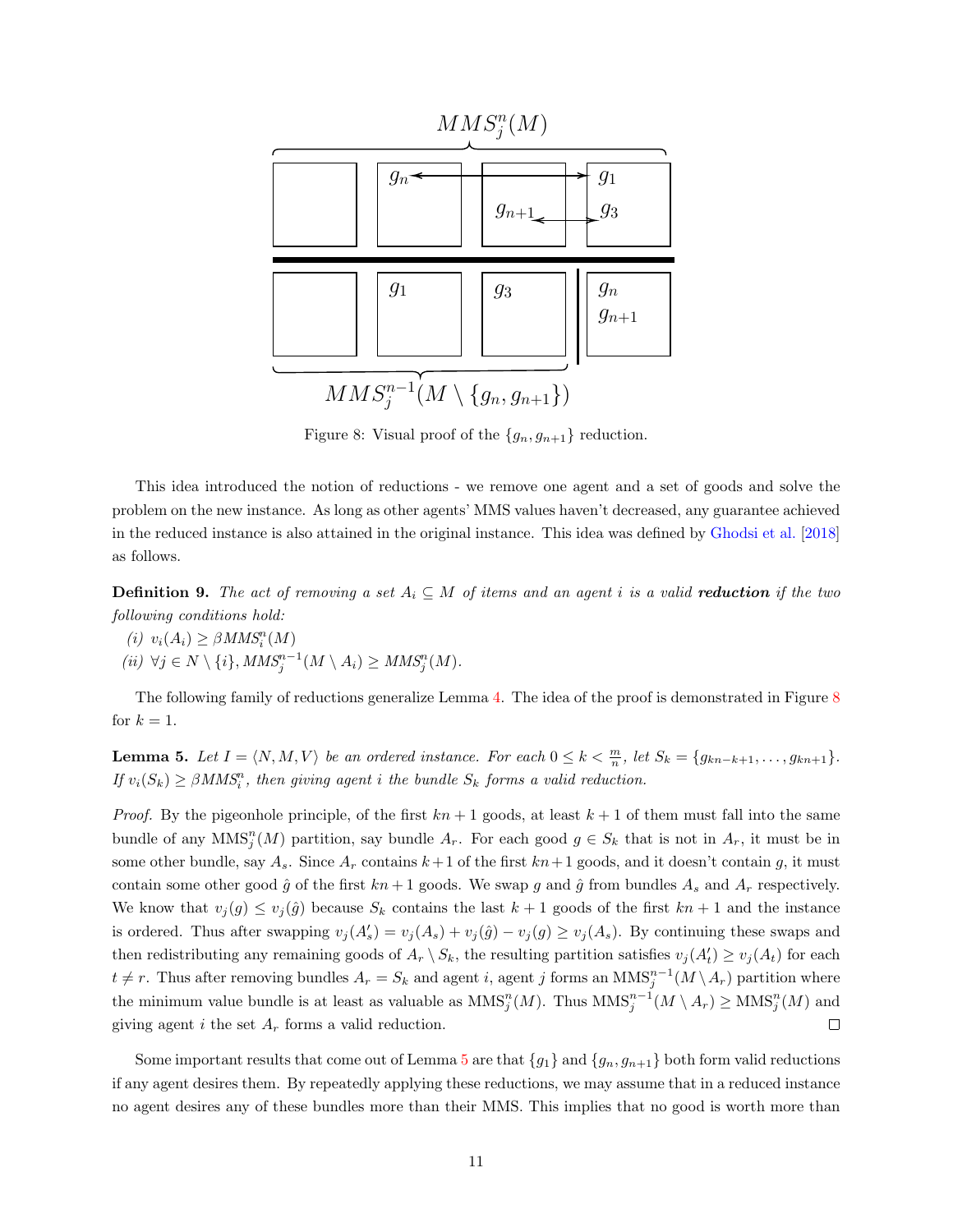the MMS and that there are at most n goods worth  $\frac{1}{2}$  of the MMS. (This holds because the instance is ordered so  $v_i(g_{n+1}) \leq v_i(g_n)$  for all  $i \in N$ .)

Beyond upper-bounding the value of goods, reductions also allow us to provide lower bounds on the number of goods.

<span id="page-16-0"></span>**Lemma 6.** In an ordered goods instance, if  $m < 2n$  or if  $v_i(g_{2n}) = 0$ , then giving agent i the good  $g_1$  forms a valid reduction.

*Proof.* Suppose that agent i believes that there are less than 2n goods. Consider any partition  $A =$  $(A_1,\ldots,A_n) \in \Pi_n(M)$ . A must include at least one bundle which contains a single item, say item  $g_k$ . If  $g_1$  is not in a bundle on its own, suppose that  $g_1$  is in a bundle with  $g_j$ . If  $v_i({g_k}, g_j) \leq v_i(g_1)$  then observe  $v_i({g_k, g_j}) \ge v_i(g_k)$ . Otherwise if  $v_i({g_k, g_j}) > v_i(g_1)$  then we still have  $v_i(g_1) \ge v_i(g_k)$  because the instance is ordered. This implies that  $\min(v_i(g_1), v_i(\{g_k, g_j\})) \ge \min(v_i(g_k), v_i(\{g_1, g_j\}))$ . Thus we may swap goods  $g_1$  and  $g_k$  to form a new partition whose minimum valued bundle is at least as large, and this partition has  $g_1$  in its own bundle. Since this holds for every partition, it must necessarily be the case that a maximin partition for agent i has  $g_1$  in its own bundle. This implies that  $v_i(g_1) \geq \text{MMS}_i^n$ . By Lemma [4,](#page-14-2) we know that allocating  $g_1$  to agent i forms a valid reduction.  $\Box$ 

Lemma [6](#page-16-0) shows that as long as  $m < 2n$ , we may repeatedly allocate the most valuable good remaining to any agent arbitrarily. Eventually we will either allocate a single good to all agents (if  $m \leq n$  at the start) or we will arrive at a smaller instance for which the new  $m' = 2n'$ .

In the  $(\alpha, \beta)$ -MMS setting, it is important to observe that finding  $(\alpha, \beta)$ -MMS allocations on reduced instances is sufficient for finding  $(\alpha, \beta)$ -MMS allocations on general instances. Whenever  $\alpha \leq 1$ ,  $\alpha(n-k)+k =$  $\alpha n - \alpha k + k = \alpha n + (1 - \alpha)k \ge \alpha n$ . Thus if k agents are allocated bundles during reductions, then an  $(\alpha, \beta)$ -MMS allocation on the reduced instance also gives an  $(\alpha, \beta)$ -MMS allocation on the original instance.

Bag-Filling. Perhaps the most simple algorithm for maximin share approximations is bag-filling. The concept of bag-filling is based upon the idea of the moving knife algorithm for divisible goods [\[Dubins and](#page-43-10) [Spanier,](#page-43-10) [1961\]](#page-43-10). In the moving knife algorithm, we move a knife from left to right along a cake until some agent believes that the cut left of the knife is worth their proportional fair share. Since no other agent shouted before the first agent shouts, the section of the cake taken by any agent is worth at most  $\frac{v_i(M)}{n}$  to any other agent. This process repeats until all agents have taken a slice.

When we switch to indivisible goods, the corresponding algorithm is called bag-filling. In the bag-filling algorithm, items are added to a bag until some agent says the bag is satisfactory. If the value of each good is bounded above, we can bound the total value of each allocated bag accordingly.

<span id="page-16-1"></span>**Lemma 7.** Suppose that  $v_i(g) \leq \delta$  for each  $i \in N$  and  $g \in M$ . Then if agents shout for a bundle when it has value  $\Delta$ , the total value of each allocated bundle is at most  $\delta + \Delta$  to each other agent.

*Proof.* Consider the last good added to a bag. The bag had value less than  $\Delta$  to all agents before this good was added (as no agent had shouted previously). The last good has value at most  $\delta$ , so after the last good is added, the total value of the bundle is at most  $\delta + \Delta$ .  $\Box$ 

In the classical  $\beta$ -approximation of MMS, bag-filling gives a simple algorithm for  $(1, \frac{2}{3})$ -MMS. This proof was first presented by [Garg et al.](#page-43-2) [\[2018\]](#page-43-2).

**Proposition 1** [\(Garg et al.](#page-43-2) [\[2018\]](#page-43-2)).  $(1, \frac{2}{3})$ -MMS exists and can be computed in polynomial time.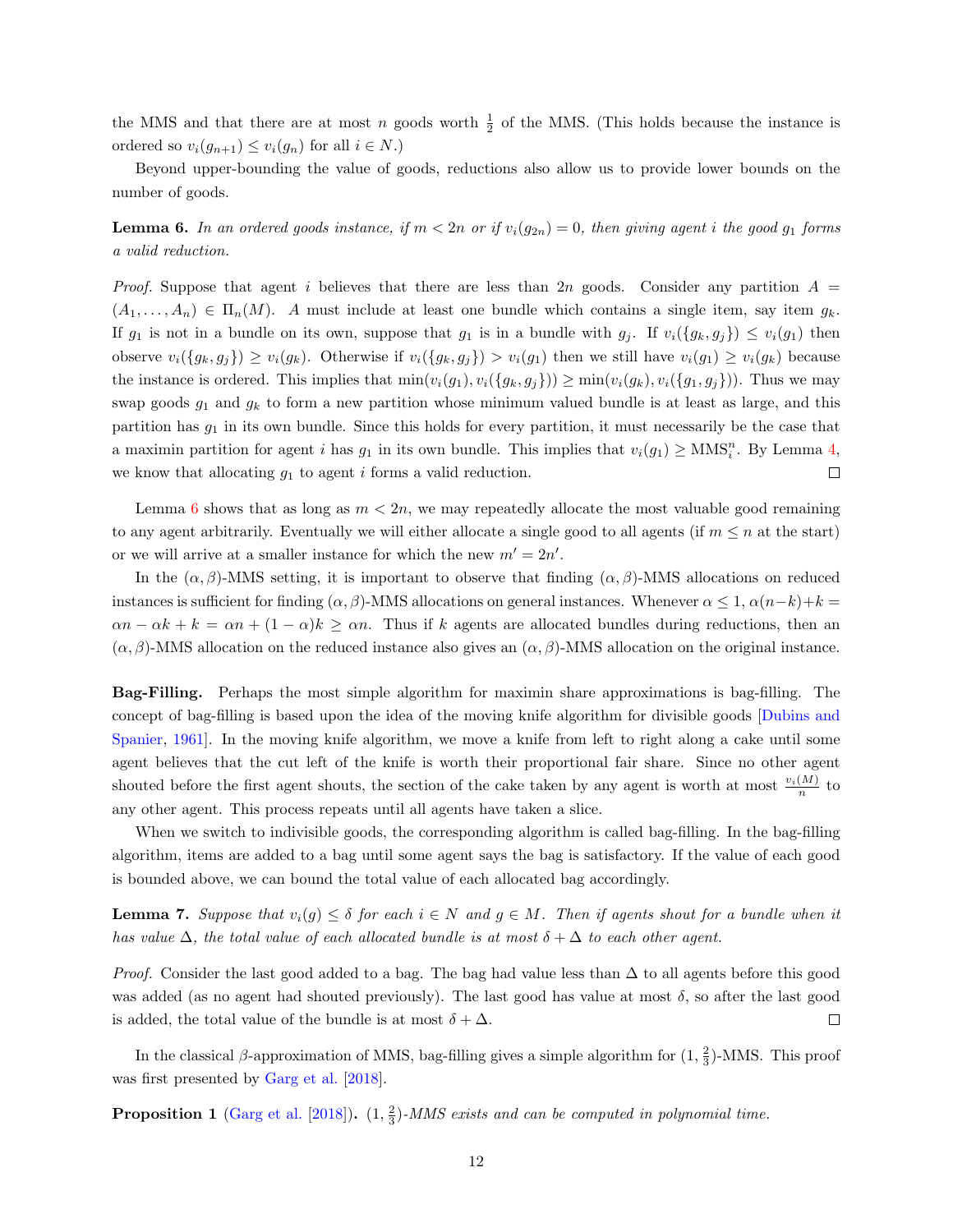Algorithm 4.3: Bag-filling for Goods

**Input** : An ordered goods instance  $\mathcal{I} = \langle N, M, V \rangle$ , a threshold  $\Delta$ Output: An allocation A 1 Let  $M' = M$ ,  $N' = N$ , and  $A = (\emptyset, \ldots, \emptyset);$ 2 for  $k = 1$  to  $n$  do  $3 \mid B = \emptyset;$  $4 \quad | \quad \text{for} \; j = 1 \; \text{to} \; |M'| \; \text{do}$  $\begin{array}{ll} \texttt{5} \quad | & \text{if} \; \exists i \in N', v_i(B \cup g_j) \geq \Delta \; \textbf{then} \end{array}$ 6  $\vert$   $\vert$   $B = B \cup g_j;$  $7 \mid M' = M' \setminus B;$ 8 Let  $i \in N'$  be an agent such that  $v_i(B) \geq \Delta$ ; 9  $A_i = B$  and  $N' = N' \setminus i;$ 10 return  $A$ ;

<span id="page-17-1"></span>*Proof.* We claim that Algorithm [4.4](#page-17-0) computes a  $(1, \frac{2}{3})$ -MMS allocation. We first order and scale the instance so that  $v_i(M) = n$  for all agents. Using the fact that  $MMS_i^n \leq \frac{v_i(M)}{n} = 1$  (Lemma [14,](#page-35-1) and by repeatedly applying the reductions from Lemma [5](#page-15-1) for  $k = 0$  and  $k = 1$ , we may assume that there are no goods worth more than  $\frac{2}{3}$ . Likewise, we may assume that there are at most n goods worth  $\frac{1}{2} \cdot \frac{2}{3} = \frac{1}{3}$  or more. If we initialize  $A_1$  to  $A_{n'}$  to contain the goods  $g_1$  to  $g_n$  respectively, the remaining items all have value less than  $\frac{1}{3}$ . By running Algorithm [4.3](#page-17-1) with  $\Delta = \frac{2}{3}$ , Lemma [7](#page-16-1) implies that each bundle is allocated with total value at most  $\frac{1}{3} + \frac{2}{3} = 1$ . Thus after  $n - 1$  such bundles are allocated, there is still  $v_i(M) - (n - 1) = 1$  value remaining, and the last agent may take a bundle worth at least  $\frac{2}{3}MNS_i^n$ . Unordering the resulting allocation gives all agents a bundle worth at least as much as in the ordered instance (Lemma [3\)](#page-14-3), so all agents receive a bundle worth at least  $\frac{2}{3} \geq \frac{2}{3}$ MMS<sup>n</sup><sub>i</sub>.  $\Box$ 

| <b>Algorithm 4.4:</b> Computing $(1, \frac{2}{3})$ -MMS                                         |                  |
|-------------------------------------------------------------------------------------------------|------------------|
| <b>Input</b> : An instance $I = \langle N, M, V \rangle$                                        |                  |
| <b>Output:</b> A $(1, \frac{2}{3})$ -MMS allocation A                                           |                  |
| $1$ $I' =$ Order( <i>I</i> );                                                                   | // Algorithm 4.1 |
| 2 $I' = \texttt{Scale}(I', n);$                                                                 | $//$ Lemma $2$   |
| <b>3</b> while $\exists i \in N, S \in (\{g_1\}, \{g_n, g_{n+1}\}), v_i(S) \geq \frac{2}{3}$ do |                  |
| Allocate $S$ to $i$ ;<br>$\overline{\mathbf{4}}$                                                |                  |
| 5   $N' = N' \setminus \{i\}$ , and $M' = M' \setminus S$ ;                                     |                  |
| $I' = \texttt{Scale}(I', n');$<br>$\bf{6}$                                                      |                  |
| 7 Initialize bags $A_1$ to $A_{n'}$ with goods $g_1$ to $g_{n'}$ ;                              |                  |
| 8 $A' =$ Bag-fill $(I', \frac{2}{3})$ ;                                                         | Algorithm 4.3    |
| $A =$ Unorder $(A', I);$                                                                        | Algorithm 4.2    |

<span id="page-17-0"></span>The normalization steps on lines 1-6 and the unorder step at the end of Algorithm [4.4](#page-17-0) are standard techniques for computing approximate MMS allocations. While some results require different scaling or reductions, the remaining structure is identical. We first order the instance, scale valuations to make MMS bounds convenient, and apply a set of necessary reductions. After this, the resulting reduced instances have some useful normalized form for which we may a more complicated algorithm. We then unorder the resulting allocation yielding an allocation for the original instance which satisfies  $(\alpha, \beta)$ -MMS as long as the allocation on the reduced instance satisfies  $(\alpha, \beta)$ -MMS.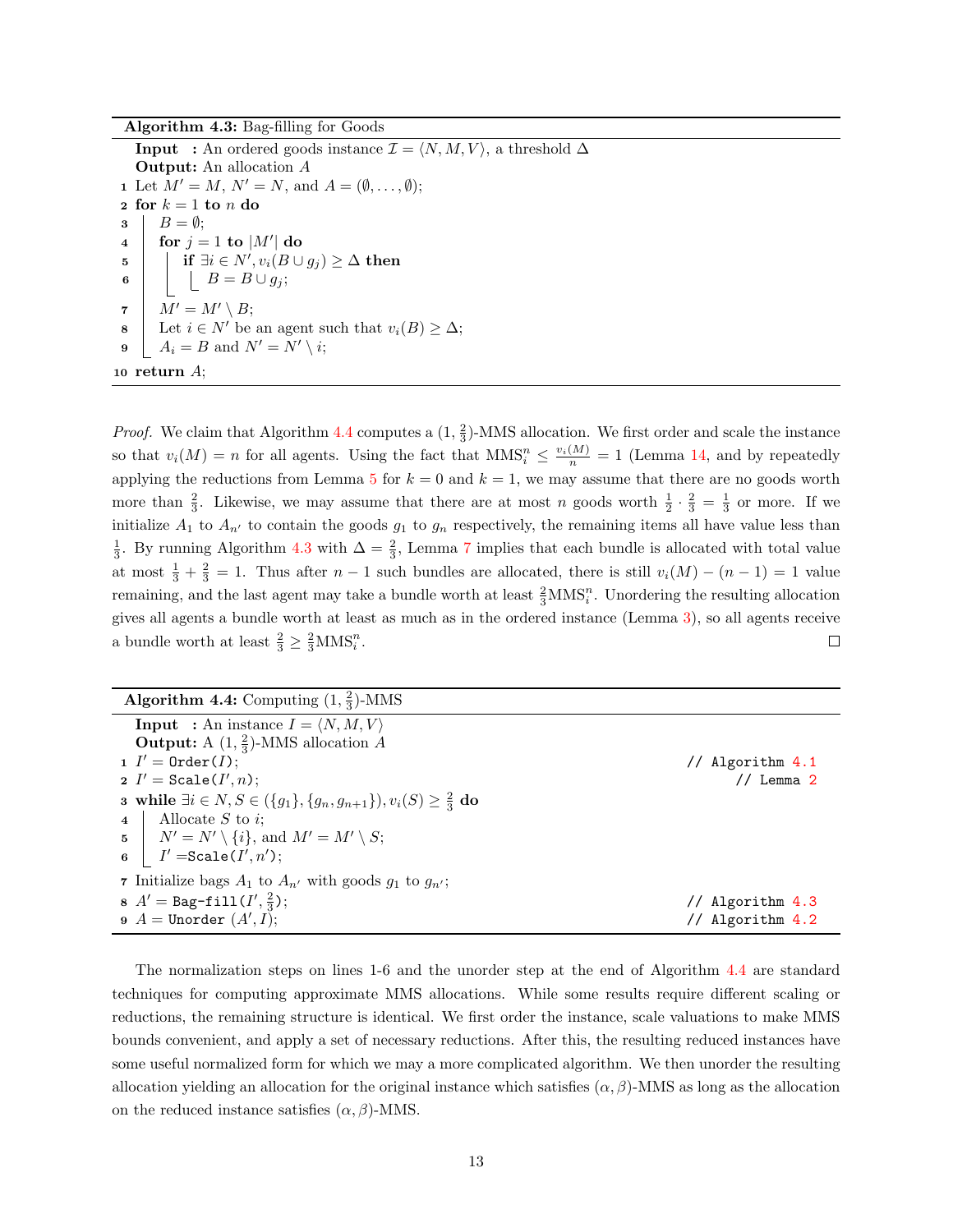<span id="page-18-1"></span>

Figure 9: The shape and slices of order 3 tensors with dimensions  $(6 \times 6 \times 6)$ .

#### <span id="page-18-0"></span>4.2 Optimal-MMS: Understanding the Trade-offs

An optimal-MMS allocation always exists; however, for instances where MMS allocations do not exist, such allocations may leave many agents unsatisfied. In fact, we prove that there exists a family of instances where any optimal-MMS allocation only gives a small constant number of agents their MMS guarantee. Therefore, any optimal-MMS algorithm (e.g. [Nguyen et al.](#page-43-11) [\[2017\]](#page-43-11)) can perform arbitrarily poorly with respect to satisfying MMS guarantees for a population of agents.

<span id="page-18-2"></span>**Theorem 1.** For every  $n \geq 4$ , there exists an instance with  $O(n^2)$  goods where every optimal-MMS allocation guarantees at most 3 (4 if n is odd) agents their MMS value.

The proof is by a construction inspired by those proposed by [Kurokawa et al.](#page-43-5) [\[2016\]](#page-43-5), but it includes a few intricate modifications. We illustrate our construction for the smallest non-trivial instance: when  $n = 6$ . The full proof of the theorem can be found in the Appendix [B.](#page-46-0)

Our construction is broken into three components: a tensor  $S$ , a tensor  $T$ , and 3 groups of agents. The tensors are used to create highly structured preferences for agents. The entries of tensor S are chosen such that equi-partitions of the entries correspond to a set of slices of S. An equi-partition is a partition of the entries of a tensor where each set of the partition has the same sum. Here, all equi-partitions refer to n-partitions. Tensor T provides perturbation so that the only equi-partitions of  $S + T$  are aligned slices.

All tensors in our construction are order 3 with dimensions  $(6 \times 6 \times 6)$ .<sup>[7](#page-1-0)</sup> We say that tensor S is indexed by a 3-tuple  $(x_1, x_2, x_3)$  corresponding to entry  $S[x_1, x_2, x_3]$  or  $S_{x_1x_2x_3}$  for short. The 2-order slices of tensor S along dimension j are given by  $S_j(1)$  to  $S_j(n)$  where  $S_j(i) = \{S_{x_1x_2x_3} | x_j = i\}$ . We also define  $S_{i;x_j=k}$  to be the entry where all indices are i except index  $x_j = k$ . For example,  $S_{i;x_1=n} = S_{nii...i}$ . Tensor addition is entry-wise  $((S+T)_{x_1,x_2,...,x_d}=S_{x_1,x_2,...,x_d}+T_{x_1,x_2,...,x_d})$ . Unless otherwise specified, the entries of a tensor have value 0.

Figure [9](#page-18-1) illustrates the shape of a tensor, describes slices of the tensor, and depicts the indexing of the non-zero entries of S and T when there are 6 agents and  $d = 3$ .

**Tensor** S. Figure [10](#page-19-0) shows the values of tensor S in our construction. The entries  $\frac{242}{243}, \frac{80}{81}, \ldots, \frac{365}{486}$  make up the main diagonal (seen in blue on Figure  $9c$ ). The first thing to observe is that each slice has total sum 1; this includes the frontal, horizontal, and depth-wise slices. We next observe that the entries on the main diagonal each have value greater than  $\frac{1}{2}$ , so any equi-partition of the non-zero entries of S must separate these entries. Furthermore, observe that each entry off the main diagonal gets progressively larger. Thus

<sup>7</sup>When referring to a tensor, the "order" is the number of dimensions that the tensor is embedded in. The "dimensions" of a tensor, however, refers to the number of entries along each axis, similar to the dimensions of a matrix.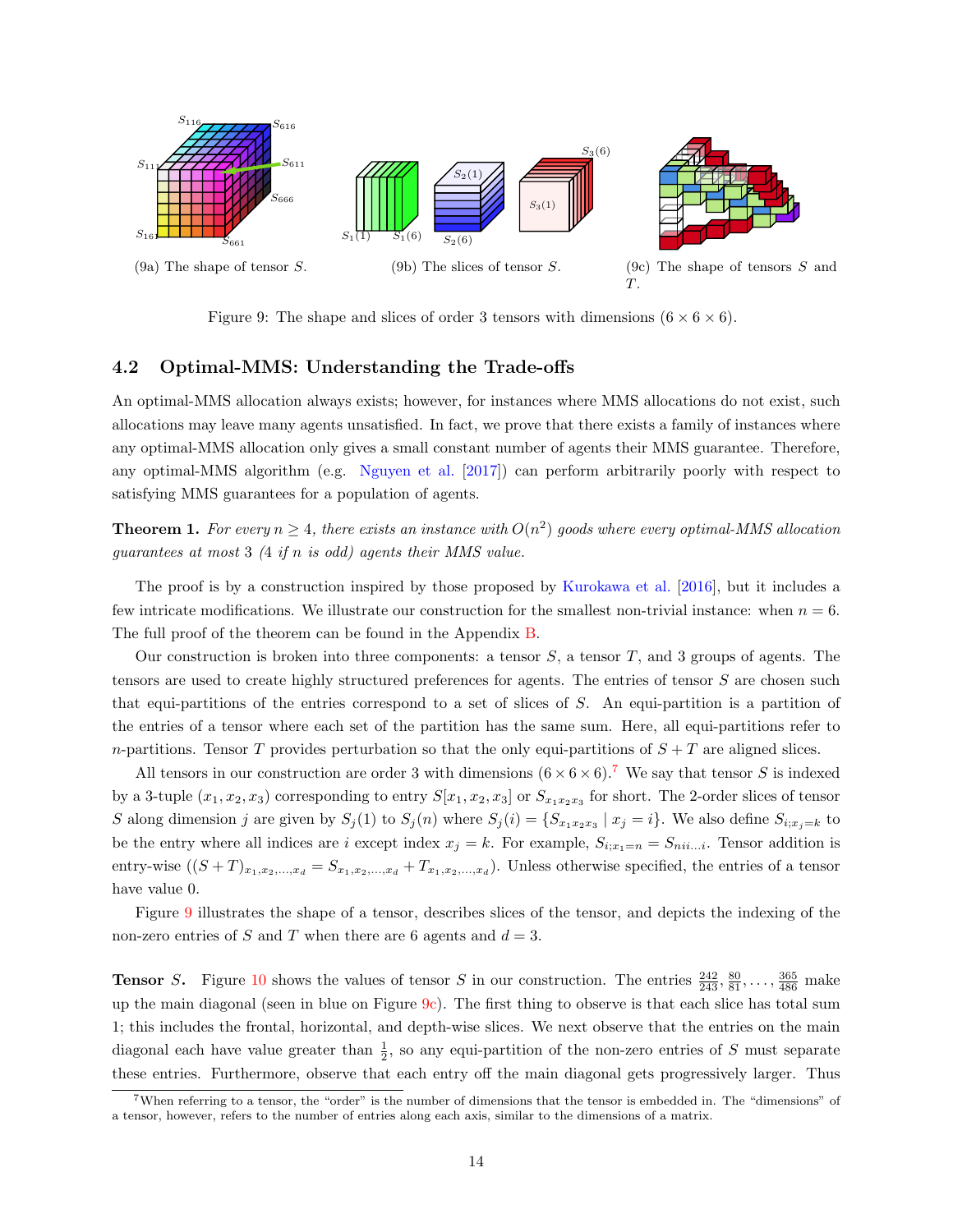the only entries that can be allocated with  $S_{111}$  are those with value  $\frac{1}{486}$  or else there will not be sufficient value for a later set. Starting from the first slice, we see that exactly two entries with these smaller values in the same slice must be allocated in the same set of any equi-partition of S.

<span id="page-19-0"></span>While a set of aligned slices forms an equi-partition, it is not necessarily the case that an equi-partition of S must contain only aligned slices. Consider the set of slices  $\{S_1(1), S_2(2), S_3(3), S_1(4), S_2(5), S_3(6)\}\.$  These slices, while not aligned, form an equi-partition of the entries of  $S$ . To fix this, we introduce tensor  $T$ .

| $\frac{242}{243}$ |  |                | $\frac{1}{486}$ |                 |  |               |                 |                 |                 |                 |                |               |                   |
|-------------------|--|----------------|-----------------|-----------------|--|---------------|-----------------|-----------------|-----------------|-----------------|----------------|---------------|-------------------|
|                   |  |                |                 | $\frac{80}{81}$ |  |               | $\frac{1}{162}$ |                 |                 |                 |                |               |                   |
|                   |  |                |                 |                 |  |               |                 |                 |                 | $\frac{26}{27}$ |                |               | $\frac{1}{54}$    |
|                   |  |                |                 |                 |  |               |                 |                 |                 |                 |                |               |                   |
|                   |  |                |                 |                 |  |               |                 |                 |                 |                 |                |               |                   |
| $\frac{1}{486}$   |  |                |                 | $\frac{1}{162}$ |  |               |                 |                 |                 | $\frac{1}{54}$  |                |               |                   |
|                   |  |                |                 |                 |  |               |                 | $\frac{1}{486}$ |                 |                 |                |               |                   |
|                   |  |                |                 |                 |  |               |                 |                 | $\frac{1}{162}$ |                 |                |               |                   |
|                   |  |                |                 |                 |  |               |                 |                 |                 | $\frac{1}{54}$  |                |               |                   |
|                   |  | $\frac{8}{9}$  | $\frac{1}{18}$  |                 |  |               |                 |                 |                 |                 | $\frac{1}{18}$ |               |                   |
|                   |  |                |                 |                 |  | $\frac{2}{3}$ | $\frac{1}{6}$   |                 |                 |                 |                | $\frac{1}{6}$ |                   |
|                   |  | $\frac{1}{18}$ |                 |                 |  | $\frac{1}{6}$ |                 |                 |                 |                 |                |               | $\frac{365}{486}$ |

Figure 10: The values of S where each section of the table corresponds to the slices  $S_3(1)$  to  $S_3(6)$  from left to right. Empty cells indicate 0. The entries in the first row of the table are  $S_{111}$  and  $S_{611}$ . The second entry in the first column is entry  $S_{161}$ .

**Tensor T.** Figure [11](#page-20-0) shows the values of tensor T in our construction. Observe that each entry in T has value proportional to  $\epsilon^k$  for  $k \geq 1$ . The largest entry of T is the entry with value z which is approximately  $\epsilon$ . We note that while T has negative entries, these values occur where S is positive. Thus if  $\epsilon$  is sufficiently small, all entries of  $S + T$  are non-negative. The entries of T are carefully crafted so that every slice has sum 0. There are three entries  $(u_i, v_i, w_i)$  adjacent to each entry on the main diagonal. Any slice  $S_j(i)$  will only contain two of these three entries, and the remaining entry will be in the next slice  $S_i(i + 1)$ . The recursive definitions of  $u_i$ ,  $v_i$ , and  $w_i$  are chosen with specific cancellations in mind. To illustrate, consider  $u_2 + v_2 = r_2 + \frac{u_1 - v_1 - w_1}{2} + c_2 + \frac{-u_1 + v_1 - w_1}{2} = r_2 + c_2 - w_1$ . These cancellations occur on each slice so that  $T_i(i) = 0$  for each i, j.

We now consider the tensor  $S + T$ . Since the values of T are all less than  $\epsilon$  in magnitude, the values of S dominate any partition. Consider the first entry  $S_{111}$ . Since two entries from  $\{S_{116}, S_{161}, S_{611}\}$  must be put with  $S_{111}$  to form an equi-partition of S, the two chosen entries will uniquely identify a slice  $(S+T)_i(1)$ . Since these entries of S correspond to entries where T has values  $-r_1$ ,  $-c_1$ , and  $-d_1$  respectively, the two corresponding entries of  $u_1, v_1$ , and  $w_1$  must be chosen to make this set have total value of 1. Whichever entry is not chosen is left for the next slice. As noted, this small perturbation in the next slice will uniquely select a set which has value 1. Carrying this argument forward yields that the only equi-partitions of  $S + T$ are those which correspond to aligned slices.

Grouping Agents. We now group our 6 agents into 3 groups of 2 agents each. For each group, we will enforce that they have a unique set of slices which corresponds to an equi-partition. This is accomplished by adding the perturbation matrix  $E$ , seen in Figure [12,](#page-20-1) to the last slice of each respective set of slices.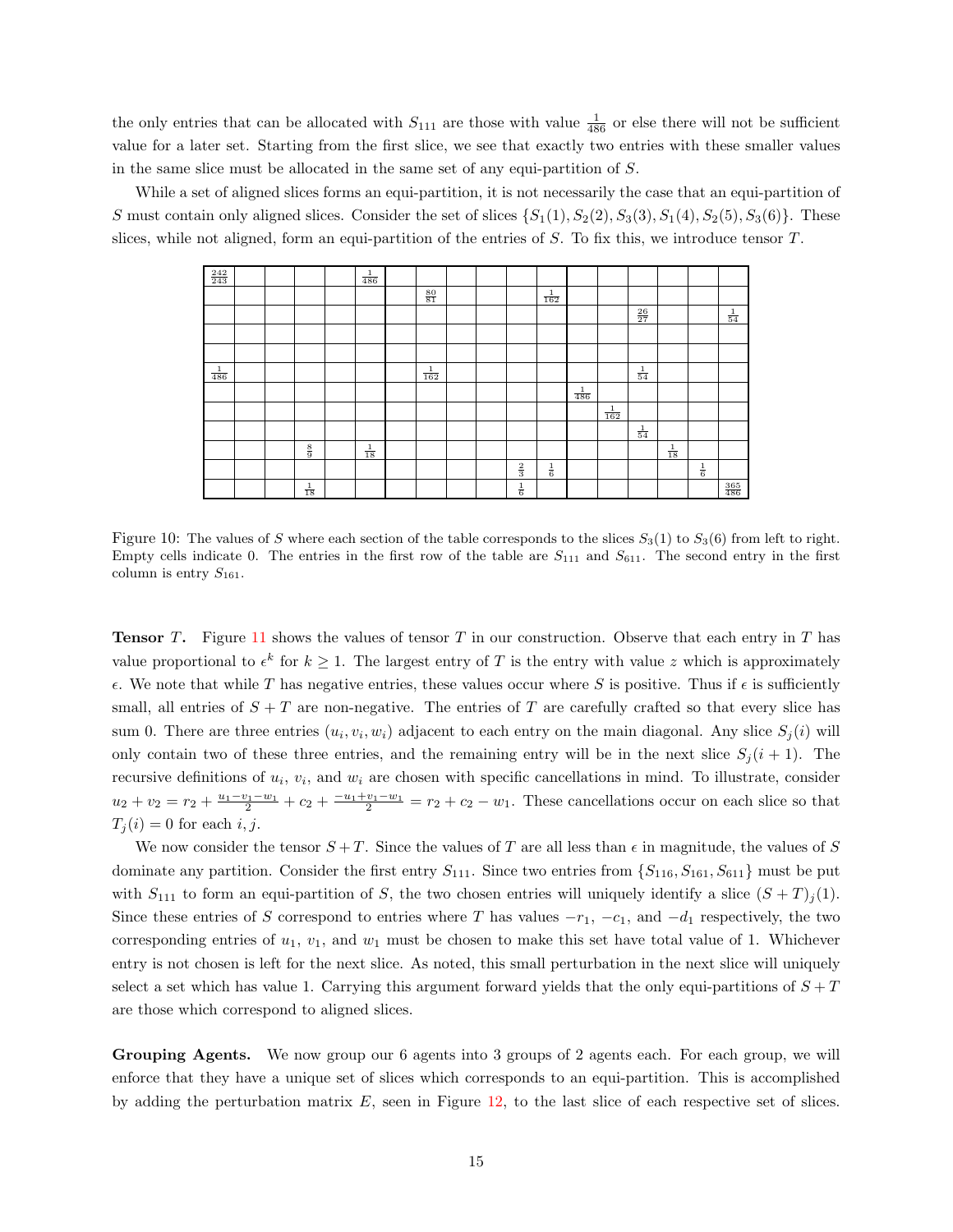<span id="page-20-0"></span>

<span id="page-20-1"></span>Figure 11: The values of T. Empty cells indicate 0. The key point to note is that each slice  $T_3(i)$  contains the value  $w_{i-1}$ . Likewise, the slices  $T_1(i)$  contain the value  $u_{i-1}$  and the slices  $T_2(i)$  contain  $v_{i-1}$ .

| z |  |                     |
|---|--|---------------------|
|   |  |                     |
|   |  |                     |
|   |  |                     |
|   |  | $5\tilde{\epsilon}$ |

Figure 12: The perturbation matrix  $(E)$  that separates groups  $P$ ,  $Q$ , and  $R$ . An empty cell represents 0.

Consider group 1 where we add E to  $(S+T)<sub>1</sub>(6)$ . Since the total sum of entries in E is 0, group 1 still has an equi-partition with the slices  $\{(S+T)_1(1), \ldots, (S+T)_1(6)\}\)$ . However, each entry of E with negative value lies in a different slice in the other two partitions. Thus all but the last slice in these partitions have total value  $1-\tilde{\epsilon}$ . We note that the entries with value  $-\tilde{\epsilon}$  correspond to entries of  $(S+T)$  with positive value. Thus if  $\tilde{\epsilon}$  is sufficiently small, all entries of the resulting tensor are non-negative.

We now create an instance  $I = \langle N, M, V \rangle$  where the goods of M are the non-zero entries of tensor  $S + T$ and each agent's valuations are defined by the tensor assigned to their group. Since each agent can form an equi-partition of the values, we have  $MMS_i^6 = 1$  for all agents  $i \in N$ . By allocating goods according to any set of slices, we see that each agent receives at least  $1 - \tilde{\epsilon}$  of their MMS. Thus the optimal-MMS ratio is at least  $1-\tilde{\epsilon}$ . However, since  $\tilde{\epsilon}$  is very small compared to the values of S and T, the only way to give each agent at least  $1-\tilde{\epsilon}$  value is to give them a slice of the tensor. However, since the slices have to be aligned, and only one group of agents will accept any slice from a given partition, we see that any optimal-MMS allocation gives at most one group (two agents) and a lucky agent who receives the last slice (with perturbation  $5\tilde{\epsilon}$ ) their full MMS.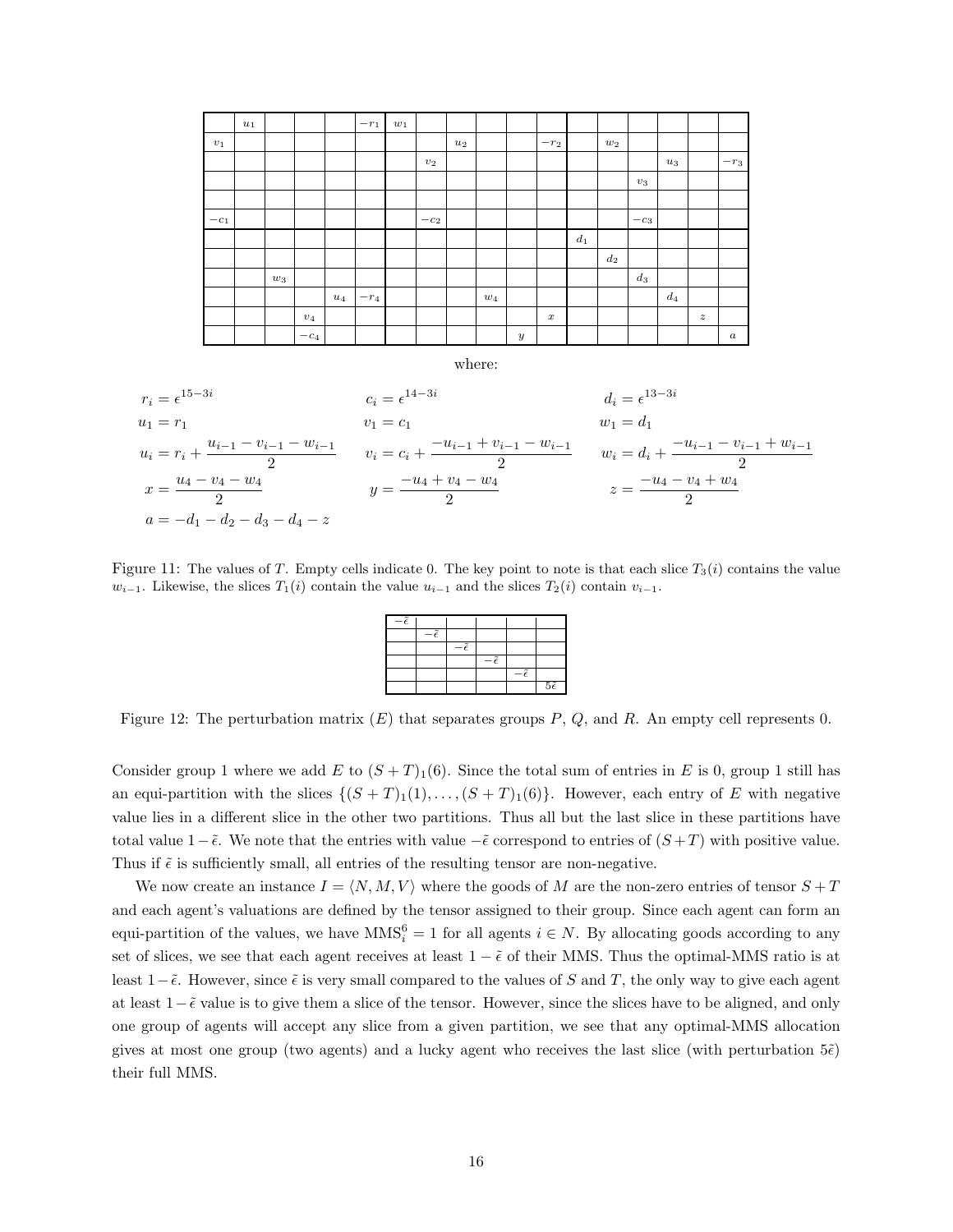**Generalizing to higher** n. By continuing the patterns with valuations, we may extend our order 3 tensors to dimensions  $(n \times n \times n)$ . Thus by splitting agents into three groups, we may limit optimal-MMS allocations to approximately  $\frac{1}{3}$  of the agents who receive their MMS. If we wish to keep the number of agents constant as n grows larger, we need to partition agents into more groups. This can be achieved by embedding our tensor into higher dimensions. In the full proof, we create d groups which leads to an order d tensor. This leads to the more general result that with  $O(dn)$  goods, we can guarantee that only  $\lceil \frac{n}{d} \rceil + 1$  agents receive their MMS in any optimal-MMS allocation. By selecting  $d = \lfloor \frac{n}{2} \rfloor$ , we obtain a full proof of Theorem [1.](#page-18-2)

#### <span id="page-21-0"></span>4.3 ( $\alpha$ ,  $\beta$ )-MMS for Small n

The previous section demonstrated that maximizing the value of  $\beta$  might minimize the value of  $\alpha$ . With this strong counter-example to optimize  $\alpha$  and  $\beta$  simultaneously, we ask how slightly weakening  $\alpha$  affects the approximation ratio  $\beta$ .

The smallest relaxation of  $\alpha$ , where  $\alpha = \frac{n-1}{n}$ , aims to satisfy all but one agent. Intuitively, by sacrificing one agent, we may redistribute all goods that would have been allocated to them. When  $n$  is small, this redistribution will have a greater impact on other agents' bundles. For small values of  $n$ , we show that we can outperform the  $\frac{3}{4}$  benchmark on all but one agent. Our analysis relies on a modified envy graph algorithm proposed by [Barman and Krishna Murthy](#page-42-9) [\[2017\]](#page-42-9).

The envy graph algorithm as it was originally proposed by [Lipton et al.](#page-43-12) [\[2004\]](#page-43-12) guarantees EF1 through a process known as envy cycle elimination. The algorithm operates on an envy graph  $G(A) = (V, E)$ . The vertices of  $G(A)$  correspond to the agents of a given instance, and an edge  $(i, j)$  is in E if agent i envies agent  $j$  ( $v_i(A_i) \leq v_i(A_j)$ ). The algorithm proceeds in two phases: allocating a good and resolving cycles. Suppose first that  $G(A)$  is acyclic. Thus  $G(A)$  has a vertex with no incoming edges, and there is an agent who is not envied by any other agent. Then we may give that agent a new good without violating EF1 because this good may be removed to eliminate envy. After adding this item, the envy graph may change. If no envy cycle is created, we may continue this argument for the next good. Suppose that an envy cycle exists after adding this good. That is, there is a sequence of agents  $(r_1, r_2, \ldots r_k)$  such that  $r_k$  envies agent  $r_1$  and for each  $1 \leq r_i \leq k$ , agent  $r_i$  envies agent  $r_{i+1}$ . We may resolve this cycle by passing bundles backwards through the cycle; agent  $r_i$  is given the bundle originally given to agent  $r_{i+1}$  and agent  $r_k$  is given the bundle of agent  $r_1$ . Since the valuation of each agent in the cycle strictly increases the sum  $\sum_{i\in N} v_i(A_i)$  also strictly increases. This cycle elimination may create new cycles. We may continue to resolve these cycles until the resulting envy graph is acyclic. Since the set of possible partial allocations is finite, and because  $\sum_{i\in N} v_i(A_i)$ strictly increases at each step, this process will eventually terminate in an envy graph without cycles. This process then repeats by giving the next good to some agent who is not envied by any other agent until there are no goods remaining.

[Barman and Krishna Murthy](#page-42-9) [\[2017\]](#page-42-9) observed that no agent envies a bundle more than the last good added to the bundle. Thus if the envy graph algorithm is modified to run only on ordered instances and the goods are allocated in decreasing order of value, the resulting allocation is EFX.

#### <span id="page-21-1"></span>**Lemma 8.** The modified envy graph algorithm (Algorithm  $\overline{4.5}$ ) outputs an EFX allocation.

Proof. At the start of the algorithm, all bundles are empty which is EFX vacuously. Suppose that the start of iteration j, the partial allocation including goods  $g_1$  to  $g_{j-1}$  is EFX. Let agent i be allocated good  $g_j$ . Since no agent envied agent i before good  $g_j$  was allocated, each agent can remove good  $g_j$  from  $A_i$  to remove envy. Because goods are added in descending order of value, for each  $g \in A_i$ ,  $v_k(g) \ge v_k(g_j)$  which implies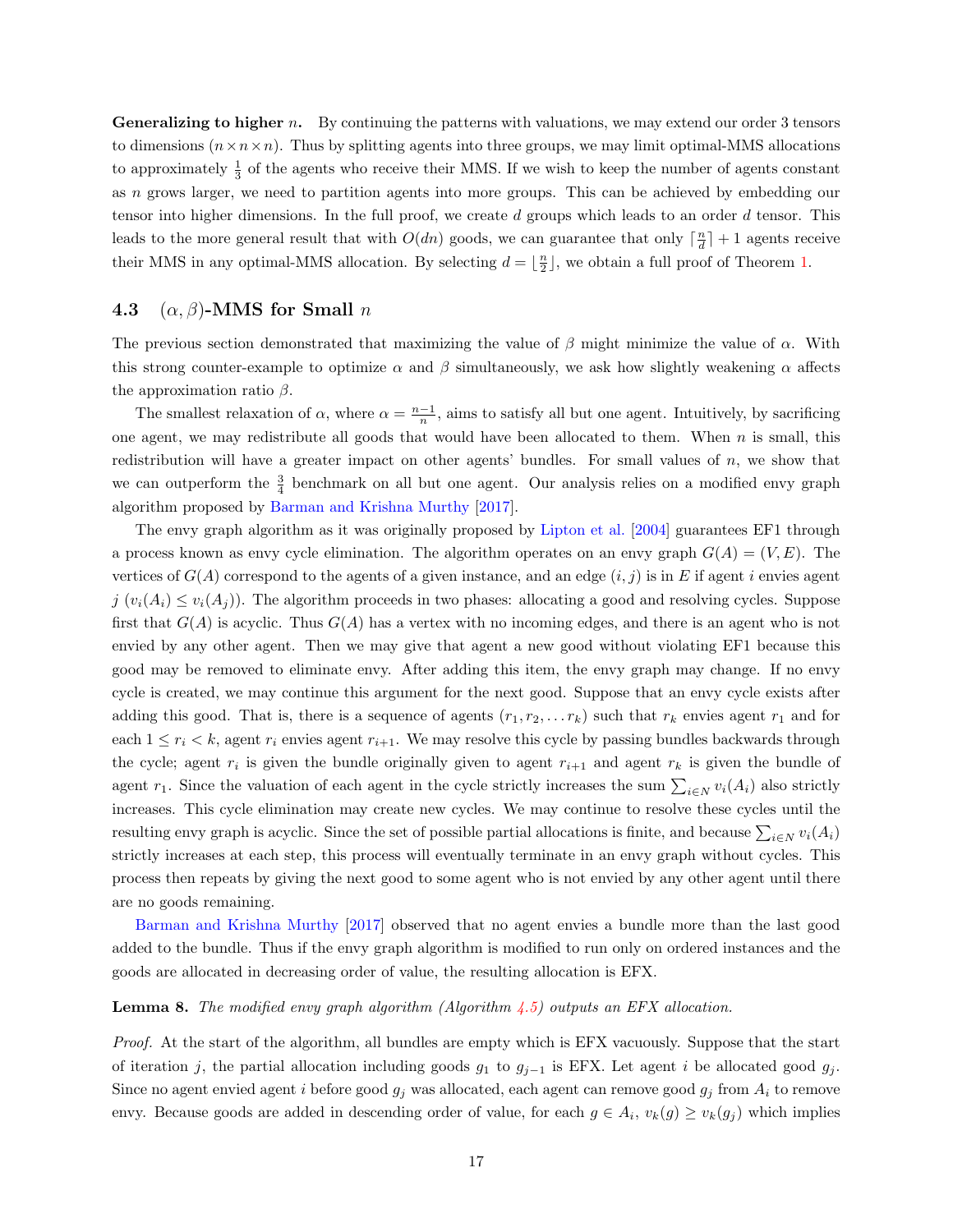Algorithm 4.5: Modified Envy Graph **Input** : An ordered goods instance  $\mathcal{I} = \langle N, M, V \rangle$ Output: An EFX allocation A **1** Initialize  $A = (\emptyset, \ldots, \emptyset);$ 2 for  $j = 1$  to m do  $\mathbf{3}$  Let i be a vertex in  $G(A)$  with no incoming edges; 4 |  $A_i = A_i \cup \{g_i\};$ 5 while  $G(A)$  contains an envy cycle  $r_1, \ldots, r_k$  do 6 C For each  $1 \leq i < k$ , set  $A_{r_i} = A_{r_{i+1}}$  and set  $A_k = A_1$ ;

<span id="page-22-0"></span>that for each  $g \in A_i$ ,  $v_k(A_k) \ge v_k(A_i \setminus \{g_j\}) \ge v_k(A_i \setminus \{g\})$  and EFX is maintained. During envy cycle elimination, the bundles stay the same and each agent's value for the bundle they receive only increases. Let  $A'_k$  be the bundle allocated to agent k after envy cycle elimination. Suppose  $v_k(A'_k) < v_k(A'_l \setminus \{g\})$ for some g and  $A'_l$ . Suppose agent m was the previous owner of bundle  $A'_l$ . Since the partial allocation before envy cycle elimination was EFX, this implies that  $v_k(A_k) \ge v_k(A_m \setminus \{g\})$ , but this implies that  $v_k(A'_k) \ge v_k(A_m \setminus \{g\}) = v_k(A'_l \setminus \{g\})$ . Thus agent k does not envy agent l by more than the least valuable good. Since this holds for each  $k$  and  $l$  after envy cycle elimination, the resulting partial allocation is EFX. Thus before good  $j + 1$  is allocated, the partial allocation is EFX, and after all m goods are allocated, the resulting allocation is EFX.  $\Box$ 

We now show that this same modified envy graph algorithm allows us to compute strong  $\beta$  approximations of MMS for small *n* with  $\alpha = \frac{n-1}{n}$ .

<span id="page-22-1"></span>**Lemma 9.** Given an ordered instance such that  $\forall i \in N$ ,

- $v_i(g_1) < 1$
- $v_i(\{g_n, g_{n+1}\}) < 1$
- $\bullet v_i(M)=n$

$$
\bullet \ \ n \geq 4
$$

the Modified Envy Graph algorithm on any subset of  $n-1$  agents satisfies  $(\frac{n-1}{n}, \frac{1}{2}(\frac{n+2}{n-1}))$ -MMS.

*Proof.* Suppose that instance I satisfies the above conditions. Let A be an allocation produced by the Algorithm [4.5](#page-22-0) run on any  $n-1$  agents of I. When allocating the first  $n-1$  goods, there must always be an agent who has not yet received a good by pigeonhole principle. Since the instance is reduced and scaled such that  $v_i(g_1) < 1$  and  $v_i(M) = n$ ,  $v_i(g_n) > 0$  (or else there would be at least one good with value  $v_i(g) \geq \frac{n}{n-1} > 1$ ). As the instance is ordered, this implies that all agents have positive value for goods  $g_1$  to  $g_n$ . Thus any agent who has not yet received any good envies each agent who has already received a good.

Since the envy graph algorithm does not allocate an item to an envied agent, no agent is allocated a second good until all bundles are allocated at least one good. Define S to be the set of agents who receive only one good in the resulting allocation A and let  $s = |S|$ .

By Lemma [8,](#page-21-1) A satisfies EFX, i.e., for all  $j \in [n-1]$ ,  $v_i(A_i) \ge v_i(A_j \setminus \hat{g}_j)$  for any good  $\hat{g}_j \in A_j$ . Summing over the set of agents who receive at least two goods:

$$
((n-1)-s)v_i(A_i) \ge v_i(M \setminus (\bigcup_{j \in S} A_j)) - \sum_{\substack{j \neq i \\ j \notin S}}^{n-1} v_i(\hat{g}_j)
$$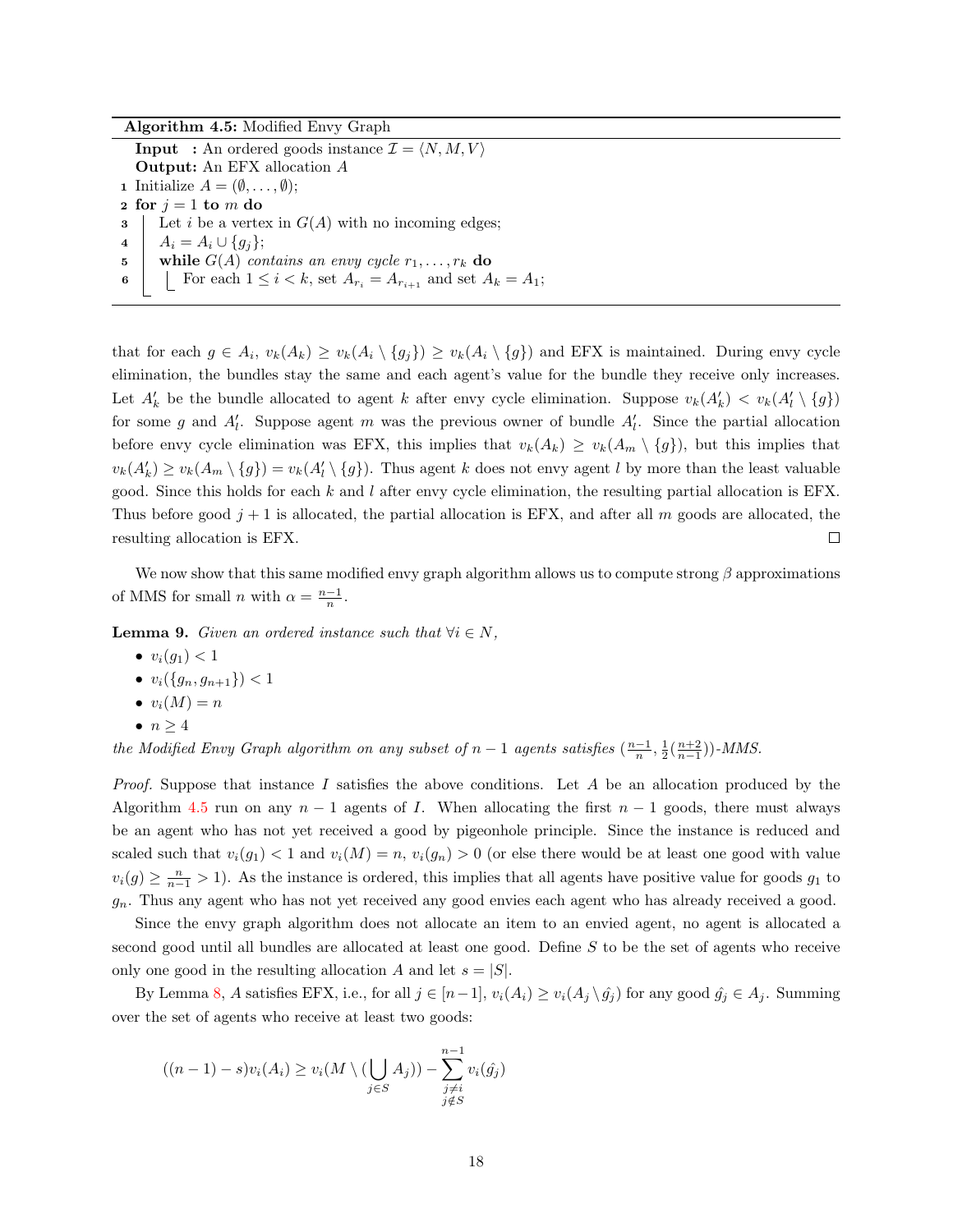$$
((n-1) - s)v_i(A_i) \ge (n - s) - \sum_{\substack{j \neq i \\ j \notin S}}^{n-1} v_i(\hat{g}_j)
$$
\n
$$
v_i(M) = n \text{ and } v_i(\bigcup_{j \in S} A_j) \le s
$$
\n
$$
((n-1) - s)v_i(A_i) \ge (n - s) - v_i(g_{n-1})
$$
\n
$$
-(n-1) - 1 - s - 2)v_i(g_{n+1})
$$
\n
$$
((n-1) - s)v_i(A_i) \ge (n - s) - 1 - (n - s - 4)v_i(g_{n+1})
$$
\n
$$
((n-1) - s)v_i(A_i) \ge (n - s) - 1 - \frac{1}{2}(n - s - 4)
$$
\n
$$
v_i(\{g_n, g_{n+1}\}) < 1
$$
\n
$$
((n-1) - s)v_i(A_i) \ge (n - s) - \frac{1}{2}(n - s - 4)
$$
\n
$$
v_i(g_{n+1}) \le \frac{1}{2}
$$
\n
$$
((n-1) - s)v_i(A_i) \ge (n - s) - \frac{1}{2}(n - s - 2)
$$
\n
$$
1 = 2 \cdot \frac{1}{2}
$$
\n
$$
v_i(A_i) \ge \frac{n - s}{n - s - 1} - \frac{1}{2}(\frac{n - s - 2}{n - s - 1})
$$
\n
$$
v_i(A_i) \ge \frac{(2n - 2s) - (n - s - 2)}{2(n - s - 1)}
$$
\n
$$
v_i(A_i) \ge \frac{1}{2}(\frac{n - s + 2}{n - s - 1})
$$
\n
$$
v_i(A_i) \ge \frac{1}{2}(\frac{n + 2}{n - 1})
$$
\nBy monotonicity of  $\frac{n + 2}{n - 1}$ 

The third step follows because  $\sum_{\substack{j \neq i \\ j \notin S}}^{n-1}$  $v_i(\hat{g}_j)$  contains (n-1) terms excluding s terms for  $j \in S$ . For each corresponding agent  $j \neq i$  and  $j \notin S$ , the last good allocated  $\hat{g}_j$  must have been from among goods  $g_n$ onward. However, only one such  $\hat{g}_j$  can be good  $g_n$ . We separate the goods  $g_n$  and  $g_{n+1}$  in order to use  $v_i({g_n, g_{n+1}})$  to prove the bound.  $\Box$ 

| <b>Algorithm 4.6:</b> Computing $\left(\frac{n-1}{n},\frac{1}{2}\left(\frac{n+2}{n-1}\right)\right)$ -MMS |                       |
|-----------------------------------------------------------------------------------------------------------|-----------------------|
| <b>Input</b> : An instance $I = \langle N, M, V \rangle$                                                  |                       |
| <b>Output:</b> A $\left(\frac{n-1}{n}, \frac{1}{2}\left(\frac{n+2}{n-1}\right)\right)$ -MMS allocation A  |                       |
| $1$ $I' =$ Order( <i>I</i> );                                                                             | // Algorithm 4.1      |
| 2 $I' = \texttt{Scale}(I', n);$                                                                           | $\frac{1}{2}$ Lemma 2 |
| <b>3</b> while $\exists i \in N, S \in (\{g_1\}, \{g_n, g_{n+1}\}), v_i(S) \geq 1$ do                     |                       |
| 4   Allocate S to i;                                                                                      |                       |
| 5   $N' = N' \setminus \{i\}$ , and $M' = M' \setminus S$ ;                                               |                       |
| 6 $I' = \texttt{Scale}(I', n');$                                                                          |                       |
| 7 Let $I' = \langle N' \setminus \{i\}, M'V' \rangle$ for some agent $i \in N'$ ;                         |                       |
| 8 $A'$ = Modified Envy Graph(I') and $A'_i = \emptyset$ ;                                                 | // Algorithm 4.5      |
| $A =$ Unorder $(A', I);$                                                                                  | // Algorithm 4.2      |

<span id="page-23-0"></span>**Theorem 2.**  $\left(\frac{n-1}{n},\frac{1}{2}\left(\frac{n+2}{n-1}\right)\right)$ -MMS exists and is polynomial time computable.

*Proof.* Consider Algorithm [4.6.](#page-23-0) Given an input instance  $I = \langle N, M, V \rangle$ , lines 1 through 6 construct a new instance I' which ordered and reduced such that for all  $i \in N'$ ,  $v_i(g_1) < 1$  and  $v_i(\lbrace g_{n'}, g_{n'+1} \rbrace) < 1$ . Any agent allocated a bundle during these steps receives value at least  $v_i(A'_i) \ge 1 \ge \text{MMS}_i^{n'} \ge \text{MMS}_i^n$ .

By Lemma [8,](#page-21-1) line 8 computes an EFX allocation on  $n' - 1$  agents of I'. Lemma [9](#page-22-1) implies that A' satisfies  $(\frac{n'-1}{n'},\frac{1}{2}(\frac{n'+2}{n'-1}))$ -MMS on the reduced  $I'.$ 

Observe that  $\frac{n'+2}{n'-1} \ge \frac{n+2}{n-1}$  when  $n' \le n$  and that  $\frac{n'-1}{n'}n' + (n-n') = n-1$ . Since unordering does not decrease any agents' value, by Lemma [3,](#page-14-3) the resulting allocation satisfies  $(\frac{n-1}{n}, \frac{1}{2}(\frac{n+2}{n-1}))$ -MMS on the original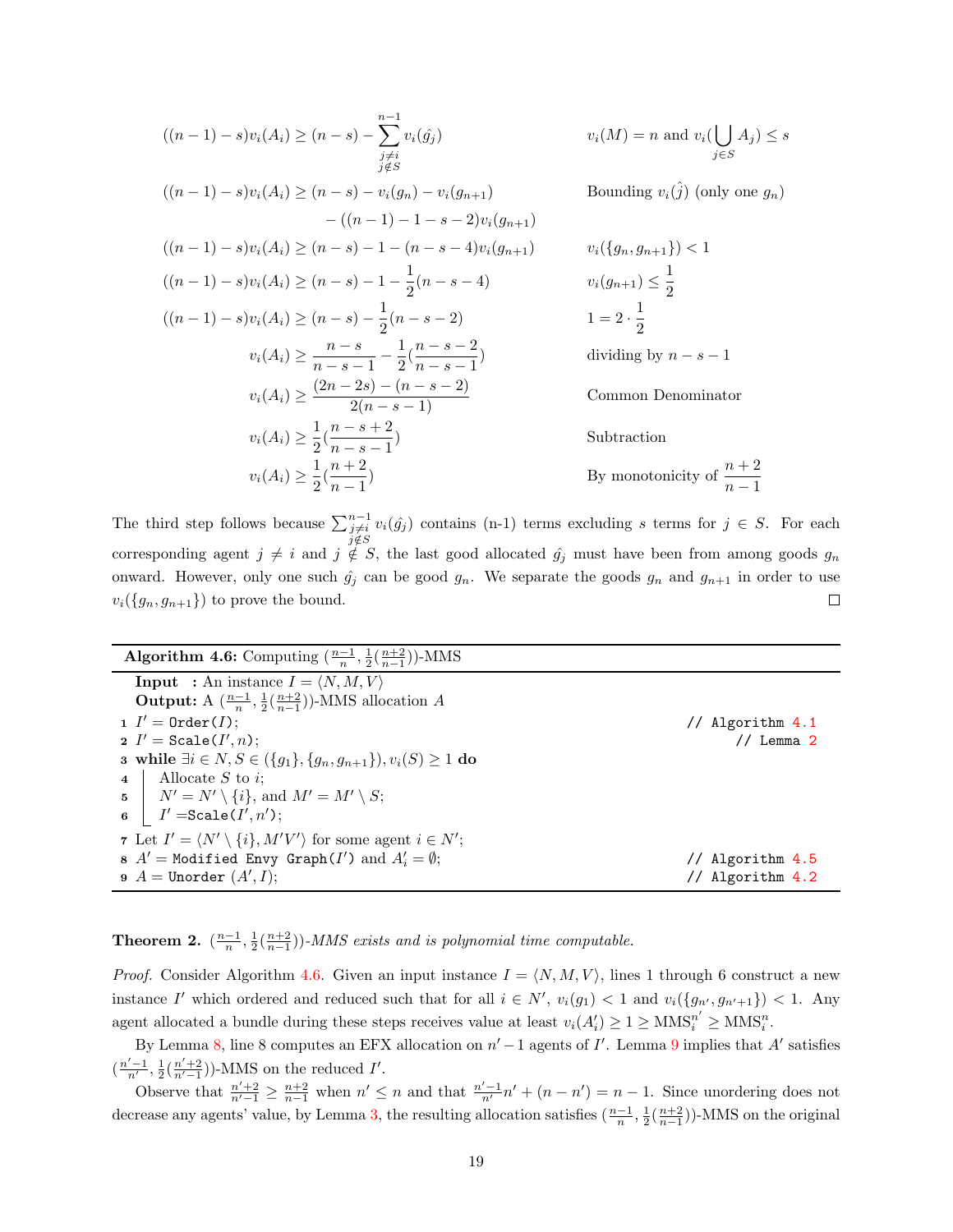<span id="page-24-1"></span>instance I. Lastly, we notice that the choice of  $n-1$  agents was arbitrary, so for each subset of  $n-1$  agents, we may compute an allocation which satisfies  $(\frac{n-1}{n}, \frac{1}{2}(\frac{n+2}{n-1}))$ -MMS and thus  $(\frac{n-1}{n}, \frac{1}{2}(\frac{n+2}{n-1}))$ -MMS exists.

| $\overline{n}$ | $(\alpha, \beta)$ -MMS |
|----------------|------------------------|
| 4              | $(3/4, 1)$ -MMS        |
| 5              | $(4/5, 7/8)$ -MMS      |
| 6              | $(5/6, 4/5)$ -MMS      |
| 7              | $(6/7, 3/4)$ -MMS      |

Table 3: Approximation bounds achieved by Algorithm [4.6](#page-23-0) for various  $n < 8$  and any number of goods.

Table [3](#page-24-1) shows the values achieved by Algorithm [4.6](#page-23-0) for  $n = 3$  to  $n = 7$ . We observe that for  $n < 7$ , Algorithm [4.6](#page-23-0) gives better than a  $\frac{3}{4}$  approximation of MMS<sup>n+1</sup>. We also note, that by adding a dummy agent to an instance with 3 agents, and then running Algorithm  $4.6$ , we can compute  $MMS<sup>4</sup>$  for all three agents.

#### <span id="page-24-0"></span>4.4 ( 1  $(\frac{1}{2}, 1)$ -MMS Exists

One may consider settings where it is more important that a critical subset of agents/tasks are fulfilled than the majority of them be started. For example, in order to prevent graduation delays, senior college students must be guaranteed seats in classes. Likewise, when resources are scarce in a hospital, a subset of critical tasks may maximize the number of surviving patients. In this setting, we may wish to maximize the number of satisfied agents. In the context of envy-freeness or proportionality, no meaningful guarantee can be made with respect to the number of satisfied agents. Consider  $n$  agents with identical valuations where there is a single good worth  $1 - (n - 1)\epsilon$  and  $n - 1$  goods worth  $\epsilon$ . Any distribution of goods will leave all but one agent unsatisfied. In the maximin share setting, this leads us to the question, for what values of  $\alpha$  does  $(\alpha, 1)$ -MMS exist and when can such allocations be computed efficiently?

Perhaps the most natural starting point is  $(\frac{1}{2}, 1)$ -MMS. The following lemma shows that simple algorithms attain this notion.

<span id="page-24-2"></span>**Proposition 2.** If no agent values any good more than  $\frac{v_i(M)}{n}$ , then any EF1 allocation on any arbitrary half of the agents satisfies  $(\frac{1}{2}, 1)$ -MMS.

*Proof.* Let  $A = (A_1, \ldots, A_{n/2})$  be an EF1 allocation on half of the agents of a given instance. For each pair of agents  $i, j \in [[n/2]], v_i(A_i) \ge v_i(A_j \setminus g_j)$  for some good  $g_j \in A_j$ . Let  $g^*$  be the most valuable good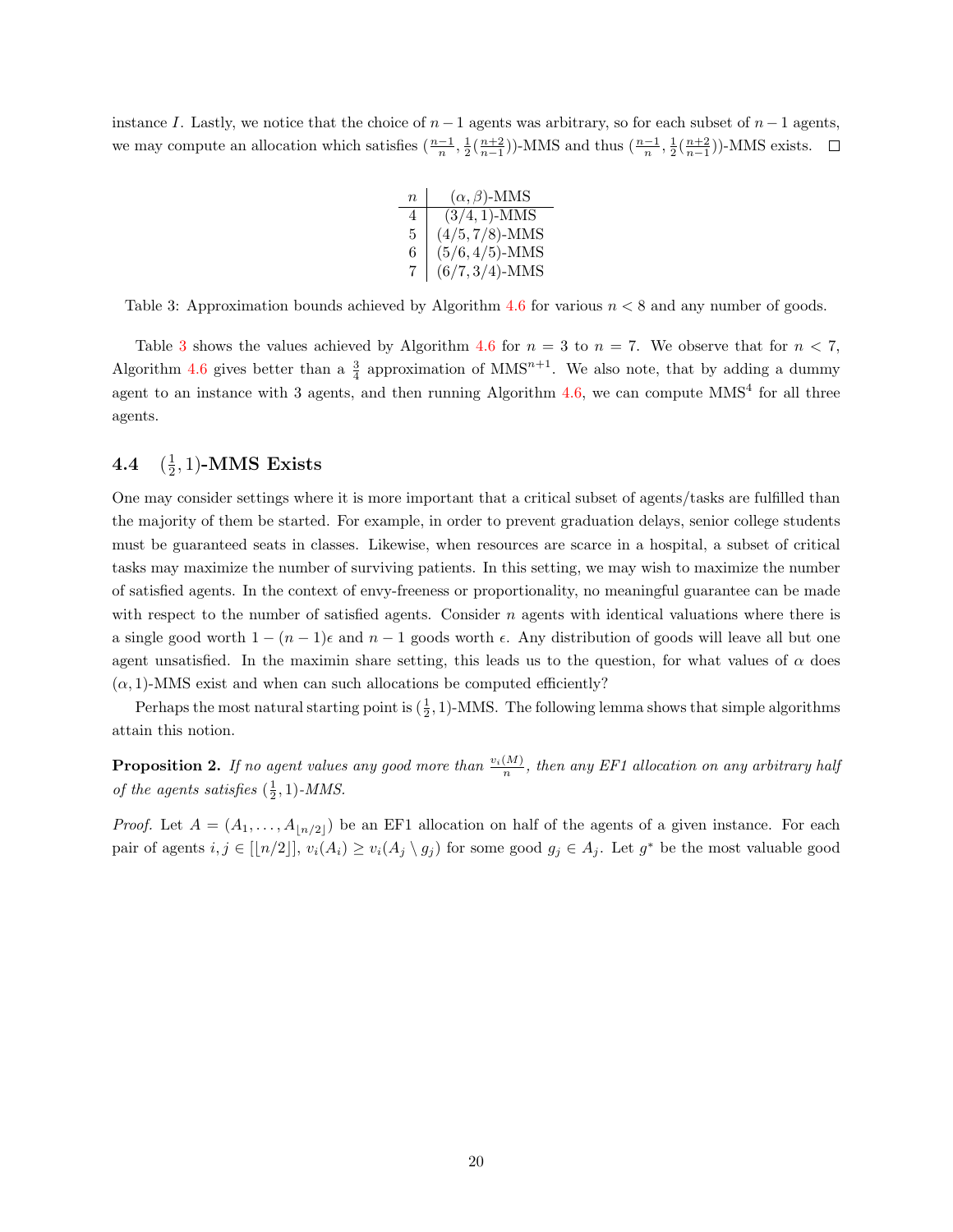for agent  $i$ . Combining the inequalities for agent  $i$  yields:

$$
\sum_{j=1}^{\lfloor \frac{n}{2} \rfloor} v_i(A_i) \ge \sum_{j=1}^{\lfloor \frac{n}{2} \rfloor} v_i(A_k \setminus g_j)
$$
  

$$
\lfloor \frac{n}{2} \rfloor v_i(A_i) \ge v_i(M) - \lfloor \frac{n}{2} \rfloor v_i(g^*)
$$
  

$$
v_i(A_i) \ge \frac{v_i(M)}{\lfloor \frac{n}{2} \rfloor} - v_i(g^*)
$$
  

$$
v_i(A_i) \ge \frac{v_i(M)}{\frac{n}{2}} - v_i(g^*)
$$
  

$$
v_i(A_i) \ge \frac{2v_i(M)}{n} - v_i(g^*)
$$
  

$$
v_i(A_i) \ge \frac{2v_i(M)}{n} - \frac{v_i(M)}{n}
$$
  

$$
v_i(A_i) \ge \frac{v_i(M)}{n} \ge \text{MMS}_i^n
$$

Proposition [2](#page-24-2) implies a simple algorithm for  $(\frac{1}{2}, 1)$ -MMS. Since  $\frac{v_i(M)}{n} \geq \text{MMS}_i^n$ , we iterate the reduction  ${g_1}$  (from Lemma [4\)](#page-14-2) until no good is worth more than  $\frac{v_i(M)}{n}$ . Then we may select any arbitrary subset of  $\lfloor \frac{n}{2} \rfloor$  agents and run any EF1 algorithm (e.g. Round-Robin). The resulting allocation will satisfy  $(\frac{1}{2}, 1)$ -MMS. Since we may do this for each subset of  $\lfloor \frac{n}{2} \rfloor$  agents, we conclude that  $(\frac{1}{2}, 1)$ -MMS exists.

**Corollary 1.**  $(\frac{1}{2}, 1)$ -MMS exists for additive goods instances.

#### <span id="page-25-0"></span>4.5 ( 2  $(\frac{2}{3},1)$ -MMS Exists

While EF1 allocations provide a simple way to compute  $\frac{1}{2}$  approximations for many MMS notions, they often do not lend way to better approximations. A key question is whether we can improve  $\alpha$  beyond  $\frac{1}{2}$  and show the existence of such allocations. Using the ideas from  $(1, \frac{2}{3})$ -MMS, we show the existence of  $(\frac{2}{3}, 1)$ -MMS and discuss an algorithm achieving this bound in polynomial-time when  $n < 9$  for any number of goods. With the exception of computing  $MMS<sup>n</sup>$  for each agent, our proof of  $(\frac{2}{3}, 1)$ -MMS existence is algorithmic and runs in polynomial time.

Our algorithm extends bag-filling to the case where  $\delta + \Delta > 1$ . In this setting, Lemma [7](#page-16-1) still implies that each bundle allocated has total value less than  $\delta + \Delta$  to all agents; however, since  $\delta + \Delta > 1$ , we may no longer guarantee that each agent receives a bundle. The intuition for our algorithm is straightforward: using the reductions  ${g_1}$  and  ${g_n, g_{n+1}}$ , we guarantee that no good is worth MMS<sup>n</sup> and that there are at most n goods worth  $\frac{\text{MMS}^n}{2}$ . Then by initializing bundles to separate the high-value goods, we may bag-fill where each item added to a bag has value less than  $\frac{MMS^n}{2}$  to all agents. Thus each allocated bundle has value at most  $\frac{3}{2}MNS^n$  to all agents. We may continue to fill bundles while there is still value remaining, and thus we will be able to allocate approximately  $\frac{2n}{3}$  bundles since  $\frac{v_i(M)}{\frac{3}{2}MMS^n} \geq \frac{2v_i(M)}{3\frac{v_i(M)}{M}}$  $\frac{2v_i(M)}{3\frac{v_i(M)}{n}} = \frac{2n}{3}.$ 

While the algorithm idea is straightforward, if there are more than  $\lfloor \frac{2n}{3} \rfloor$  high-value goods then we will eventually have most of the remaining value tied up in high-value goods. We cannot allocate two highvalue goods to a single agent without caution as other agents may value that bundle more than  $\frac{3}{2}MNS^n$ . To address this problem, we introduce a notion of *preview bundles*. We allow each agent to form preview bundles by running the  $(\frac{2}{3}, 1)$ -MMS algorithm as if each agent had their own preferences, but we fix the division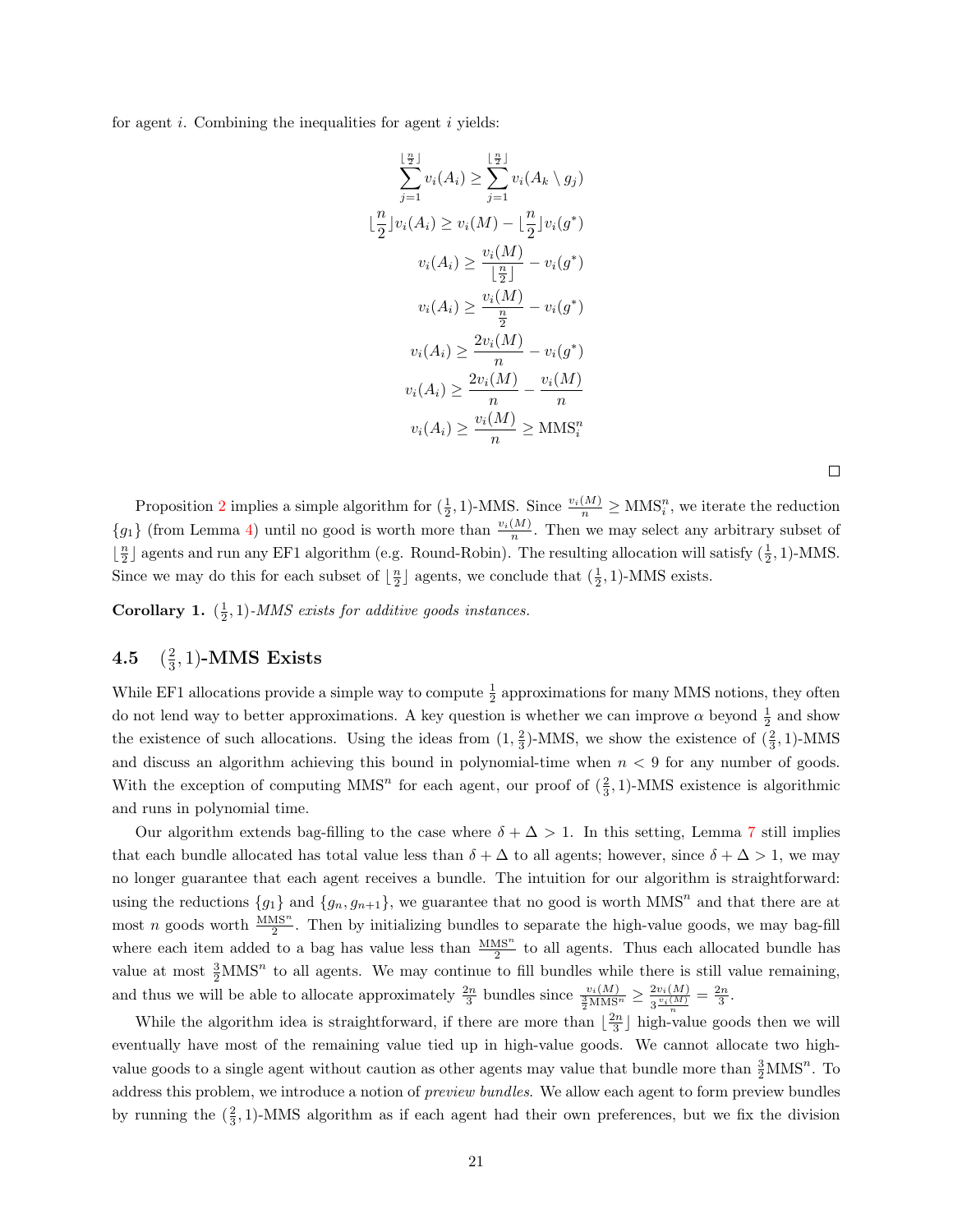Algorithm 4.7: A  $(\frac{2}{3}, 1)$ -MMS algorithm for  $n < 9$ 

**Input** : Instance  $I = \langle N, M, V \rangle$  on n agents **Output:** A  $(\frac{2}{3}, 1)$ -MMS allocation A 1  $I' =$  Order(I);  $//$  Algorithm [4.1](#page-14-0)  $2$   $I' = \texttt{Scale}(I', n')$  $//$  Lemma  $2$ 3 while ∃ $i \in N$ ,  $S \in (\{g_1\}, \{g_{n'}, g_{n'+1}\})$ ,  $v_i(S) \ge 1$  do 4 | Allocate  $S$  to  $i$ ; 5  $N' = N' \setminus \{i\}$ , and  $M' = M' \setminus S$ ;  $\mathbf{6} \quad | \quad I' = \mathtt{Scale}(I', n') \, ;$ 7 while  $|N'| > 0$  do **8** | Label items in  $M'$   $g_1, g_2, \ldots, g_m$  respectively; 9 Let  $H = \{ g \in M' | \exists i \in N', v_i(g) \geq \frac{1}{2} \}, \text{ let } h = |H|, \text{ and let } L = M' \setminus H;$ 10 Let  $B = \{g_1\};$ 11 if  $\exists j \in N', v_j(B \cup L) \geq 1$  then 12 Add goods from L to B in descending order until some agent (say j) values B at least 1; 13 Temporarily allocate B to j and remove B from  $M'$  and j from  $N'$ ; 14 else 15 | Let  $k = 0$ ; 16 while  $\exists i \in N'$  such that  $v_i(g_{h-k}) \geq \frac{1}{2}$  do 17 | | Allocate  $\{g_{r+k}, g_{h-k}\}\$ to i and remove from N';  $\textbf{18}$  | if  $|N'| > 0$  then 19 | | Undo all temporary allocations keeping i out of  $N'$ ; 20  $A \leftarrow$  Unorder $(A, I)$ ; // Algorithm [4.2](#page-14-1)

<span id="page-26-1"></span>of high and low-value goods. Since bag-filling is based on the moving knife protocol, we may make strong comparisons between agents' preview bundles and the bundles allocated by our  $(\frac{2}{3}, 1)$ -MMS algorithm. This comparison allows us to analyze agents individually in order to show that enough bundles are allocated when bag-filling with the low-value goods. With this intuition, we now define necessary variables to sketch the proof of  $(\frac{2}{3}, 1)$ -MMS existence.

**High/low-value goods.** Given an ordered and scaled instance such that  $\forall i \in N, \text{MMS}_i \leq 1$ , a good  $g \in M$  is said to be high-value if there is an agent  $i \in N'$  such that  $v_i(g) \geq \frac{1}{2}$ , otherwise it is low-value. The set of high-value goods is denoted by  $H = \{g \in M \mid \exists i \in N', v_i(g) \geq \frac{1}{2}\}\$  with  $h = |H|$ . Additionally, we define the number of surplus high-value goods to be  $s = \max(h - \lfloor \frac{2n}{3} \rfloor, 0)$ .

<span id="page-26-0"></span>**Theorem 3.**  $(\frac{2}{3}, 1)$ -MMS exists and can be computed in polynomial time with an oracle for MMS.

*Proof sketch.* We begin by selecting a subset of agents  $N' \subseteq N$  where  $|N'| \subseteq \lfloor \frac{2n}{3} \rfloor$ . We then order the instance and scale valuations so that  $v_i(M) = nMMS_i^n$ . We apply the reductions  $\{g_1\}$  and  $\{g_n, g_{n+1}\}$  only on agents of N' to guarantee that among N', no agent values a good  $MMS_i^n = 1$  or more and that there are at most n goods worth at least  $\frac{MMS_i^n}{2} = \frac{1}{2}$ . Observe that this sequence of scaling and reductions is different than in other  $(\alpha, \beta)$ -MMS approximations. While agents in  $N \setminus N'$  may have valid reductions, our goal is to guarantee that all agents in  $N'$  are guaranteed  $MMS_i^n$ . Since our choice of  $N'$  is arbitrary, the agents not in  $N'$  will be handled by a different choice of  $N'$ . Since this proof holds for any choice of  $N'$ , it follows that  $(\frac{2}{3}, 1)$ -MMS exists. We also note that the requirement of scaling valuations so that  $MMS_i^n = 1$  for all agents requires knowing agents' MMS values. While such scaling can always be done, it cannot be done in polynomial time unless  $P = NP$  since computing MMS values is NP-Hard.

We now begin a modified version of bag-filling that initializes each bundle with the most valuable good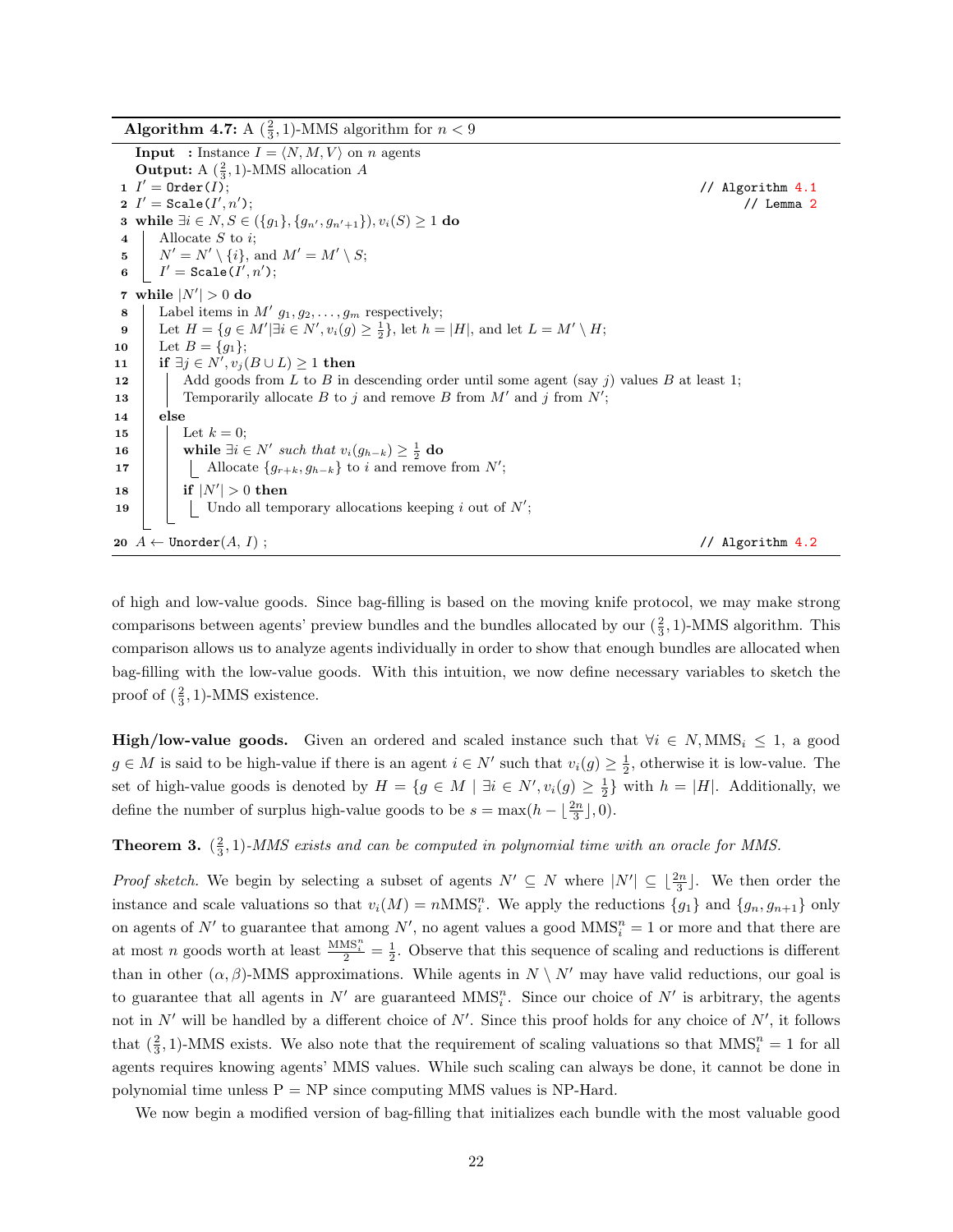<span id="page-27-0"></span>

Figure 13: The low-value goods  $g_9$  to  $g_{17}$  use a bag-filling procedure to be added to bundles initialized with a single high-value good ( $g_1$  to  $g_8$  each). The bag-filling algorithm fills r bundles with  $\ell$  left to fill when it runs out of low-value goods. The remaining value is tied up with the surplus s high-value goods.

before bag-filling with only low-value goods. If there are high-value goods remaining, then each bundle will have exactly one high-value good. A bundle is then allocated to the first agent in  $N'$ , say agent i, for which it is worth at least  $MMS_i^n = 1$  in value. Since we only ever add at most one high-value good worth less than 1, every subsequent good has value at most  $\frac{1}{2}$ . By Lemma [7,](#page-16-1) we conclude that each allocated bundle has value at most  $\frac{3}{2}$  to other agents. After an agent is allocated a bundle during bag-filling, we remove that agent and their allocated bundle from  $N'$  and  $M'$  respectively. We note that this may update the set of high goods H as it is possible that the removed agent was the only agent who valued  $g_h$  at least  $\frac{1}{2}$ . Any such good that was previously a high-value good is now fair game as a low-value good to other agents.

Suppose that this process stops after r bundles have been allocated. Let  $\ell = \lfloor \frac{2n}{3} \rfloor - r$  be the number of bundles left to be allocated (see Figure [13\)](#page-27-0). The total amount of remaining value to each agent in  $N'$  who has not received a bundle is at least  $n - \frac{3}{2}r = n - \frac{3}{2}(\lfloor \frac{2n}{3} \rfloor - \ell) = n - \frac{3}{2}\lfloor \frac{2n}{3} \rfloor + \frac{3}{2}\ell \ge \frac{3}{2}\ell$ . While this remaining value comes from low-value goods, we may continue to fill bundles. The challenge arises when the remaining value is mostly comprised of high-value goods. We analyze cases based upon the number of surplus high value goods s.

**Case I:** The simplest case is when  $s = 0$ . In this case, the number of high-value goods is at most  $\lfloor \frac{2n}{3} \rfloor$ implying that the remaining value of high-value goods is at most  $\ell$  (each high-value good has value less than 1 and there are at most  $\lfloor \frac{2n}{3} \rfloor - r = \ell$  of them remaining). Thus the remaining value from low-value goods is at least  $\frac{3}{2}\ell - \ell = \frac{\ell}{2} \ge \frac{1}{2}$ . Thus if there are at least  $r + 1$  high-value goods, then another bundle can be filled with value at least 1 contradicting that bag-filling stopped. If  $h \leq r$ , however, then all remaining value comes from low-value goods and another bundle can be filled with only low-value goods, again contradicting that bag-filling stopped. Since this holds for each  $r \leq \lfloor \frac{2n}{3} \rfloor$  and s doesn't change, it must be the case that each agent in  $N'$  will be allocated a bundle worth at least their  $MMS_i^n$ .

**Case II:** When  $\ell > s$ , we show by contradiction that bag-filling has not yet stopped. Let  $i \in N'$  be an agent who has not yet received a bundle when bag-filling stopped. Consider the preview bundles made by agent i with the set H fixed. We claim that the set of goods in the first  $k$  bundles of bag-filling is a subset of the set of goods that agent i puts into their first  $k$  preview bundles. Intuitively, since bundles are filled in the same order, we only have to consider when other agents shout before agent i. If other agents would shout after agent i, then because agent i shouts first, their preview bundle and the bag-filling bundle will be the same. Since goods are added to bundles in descending order of value, the number of items added before agent i would shout during bag-filling is at most the number of items in agent i's second preview bundle. Induction on this argument proves the claim. Thus if agent i is able to form at least  $\lfloor \frac{2n}{3} \rfloor - s$  preview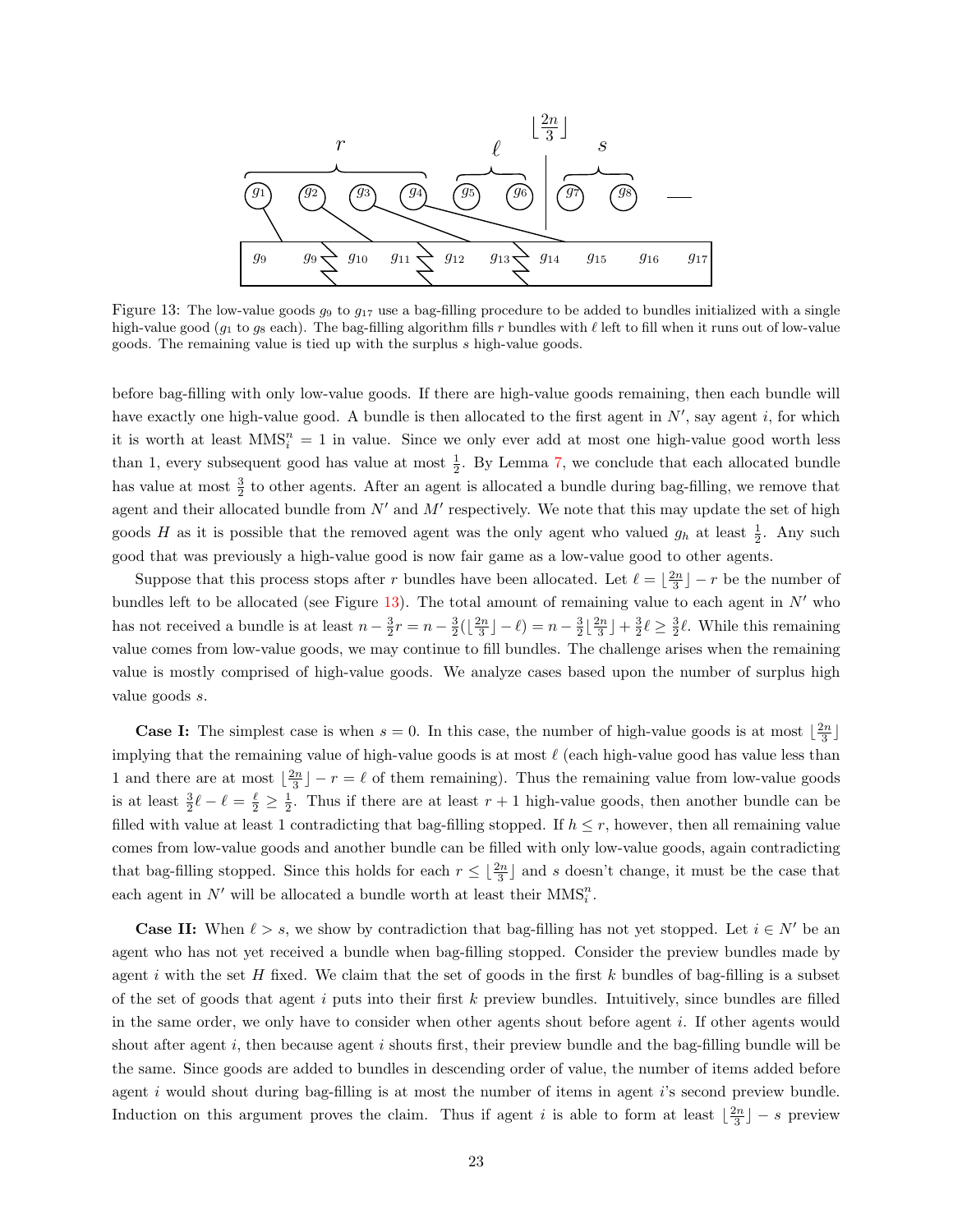bundles, then it must be the case that at least  $\lfloor \frac{2n}{3} \rfloor - s$  bundles were allocated during bag-filling (or else agent i would still be able to claim a bundle from the unallocated low-value goods). However, this would imply that  $\ell < s$  contradicting that bag-filling had stopped when  $\ell > s$ . The main technical challenge in our proof is showing that each agent is able to form at least  $2(n - h) + s$  preview bundles given a fixed set of high-value goods  $H^3$ . This proves the result as  $r \geq 2(n-h) + s$  implies  $\lfloor \frac{2n}{3} \rfloor - \ell \geq 2n - 2(\lfloor \frac{2n}{3} \rfloor + s) + s$ which yields  $s \ge \ell + 2n - 3\left\lfloor \frac{2n}{3} \right\rfloor \ge \ell$ .

**Case III:** When  $\ell \leq s$ , we observe that there are at least  $2\ell$  high-value goods remaining. Since we remove agents from  $N'$  after allocating them a bundle from bag-filling, we know by the definition of highvalue goods that some remaining agent must value  $g_h$  at least  $\frac{1}{2}$ . We may give that agent goods  $g_{r+1}$  and  $g_h$  as a bundle worth at least 1. Any agent who believes both of these goods are worth at least  $\frac{1}{2}$  also agrees that there are  $\ell + s$  high-value goods and may continue to pair high-value goods  $g_{r+k}$  and  $g_{h-k}$ . If less than  $\ell$  bundles can be formed by pairing high-value goods this way, then all remaining agents believe that the last  $k+1$  high-value goods are worth less than  $\frac{1}{2}$ . Thus any bundle allocated by pairing high-value goods is worth at most  $\frac{3}{2}$  for these agents. By updating the sets of high-value and low-value goods, these agents are able to fill more bundles during bag-filling. Thus we undo all bundles allocated during the bag-filling steps, but we keep any bundles allocated by pairing high-value goods. We now start a new iteration of bag-filling with the additional low-value goods. We observe that any bundle allocated during bag-filling that decreased  $|H|$  will still be allocated in the same order as  $|H|$  decreases further after we hit the point where pairing occurred. Since the set of permanent allocations strictly increases in size at each iteration, this process will eventually terminate with an allocation where at least  $\lfloor \frac{2n}{3} \rfloor$  agents receive a bundle worth at least 1.

 $\Box$ 

We observe that the assumption that  $MMS_i = 1$  for all agents cannot be satisfied in polynomial time. One natural assumption would be that by using the PTAS of [Woeginger](#page-44-3) [\[1997\]](#page-44-3), we could compute  $(\frac{2}{3}, 1-\epsilon)$ -MMS. In practice, however, this weakening may sometimes yield allocations which do not satisfy  $(\frac{2}{3}, 1 - \epsilon)$ -MMS.

We construct a family of instances with  $n \geq 9$  in which a small error in computing the MMS bound causes Algorithm [4.7](#page-26-1) to stop before  $\lfloor \frac{2n}{3} \rfloor$  bundles have been allocated. The challenge presented here is not unique to our algorithm. Any algorithm which satisfies  $(\frac{2}{3}, 1)$ -MMS must correctly determine that  $MMS_i^n = 1 - \epsilon$ for all agents. However, this task is NP-hard even when agents have identical valuations [\[Woeginger,](#page-44-3) [1997\]](#page-44-3).

<span id="page-28-1"></span>**Remark 1.** Consider  $n \geq 9$  agents with identical valuations as follows:  $n-1$  high-value goods of value  $1-\epsilon-\tilde{\epsilon}$ , two goods of value  $\frac{1}{2}-\epsilon$ , one good of value  $(n+1)\epsilon$ , and  $n-1$  goods of value  $\tilde{\epsilon}$ , where  $\epsilon \gg \tilde{\epsilon}$ . Then,  $MMS_i^n = 1 - \epsilon$  for all agents.

Algorithm [4.7](#page-26-1) allocates three bundles during the bag-filling steps, accounting for the three goods of value  $1 - \epsilon - \tilde{\epsilon}$ , both goods of value  $\frac{1}{2} - \epsilon$ , and the good with value  $(n + 1)\epsilon$ . After bag-filling, the remaining high-value goods will be paired together to create a total of  $\lfloor \frac{n-4}{2} \rfloor$  bundles of paired high-value goods. Thus, Algorithm [4.7](#page-26-1) only satisfies  $\lfloor \frac{n}{2} \rfloor + 1$  agents.

This surprising remark shows that an inexact MMS bound limits the guarantee of Algorithm [4.7](#page-26-1) to at most  $(\frac{1}{2}, 1)$ -MMS. Fortunately, we are able to show that Algorithm [4.7](#page-26-1) in fact computes an  $(\frac{2}{3}, 1)$ -MMS allocation in polynomial time when  $n < 9$ , even without access to an MMS oracle.

<span id="page-28-0"></span>**Theorem 4.** For  $n < 9$ , Algorithm [4.7](#page-26-1) computes a  $(\frac{2}{3}, 1)$ -MMS allocation in polynomial time.

<sup>8</sup>A proof of this claim can be found in Appendix [C.](#page-53-0)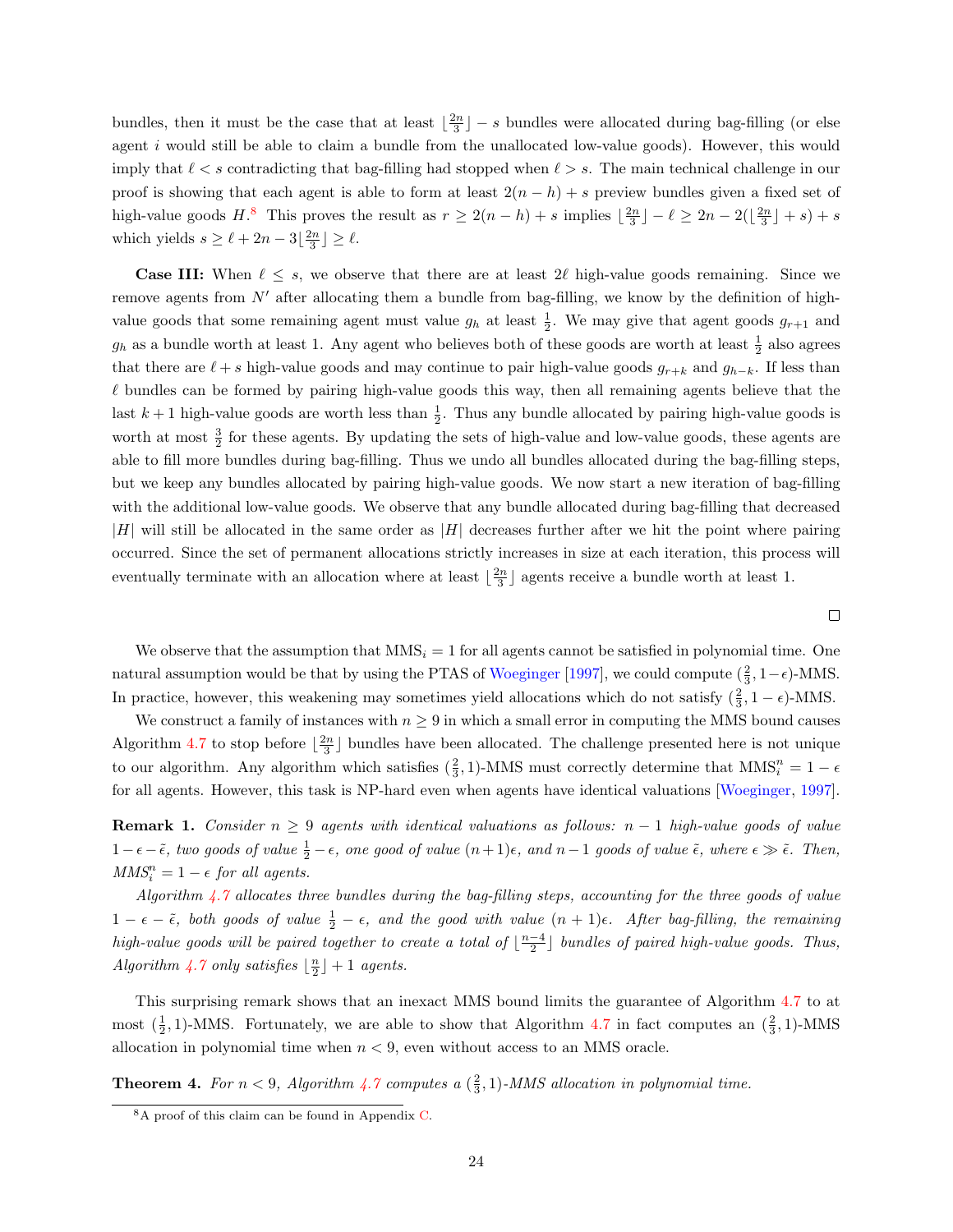*Proof sketch.* We assume bag-filling stopped after  $r = \lfloor \frac{2n}{3} \rfloor - \ell$  bundles and that there were  $s = \max(h - \ell)$  $\lfloor \frac{2n}{3} \rfloor$ , 0) surplus high-value goods. Again, we consider cases based on s and  $\ell$ . The proof for the cases where  $s = 0$  and  $\ell \leq s$  are identical to the cases in Theorem [3.](#page-26-0) When  $\ell \geq 2s$  the amount of value remaining from low-value goods is at least  $\frac{3}{2}\ell - (\ell + s)v_i(g_{r+1}) \ge \frac{3}{2}\ell - (\ell + \frac{\ell}{2})v_i(g_{r+1}) = \ell(\frac{3}{2} - v_i(g_{r+1}) \ge 1 - v_i(g_{r+1})$  which implies that another bundle may be filled. This contradicts that bag-filling stopped. We show by explicit enumeration that if  $n < 9$ , then the cases where  $s < \ell < 2s$  do not occur when  $v_i(M) = n$  for all agents.

All above steps, including scaling agents' valuation such that  $v_i(M) = n$  and the steps of the bagfilling algorithm and its iterations, only require polynomial-time computation. Thus, computing  $MMS<sub>3</sub><sup>2</sup>1$ allocations for  $n < 9$  is in polynomial time.  $\Box$ 

The analysis in Theorem  $3$  and Theorem  $4$  are indifferent to the set of agents available in  $N'$ . Consequently, we may select which subset of  $\lfloor \frac{2n}{3} \rfloor$  agents are given their full MMS. We also observe that the instance given in Remark [1](#page-28-1) is tight; when  $n < 9$ ,  $\lfloor \frac{n}{2} \rfloor + 1 \geq \lfloor \frac{2n}{3} \rfloor$ . Furthermore, combining this construction with case 3 of Theorem [4](#page-28-0) implies that no smaller counter-example exists. We note that despite this bound, the algorithm is still practical as there is no bound on the number of goods. For example, more than 99% of instances in the Spliddit dataset deal with less than 9 agents.

#### <span id="page-29-0"></span>4.6 Relationships Between MMS Approximations

We begin with a simple lemma which demonstrates the relationship between  $\beta$ MMS<sup>n</sup> and MMS<sup> $\gamma$ n</sup>.

### <span id="page-29-1"></span>**Lemma 10.**  $qMMS^{kq} \leq MMS^k$  for any positive integers k and q.

*Proof.* Given kq bundles of an MMS partition, we can form a k partition of the same items by grouping q bundles together k times. The lowest valued bundle of this partition gives a lower bound on  $MMS<sup>k</sup>$ . Thus  $qMMS^{kq} \leq MMS^k$ .  $\Box$ 

We observe that this relationship only holds when q is an integer. Consider  $q = \frac{3}{4}$  in the following two instances:

- (i) 12 goods with value 1
- (ii) 6 goods with value 1; 6 goods with value  $\frac{1}{2}$

In the first instance  $\frac{3}{4}$  MMS<sup> $\frac{3}{4}$ -12 =  $\frac{3}{4} \leq 1 =$  MMS<sup>12</sup>. In the second instance  $\frac{3}{4}$  MMS<sup> $\frac{3}{4}$ -12 =  $\frac{3}{4} \geq \frac{1}{2} =$  MMS<sup>12</sup>.</sup></sup> Thus we may neither say that  $qMMS^{kq} \leq MMS^k$  nor  $qMMS^{kq} \geq MMS^k$  in general when q is not an integer.

The most important consequence of Lemma [10](#page-29-1) is that  $MMS^n \geq 2MMS^{2n}$ . This implies that an algorithm which computes  $(1, \frac{1}{2})$ -MMS also computes MMS<sup>2n</sup>. We now show that this can be leveraged to compute a  $(\frac{1}{2}, 1)$ -MMS allocation.

<span id="page-29-2"></span>**Lemma 11.** ( $\alpha$ , 1)-MMS exists if and only if MMS<sup> $\lceil \frac{n}{\alpha} \rceil$  exists.</sup>

*Proof.* Let  $I = \langle N, M, V \rangle$  be an additive instance where  $|N| = n$ . Add  $\left\lceil \frac{n}{\alpha} - n \right\rceil$  dummy agents to N and call the new instance  $I' = \langle N', M, V \rangle$ . Thus,  $n' = |N'| = n + \lceil \frac{n}{\alpha} - n \rceil = \lceil \frac{n}{\alpha} \rceil$ .  $(\alpha, 1)$ -MMS existence on I' implies that for each subset  $N''$  of  $\alpha n'$  agents, an allocation exists which gives each agent in  $N''$  their MMS<sup>N'</sup>. Since  $\lfloor \alpha n' \rfloor = \lfloor \alpha \lceil \frac{n}{\alpha} \rceil \rfloor \ge \lfloor \alpha \left( \frac{n}{\alpha} \right) \rfloor = \lfloor n \rfloor = n$  we may select the original subset  $N \subseteq N'$ . Thus there exists an allocation  $A = (A_1, \ldots, A_n)$  such that for all  $i \in N$ ,  $v_i(A_i) \geq \text{MMS}_i^{|N'|}$  $i^{[N']}$ . Replacing the size of N', we have  $\text{MMS}_{i}^{\frac{n}{\alpha}},$  which implies  $\text{MMS}_{i}^{\left\lceil \frac{n}{\alpha} \right\rceil}$  $i^{\frac{1}{\alpha}+}$  exists for I.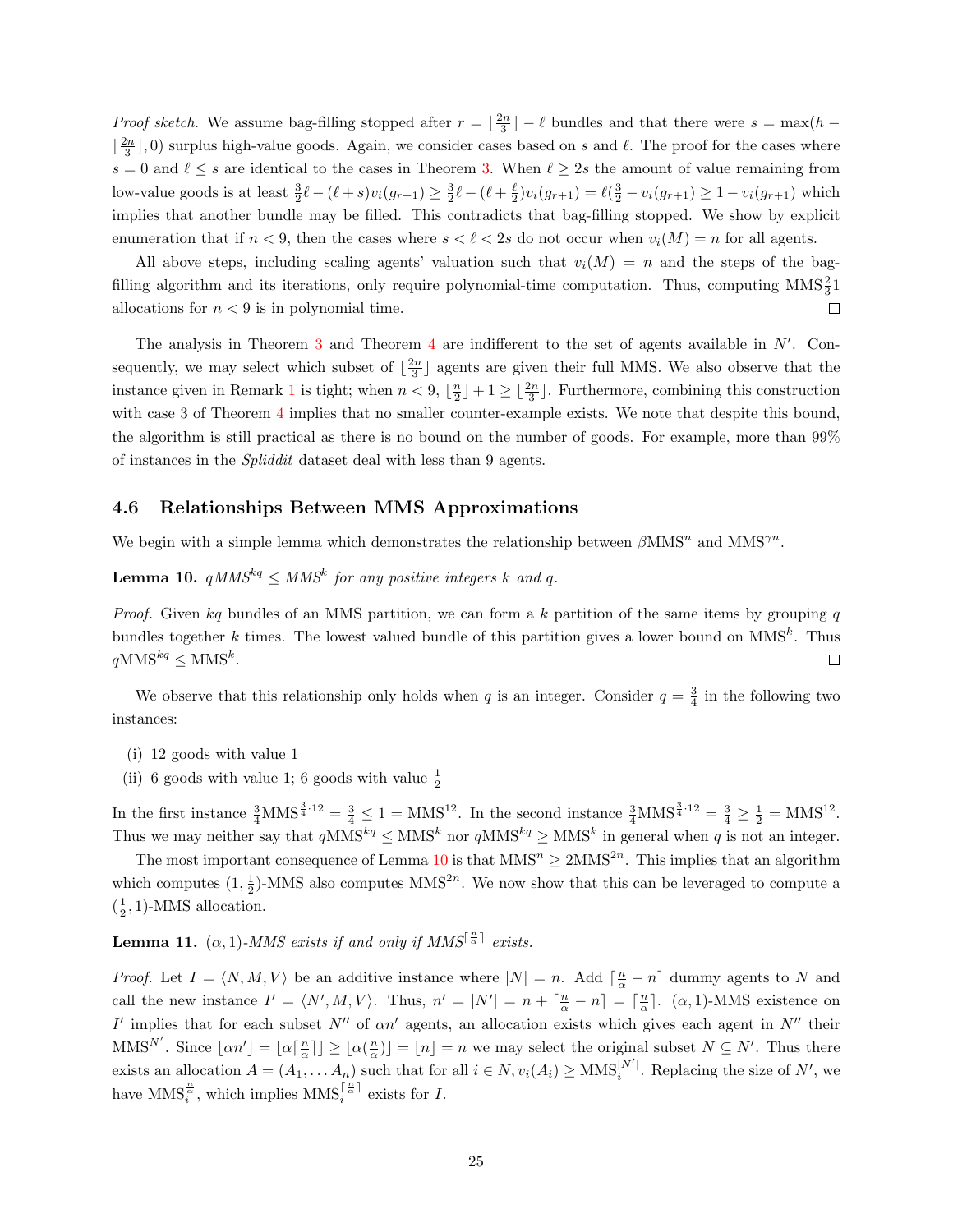<span id="page-30-2"></span>

Figure 14: Fraction of agents,  $\alpha$ , receiving their maximin share, i.e.,  $(\alpha, 1)$ -MMS.

For the reverse direction, suppose that MMS<sup> $\lceil \frac{n}{\alpha} \rceil$ </sup> exists. Consider an additive instance  $I = \langle N, M, V \rangle$ with  $|N| = n$ . Select  $n' = |\alpha n|$  of these agents arbitrarily as N'. Call the new instance  $I' = \langle N', M, V \rangle$ . Since MMS<sup> $\lceil \frac{n'}{\alpha} \rceil$ </sup> exists, then all agents in N' can be guaranteed at least this value. Replacing n' with  $|\alpha n|$ ,  $\left\lfloor \frac{n'}{\alpha} \right\rfloor = \left\lceil \frac{1}{\alpha} \lfloor \alpha n \rfloor \right\rceil \leq \left\lceil \frac{1}{\alpha} (\alpha n) \right\rceil = \lceil n \rceil = n$  which implies that  $\lfloor \alpha n \rfloor$  agents received MMS<sup> $\left\lceil \frac{n'}{\alpha} \right\rceil \geq \text{MMS}^n$ </sup> we get  $\lceil \frac{n'}{n} \rceil$ and thus the resulting allocation satisfies  $(\alpha, 1)$ -MMS on I.  $\Box$ 

One consequence of the previous lemma is that any  $(1, \frac{1}{2})$ -MMS algorithm can also be used to satisfy  $(\frac{1}{2}, 1)$ -MMS. More importantly, combining Theorem [3](#page-26-0) with Lemma [11](#page-29-2) shows that MMS<sup> $\lfloor \frac{3n}{2} \rfloor$ </sup> exists which significantly improves the previous boundary of  $MMS^{2n-2}$  [\[Aigner-Horev and Segal-Halevi,](#page-42-8) [2019\]](#page-42-8). We note that this is the first non-trivial improvement over the  $MMS^{2n}$  approximation.

<span id="page-30-1"></span>**Corollary 2.** Given an additive instance, an allocation satisfying  $MMS^{\lceil \frac{3n}{2} \rceil}$  always exists. Moreover, such allocations can be computed in polynomial time when  $n < 6$ .

#### <span id="page-30-0"></span>4.7 Empirical Evaluations

We empirically evaluated Algorithm [4.7](#page-26-1) both on synthetic and real datasets. In simulated experiments, we focused on ordered instances as they are the most difficult instances in achieving MMS [\[Bouveret and](#page-42-0) Lemaître, [2016\]](#page-42-0). Valuations were sampled uniformly at random, and then ordered and scaled such that  $v_i(M) = n$  for all  $i \in N$ . We generated 1,000 instances for each combination of n and m.

Figure [14](#page-30-2) illustrates the outcome of Algorithm [4.7](#page-26-1) for  $n = 5$  to 100 agents and  $m = 5$  to 300 goods. In almost all instances, the  $(\frac{2}{3}, 1)$ -MMS algorithm goes beyond its  $\frac{2}{3}$  bound: more than 88% of agents receive their MMS, with this bound improving as either  $n$  or  $m$  increases. We observe linear bands where a lower fraction of agents are satisfied due to the ratio of goods to agents. The most prominent of these occurs along the line  $m = 3.43n + 2.46$ , which was found via linear regression along points where less than 88% of agents receive their MMS. These occurrences account for only 3.64% of total observations.

To paint a more complete picture, we compared the performance of our algorithm with the  $(1, \frac{2}{3})$ -MMS algorithm of [Garg et al.](#page-43-2) [\[2018\]](#page-43-2) as shown in Figure [15.](#page-31-0) We observe that although the  $(1, \frac{2}{3})$ -MMS algorithm guarantees  $\frac{2}{3}$ MMS<sub>i</sub>, for all  $i \in N$ , in almost all instances only a small fraction of agents receive their MMS.

Lastly, we evaluated the performance of Algorithm [4.7](#page-26-1) given real fair division instances from Spliddit [\[Goldman and Procaccia,](#page-43-13) [2014\]](#page-43-13). Table [4](#page-31-1) shows the number of real world instances where our algorithm allocated various fractions of agents their full MMS guarantee. We observe that Algorithm [4.7](#page-26-1) satisfied more than  $\frac{2}{3}$  of the agents in all 2, 395 fair division instances (with  $n \geq 3$ ) and in most instances satisfied all agents (72% of instances). In contrast, the MMS1 $\frac{2}{3}$  approximation algorithm from [Garg et al.](#page-43-2) [\[2018\]](#page-43-2) only satisfied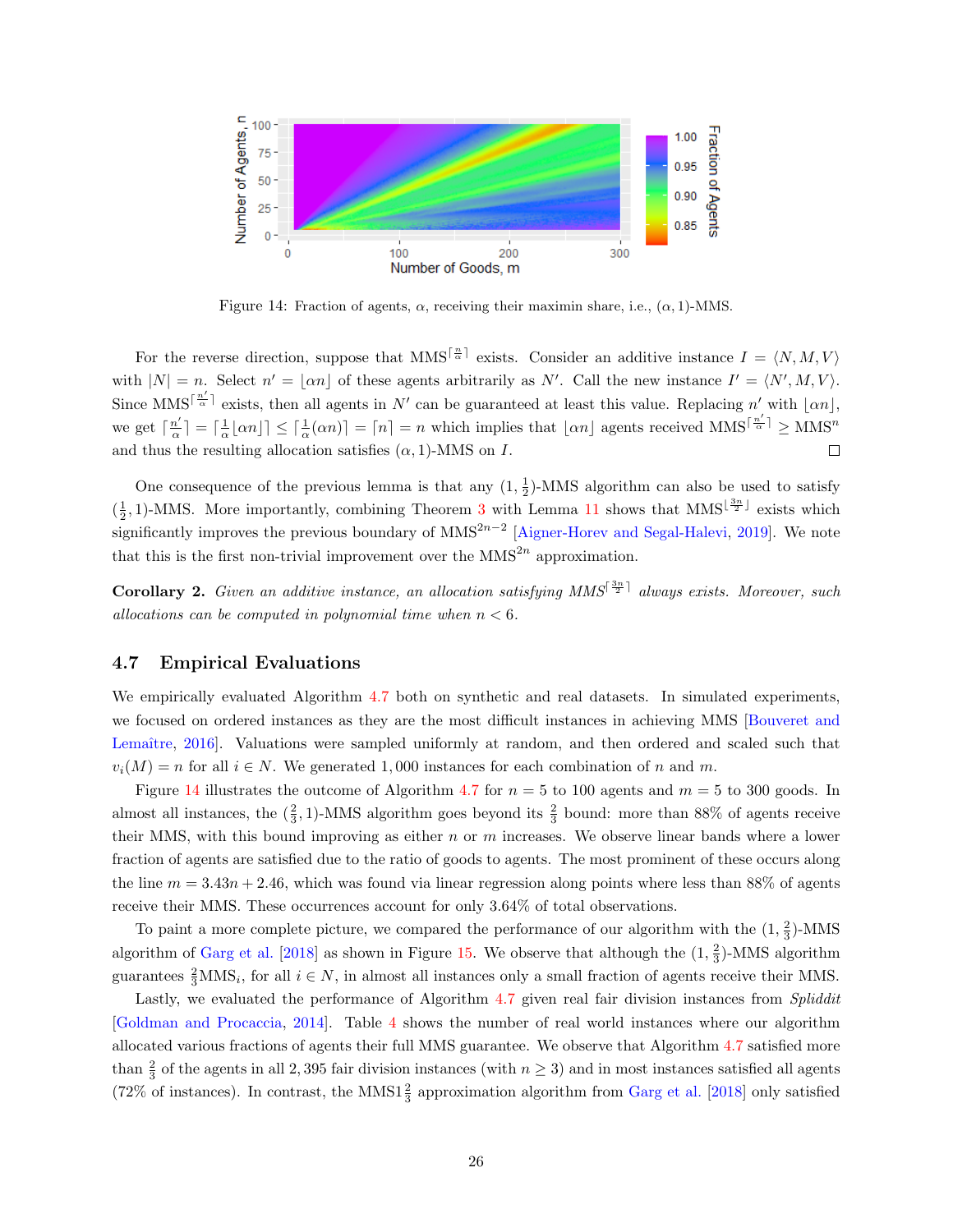<span id="page-31-0"></span>45% of the agents. Figure [16](#page-32-2) compares the distribution of instances where various fractions of agents receive their MMS.

|             | $16 -$ |                      |                     |      |        |                            |
|-------------|--------|----------------------|---------------------|------|--------|----------------------------|
|             | $15 -$ | 0.05                 | 0.21                | 0.27 | 0.40   |                            |
|             | $14 -$ | 0.09                 | 0.25                | 0.30 | 0.43   |                            |
|             | $13 -$ | 0.15                 | 0.26                | 0.37 | 0.47   |                            |
| of goods, m | $12 -$ | 0.21                 | 0.27                | 0.46 | 0.49   | Fraction of agents<br>1.00 |
|             | $11 -$ | 0.25                 | 0.32                | 0.49 | 0.62   | 0.75                       |
|             | $10 -$ | 0.23                 | 0.38                | 0.52 | 0.70   |                            |
|             | $9 -$  | 0.30                 | 0.46                | 0.63 | 0.76   | 0.50                       |
| Number      | $8 -$  | 0.36                 | 0.51                | 0.71 | 0.83   | 0.25                       |
|             | $7 -$  | 0.44                 | 0.67                | 0.82 | 0.92   |                            |
|             | $6 -$  | 0.52                 | 0.76                | 0.91 | 1.00   |                            |
|             | $5 -$  | 0.69                 | 0.86                | 1.00 | 1.00   |                            |
|             | $4 -$  | л.<br>$\overline{3}$ | ٠<br>4              | 5    | ٠<br>6 |                            |
|             |        |                      | Number of agents, n |      |        |                            |

<span id="page-31-1"></span>Figure 15: Fraction of agents receiving their MMS under Garg et al.'s MMS1 $\frac{2}{3}$  algorithm.

| Fraction Satisfied | Garg et al. Algorithm | Algorithm 4.7 |
|--------------------|-----------------------|---------------|
| 1                  | 1,094                 | 1,744         |
| $0.75 - 0.83$      | 23                    | 12            |
| 0.67               | 930                   | 639           |
| $0.4 - 0.6$        | 14                    |               |
| 0.33               | 297                   |               |
| $0 - 0.33$         | 37                    |               |
| Total              | 2,395                 | 2,395         |

Table 4: Number of instances where Algorithm [4.7](#page-26-1) and the  $(1, \frac{2}{3})$ -MMS algorithm by [Garg et al.](#page-43-2) [\[2018\]](#page-43-2) satisfy various fractions of the agents. The instances are from the Spliddit dataset selecting for  $n \geq 3$ .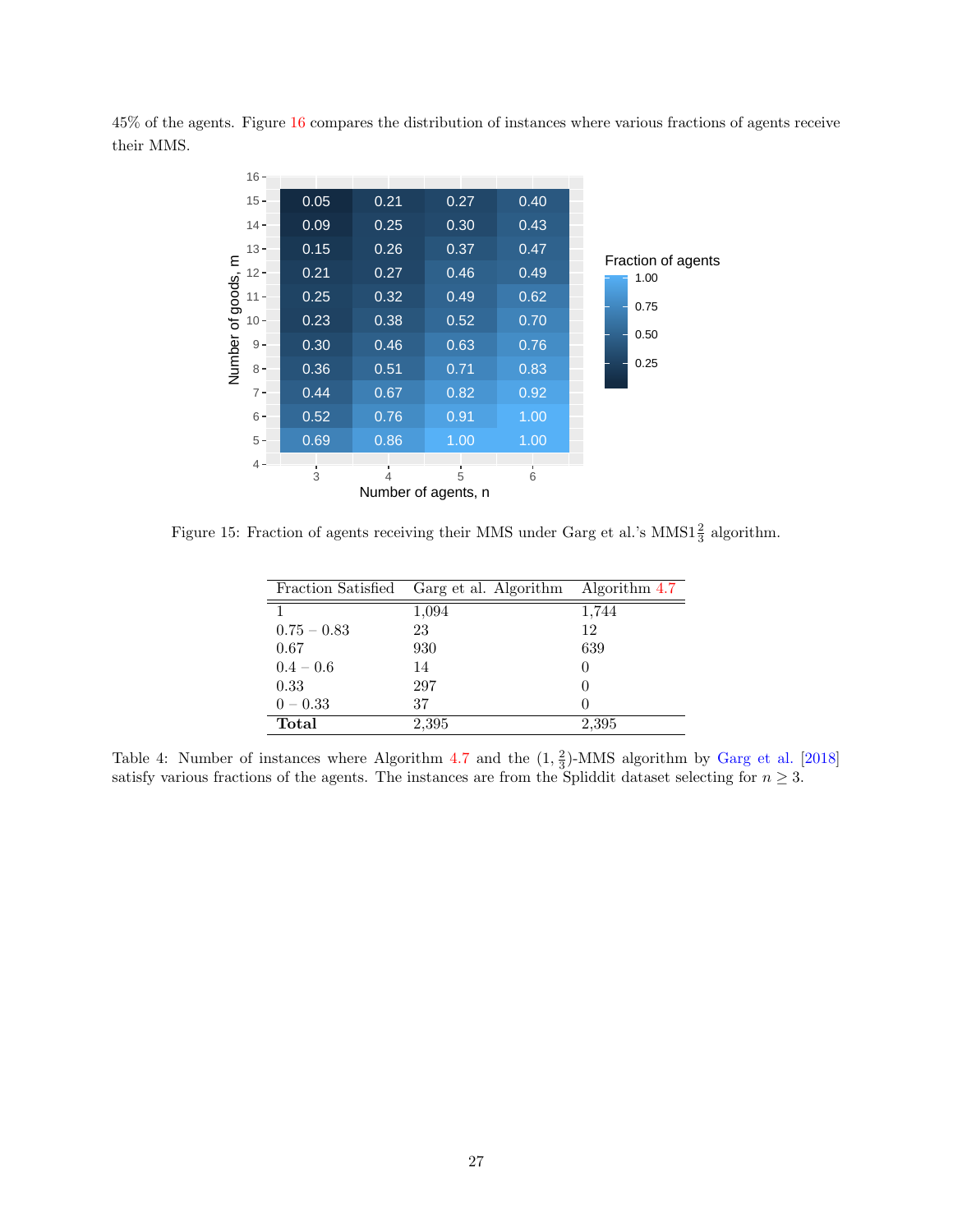<span id="page-32-2"></span>

Figure 16: Fraction of agents receiving their MMS under the  $(\frac{2}{3}, 1)$ -MMS (Alg. [4.7\)](#page-26-1) and  $(1, \frac{2}{3})$ -MMS [\(Garg](#page-43-2) [et al.](#page-43-2) [\[2018\]](#page-43-2)) algorithms on Spliddit data.

## <span id="page-32-0"></span>5 Maximin Share for Chores

### <span id="page-32-1"></span>5.1 A Discussion on Definitions

The definition of Maximin Share is well-defined for chores. Each agent still tries to divide chores into the most favorable partition for themself given that they must select last. Viewing chores as negatively valued items, this definition still leads to

$$
MMS_i^k = \max_{(A_1, ..., A_k) \in \Pi_k} \min_{j \in [k]} v_i(A_j).
$$

While analysis in this domain is relatively straightforward, it is often helpful to think about chores by the magnitude of their value rather than their exact value. For example, a key aspect in approximating MMS for goods is bounding the best items. Intuitively, these techniques target the items which are least divisible; however, for chores instances, the least divisible items are the worst chores. In light of this intuition, some research on chores operates on positive dis-utilities where each agent's goal is to minimize the amount of dis-utility they receive. In this setting, the goal of maximin share is replaced with a perverse minimax share. That is, each agent requires at most as much dis-utility as the minimum they can guarantee themself by selecting a partition if they are required to pick their worst bundle (the bundle with highest dis-utility).

**Definition 10.** The minimax share  $(mMS)$  guarantee is the amount of value an agent can guarantee if they select their favorite bundle from their worst partition. Formally

$$
mMS_i^n(M, v_i) = \min_{(A_1, ..., A_n) \in \Pi_n(M)} \max_{j \in [n]} v_i(A_j).
$$

An allocation  $A = (A_1, A_2, \ldots, A_n) \in \Pi_n(M)$  is a satisfies the  $\beta$  perverse minimax share criteria if for all  $i \in N$ ,  $v_i(A_i) \leq \beta m M S_i^n(M, v_i)$ .

This relationship between the maximin share for chores and the perverse minimax share are characterized in the following lemma by [Aziz et al.](#page-42-2) [\[2017\]](#page-42-2).[9](#page-1-0)

**Lemma 12.** An allocation  $A = (A_1, \ldots, A_n) \in \Pi_n(M)$  satisfies  $\beta M M S^n$  for I if and only if A is a solution of the perverse  $\beta$ mMS problem for the corresponding instance  $-I$ .

 $9$ This lemma is stated as a proposition without proof in [Aziz et al.](#page-42-2) [\[2017\]](#page-42-2). We add a proof for completeness.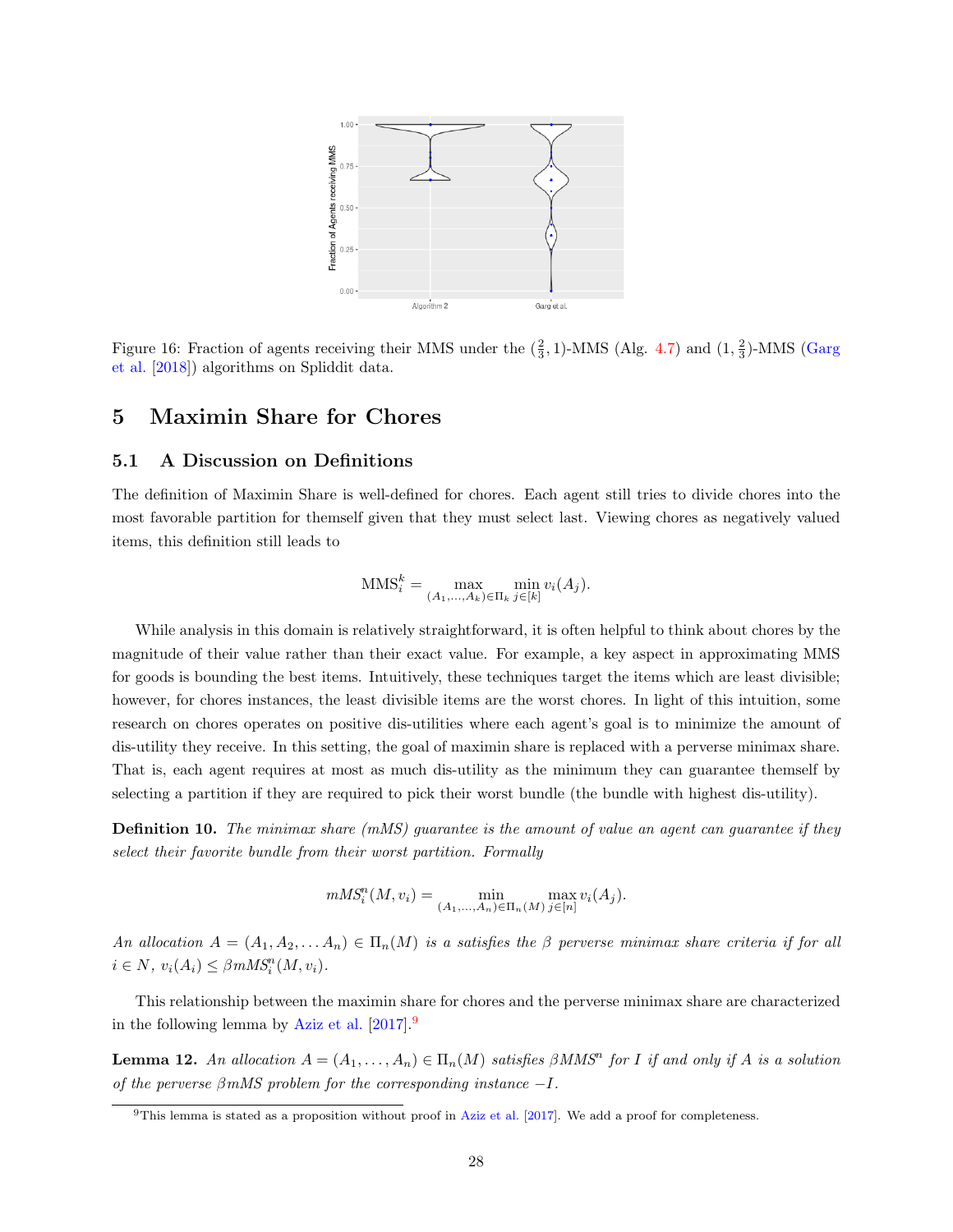*Proof.* We first prove that  $-MMS_i^{k}(M, v_i) = mMS_i^{k}(M, -v_i)$ . Consider any partition  $(P_1, \ldots, P_k) \in \Pi_k(M)$ . When multiplying valuations by  $-1$ , the minimum valued bundle becomes the maximum valued bundle. Likewise, over the set of values corresponding to minimum bundles in each partition, multiplying by −1 maps the maximum such value to the minimum such value. Thus:

$$
-\text{MMS}_i^k(I) = -\max_{(P_1,\ldots,P_k)\in\Pi_k} \min_{j\in[k]} v_i(P_j)
$$

$$
= \min_{(P_1,\ldots,P_k)\in\Pi_k} -\min_{j\in[k]} v_i(P_j)
$$

$$
= \min_{(P_1,\ldots,P_k)\in\Pi_k} \max_{j\in[k]} -v_i(P_j)
$$

$$
= \text{mMS}_i^k(-I).
$$

Furthermore, any maximin partition on I corresponds to a minimax partition on  $-I$ . Now suppose that  $A = (A_1, \ldots, A_k) \in \Pi_k$  satisfy  $v_i(A_i) \geq \beta \text{MMS}_i^k(I)$  for all  $i \in [k]$ . Then  $-v_i(A_i) \leq -\beta \text{MMS}_i^k(M, v_i) =$  $\beta$ mMS<sup>k</sup> $(M, -v_i)$ . Observe that this result is bi-directional implying an equivalence between maximin share allocations and perverse minimax allocations.  $\Box$ 

In the context of goods, we have a few fairly intuitive approximations for MMS. The most common approximation is to appease everybody by guaranteeing each agent receives a  $\beta$  fraction of their MMS. Likewise, we might also approximate MMS by telling agents that they must share goods among  $\gamma n$  agents where  $\gamma \geq 1$ . In this approximation each agent expects to receive less value, so we may satisfy their MMS<sup> $\gamma$ n</sup>. Alternatively, we proposed approximating MMS by giving  $\alpha$  fraction of the agents their full MMS value. We showed some interpolations between these notions, and addressed relevant open problems.

In the context of chores, these notions are somewhat less intuitive. Inexact partitions leave agents with less value than their MMS, and thus these agents receive a greater magnitude of work than they were expecting. Thus we may naturally extend  $\beta$  approximations by requiring that each agent receives at most  $\beta \geq 1$  times their MMS value. When we consider allocating chores, agents are unsatisfied if they receive too much work. One intuitive way to prevent overburdening agents is to introduce freelancers to the market to reduce the actual workload on each agent. However, an important question arises when we ask how much work the freelancer is allowed to perform. Clearly we may always add a freelancer with zero value for all chores and receive a trivial allocation (the freelancer takes all chores) which satisfies MMS for all agents in the market (including the freelancer).

One possible idea is to have freelancers take valuations based on agents within the market. The simplest way to achieve this is to have freelancers which duplicate agents valuations. Trivially, this gives MMS existence with  $n-1$  freelancers added to the market: create  $n-1$  copies of any agent in the market and allocate bundles to each copy (including the original) according to their MMS partition for  $n$  agents.

Another possible extension is to allow freelancers to have valuations which are a convex combination of the valuations of other agents. Either for each chore individually or for each valuation profile. While each of these possibilities are mathematically interesting in their own right, they hint towards a less ambiguous notion which generalizes the  $\gamma$  approximations of goods. Instead of adding agents to the market after agents compute their MMS, we may tell agents to compute their MMS with fewer agents in the market. If agents expect to be understaffed, they will be mentally prepared for a higher workload and thus might be satisfied with allocations which are close to satisfying  $MMS<sup>n</sup>$ . In this case, we wish to give all n agents in the market at least as much value as their MMS<sup> $\gamma$ n</sup> where  $\gamma \leq 1$ .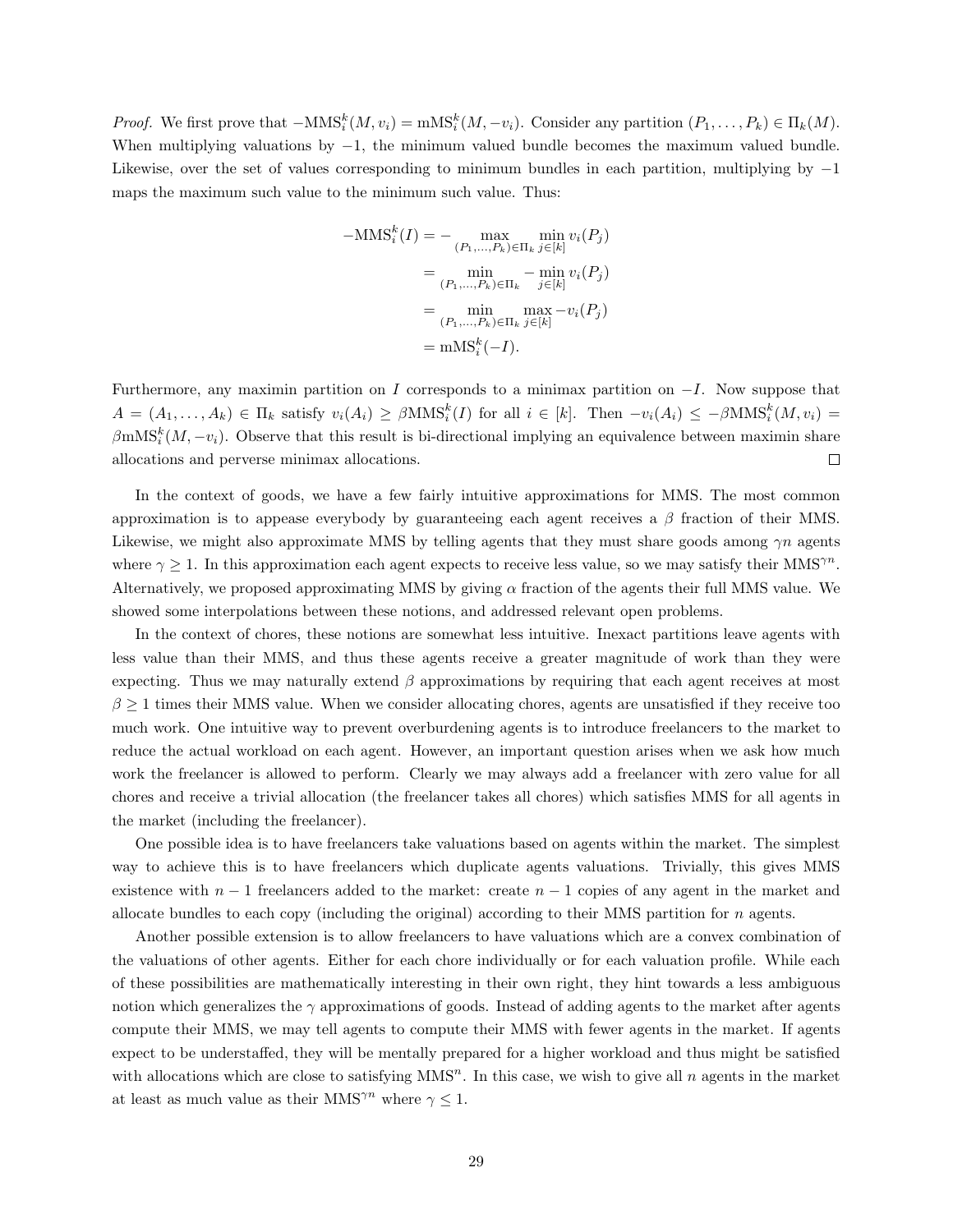In the case of chores, we formalize these approximations with the following definitions.

**Definition 11.** Consider an allocation  $A = (A_1, \ldots, A_n) \in \Pi_n(M)$ .

- We say A satisfies  $MMS^{rn}$  (where  $\gamma \leq 1$ ) if  $v_i(A_i) \geq MMS_i^{rn}$  for each agent  $i \in N$ .
- We say A satisfies  $\beta MMS^n$  (where  $\beta \geq 1$ ) if  $v_i(A_i) \geq \beta MMS_i^n$  [\(Aziz et al.](#page-42-2) [\[2017\]](#page-42-2)).

As in the case of goods, the definitions for chores are related for integer multiples.

<span id="page-34-3"></span>**Lemma 13.**  $qMMS^{kq} \leq MMS^k$  for any positive integers k and q.

*Proof.* Given  $n = kq$  bundles of an MMS partition, we can form a k partition of the same items by grouping q bundles together k times. The lowest valued bundle of this partition gives a lower bound on MMS<sup>k</sup>. Thus  $qMMS^{kq} \leq MMS^k$ .  $\Box$ 

Like in the case for goods, this relationship only holds when q is an integer. Consider  $q = \frac{3}{4}$  in the following two instances:

- (i) 9 chores with value  $-1$ ; 3 chores with value  $-\frac{1}{2}$
- (ii) 6 chores with value  $-1$ ; 6 chores with value  $-\frac{1}{2}$

In the first instance  $MMS^{12} = -1 \ge \frac{3}{4} \cdot -\frac{3}{2} = \frac{3}{4} MMS^9$ . In the second instance  $MMS^{12} = -1 \le \frac{3}{4} \cdot -1 =$  $\frac{3}{4}$ MMS<sup>9</sup>. Thus we claim neither  $qMMS^{kq} \leq MMS^{k}$  nor  $qMMS^{kq} \geq MMS^{k}$  hold in general when q is not an integer.

Lastly, we observe that the notion of  $(\alpha, 1)$ -MMS is trivial in the context of chores. We may always satisfy all but one agent by giving all chores to a single agent. Since each other agent receives value 0, they are satisfied.

<span id="page-34-1"></span>**Observation 1.** For a chores instance  $I = \langle N, M, V \rangle$ ,  $(\frac{n-1}{n}, 1)$ -MMS exists by giving all chores to any agent.

#### <span id="page-34-0"></span>5.2 Optimal-MMS fails for Chores

We observe that the optimal-MMS counterexample for goods extends to the case of chores with relatively simple modifications. Similar to the case of goods, this shows that we cannot hope to optimize both  $\alpha$  and  $\beta$  simultaneously in MMS approximations.

<span id="page-34-2"></span>**Theorem 5.** For every  $n \geq 4$ , there exists an instance with  $O(n^2)$  chores where every optimal-MMS allocation guarantees at most 3 (4 if n is odd) agents their MMS value.

The proof for chores is almost identical to the proof for goods.<sup>[10](#page-1-0)</sup> By multiplying  $(S + T)$  by −1, the same combinatorial structure holds where each agent is able to form an equi-partition with each set having value  $-1$ . Since Prop still implies MMS in the context of chores, MMS<sub>i</sub>  $\leq -1$  implying tightness where each agent has  $MMS_i = -1$ . When we enforce that the partitions are unique (by adding matrix E), we need to continue to enforce that all but one slice is inadequate in the other partitions. Thus as long as we do not multiply E by  $-1$ , the same structure will still hold yielding a similar counterexample.

We observe that Theorem [5](#page-34-2) has larger implications beyond optimal-MMS. Prior to this work, [Aziz et al.](#page-42-2) [\[2017\]](#page-42-2) proved that for three agents, there exists an instance on 12 chores where MMS does not exist. While

<sup>10</sup>The full proof can be found in Appendix [D.](#page-60-0)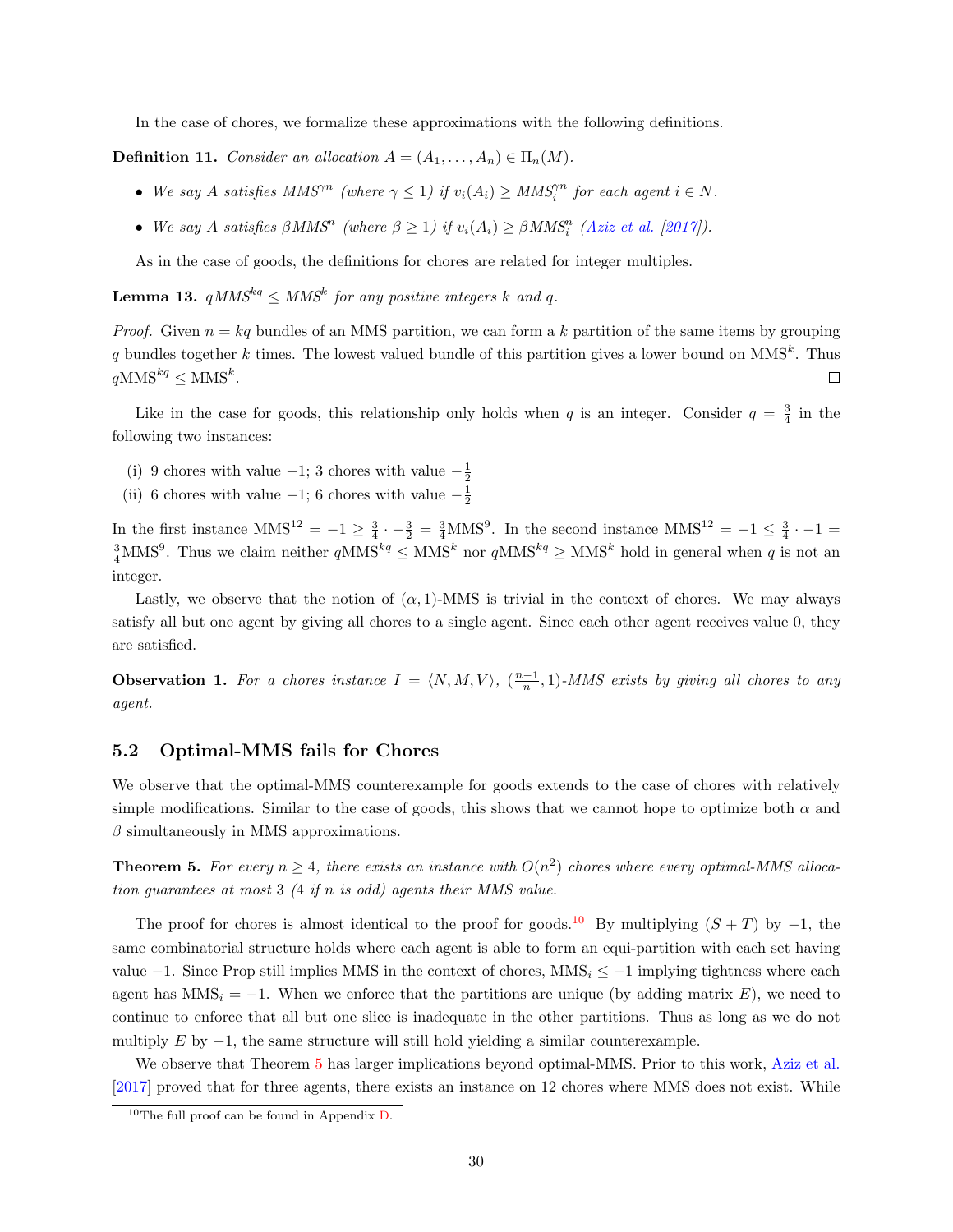this result generalized the construction for  $n = 3$  to the case of chores, it was previously not shown that such a counterexample still held for any  $n > 3$ . We observe that Theorem [5](#page-34-2) proves that for any  $n \geq 4$ , that there exists an instance where MMS does not exist.

**Corollary 3.** For any  $n \geq 4$ , there exists a chores instance  $I = \langle N, M, V \rangle$  for which no MMS allocation exists.

#### <span id="page-35-0"></span>5.3 A Discussion of Translating Standard Lemmas from Goods

In the context of goods, we rely upon the following ideas to build simple algorithms to approximate MMS: scale invariance, proportionality upper bound, ordering instances, reductions, and bag-filling.

Scale Invariance. In chores instances, the maximin share allocation remains independent of scale. Each agent only cares about how they partition goods to compute their maximin share values and scaling all chore values simultaneously leaves each bundle scaled the same amount as the maximin share. The proof of scale invariance for chores is identical to the proof of scale invariance for goods. Because of this, we may often choose to scale instances so that  $MMS_i \geq -1$  for all agents.

**Proportionality Upper Bound.** For chores the proof that  $MMS_i^k \leq \frac{v_i(M)}{k}$  still holds.

<span id="page-35-1"></span>**Lemma 14.**  $MMS_i^k \leq \frac{v_i(M)}{k}$  for chores instances.

*Proof.* Suppose for contradiction that  $MMS_i^k > \frac{v_i(M)}{k}$ . Then adding together all bundles of an MMS partition yields  $v_i(M) \ge k \text{MMS}_i^k > k \frac{v_i(M)}{k} = v_i(M)$  which is a contradiction.  $\Box$ 

Ordering Instances. Independent of item valuations, ordered instances present the most conflict among agents. When agents agree on the order of item valuations, they might compete to receive each item in turn rather than assign each agent their unique favorites before moving on to the next item. Naturally, the relationship between ordered instances and MMS still holds, and the algorithm by [\[Barman and Krishna Murthy,](#page-42-9) [2017\]](#page-42-9) still allows us to consider only identical ordinal preferences. However, it is often convenient to define ordered instances for chores so that  $|v(b_1)| \ge |v(b_2)| \ge ... \ge |v(b_m)|$ .

**Definition 12.** A chores instance  $I = \langle N, M, V \rangle$  is **ordered** if there exists a labeling of the chores such that for all  $i \in N$ ,  $|v_i(b_1)| \ge |v_i(b_2)| \ge \ldots \ge |v_i(b_m)|$ .

With this new definition of an ordered instance, we adapt the ordering and unordering algorithms for goods with simple modifications. The corresponding algorithms for chores can be seen in Algorithm [5.1](#page-36-0) and Algorithm [5.2.](#page-36-1)

**Lemma 15.** Let  $I' = \langle N, M, V' \rangle$  be an ordered chores instance constructed from the original instance  $I = \langle N, M, V \rangle$ . Given allocation A' on I', a corresponding allocation A on I can be computed in polynomial time such that for all  $i \in N$ ,  $v_i(A_i) \ge v'_i(A'_i)$ .

Proof. Consider Algorithm [5.2.](#page-36-1) The proof is nearly identical to the proof for goods. We merely observe that the assumption  $|v_i(b_1)| \ge |v_i(b_2)| \ge \ldots \ge |v_i(b_m)|$  on chores implies that  $v_i(b_m) \ge v_i(b_{m-1}) \ge \ldots \ge v_i(b_1)$ . Thus in both ordering and unordering, we reverse the order in which we address items. Suppose agent  $i$ received their kth favorite item:  $b_{(m+1)-k}$ ; it is still the case that after unordering the first k − 1 items, their kth favorite item must still remain unallocated. This implies that agent  $i$  is able to take a chore worth at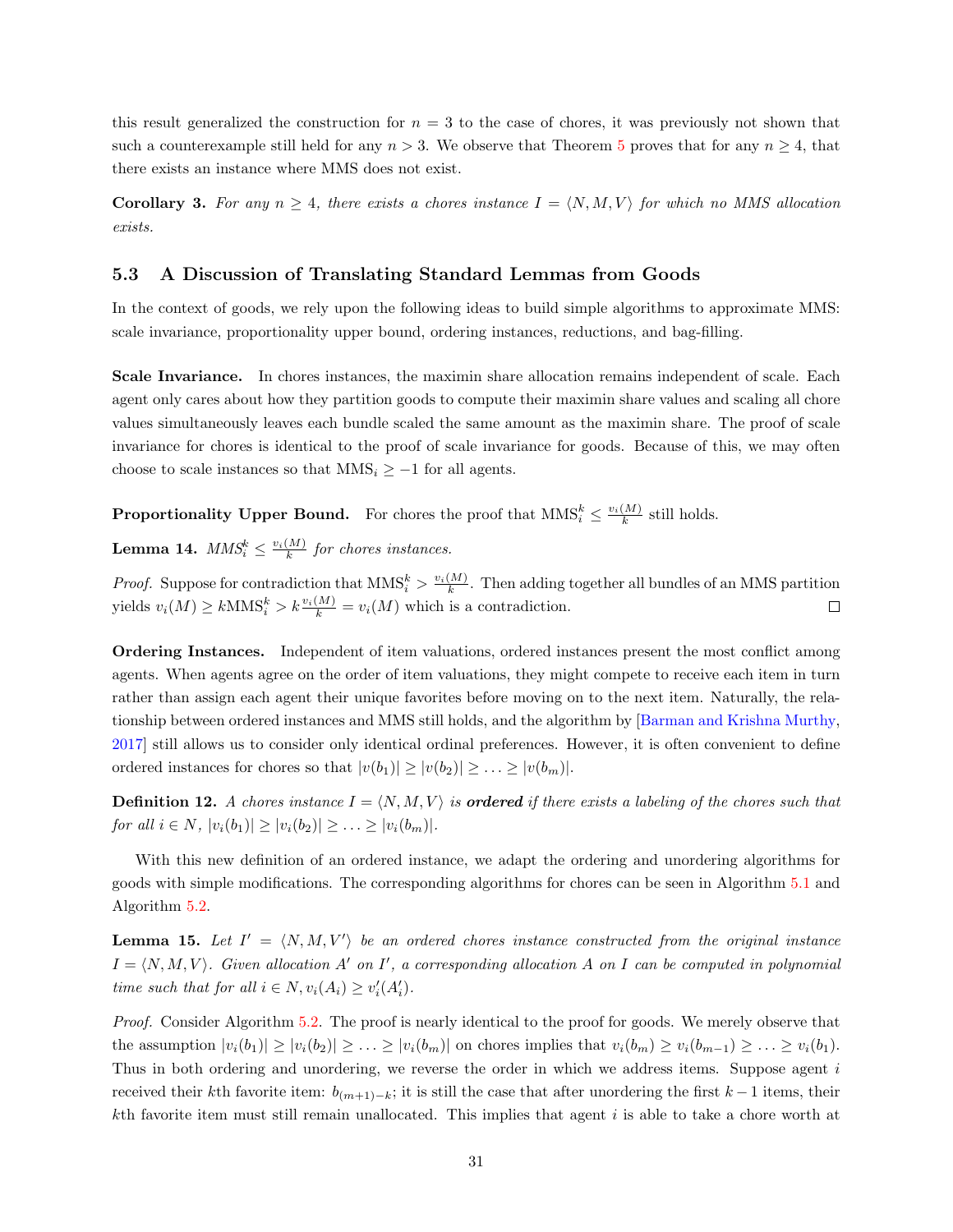| Algorithm 5.1: Ordering an Instance                                      | Algorithm 5.2: Unordering an Allocation                           |
|--------------------------------------------------------------------------|-------------------------------------------------------------------|
| <b>Input</b> : Instance $I = \langle N, M, V \rangle$ on <i>n</i> agents | <b>Input</b> : Allocation $A' = (A'_1, \ldots, A'_n)$ for an      |
| <b>Output:</b> An Ordered instance $I' = \langle N, M, V' \rangle$       | ordered instance $I'$ of $I$                                      |
| 1 for $j = 1$ to m do                                                    | <b>Output:</b> Allocation $A = (A_1, \ldots, A_n)$ for the        |
| for $i = 1$ to n do<br>$\bf{2}$                                          | unordered instance I                                              |
| Let $b =$ agent i's jth most valuable item;<br>3                         | 1 $A = (\emptyset, \ldots, \emptyset)$ and $M' = M$ ;             |
| $v'_i(b_{(m+1)-j}) = v_i(b);$<br>$\overline{4}$                          | 2 for $j = m$ to 1 do                                             |
|                                                                          | Let agent i be the agent who received $b_i$ in<br>3               |
|                                                                          | $A_i$ :                                                           |
|                                                                          | Let $b = \arg \max_{b \in M'} v_i(b);$<br>$\overline{\mathbf{4}}$ |
|                                                                          | $A_i = A_i \cup \{b\}$ and $M' = M' \setminus \{b\};$             |

<span id="page-36-1"></span><span id="page-36-0"></span>Figure 17: Algorithms for ordering a chores instance and unordering a chores allocation.

least  $v_i(b_{(m+1)-k})$  at this step. Since this property holds by induction, and the best item is always available first, we see that each item allocated during unordering is at least as valuable as the corresponding item allocated in the ordered instance. Thus  $v_i(A_i) \geq v'_i(A_i')$  by additivity of items in  $A_i$  and  $A_i'$ .  $\Box$ 

Reductions. The idea of a reduction still holds for chores instances. If there is some bundle S worth at least  $MMS_i^n$  to agent i and no other agent's MMS decreases after allocating that bundle  $(MMS_j^{n-1}(M \setminus S) \ge$  $MMS_j^n(M)$  for all  $j \neq i$ , then we may allocate that bundle to agent i leaving a reduced instance.

While the definition of reductions still hold, we cannot use the same reductions for chores as we do for goods. The reductions for goods rely upon the fact that redistributing items from one bundle of a partition weakly increases the value of other bundles. However, in the context of chores, this assumption does not hold. In fact, even the simple  ${g_1}$  reduction does not hold for chores.

**Example 1.** Consider an instance with 3 agents and 6 chores each with value  $-0.5$ . MMS<sup>3</sup> $(M) = -1$  for each agent, but removing a single good and a single agent leaves  $MMS<sup>2</sup>(M \setminus \{b\}) = -1.5$ .

Likewise, the other reductions for goods not hold for chores. We may generalize the above example for the reduction  $\{g_{kn-(k-1)}, \ldots, g_{kn+1}\}.$ 

**Example 2.** Consider an instance with 3 agents and  $3(k+2)$  chores of value  $-\frac{1}{k+2}$ . Trivially, each agent has  $MMS<sup>3</sup>(M) = -1$ , so any a bundle B of  $k + 1$  chores has value  $-\frac{k+1}{k+2} \geq MMS<sup>3</sup>$ . However, removing a single good and this bundle leaves  $2k + 5$  items and  $MMS^2(M \setminus B) = -\frac{k+3}{k+2} < MMS^3(M)$ .

Despite this apparent loss of a critical tool, there is still good news for chores algorithms. We observe that the objective of the reductions for goods is to upper bound the largest magnitude of goods. In the case of chores, we may still use the intuition from goods reductions without actually having the same reductions available. Consider for example  $b_1$ , the chore with largest magnitude. Since this chore must be in a bundle of the MMS partition, we know that  $MMS_i \le v_i(b_1)$ . Consequently, we may again say that  $|v_i(b_1)| \le |MMS_i|$ . Likewise, this same relationship with goods holds for each standard reduction.

<span id="page-36-2"></span>**Lemma 16.** Let  $I = \langle N, M, V \rangle$  be an ordered chores instance. For each  $0 \leq k < \frac{m}{q}$ , there are at most kq chores b such that  $|v_i(b)| \geq |\frac{MMS_i^q}{k+1}|$ .

*Proof.* Consider the last  $k+1$  of the first  $kq+1$  chores; we know that at least  $k+1$  of these must fall within the same bundle of any  $MMS<sup>q</sup>$  partition (by pigeonhole). The magnitude of these chores are minimized if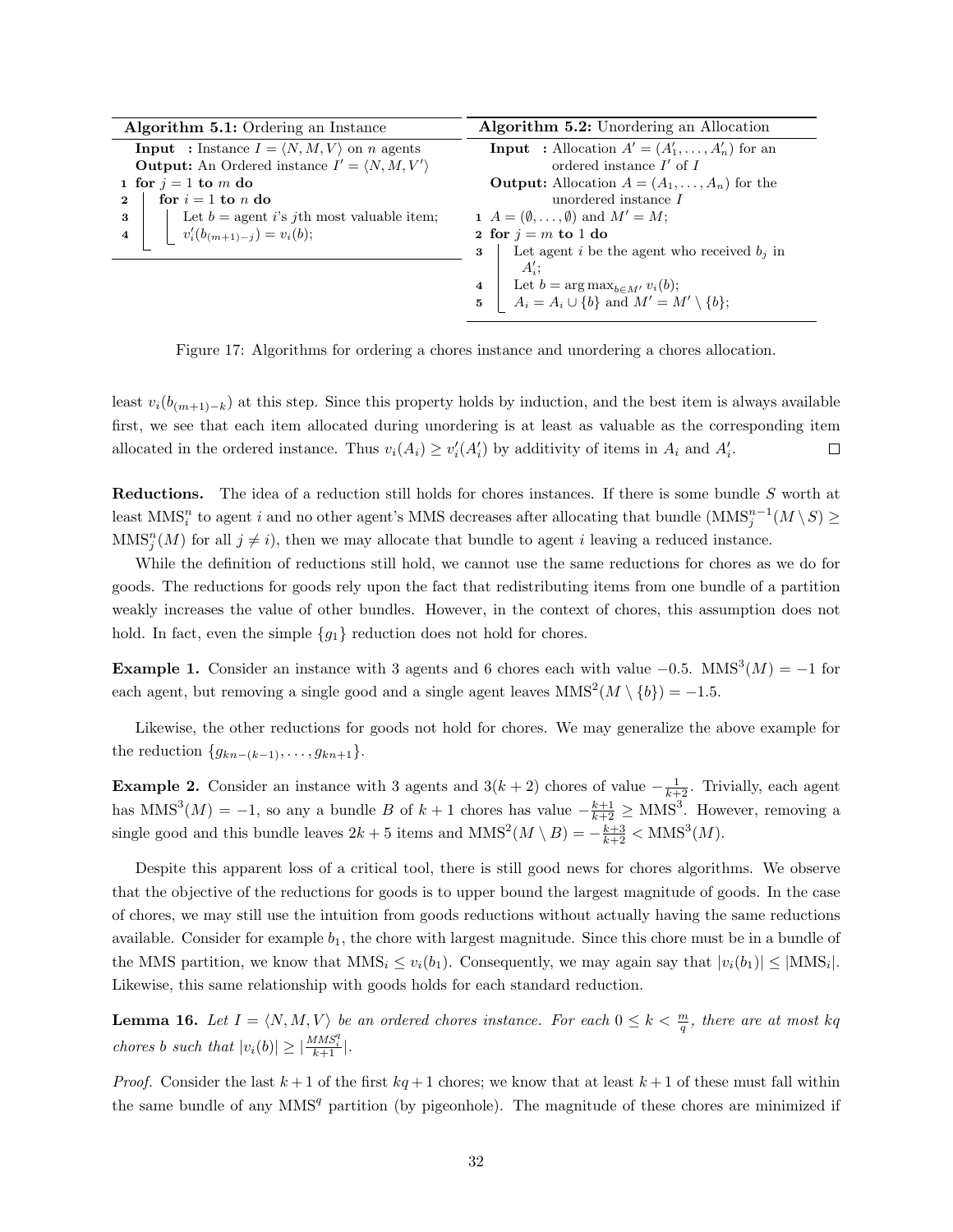the lowest  $k+1$  magnitude of these chores fall into the same bundle. Since the lowest value bundle of any  $\text{MMS}^q$  partition contains at most as much magnitude as these  $k+1$  chores, we may say that  $\text{MMS}_i^q$  is worth at most  $v_i(\lbrace b_{kq-(k-1)},\ldots b_{kq+1}\rbrace)$ . Since the chores are ordered, we know that  $v_i(b_{kq+1}) \geq \frac{MMS_i^q}{k+1}$ . In turn, this implies that there are at most  $kq$  chores worth less than  $\frac{\text{MMS}_i^q}{k+1}$ .  $\Box$ 

Lemma [16](#page-36-2) implies that most of the results derived from reductions for goods still hold for the case of chores. For example, setting  $q = n$  and  $k = 0$  shows that there are no chores with value  $|v_i(b)| \ge$  $|\text{MMS}_i^n|$ . Likewise, setting  $k = 1$  implies that there at most n goods with value  $|v_i(b)| \geq \left|\frac{\text{MMS}_i^n(M)}{2}\right|$  $\frac{\delta_i(M)}{2}$  as  $|v_i(\{b_n, b_{n+1}\})| \leq |{\rm MMS}_i^n|$ . While this extends most of the reduction for goods, there is still one important result which comes from goods reductions which extends to the case of chores: a lower bound on the number of items.

#### <span id="page-37-0"></span>**Lemma 17.** If  $m < 2n$ , giving  $\{b_1\}$  to any agent is a valid reduction.

*Proof.* If the total number of items is less than  $2n$ , there must be some bundle in every MMS partition which contains only a single item. Without loss of generality, we may assume that the worst chore is in a bundle by itself. Since this holds for all agents, and we may assume without loss of generality that the instance is ordered, all agents value  $b_1$  at least as much as their maximin share. Furthermore, removing a single agent and chore  $b_1$  does not change any of the remaining bundles, and thus does not decrease the MMS. This implies that whenever  $m < 2n$ , there exists a reduction by giving any agent chore  $b_1$ .  $\Box$ 

By repeatedly applying the reduction from Lemma [17,](#page-37-0) we can focus our attention on cases where  $m \geq 2n$ .

Bag-Filling. Bag-filling for goods is inspired by the moving-knife algorithm: we (discretely) move a knife along the set of goods and allocate it whenever it becomes sufficient in value for some agent. By upper bounding the value of the allocated bundle to other agents, we guarantee that there is enough remaining value other agents may still fill bundles as desired. When we consider the equivalent algorithm for chores, the objective is flipped. Since each agent may take an empty bundle, the challenge is to ensure that all chores are allocated. Thus when we fill a bundle, we wish to maximize the number of chores added to the bundle before it is allocated. As long as some agent still finds the bundle acceptable, we may continue to add chores. This idea is formalized in Algorithm [5.3.](#page-38-0) This algorithm, originally proposed by [Huang and Lu](#page-43-4) [\[2019\]](#page-43-4), encapsulates this acceptability criterion with threshold values for each agent. Setting  $\beta_i = \frac{11}{9} \text{MMS}_i^n$ , [Huang and Lu](#page-43-4) [\[2019\]](#page-43-4) prove that Algorithm [5.3](#page-38-0) computes an  $\frac{11}{9}$ MMS<sup>n</sup> allocation. However, computing these threshold values is NP-Hard. They further prove that using a PTAS for MMS, it is possible to compute an  $\frac{5}{4}$ MMS<sup>n</sup> allocation in polynomial time.

For intuition, we leverage this approximation technique to compute both  $2MMS<sup>n</sup>$  and  $\frac{3}{2}MMS<sup>n</sup>$  with simple analysis. Suppose that valuations are scaled so that  $\min(v_i(b_1), \frac{v_i(M)}{n}) = -1$ . Thus we know that MMS<sub>i</sub>  $\leq -1$ . If we select  $\beta_i = -2$  for each agent then run Algorithm [5.3,](#page-38-0) the resulting allocation is a 2-approximation for MMS.

**Proposition 3.** If valuations are scaled so that  $min(v_i(b_1), \frac{v_i(M)}{n}) = -1$  for all  $i \in N$ , then Algorithm [5.3](#page-38-0) with  $\beta_i = -2$  for all  $i \in N$  returns an allocation where  $v_i(A_i) \ge 2MMS_i$  for all  $i \in N$ .

*Proof.* Observe that all agents receive a bundle under Algorithm [5.3](#page-38-0) as any agent may always take  $\emptyset$ . By Lemma [16,](#page-36-2)  $v_i(b) \geq \text{MMS}_i^n$  and  $\frac{v_i(M)}{n} \geq \text{MMS}_i^n$  by Lemma [14.](#page-35-1) Thus the scaling guarantees that  $\text{MMS}_i^n \leq -1$ for all agents, and since each agent is allocated a bundle worth more than −2, they receive a bundle worth more than  $2MMS_i^n$ .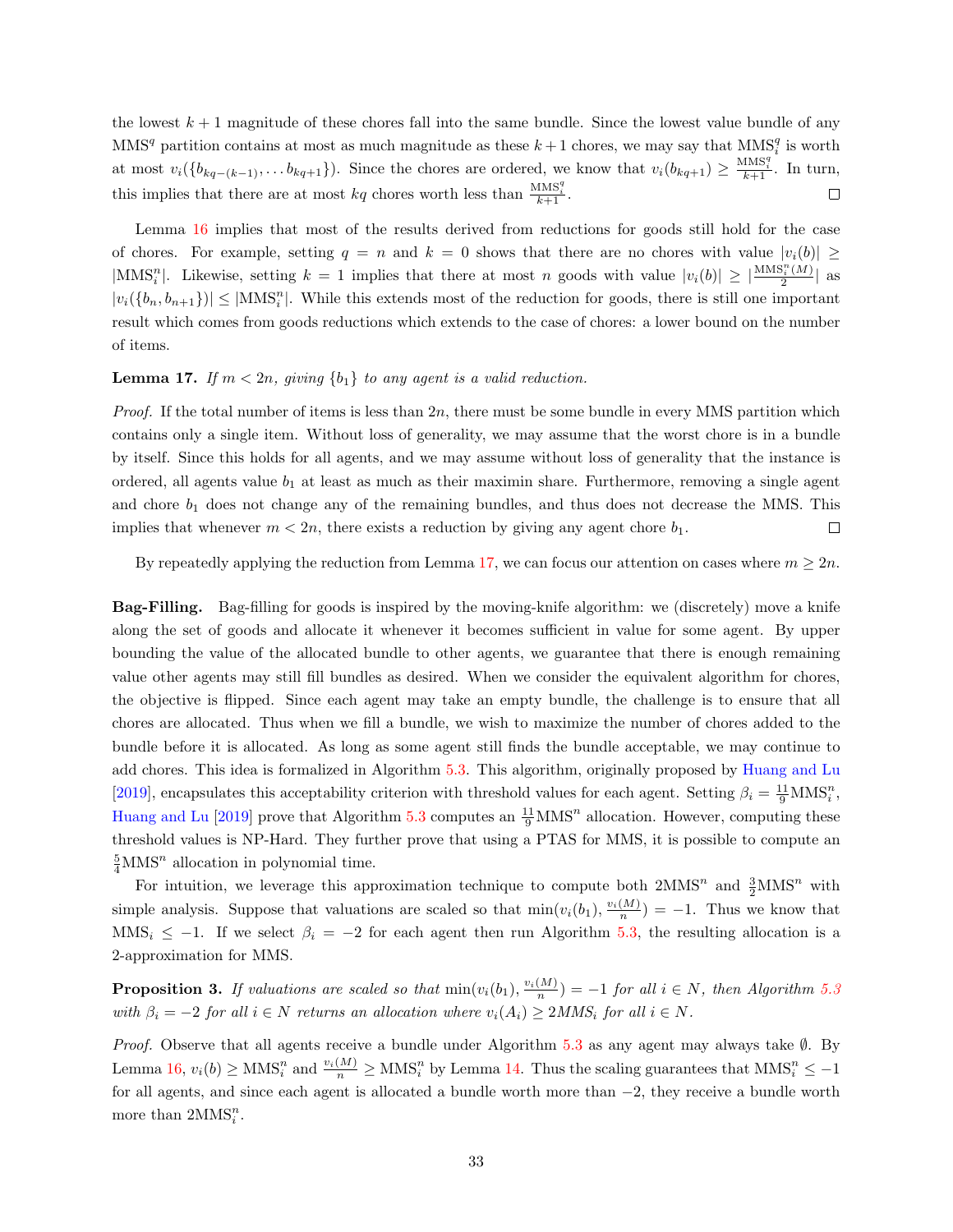Algorithm 5.3: Bag-filling for Chores **Input** : An ordered chores instance  $\mathcal{I} = \langle N, M, V \rangle$ , threshold values of agents  $(\beta_1, \ldots, \beta_n)$ Output: An allocation A 1 Let  $M' = M$ ,  $N' = N$ , and  $A = (\emptyset, \ldots, \emptyset);$ 2 for  $k = 1$  to  $n$  do  $\ell$  and  $\ell$  and  $\ell$  are  $\ell$  and  $\ell$  are  $\ell$  and  $\ell$  are  $\ell$  and  $\ell$  are  $\ell$  and  $\ell$  are  $\ell$  and  $\ell$  are  $\ell$  and  $\ell$  are  $\ell$  and  $\ell$  are  $\ell$  and  $\ell$  are  $\ell$  and  $\ell$  are  $\ell$  and  $3 \mid B = \emptyset;$ 4 Let  $b_1, b_2, \ldots, b_{m'}$  be the order of chores in M';  $\mathbf{5}$  for  $j = 1$  to  $|M'|$  do // From the largest chore to the smallest  $\begin{array}{ll} \mathbf{6} & | & | & \mathbf{if} \ \exists i \in N', v_i(B \cup \{b_j\}) \leq \beta_i \ \mathbf{then} \end{array}$  $\mathbf{7}$  | |  $B = B \cup \{b_j\};$ **8** Let  $i \in N'$  be an agent such that  $v_i(B) \leq \beta_i$ ; 9  $A_i = B; M' = M' \setminus B;$  and  $N' = N' \setminus i;$ 10 return A;

<span id="page-38-0"></span>Consider the last agent, say agent  $i$ , to receive a bundle. Since agent  $i$  could not add any remaining chore to any allocated bundle, we see that for each  $j \neq i$ ,  $v_i(b) + v_i(A_j) \leq -2$ . However, since  $v_i(b) \geq -1$ , this implies that  $v_i(A_j) \leq -1$ . Since this holds for all  $n-1$  other agents, the total value remaining is at least  $v_i(M) - (n-1)(-1) = n \frac{v_i(M)}{n} + (n-1) \ge n(-1) + (n-1) = -1 > 2MNS_i^n$ . Thus agent i can take all remaining chores and still be satisfied.  $\Box$ 

Like in the case of goods, a very simple modification to this algorithm guarantees a  $\frac{3}{2}$ -approximation of MMS with very simple analysis. By Lemma  $16$ , we know that there are at most  $n$  chores with value at most  $\frac{MMS_i^n}{2}$ . If we initialize bundles so that chores  $b_1$  to  $b_n$  all accounted for before bag-filling starts, each chore added during bag filling has value at least  $\frac{MMS_i^n}{2}$ . Using this idea, we can improve the simple approximation to  $\frac{3}{2}$ MMS<sup>n</sup>.

**Proposition 4.** Let  $I = \langle N, M, V \rangle$  be an ordered chores instance with valuations scaled so that for all  $i \in N$ ,

$$
\min(v_i(b_1), v_i({b_n, b_{n+1}}), \frac{v_i(M)}{n}) = -1.
$$

If we initialize bundles so that for all  $j \in [n]$ ,  $b_j \in A_j$  and select  $\beta_i = -\frac{3}{2}$  for all  $i \in N$ , then Algorithm [5.3](#page-38-0) computes an  $\frac{3}{2}$  MMS<sup>n</sup> allocation.

*Proof.* Since  $v_i(\{b_n, b_{n+1}\}) \ge \min(v_i(b_1), v_i(\{b_n, b_{n+1}\}), \frac{v_i(M)}{n}) = -1$ , we have that  $v_i(\{b_n, b_{n+1}\}) \ge -1$ . Since the instance is ordered, this implies  $v_i(b_{n+1}) \geq -\frac{1}{2}$ .

Also, by Lemma [14](#page-35-1) and Lemma [16,](#page-36-2)  $MMS_i^n \n\t\leq \min(v_i(b_1), v_i(\{b_n, b_{n+1}\}), \frac{v_i(M)}{n})$ . Thus,  $MMS_i^n \leq -1$ . Since agents are only allocated bundles worth more than  $-\frac{3}{2}$ , we only need to show that all items are allocated.

Consider the last agent to receive a bundle, say agent  $i$ . Since agent  $i$  could not add any remaining item b to any item allocated to other agents,  $v_i(A_j) + v_i(b) \leq -\frac{3}{2}$ . However, since each remaining chore (other than  $b_n$ ) has value greater than  $-\frac{1}{2}$ , we see that  $v_i(b) > -\frac{1}{2}$ . This implies that for all  $j \neq i$ ,  $v_i(A_j) \leq -1$ . Since  $n-1$  other agents have been allocated bundles, the remaining value is at least  $v_i(M) - (n-1)(-1) \ge$  $-n+(n-1)=-1$ . Thus agent i can take all remaining chores.  $\Box$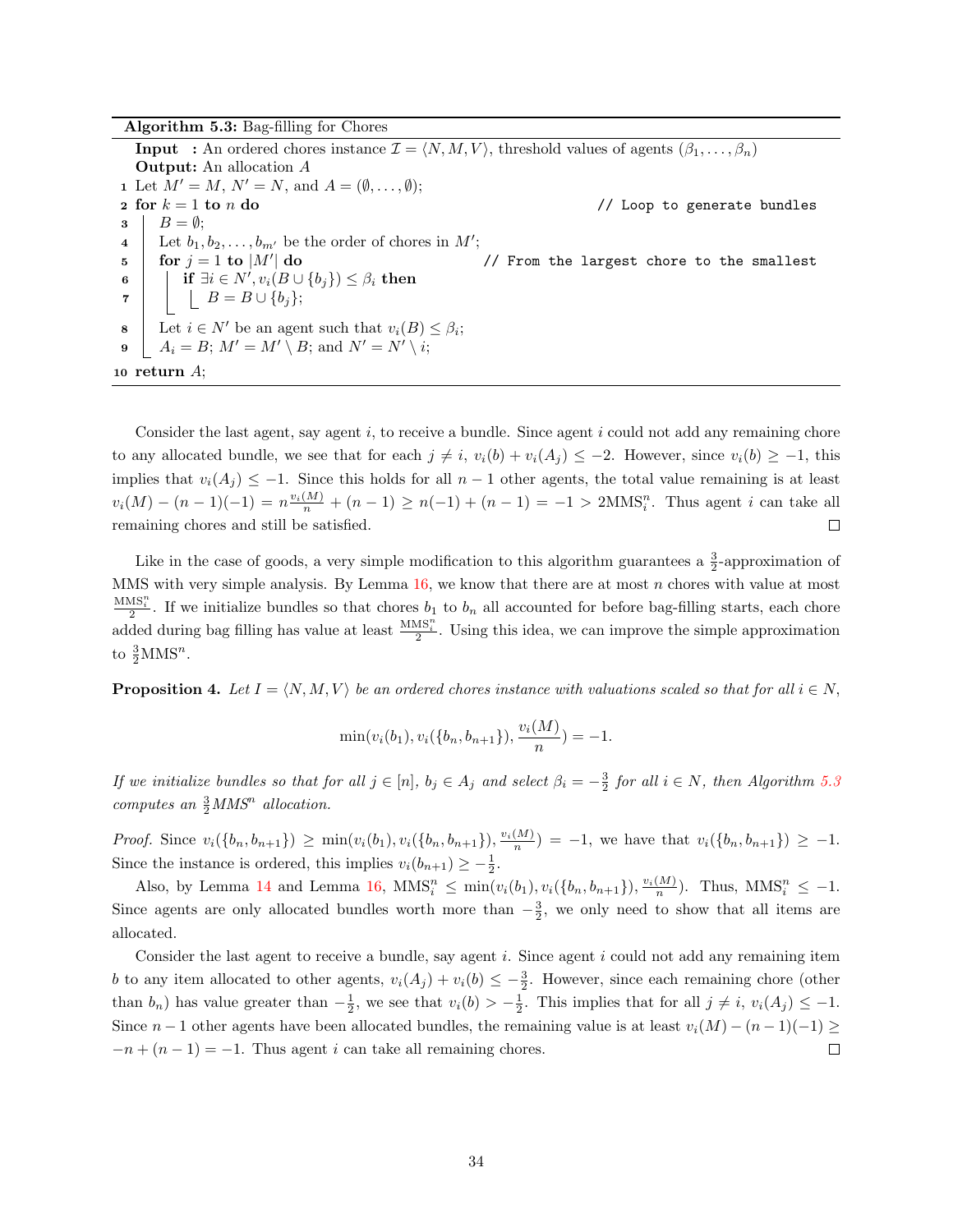#### <span id="page-39-0"></span>5.4 Computing  $MMS^{\gamma n}$

In the previous section, we showed how to compute a  $\frac{3}{2}$ MMS<sup>n</sup> allocation using simple techniques. With a more complicated analysis, [Huang and Lu](#page-43-4) [\[2019\]](#page-43-4) proved that Algorithm [5.3](#page-38-0) computes a  $\frac{5}{4}$ MMS<sup>n</sup> allocation in polynomial time, and with access to an MMS oracle it can compute an  $\frac{11}{9}$ MMS<sup>n</sup> allocation. While our analysis does not push the boundaries of maximin share approximations for chores, it introduces the techniques needed to prove a different MMS approximation. In the context of goods, we showed that  $MMS^{\lceil \frac{3}{2}n \rceil}$ exists. Using the techniques from the previous section, we prove that the corresponding approximation exists for chores. That is, each agent can be guaranteed their  $MMS^{\lfloor \frac{2}{3}n \rfloor}$  value.

We first illustrate the nuanced differences between  $\beta$ MMS and MMS<sup>γ</sup>. Lemma [13](#page-34-3) shows that if q is an integer then  $qMMS^{qk} \leq MMS^k$ . Thus if  $\frac{n}{2}$  is an integer,  $2MMS^{2(\frac{n}{2})} \leq MMS^{\frac{n}{2}}$ . However, it is possible that  $MMS^{\frac{n}{2}} > 2MMS^{n}$ . In this case, we cannot simply guarantee that each agent receives a bundle worth at least  $2MMS<sup>n</sup>$ . When considering  $MMS<sup>\gamma n</sup>$ , it is possible that  $MMS<sup>\gamma n</sup> = MMS<sup>n</sup>$ . Consider the following instance:  $n+1$  chores all of value  $-1$ . For  $\gamma \in \left[\frac{1}{2} + \frac{1}{2n}, 1\right]$ , MMS $\left[\gamma^{n}\right] = -2$ . Thus relaxing  $\gamma$  does not change the maximin share value.

We observe that  $\beta$ MMS<sup>n</sup>  $\Rightarrow$  MMS<sup> $\frac{1}{\beta}$ n. However, we observe that like goods, MMS<sup>k</sup> is monotonic in k for</sup> chores.

#### **Proposition 5.** If  $a \leq b$  then  $MMS^a \leq MMS^b$ .

*Proof.* Consider an MMS partition  $A = (A_1, \ldots, A_a)$  for MMS<sup>a</sup>. We extend A into a b-partition by adding  $b - a$  empty bundles so that  $A' = (A_1, \ldots, A_a, \emptyset, \ldots, \emptyset)$ . Observe that the minimum bundle of this partition has value at least MMS<sup>a</sup> and thus  $MMS^b = \max_{B=(B_1,...,B_b)\in \Pi_b(M)} \min_{j\in [b]} v_i(B_j) \geq \min_{j\in [b]} v_i(A'_j)$  $MMS<sup>a</sup>$ .  $\Box$ 

We observe that if  $a < b$  and  $MMS^a = MMS^b$  then the bound  $MMS^b \leq \frac{v_i(M)}{b}$  is not tight as  $MMS^b =$  $MMS^a \le \frac{v_i(M)}{a} < \frac{v_i(M)}{b}$ . While the possibility of  $MMS^{\gamma n} = MMS^n$  implies that we may not trivially adapt the  $\beta$ MMS<sup>n</sup> algorithm, this looseness gives hope that for another algorithm for MMS<sup> $\gamma$ n</sup>. In the following theorem, we prove that Algorithm [5.3](#page-38-0) can be adapted to compute  $MMS^{\lfloor \frac{2}{3}n \rfloor}$ .

## <span id="page-39-1"></span>**Theorem 6.** For additive chores instances, MMS<sup> $\lfloor \frac{2}{3}n \rfloor$  exists and can be computed in polynomial time.</sup>

*Proof.* Let  $q = \lfloor \frac{2}{3}n \rfloor$ . We initialize bundles  $A_1$  to  $A_q$  with chores  $b_1$  to  $b_q$  respectively. Then we pair chores  $b_{q+1}$  to  $b_{2q}$  to initialize  $\lceil \frac{q}{2} \rceil$  bundles  $(A_{q+1}$  to  $A_{q+\lceil \frac{q}{2} \rceil})$  with at most 2 chores each. It is important to note that  $q + \lceil \frac{q}{2} \rceil = \lfloor \frac{2}{3}n \rfloor + \lceil \frac{2}{3}n \rfloor + \lceil \frac{2}{3}n \rceil = \lfloor \frac{2}{3}n \rfloor + \lceil \frac{n}{3} \rceil = n$ . Thus we have initialized at most n bundles. By Lemma [16,](#page-36-2) we know that  $v_i(b_1) \geq \text{MMS}_i^q$  and that  $v_i(b_q, b_{q+1}) \geq \text{MMS}_i^q$  for all  $i \in N$ . Since the instance is ordered all initial bundles have value at least  $MMS<sup>q</sup>$  to all agents. We observe that this is true regardless of how the instance is scaled.

We now scale valuations so that  $\frac{v_i(M)}{n} = -1$ . For each agent, we select

$$
\beta_i = \min\left(v_i(b_1), v_i(\{b_q, b_{q+1}\}), v_i(\{b_{2q-1}, b_{2q}, b_{2q+1}\}), \frac{v_i(M)}{q}\right).
$$

By Lemma [16](#page-36-2) and Lemma [14,](#page-35-1) we see that  $MMS_i^q \leq \beta_i$  and that  $\beta_i \leq \frac{v_i(M)}{q} = \frac{v_i(M)}{|\frac{2}{3}n|}$  $\frac{v_i(M)}{\lfloor \frac{2}{3}n \rfloor} \leq \frac{v_i(M)}{\frac{2}{3}n} = -\frac{3}{2}.$ 

If we run Algorithm [5.3](#page-38-0) using the above initialization, scaling, and  $\beta$  values, we claim that the resulting allocation satisfies MMS<sup>q</sup>. It is easy to see that each allocated bundle is worth more than  $\beta_i$  to the agent who received it. Thus  $v_i(A_i) \ge \beta_i \ge \text{MMS}_i^q$ . Furthermore, since every bundle is initialized so that  $v_i(A_j) \ge$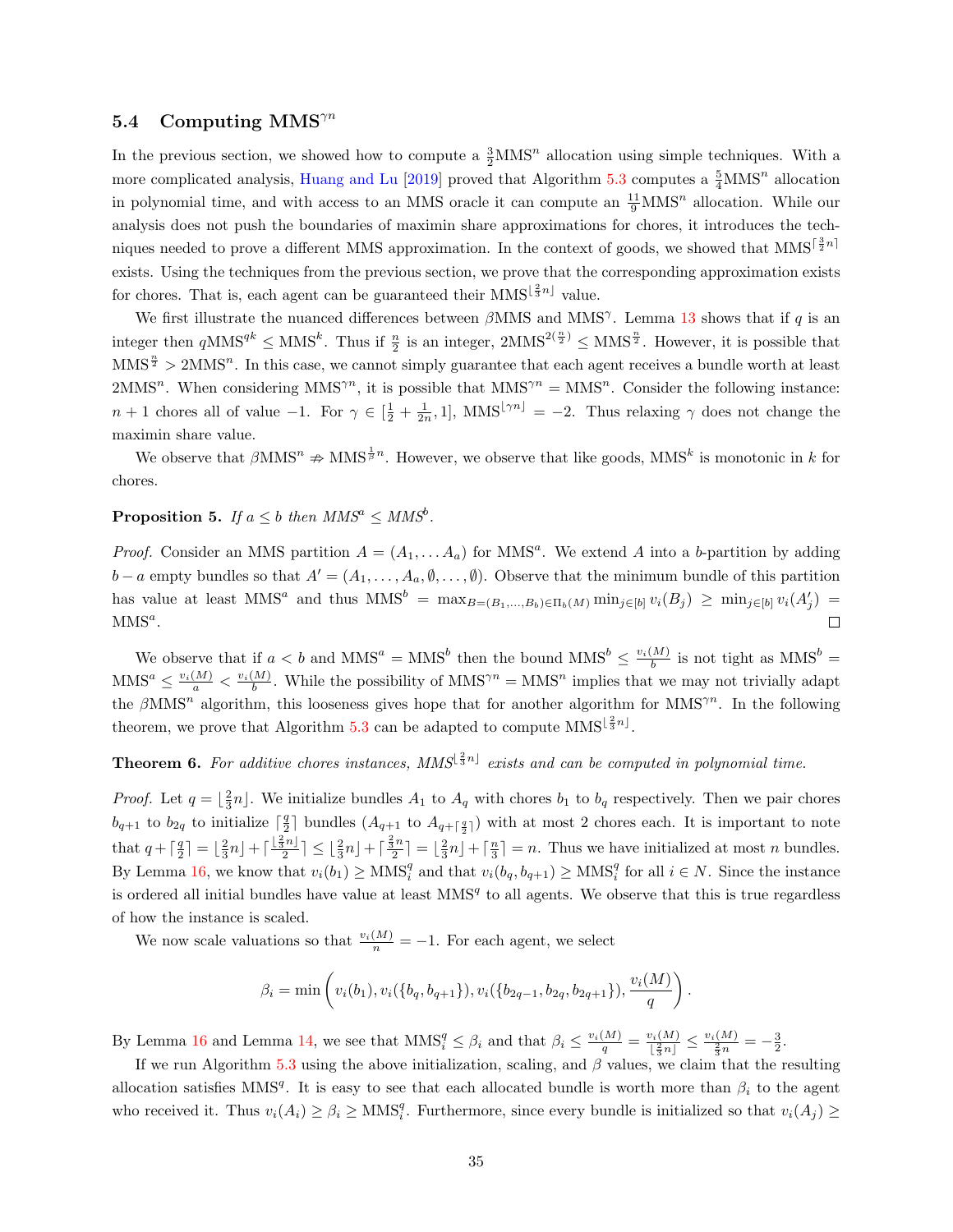$MMS_i^q$ , all agents may accept bundles as they were initialized. Thus each agent will receive a bundle. All that we need to show now is that all items are allocated when the algorithm terminates.

Consider the last agent to receive a bundle, say agent  $i$ . Since agent  $i$  was not able to add any remaining chore to any bundle allocated to another agent, we have  $v_i(A_j) + v_i(b) \leq \beta_i$  for each remaining chore b. Since the instance is ordered and  $v_i({b_{2q-1}, b_{2q}, b_{2q+1}} \geq \beta_i$ , we see that  $v_i(b_{2q+1}) \geq \frac{\beta_i}{3}$ . Combining this with the fact that all remaining chores (other than  $b_{2q-1}$ and $b_{2q}$ ) have value at least  $v_i(b_{2q+1})$ , we have that each allocated bundle must have value at most  $v_i(A_j) \leq \frac{2}{3}\beta_i$ . However, because  $\beta_i \leq -\frac{3}{2}$ , this implies that  $v_i(A_j) \leq \frac{2}{3}(-\frac{3}{2}) = -1$ . Since this holds for each  $j \neq i$ , the total amount of remaining value is at most  $v_i(M) - (n-1)(-1) \ge -1$ . Thus agent i may take all remaining chores and still satisfy  $v_i(A_i) \geq -1 \geq \text{MMS}_i^q$ .  $\Box$ 

#### <span id="page-40-0"></span>5.5 A Comparison with Goods

Maximin share approximations for chores are typically much easier to compute than their counterpart for goods. Perhaps the most important difference between goods and chores comes from the notion of reductions. For goods, we need to have an approximation of the maximin share values before we may commit to a reduction. For chores, the results for reductions hold whether or not we know the maximin share value. For example, we know that if there is a good worth more than the maximin share to some agent, then we may reduce our instance by allocating that good to the interested agent. For chores, we know that there is no chore worth less than the maximin share. If exact approximation is not necessary, we may tolerate an estimate of the maximin shares for goods when we perform this reduction. However, as in the case of Remark [1,](#page-28-1) it is often the case that even a slight error in the maximin values may prevent algorithms from allocating appropriately. In this situation, we may prove the existence of certain approximations with non-efficient algorithms.

Another important distinction between goods and chores is the notion of desirability. When one agent takes a good with high magnitude, this creates a natural envy from other agents. However, in the case of chores, taking higher magnitude chores only makes other agents less envious of you. As goods become less divisible, agents compete more for the goods; however, as chores become less divisible, agents compete to not take them.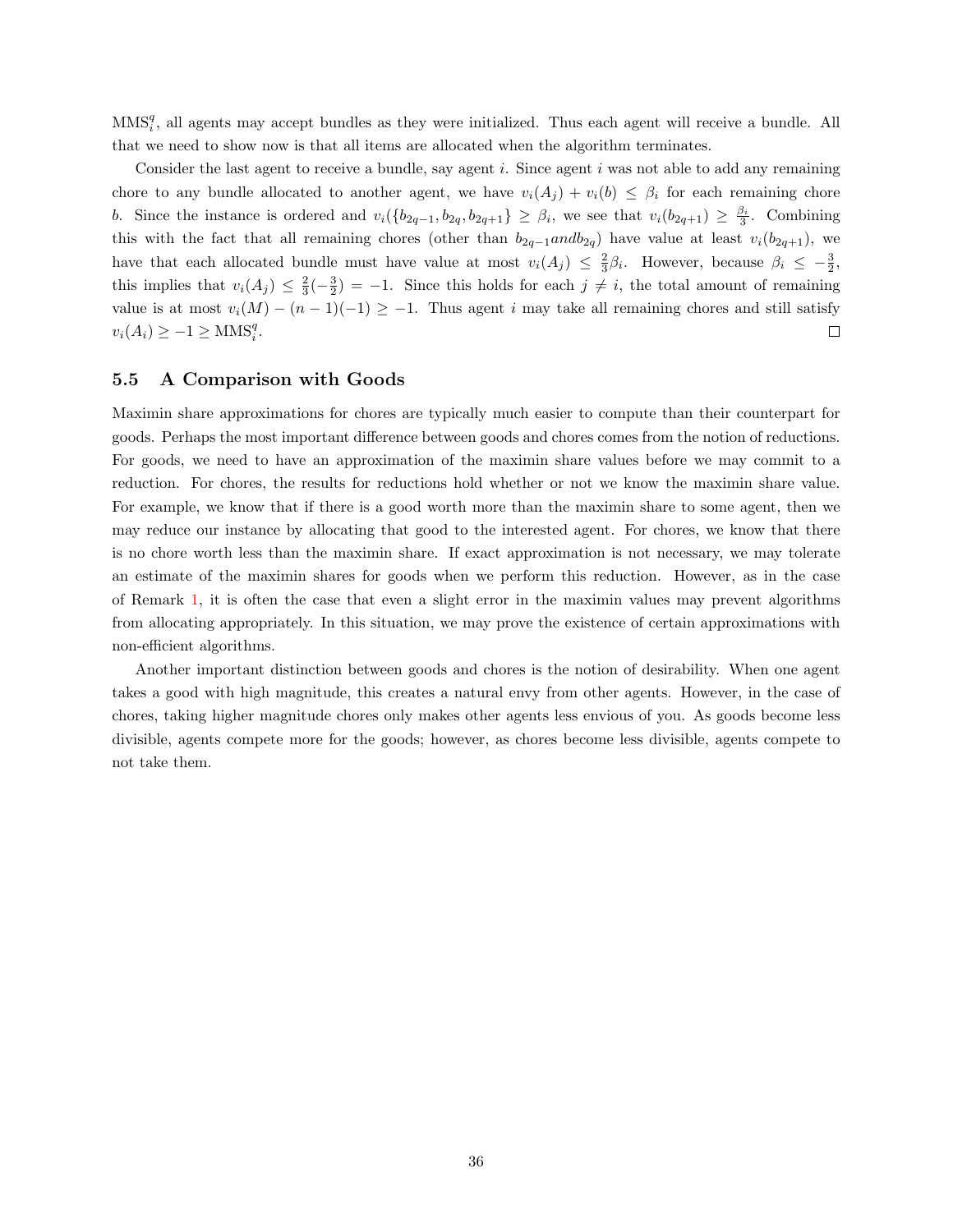## <span id="page-41-0"></span>6 Conclusions and Future Directions

#### <span id="page-41-1"></span>6.1 Conclusions

In the traditional MMS approximation setting, it is known that a  $(1, \frac{3}{4})$ -MMS allocation can always be computed efficiently. We have shown that maximizing this approximation may yield allocations where almost every agent is unsatisfied. Consequently, we proposed a novel fairness notion based on the population of agents. We showed that for small values of  $n$ , sacrificing a single agent can increase the fraction guaranteed to other agents, and along the way, we proved that  $MMS^{n+1}$  can be computed for 3 agents. We proved that for every goods instance, there always exists an allocation which gives at least  $\frac{2}{3}$  of the agents their MMS guarantee, and for  $n < 9$ , such an allocation can be computed in polynomial time. In practice, we empirically demonstrated that our algorithm for  $n < 9$  outperforms its guarantee and computes  $(\frac{2}{3}, 1)$ -MMS for all but pathological counterexamples. Using the  $(\frac{2}{3}, 1)$ -MMS existence result, we proved that MMS<sup> $[\frac{3}{2}n]$ </sup> exists pushing the previous bound of 1-out-of- $2n - 2$  MMS.

In the context of chores, we discussed various approximations of maximin share. We extended the proof that there exists instances for chores where MMS does not exist to any n. We explored the standard lemmas from goods and translated them as closely as possible to chores. We demonstrated simple algorithms for computing  $(1, \frac{3}{2})$ -MMS for chores using these new lemmas. The ideas of this algorithm were extended into a MMS<sup> $\lfloor \frac{2}{3}n \rfloor$ </sup> algorithm for chores.

#### <span id="page-41-2"></span>6.2 Future Directions

Our work provides an important starting point in population based approximations of fairness. In this work, we showed that  $\frac{2}{3}$  approximations are achievable for both goods and chores; however, the techniques used to achieve these approximations do not immediately extend into stronger approximations. Therefore, the most natural open question is for what values of  $\alpha$  does  $(\alpha, 1)$ -MMS exist? Similarly, what is the smallest value  $n'$  such that  $MMS^{n'}$  exists? In a different setting, where items can be over-allocated, [Budish](#page-42-3) [\[2011\]](#page-42-3) proved that  $MMS^{n+1}$  exists. However, when only feasible allocations are considered, tight upper and lower bounds of  $n'$  remain an open problem.

Another important intermediate problem is whether stronger  $(\alpha, \beta)$ -MMS interpolations can be achieved. For example, one might expect that by using the reductions  $\{g_1\}$ ,  $\{g_q, g_{q+1}\}$ , we can bag-fill so that each bundle has no more value than  $\frac{3}{2}v_i\beta$ . With items scaled so that  $v_i(M) = n$ , we can then aim for  $\alpha n \approx \frac{n}{\frac{3}{2}\beta}$ bundles (simplifying gives  $\alpha\beta \approx \frac{2}{3}$ ). This intuition leads to algorithms for  $(\frac{2}{3}, 1)$ -MMS and  $(1, \frac{2}{3})$ -MMS; however, it also hints towards interpolated values such as  $(\sqrt{\frac{2}{3}}, \sqrt{\frac{2}{3}})$ -MMS and  $(\frac{4}{5}, \frac{5}{6})$ -MMS.

In our research, we offer no guarantee to agents not selected as part of the  $\lfloor \alpha n \rfloor$  agents. However, in our experiments, we often saw that after  $(\frac{2}{3}, 1)$ -MMS was satisfied, there was significant value remaining. While we continued to try to optimize  $\alpha$ , another alternative is to maximize  $\beta$  for the remaining agents. In either case, we wish to waste as little value as possible. This leads us to an important question regarding economic efficiency. We know that whenever an  $(\alpha, \beta)$ -MMS allocation exists, so too must an  $(\alpha, \beta)$ -MMS + PO allocation. However, at this point, we have not discussed finding such an allocation. Direct Pareto improvements are NP-Hard to find, so new algorithms which guarantee PO allocations must be considered.

While the notion of  $(\alpha, \beta)$ -MMS doesn't naturally extend to chores, population based approximations did extend to that setting. Another important setting is when we combine goods and chores to form mixed allocations. While [Kulkarni et al.](#page-43-14) [\[2020\]](#page-43-14) demonstrated that many MMS problems become NP-Hard in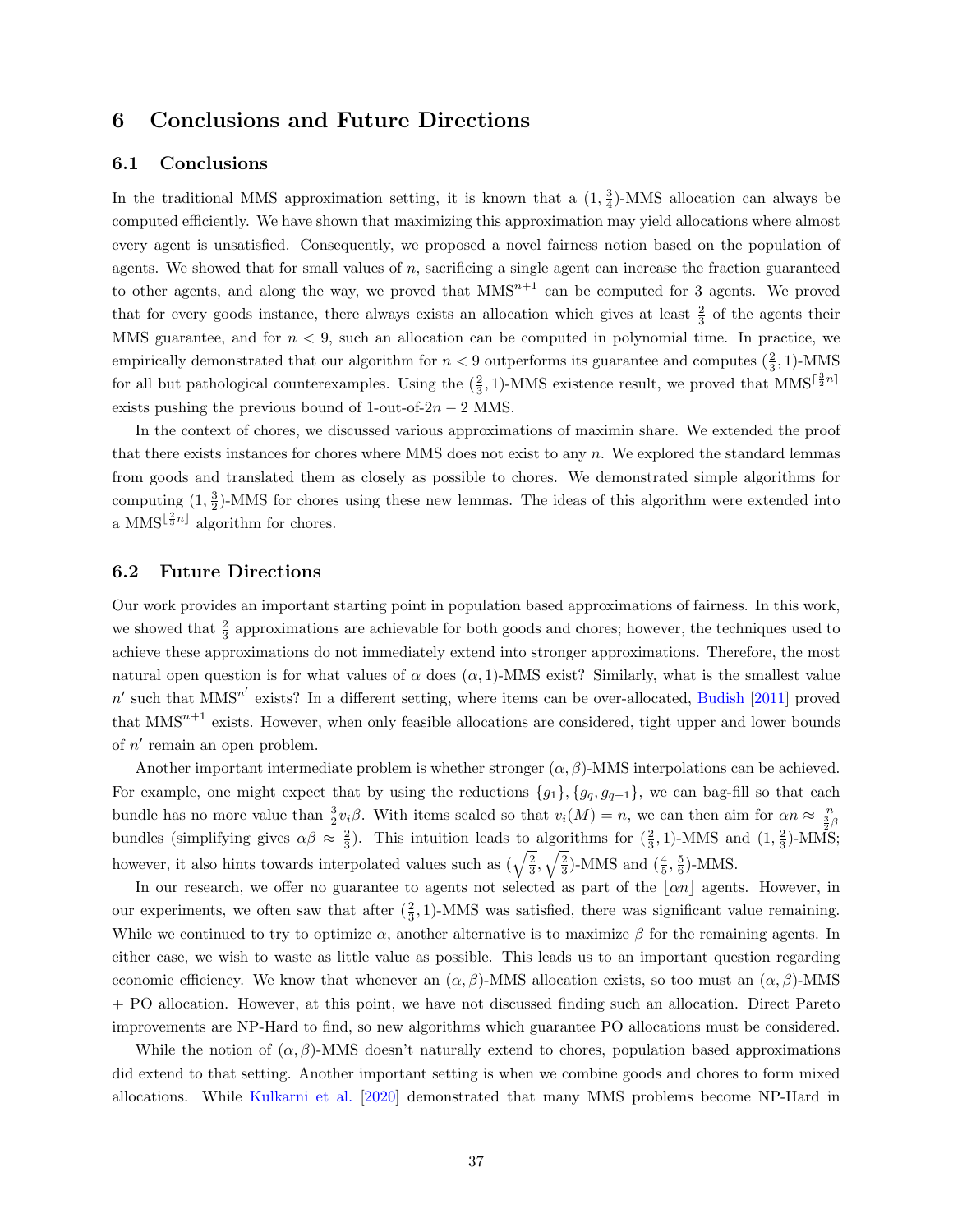this domain, we first ask which, if any, population based approximations of MMS are meaningful in mixed domains. We also observe that our notions of reductions for both goods and chores settings relied upon the fact that all valuations had the same sign. For example, adding chores to an instance means we can no longer redistribute items when forming reductions for goods. Thus we ask if any of the standard lemmas will extend to mixed settings.

## Acknowledgements

This material is based upon work supported by the National Science Foundation under Grant No. 1850076.

## References

- <span id="page-42-8"></span>Elad Aigner-Horev and Erel Segal-Halevi. Envy-free matchings in bipartite graphs and their applications to fair division. arXiv preprint arXiv:1901.09527, 2019.
- <span id="page-42-1"></span>Georgios Amanatidis, Evangelos Markakis, Afshin Nikzad, and Amin Saberi. Approximation algorithms for computing maximin share allocations. ACM Transactions on Algorithms (TALG), 13(4):52, 2017.
- <span id="page-42-2"></span>Haris Aziz, Gerhard Rauchecker, Guido Schryen, and Toby Walsh. Algorithms for max-min share fair allocation of indivisible chores. In Thirty-First AAAI Conference on Artificial Intelligence  $(AAAI-17)$ , pages 335–341, 2017.
- <span id="page-42-6"></span>Haris Aziz, Peter Biro, Jérôme Lang, Julien Lesca, and Jérôme Monnot. Efficient reallocation under additive and responsive preferences. Theoretical Computer Science, 790:1–15, 2019.
- <span id="page-42-7"></span>Moshe Babaioff, Noam Nisan, and Inbal Talgam-Cohen. Fair allocation through competitive equilibrium from generic incomes. In Proceedings of the Conference on Fairness, Accountability, and Transparency, pages 180–180, 2019.
- <span id="page-42-9"></span>Siddharth Barman and Sanath Kumar Krishna Murthy. Approximation algorithms for maximin fair division. In Proceedings of the 2017 ACM Conference on Economics and Computation, pages 647–664, 2017.
- <span id="page-42-0"></span>Sylvain Bouveret and Michel Lemaître. Characterizing conflicts in fair division of indivisible goods using a scale of criteria. Autonomous Agents and Multi-Agent Systems, 30(2):259–290, Mar 2016. ISSN 1573-7454. doi: 10.1007/s10458-015-9287-3. URL <https://doi.org/10.1007/s10458-015-9287-3>.
- <span id="page-42-3"></span>Eric Budish. The combinatorial assignment problem: Approximate competitive equilibrium from equal incomes. Journal of Political Economy, 119(6):1061–1103, 2011.
- <span id="page-42-4"></span>Ioannis Caragiannis, David Kurokawa, Hervé Moulin, Ariel D Procaccia, Nisarg Shah, and Junxing Wang. The unreasonable fairness of maximum nash welfare. In Proceedings of the 2016 ACM Conference on Economics and Computation, pages 305–322. ACM, 2016.
- <span id="page-42-5"></span>Bhaskar Ray Chaudhury, Jugal Garg, and Kurt Mehlhorn. EFX exists for three agents. In Proceedings of the 21st ACM Conference on Economics and Computation, EC '20, page 1–19, New York, NY, USA, 2020. Association for Computing Machinery. ISBN 9781450379755. doi: 10.1145/3391403.3399511. URL <https://doi.org/10.1145/3391403.3399511>.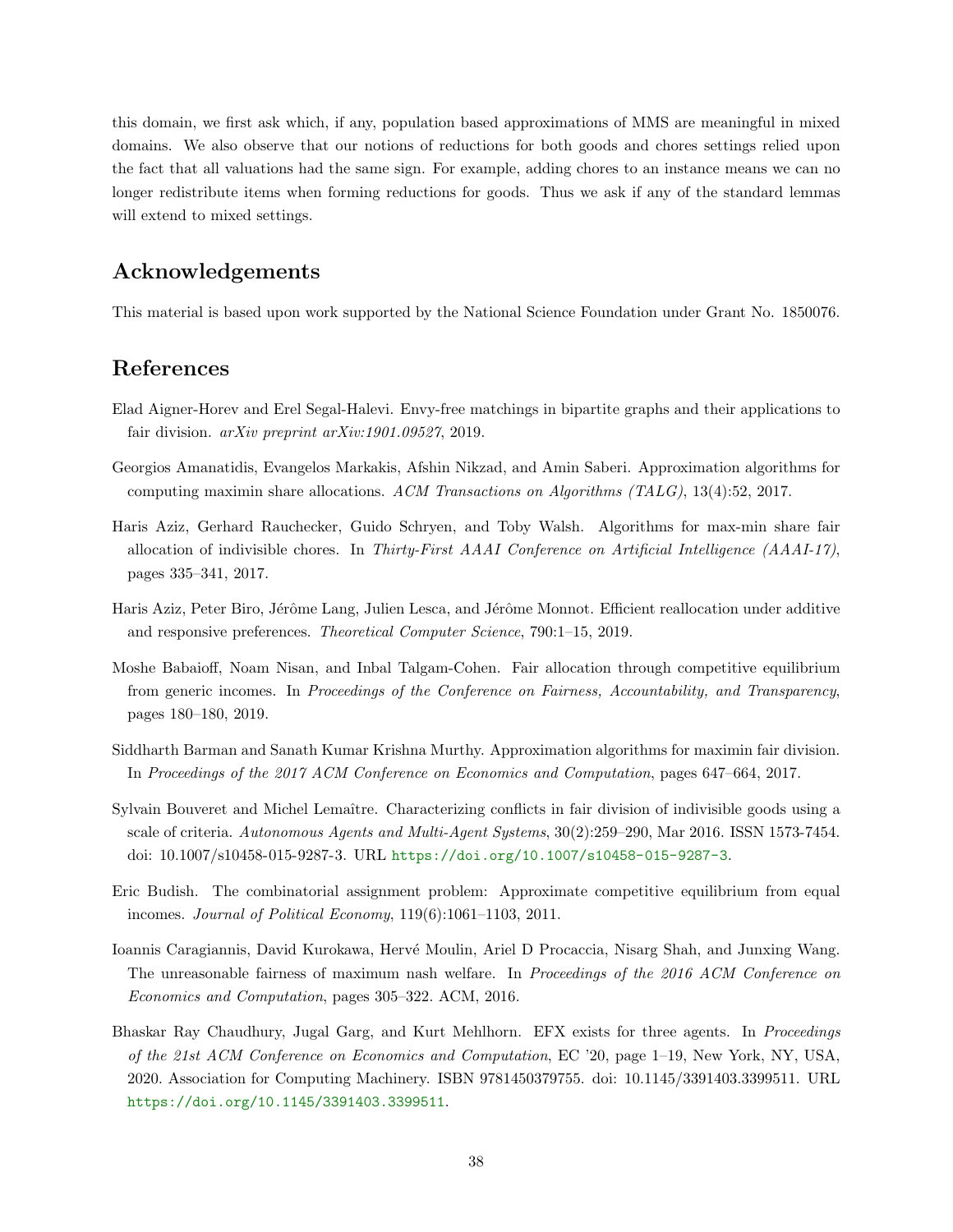- <span id="page-43-7"></span>John P Dickerson, Jonathan Goldman, Jeremy Karp, Ariel D Procaccia, and Tuomas Sandholm. The computational rise and fall of fairness. In Twenty-Eighth AAAI Conference on Artificial Intelligence (AAAI-14), pages 1405–1411. Citeseer, 2014.
- <span id="page-43-10"></span>Lester E Dubins and Edwin H Spanier. How to cut a cake fairly. The American Mathematical Monthly, 68  $(1P1):1-17, 1961.$
- <span id="page-43-0"></span>Francis Edward Su. Rental harmony: Sperner's lemma in fair division. The American mathematical monthly, 106(10):930–942, 1999.
- <span id="page-43-6"></span>Duncan K. Foley. Resource allocation and the public sector. Yale Economic Essays, 7:45–98, 1967.
- <span id="page-43-1"></span>Jugal Garg and Setareh Taki. An improved approximation algorithm for maximin shares. In Proceedings of the 21st ACM Conference on Economics and Computation, pages 379–380, 2020.
- <span id="page-43-2"></span>Jugal Garg, Peter McGlaughlin, and Setareh Taki. Approximating maximin share allocations. In 2nd Symposium on Simplicity in Algorithms (SOSA 2019). Schloss Dagstuhl-Leibniz-Zentrum fuer Informatik, 2018.
- <span id="page-43-3"></span>Mohammad Ghodsi, MohammadTaghi HajiAghayi, Masoud Seddighin, Saeed Seddighin, and Hadi Yami. Fair allocation of indivisible goods: Improvements and generalizations. In Proceedings of the 2018 ACM Conference on Economics and Computation, pages 539–556. ACM, 2018.
- <span id="page-43-13"></span>Jonathan R Goldman and Ariel D Procaccia. Spliddit: unleashing fair division algorithms. SIGecom Exchanges, 13(2):41–46, 2014.
- <span id="page-43-8"></span>Tobias Heinen, Nhan-Tam Nguyen, Trung Thanh Nguyen, and Jörg Rothe. Approximation and complexity of the optimization and existence problems for maximin share, proportional share, and minimax share allocation of indivisible goods. Autonomous Agents and Multi-Agent Systems, 32(6):741–778, 2018.
- <span id="page-43-4"></span>Xin Huang and Pinyan Lu. An algorithmic framework for approximating maximin share allocation of chores. arXiv preprint arXiv:1907.04505, 2019.
- <span id="page-43-14"></span>Rucha Kulkarni, Ruta Mehta, and Setareh Taki. Approximating maximin shares with mixed manna. arXiv preprint arXiv:2007.09133, 2020.
- <span id="page-43-5"></span>David Kurokawa, Ariel D Procaccia, and Junxing Wang. When can the maximin share guarantee be guaranteed? In Proceedings of the Thirtieth AAAI Conference on Artificial Intelligence, pages 523–529. AAAI Press, 2016.
- <span id="page-43-9"></span>David Kurokawa, Ariel D Procaccia, and Junxing Wang. Fair enough: Guaranteeing approximate maximin shares. Journal of the ACM (JACM), 65(2):8, 2018.
- <span id="page-43-12"></span>Richard J Lipton, Evangelos Markakis, Elchanan Mossel, and Amin Saberi. On approximately fair allocations of indivisible goods. In Proceedings of the 5th ACM conference on Electronic commerce, pages 125–131. ACM, 2004.
- <span id="page-43-11"></span>Nhan-Tam Nguyen, Trung Thanh Nguyen, and Jörg Rothe. Approximate solutions to max-min fair and proportionally fair allocations of indivisible goods. In Proceedings of the 16th Conference on Autonomous Agents and MultiAgent Systems, pages 262–271. International Foundation for Autonomous Agents and Multiagent Systems, 2017.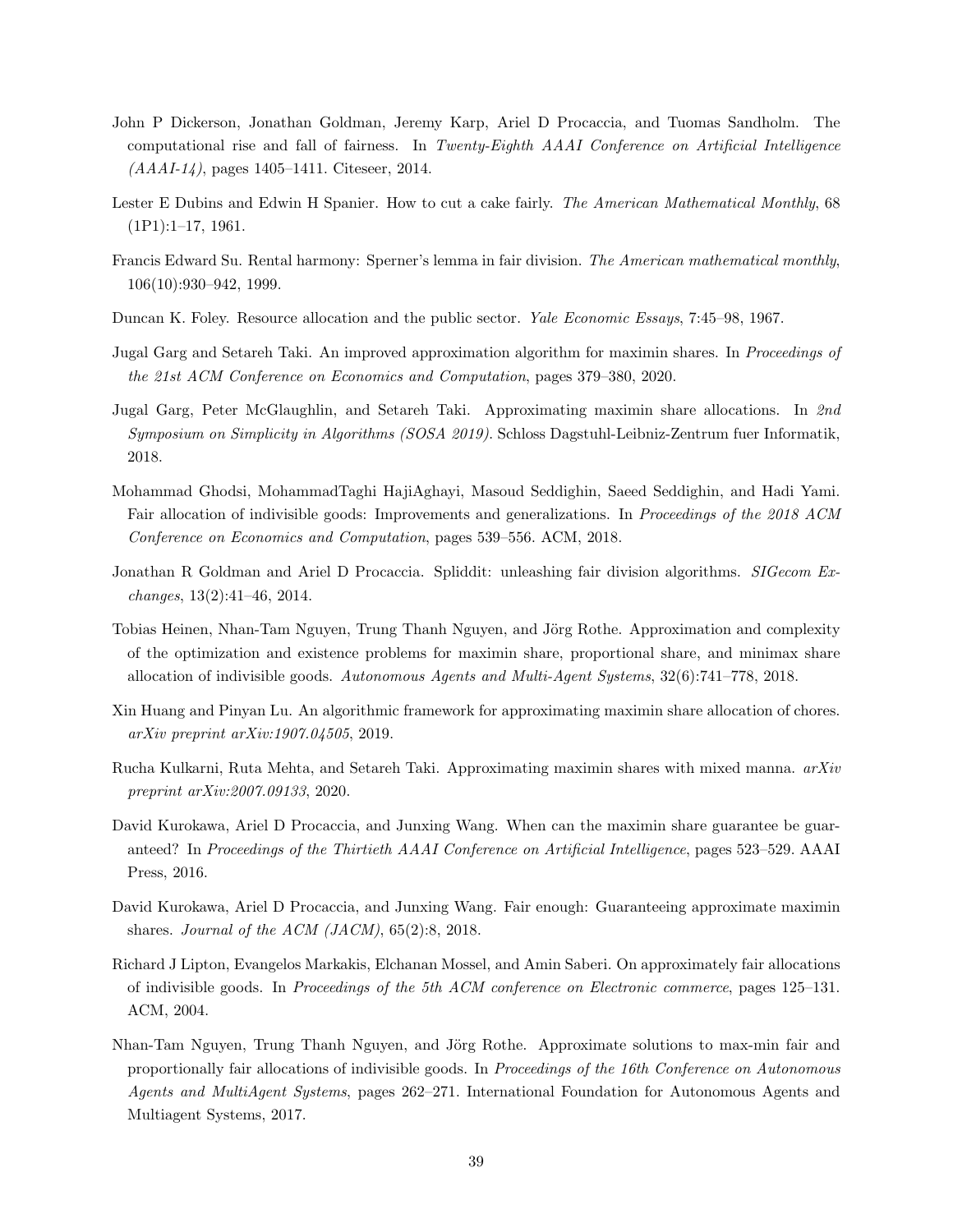- <span id="page-44-0"></span>Ariel D Procaccia and Junxing Wang. Fair enough: Guaranteeing approximate maximin shares. In Proceedings of the fifteenth ACM conference on Economics and computation, pages 675–692. ACM, 2014.
- <span id="page-44-1"></span>Andrew Searns and Hadi Hosseini. Fairness does not imply satisfaction (student abstract). Proceedings of the AAAI Conference on Artificial Intelligence, 34(10):13911–13912, Apr. 2020. doi: 10.1609/aaai.v34i10.7228. URL <https://ojs.aaai.org/index.php/AAAI/article/view/7228>.
- <span id="page-44-4"></span>Erel Segal-Halevi. The maximin share dominance relation. arXiv preprint arXiv:1912.08763, 2019.
- <span id="page-44-2"></span>Hugo Steinhaus. The problem of fair division. *Econometrica: Journal of the Econometric Society*, pages 315–319, 1949.
- <span id="page-44-3"></span>Gerhard J Woeginger. A polynomial-time approximation scheme for maximizing the minimum machine completion time. Operations Research Letters, 20(4):149–154, 1997.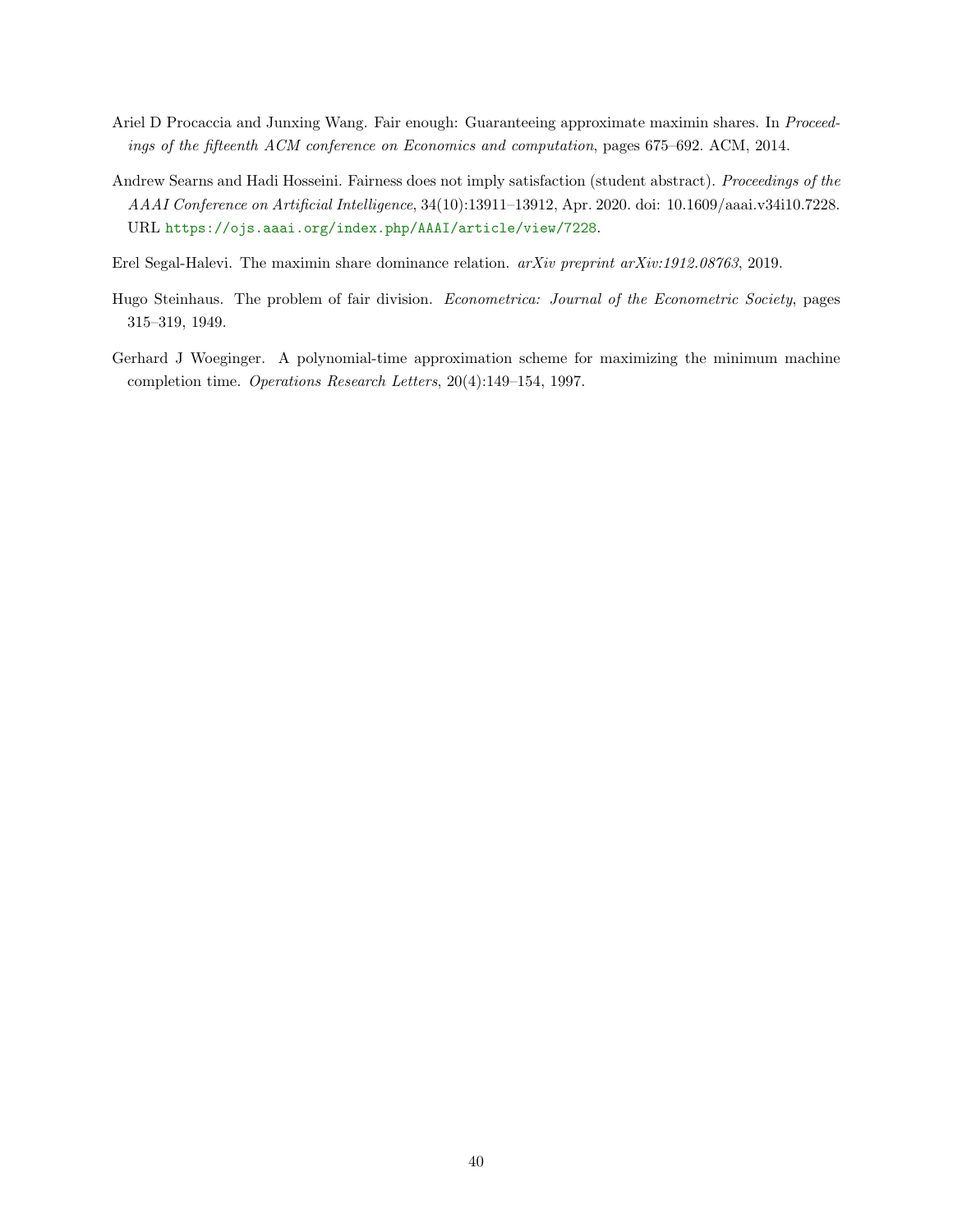## <span id="page-45-0"></span>A Polynomial Time Approximation Schemes (PTAS)

A polynomial time approximation scheme (PTAS) is an approximation algorithm that offers a tradeoff between running time and accuracy. Typically in order to have an error tolerance of  $\epsilon$ , a PTAS will incur an additional  $\log(\frac{1}{\epsilon})$  factor in the running time of the algorithm.

In the context of MMS, multiple PTAS algorithms exist for various tasks. [Woeginger](#page-44-3) [\[1997\]](#page-44-3) provided a PTAS algorithm for computing  $(1 - \epsilon)$ MMS<sub>i</sub><sup>n</sup>. This often leads to algorithms for  $(1, (1 - \epsilon)\beta)$ -MMS approximations of MMS. For example, [Garg and Taki](#page-43-1) [\[2020\]](#page-43-1), [Ghodsi et al.](#page-43-3) [\[2018\]](#page-43-3) provide algorithms for computing  $(1, \frac{3}{4} - \epsilon)$ -MMS which run in time  $poly(m, n, \log(\frac{1}{\epsilon}))$ . [Heinen et al.](#page-43-8) [\[2018\]](#page-43-8) demonstrate a PTAS algorithm for approximating optimal-MMS:  $(1, (1 - \epsilon)\lambda^*)$ -MMS. Often, this algorithm is sufficient for finding MMS allocations (when  $\lambda^* > \frac{v_i(M)}{n}$ ). However, this algorithm cannot be used to efficiently determine whether an MMS allocation exists, and when MMS doesn't exist, this algorithm may perform arbitrarily poorly with respect to  $\alpha$  (See Theorem [1\)](#page-18-2).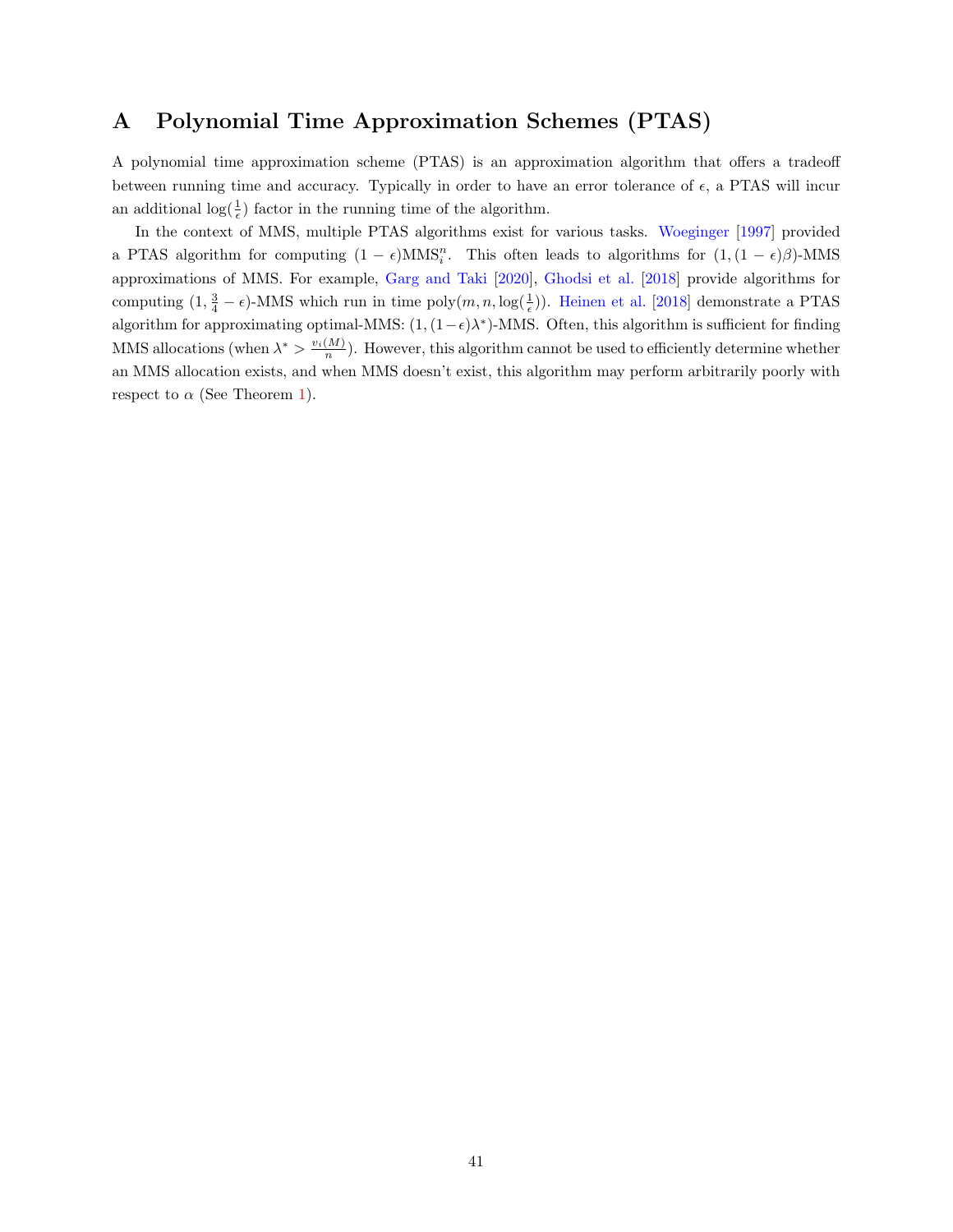## <span id="page-46-0"></span>B Material Omitted from Section [4.2](#page-18-0)

This section includes all the detailed discussions on constructing tensors S and T, the relevant lemmas, and the missing proofs.

We begin with the generalized version of Theorem [1.](#page-18-2) We observe that when  $d = \lfloor \frac{n}{2} \rfloor$  the following theorem becomes Theorem [1.](#page-18-2)

<span id="page-46-2"></span>**Theorem 7.** For any  $n \geq 4$  and any  $d \leq \lfloor \frac{n}{2} \rfloor$ , there exists an instance with  $O(dn)$  goods where any optimal-MMS allocation guarantees at most  $\lceil \frac{n}{d} \rceil + 1$  agents their MMS value.

Our construction is broken into three components: a tensor  $S$ , a tensor  $T$ , and  $d$  groups of agents. The entries of tensor S are chosen such that equi-partitions of the entries correspond to a set of slices of S. An equi-partition is a partition of the entries of a tensor where each set of the partition has the same sum. Here, all equi-partitions refer to n-partitions. Tensor  $T$  provides perturbation so that the only equi-partitions of  $S + T$  are aligned slices.

All tensors in our construction are order d with dimensions  $(n \times n \times ... \times n)$ .<sup>[11](#page-1-0)</sup> We say that tensor S is indexed by a d-tuple  $(x_1, \ldots, x_d)$  corresponding to entry  $S[x_1, \ldots, x_d]$  or  $S_{x_1, \ldots, x_d}$  for short. The  $(d-1)$ -order slices of tensor S along dimension j are given by  $S_j(1)$  to  $S_j(n)$  where  $S_j(i) = \{S_{x_1...x_d} | x_j = i\}$ . We also define  $S_{i;x_j=k}$  to be the entry where all indices are i except index  $x_j = k$ . For example,  $S_{i;x_1=n} = S_{nii...i}$ . Tensor addition is entry-wise  $((S+T)_{x_1,x_2,...,x_d}=S_{x_1,x_2,...,x_d}+T_{x_1,x_2,...,x_d})$ . Unless otherwise specified, the entries of a tensor have value 0.

Figure [9a](#page-18-1) depicts the indexing of an order 3 tensor with dimensions  $(6 \times 6 \times 6)$ . Figure [9b](#page-18-1) illustrates the distinct sets of slices of such a tensor. Lastly, Figure [9c](#page-18-1) depicts the non-zero entries of tensors S and T in our construction when  $n = 6$  and  $d = 3$ .

### <span id="page-46-1"></span>B.1 Construction of Tensor S

Let  $S$  be an order  $d$  tensor whose non-zero entries are as follows:

- For  $1 \le i < n$  and  $j \in [d]$ ,  $S_{ii...i} = \frac{d^{n-i}-1}{d^{n-i}}$
- For  $1 \le i < n$  and  $j \in [d]$ ,  $S_{i,x_j=n} = \frac{1}{d-1} \cdot \frac{1}{d^{n-i}}$
- $S_{nn...n} = 1 \sum_{i=1}^{n-1} \frac{1}{d-1} \cdot \frac{1}{d^{n-i}}$

<span id="page-46-3"></span>**Lemma 18.** Each  $(d-1)$ -order slice  $S_i(j)$  has sum 1.

*Proof.* Consider the non-zero entries within slice  $S_i(i)$ . First when  $i \neq n$ , the only non-zero entries of  $S_i(i)$ 

 $11$ When referring to a tensor, the "order" is the number of dimensions that the tensor is embedded in. The "dimensions" of a tensor, however, refers to the number of entries along each axis, similar to the dimensions of a matrix.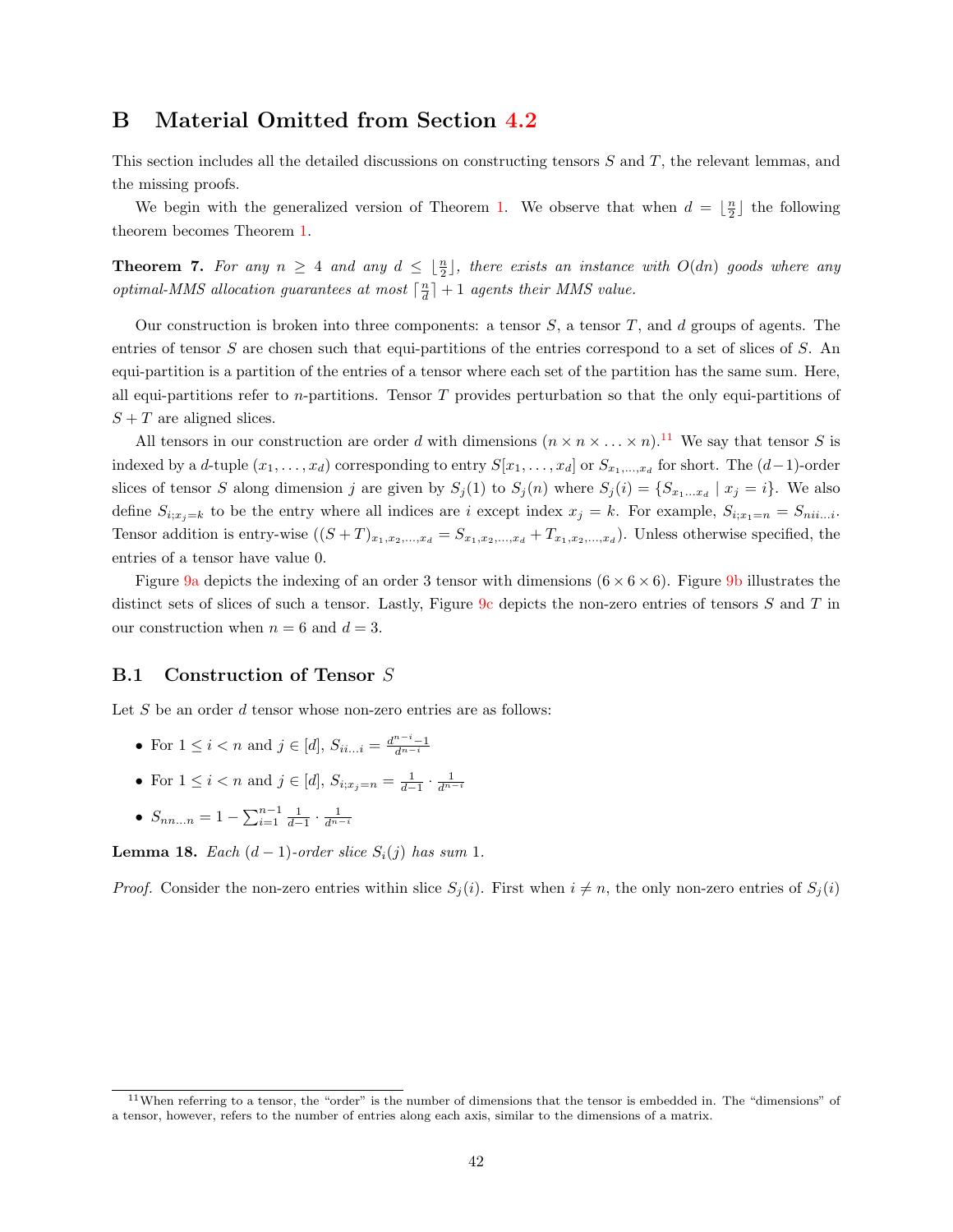

Figure [9:](#page-18-1) The shape and slices of order 3 tensors with dimensions  $(6 \times 6 \times 6)$ .

are  $S_{ii...i}$  and  $S_{i;x_k=n}$  for each  $k \neq j$ . Thus:

 $x$ 

$$
\sum_{i \in S_j(i)} x = S_{ii...i} + \sum_{k \neq j}^{d} S_{i;x_k=n}
$$
  
= 
$$
\frac{d^{n-i} - 1}{d^{n-i}} + \sum_{k \neq j}^{d} \frac{1}{d-1} \cdot \frac{1}{d^{n-i}}
$$
  
= 
$$
\frac{d^{n-i} - 1}{d^{n-i}} + (d-1) \frac{1}{d-1} \cdot \frac{1}{d^{n-i}}
$$
  
= 
$$
\frac{d^{n-i} - 1}{d^{n-i}} + \frac{1}{d^{n-i}}
$$
  
= 1

When  $i = n$ , the non-zero entries of slice  $S_j(i)$  are  $S_{nn...n}$  and  $S_{k;x_j=n}$  for each  $k \neq n$ . Thus:

$$
\sum_{x \in S_j(n)} x = S_{nn...n} + \sum_{k \neq n}^{n} S_{k;x_j=n}
$$
  
=  $1 - \sum_{i=1}^{n-1} \frac{1}{d-1} \cdot \frac{1}{d^{n-i}} + \sum_{k=1}^{n-1} \frac{1}{d-1} \cdot \frac{1}{d^{n-k}}$   
= 1

The combinatorial structure of S has a few other desirable properties. First observe that the entries on the main diagonal  $(S_{ii...i})$  all have value greater than  $\frac{1}{2}$ . When considering equi-partitions of the entries of S, these entries must all be included in separate sets. Furthermore, the entries off the main diagonal increase when approaching  $S_{nn...n}$  in such a way that all d of the entries with value  $\frac{1}{d-1} \cdot \frac{1}{d^{n-i}}$  are required to account for a single entry with value  $\frac{1}{d-1} \cdot \frac{1}{d^{n-(i+1)}}$ .

<span id="page-47-0"></span>**Lemma 19.** The sets of slices  $\{S_{j_1}(1), S_{j_2}(2), \ldots, S_{j_n}(n)\}\$  are the only equi-partitions equi-partition of the non-zero entries of S.

*Proof.* Lemma [18](#page-46-3) implies that a set of slices of the form  $\{S_{j_1}(1), S_{j_2}(2), \ldots, S_{j_n}(n)\}\)$  forms an equi-partition. In order to show that these equi-partitions are unique, consider the set which contains  $S_{11...1}$ . Since 1 −  $S_{11...1} = \frac{1}{d^{n-1}} < \frac{1}{d^{n-2}}$ . Thus the only entries which can be included with  $S_{11...1}$  are of the form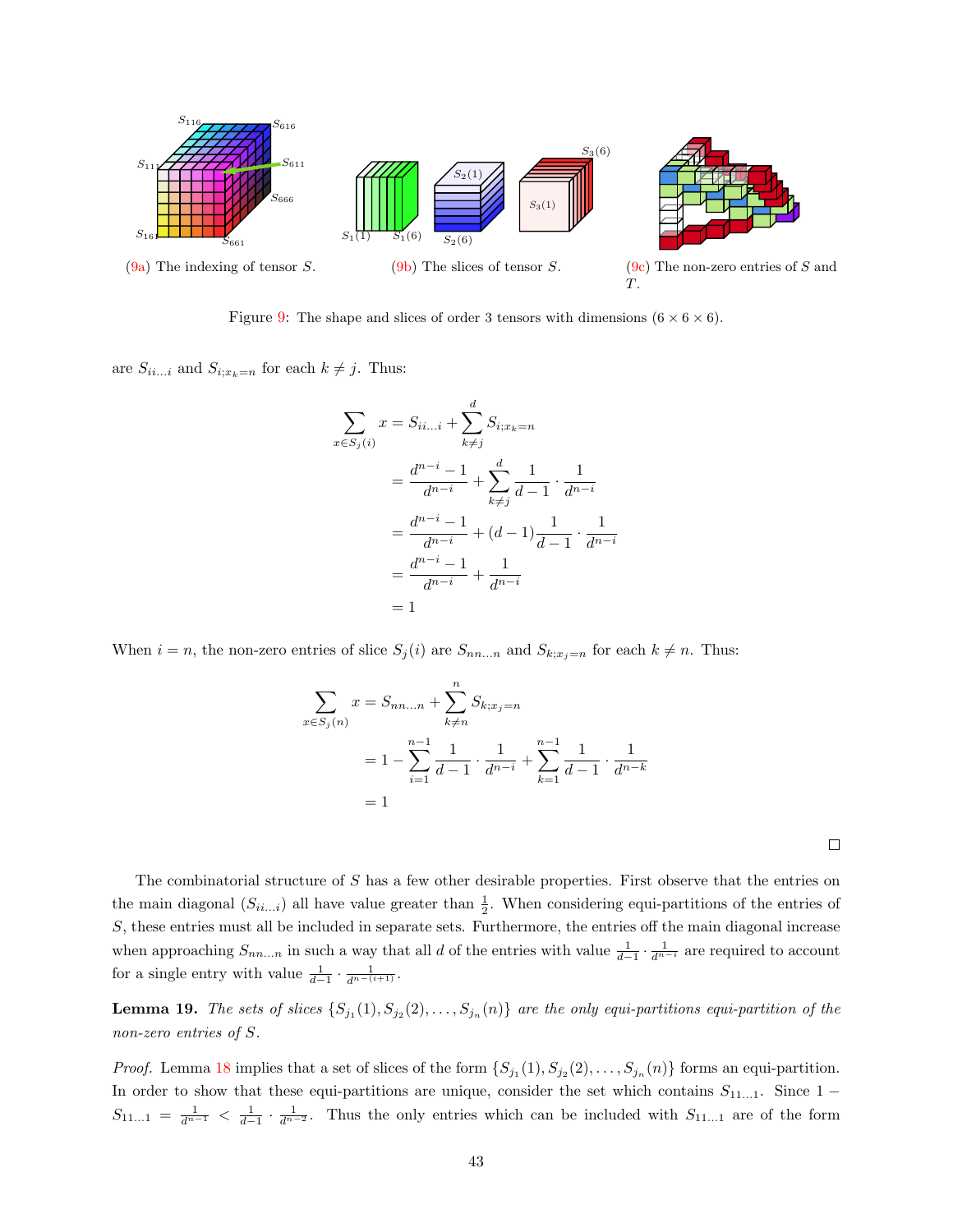$\frac{1}{d-1} \cdot \frac{1}{d^{n-1}}$ . Importantly,  $d-1$  of these entries uniquely identify a  $(d-1)$ -order slice  $S_{j_1}(1)$  where  $S_{1;x_{j_1}=n}$ is the missing entry with value  $\frac{1}{d-1} \cdot \frac{1}{d^{n-1}}$ .

By induction, with a similar argument at each step, each successive entry on the main diagonal must be included in a set which corresponds exactly to a slice  $S_{j_i}(i)$ .  $\Box$ 

#### <span id="page-48-0"></span>B.2 Construction of Tensor T

In Lemma [19,](#page-47-0) the slices of S are not necessarily aligned slices. For example, in the case of three dimensions, the first slice might be frontal while the second one might be vertical. Since all slices have the same sum, there is no reason an agent wouldn't compute MMS by taking slices at random. In order to rectify this, we construct tensor T so that equi-partitions of  $S + T$  correspond only to aligned slices.

Let tensor  $T$  be an order  $d$  tensor with non-zero values as follows:

- For  $1 \leq i < n-1$ ,  $j \in [d]$ ,  $T_{i;x_j=n} = -r_{ij}$
- For  $1 \leq i < n-1$ ,  $j \in [d]$ ,  $T_{i;x_{i}=i+1} = u_{ij}$
- For  $j \in [d]$ ,  $T_{n-1:x_j=n} = x_j$
- $T_{nn...n} = z_1$

Where

 $r_{ij} = \epsilon^{d(n-1)-di-j+1}$ 

$$
\bullet \ \ u_{1j}=r_{1j}
$$

•  $u_{ij} = \frac{1}{d-1} \left( \sum_{k\neq j}^d -u_{i-1,k} \right) + \frac{d-2}{d-1} u_{i-1,j} + r_{ij} \approx r_{ij}$ •  $x_j = u_{n-1,j} - r_{n-1,j}$ 

$$
\bullet \ \ z_j = \left(\sum_{i=1}^{n-2} r_{ij}\right) - x_j
$$

It is important to observe that the entries of T are all proportional to powers of a very small  $\epsilon$  term. While some of these values are negative, the negative entries only occur in indices where S has positive value. Thus if  $\epsilon$  is small enough,  $S + T$  has only non-negative values. Another important observation is that the slices of  $T$  all have sum 0.

<span id="page-48-1"></span>**Lemma 20.** Each  $(d-1)$ -order slice  $T_i(i)$  has sum 0.

*Proof.* We first address the case of  $i = 1$ . Slice  $T_i(1)$  contains the non-zero entries  $T_{1:x_k=n}$  for each  $k \neq j$ and  $T_{1;x_k=2}$  for each  $k \neq j$ . For each  $k \neq j$ , the entry  $T_{1;x_k=n} = -r_{1j}$  and  $T_{1;x_k=2} = u_{1j}$ . Since  $u_{1j} = -r_{1j}$ the sum of these two entries is 0. Adding over all  $k \neq j$  yields that the first slice (independent of j) has sum 0.

Now consider slice  $T_j(i)$  for  $1 < i < n-1$ . The non-zero entries of T in this slice are  $T_{i,x_k=n}$  and  $T_{i,x_k=i+1}$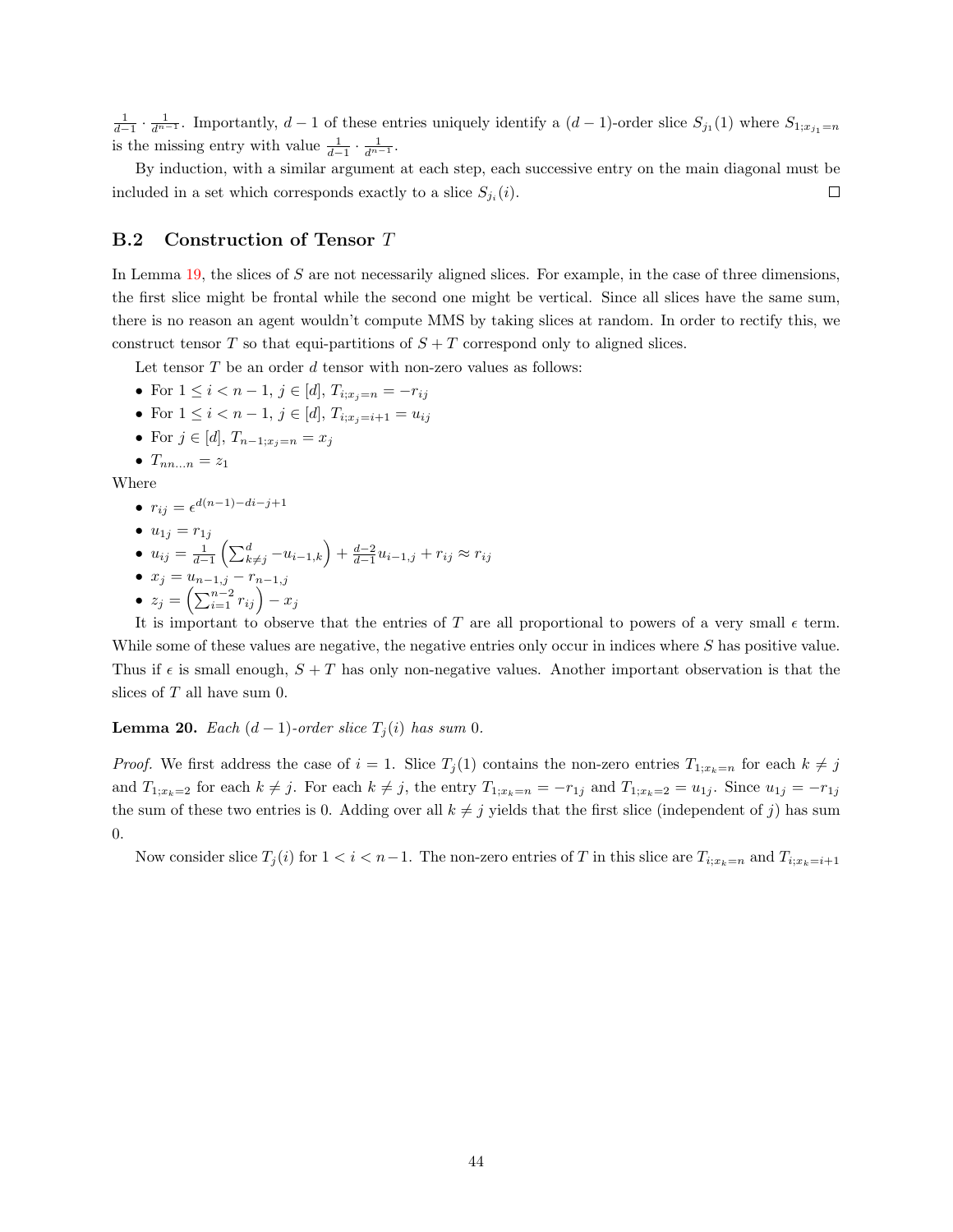for  $k \neq j$  and  $T_{i-1;x_j=i}$ . Adding these entries together yields:

$$
\sum_{x \in T_j(i)} x
$$
\n
$$
= \sum_{k \neq j}^{d} T_{i; x_k = i+1} + \sum_{k \neq j}^{d} T_{i; x_k = n} + T_{i-1; x_j = i}
$$
\n
$$
= \sum_{k \neq j}^{d} (u_{ik}) + \sum_{k \neq j}^{d} (-r_{ik}) + u_{i-1, j}
$$
\n
$$
= \sum_{k \neq j}^{d} \left( \frac{1}{d-1} \left( \sum_{l \neq k}^{d} -u_{i-1,l} \right) + \frac{d-2}{d-1} u_{i-1,k} + r_{ik} \right)
$$
\n
$$
+ \sum_{k \neq j}^{d} (-r_{ik}) + u_{i-1, j}
$$
\n
$$
= \sum_{k \neq j}^{d} \left( \frac{1}{d-1} \left( \sum_{l \neq k}^{d} -u_{i-1,l} \right) + \frac{d-2}{d-1} u_{i-1,k} \right) + u_{i-1, j}
$$
\n
$$
= \frac{1}{d-1} \left( \sum_{k \neq j}^{d} \sum_{l \neq k}^{d} (-u_{i-1,l}) + (d-2) \sum_{k \neq j}^{d} (u_{i-1,k}) \right) + u_{i-1, j}
$$
\n
$$
= \frac{1}{d-1} ((d-1)(-u_{i-1,j})) + u_{i-1,j} = 0
$$

The last step follows because each of the  $(d-1)$  summations (for each  $k \neq j$ ) adds a single  $-u_{i-1,j}$  term. For each  $k \neq j$ ,  $(d-2)$  of the summations (all but  $l = k$  of the  $(d-1)$  inner summations) add a  $-u_{i-1,k}$ term.

We next address the case where  $i = n - 1$ . In this case, we observe that  $i + 1 = n$  so the only entries in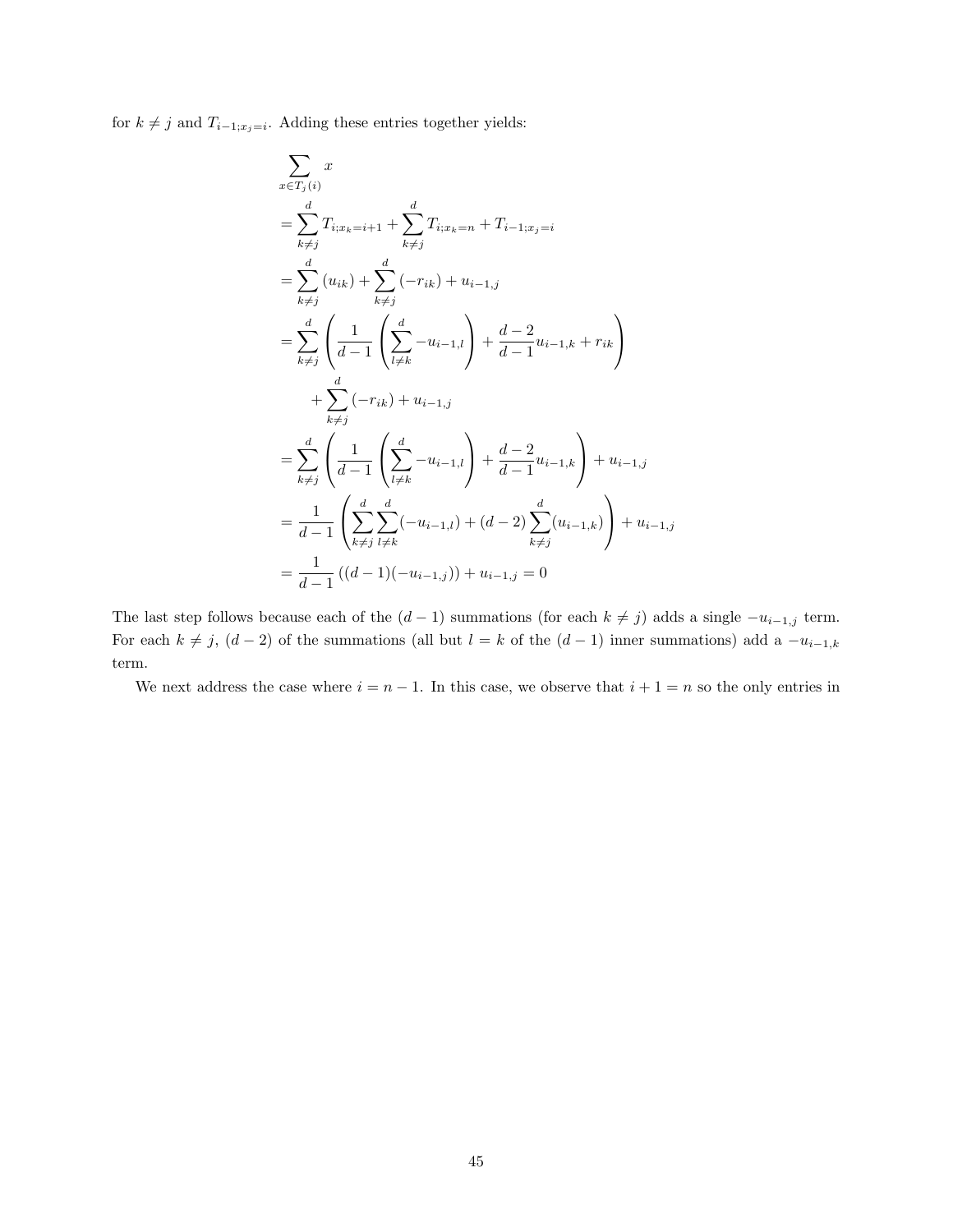this slice are  $T_{n-1;x_k=n}$  for  $k \neq j$  and  $T_{n-2;x_j=n-1}$ . Adding these entries together yields:

$$
\sum_{x \in biT_j(n-1)} x
$$
\n
$$
= \sum_{k \neq j}^{d} T_{n-1; x_k=n} + T_{n-1; x_j=n-1}
$$
\n
$$
= \sum_{k \neq j}^{d} (x_k) + u_{n-2,j}
$$
\n
$$
= \sum_{k \neq j}^{d} (u_{n-1,k} - r_{n-1,k}) + u_{n-2,j}
$$
\n
$$
= \sum_{k \neq j}^{d} \left( \left( \frac{1}{d-1} \left( \sum_{l \neq k}^{d} -u_{n-2,l} \right) + \frac{d-2}{d-1} u_{i-2,k} + r_{n-1,k} \right) - r_{n-1,k} \right) + u_{n-2,j}
$$
\n
$$
= \sum_{k \neq j}^{d} \left( \frac{1}{d-1} \left( \sum_{l \neq k}^{d} -u_{n-2,l} \right) + \frac{d-2}{d-1} u_{i-2,k} + \right) + u_{n-2,j}
$$
\n
$$
= \frac{1}{d-1} \left( \sum_{k \neq j}^{d} \sum_{l \neq k}^{d} (-u_{n-2,l}) + (d-2) \sum_{k \neq j}^{d} (u_{i-2,k}) + \right) + u_{n-2,j}
$$
\n
$$
= \frac{1}{d-1} ((d-1)(-u_{n-2,j})) + u_{n-2,j} = 0
$$

We last address the case where  $i = n$ . In this case, the non-zero entries in this slice are  $T_{i; x_j=n}$  for each  $i \in [n-2], T_{n-1;x_j=n}$ , and  $T_{nn...n}$ . Adding these entries together yields:

$$
\sum_{x \in T_j(n)} x = \sum_{k=1}^{n-2} T_{k;x_j=n} + T_{n-1;x_j=n} + T_{nn...n}
$$

$$
= \sum_{k=1}^{n-2} (-r_{kj}) + x_j + z_1
$$

If  $j = 1$  then the term  $\sum_{k=1}^{n-2} (-r_{kj}) + x_j = -z_1$  so this trivially sums to 0. If  $j \neq 1$ , then we first observe that the sum of all entries of T is 0 by adding the sums of the slices  $\{T_1(1), T_1(2), \ldots, T_1(n)\}$ . Since  $\sum_{i=1}^n \sum_{x \in T_j(i)} x = 0$  and  $\sum_{k=1}^{n-1} \sum_{x \in T_j(k)} x = 0$ , subtracting the two equations gives  $\sum_{x \in T_j(n)} = 0$ .  $\Box$ 

Combining Lemmas [19](#page-47-0) and [20](#page-48-1) together immediately shows that any set of aligned slices of  $(S+T)$  forms an equi-partition of the non-zero entries where each set has sum 1. We now show that these partitions are unique. For intuition, the key point in our construction is that  $(d-1)$  of the  $T_{i;x_j=i+1}$  terms all lie in the same slice  $T_j(i)$ . Once j has been chosen for  $T_j(1)$  the extra term  $T_{1;x_j=2}$  lies in slice  $T_j(2)$ .

#### <span id="page-50-0"></span>**Lemma 21.** The only equi-partitions of the non-zero entries of  $(S + T)$  correspond to aligned slices.

*Proof.* First observe that if  $\epsilon$  is sufficiently small then the structure of Lemma [19](#page-47-0) still holds. Consider first the set of an equi-partition which contains  $(S+T)_{11...1}$ . In order for this set to have value 1, it must have  $(d-1)$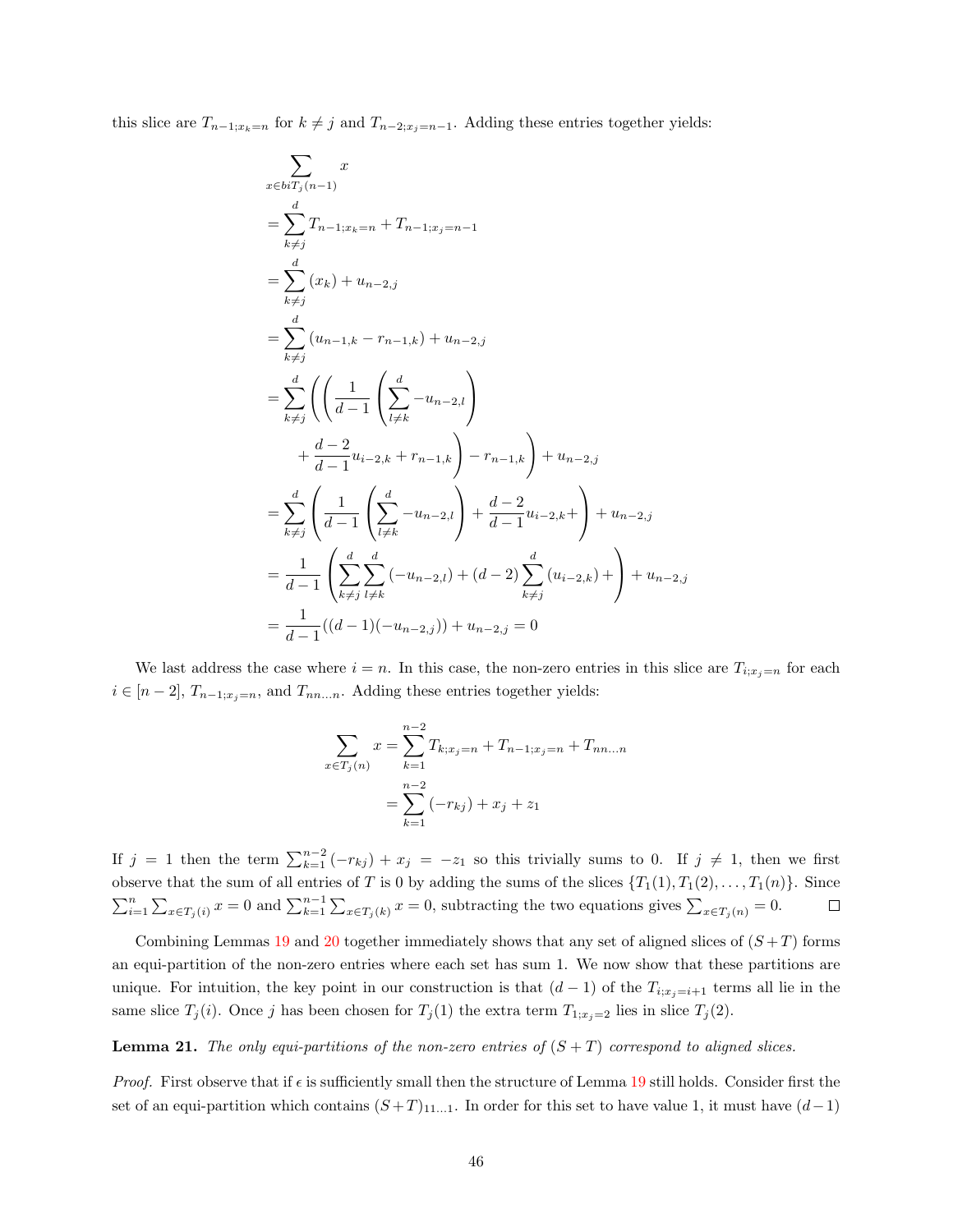of the entries which receive  $\frac{1}{d-1} \cdot \frac{1}{d^{n-1}}$  value from S. Again, selecting  $(d-1)$  of these uniquely characterizes a slice  $(S+T)_{j}(1)$ . Observe that these entries have negative perturbations from T corresponding to  $-r_{1k}$ for each  $k \neq j$ . In order for these perturbations to be offset so that the set containing  $(S + T)_{11...1}$  has sum 1, the corresponding entries with values  $u_{1k}$  for  $k \neq j$  must be included in this set. These entries correspond exactly to the slice  $(S+T)_i(1)$ .

As in the proof of Lemma [19,](#page-47-0) we observe that the entries on the main diagonal  $(S+T)_{ii...i}$  must be in separate sets. Likewise, because  $\epsilon$  is small, a similar argument enforces that  $(d-1)$  of the entries with value  $\frac{1}{d-1} \cdot \frac{1}{d^{n-i}}$  must be included in this set. We address the negative perturbations (from T) of these entries by induction. Observe that the smallest perturbations from T occur in the earliest slices  $((1, 1) = \arg \min_{i,j} r_{ij})$ . Note also that  $(u_{1j}, -r_{ij})$  is the only pair of perturbations from T which are excluded from slice  $(S+T)_{j}(1)$ . A similar argument for slice  $(S+T)_{j}(1)$  holds for slice  $(S+T)_{j}(2)$ : in order for the set containing  $(S+T)_{22...2}$ to have value 1, it must also have  $(d-1)$  entries with the  $-r_{2k}$  perturbations from T. Since  $\epsilon^2 \ll \epsilon$ , each  $-r_{2k}$  entry can only be offset with entries with perturbation  $u_{2k}$ . (All but one of the smaller perturbation entries have already been assigned to slice 1.) However, by Lemma [20,](#page-48-1) we see that adding together all  $k \neq l$ entries of the form  $-r_{2k}$  and  $u_{2k}$  leaves value  $u_{1l}$  (since  $u_{1l} + \sum_{k=1}^{d} u_{2k} + \sum_{k=1}^{d} -r_{2k} = 0$ ). Observe that only a single entry of the form  $u_{1l}$  is available: notably  $u_{1j}$ . Thus the set which contains  $(S+T)_{22...2}$  corresponds to the slice  $(S+T)_i(2)$ .

By induction on this same argument we see that each set containing the entry  $(S+T)_{ii...i}$  for  $1 \le i < n$ must correspond to a slice  $(S+T)<sub>j</sub>(i)$  for some fixed j (after j is chosen for the first slice). We conclude this proof by observing that the remaining entries all lie in the last slice  $(S+T)_j(n)$  and have total sum 1 by Lemmas [19](#page-47-0) and [20.](#page-48-1)  $\Box$ 

With the details of  $S$  and  $T$ , we are now ready to prove the main theorem. We restate it here for convenience.

#### <span id="page-51-0"></span>B.3 Proof of Theorem [7](#page-46-2)

**Theorem 7.** For any  $n \geq 4$  and any  $d \leq \lfloor \frac{n}{2} \rfloor$ , there exists an instance with  $O(dn)$  goods where any optimal-MMS allocation guarantees at most  $\lceil \frac{n}{d} \rceil + 1$  agents their MMS value.

*Proof.* Lemma [21](#page-50-0) implies that there are d unique equi-partitions of the entries of  $(S+T)$ . We group agents arbitrarily into d groups of size at least 2 and at most  $\lceil \frac{n}{d} \rceil$  each. We next show how to perturb  $(S + T)$ for each group so that each group has a unique equi-partition. Furthermore, we enforce that the only entry with positive perturbation for all agents is the last entry on the main diagonal. Let  $P<sup>j</sup>$  be an order d tensor with non-zero values as follows:

- For  $1 \leq i < n$ ,  $P_{i;x_j=n}^j = -\tilde{\epsilon}$
- $P_{nn...n}^{j} = (n-1)\tilde{\epsilon}$

The entries where  $P^j$  is negative correspond to entries where  $(S+T)$  has positive value. Thus  $(S+T+P^j)$ has only non-negative entries if  $\tilde{\epsilon}$  is sufficiently small. Observe that the slices  $\{(S+T+P<sup>j</sup>)<sub>j</sub>(1), (S+T+P<sup>j</sup>)<sub>j</sub>(1), (S+T+P<sup>j</sup>)<sub>j</sub>(1), (S+T+P<sup>j</sup>)<sub>j</sub>(1), (S+T+P<sup>j</sup>)<sub>j</sub>(1), (S+T+P<sup>j</sup>)<sub>j</sub>(1), (S+T+P<sup>j</sup>$  $P^{j}(2), \ldots, (S+T+P^{j})_{j}(n)$  form an equi-partition of the entries of  $(S+T+P^{j})$  as  $P^{j}$  has non-zero values only in the last slice  $(S+T+P<sup>j</sup>)<sub>j</sub>(n)$  and the total sum of its non-zero entries is 0. If  $\tilde{\epsilon}$  is sufficnetly small (so that the structure of  $S + T$  dominates when creating an equi-partition), then none of the other sets of slices of  $(S+T+P<sup>j</sup>)$  forms an exact equi-partition as every slice except for the last contains exactly one of the  $\tilde{e}$  perturbations.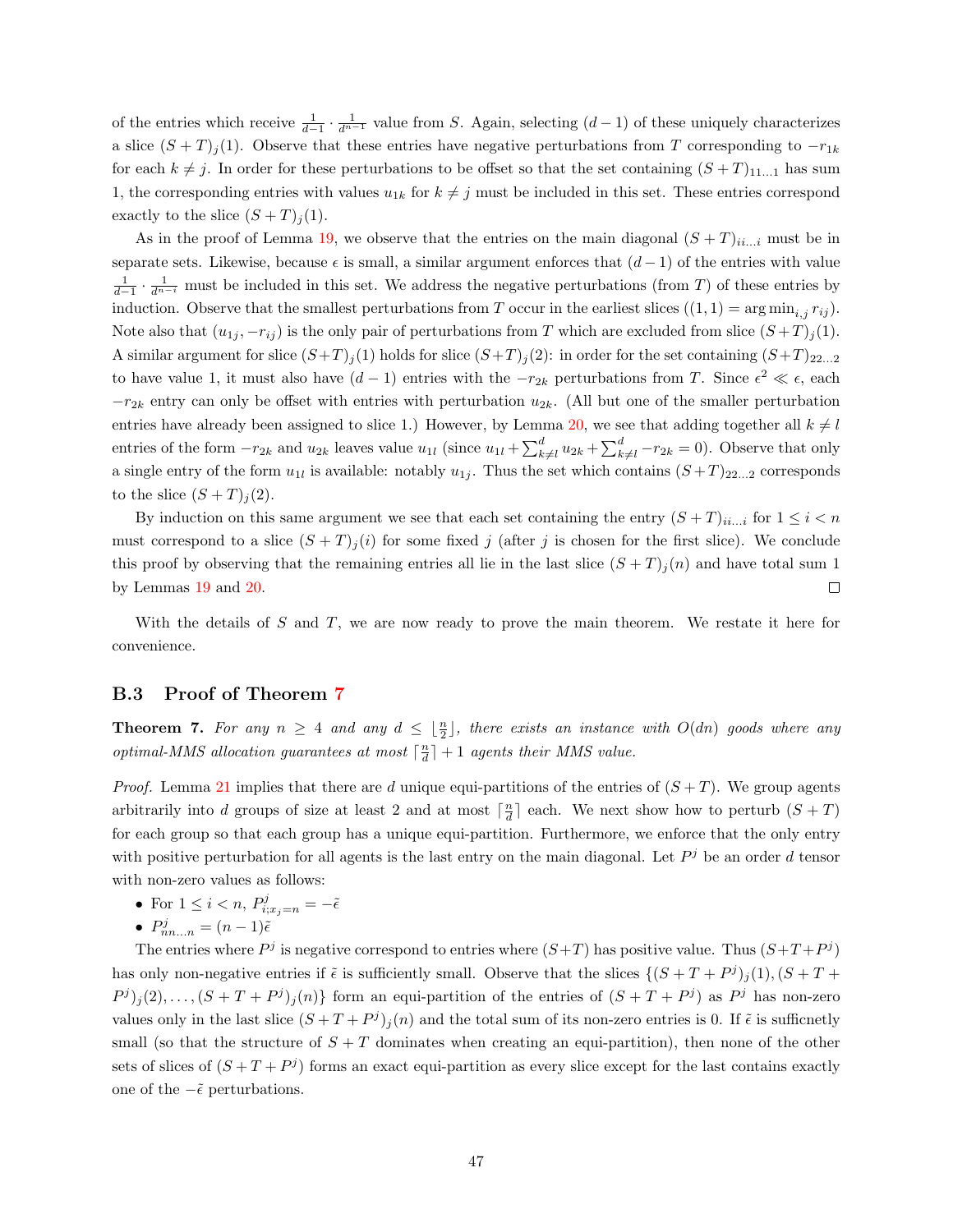We now create an instance  $I = \langle N, M, V \rangle$  where M contains one good for each non-zero entry of  $(S+T)$ . Agents in group j value the goods according to the values of  $(S+T+P<sup>j</sup>)$ . Since every agent is able to form an equi-partition of the entries of their valuation tensor, all agents have  $MMS_i = 1$ . By allocating goods according to slices, each agent receives at least  $(1 - \tilde{\epsilon})$  of their MMS value. Since  $\tilde{\epsilon}$  is very small, the only way all agents can receive at least  $1 - \tilde{\epsilon}$  value is if the goods are allocated according to aligned slices (Lemma [21\)](#page-50-0). Under this allocation, at most one group and a single additional agent who receives the last slice (since  $(S+T+P<sup>j</sup>)<sub>j</sub>(n)$  has positive perturbation  $(n-1)\tilde{\epsilon}$ ) receive their MMS value. Lastly we observe that there only  $O(dn)$  goods in M.  $\Box$ 

Again we note that if  $d = \lfloor \frac{n}{2} \rfloor$  in the above theorem, then we see that only 3 agents (4 if n is odd) receive their full MMS in any optimal-MMS allocation.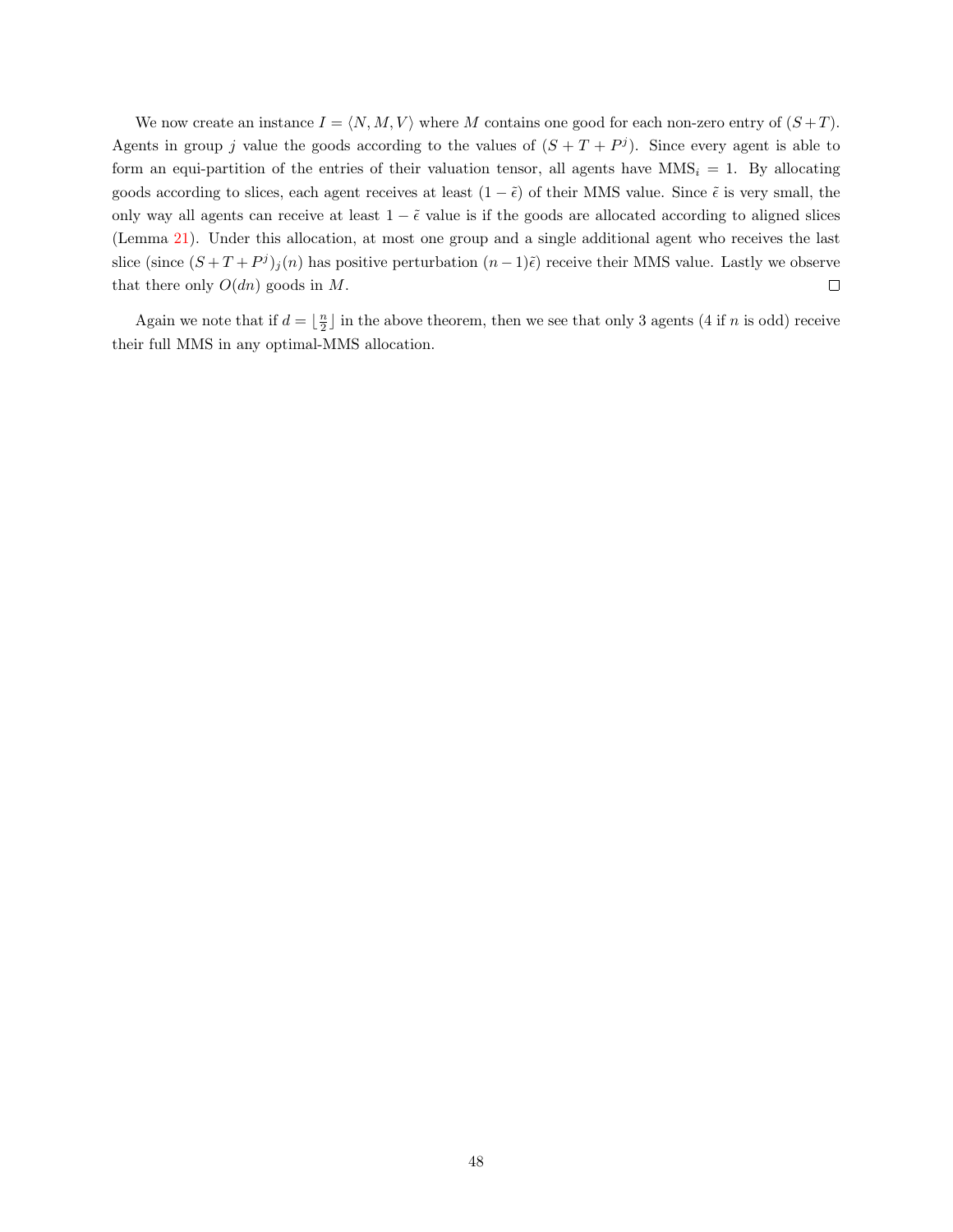

Figure [13:](#page-27-0) The low-value goods  $g_9$  to  $g_{17}$  use a moving-knife procedure to be added to bundles initialized with a single high-value good ( $g_1$  to  $g_8$  each. Thus  $h = 8$ ). The bag-filling algorithm fills r bundles with  $\ell$  left to fill when it runs out of low-value goods. The remaining value is tied up with the surplus s high-value goods.

## <span id="page-53-0"></span>C Material Omitted from Section [4.5](#page-25-0)

#### <span id="page-53-1"></span>C.1 Proof of Theorem [3](#page-26-0)

**Theorem 3.**  $(\frac{2}{3}, 1)$ -MMS exists and can be computed in polynomial time with an oracle for MMS.

Given the previous lemma, we now show that Algorithm [4.7](#page-26-1) can guarantee  $MMS<sub>3</sub><sup>2</sup>1$ . We first order and scale the instance so that  $MMS_i = 1$  for all agents. This implies that  $v_i(M) \geq n$ . Using the  $\{g_1\}$  and  ${g_n, g_{n+1}}$  reduction, we may assume no good has value more than 1, there are at most n high-value goods, and no good has value more than 1. We define a good to be high-value if any agent values it at least  $\frac{1}{2}$ . A good is low-value otherwise. Let  $H$  be the set of  $h$  high-value goods.

We begin by letting each agent form preview bundles by running the bag-filling procedure assuming all agents' preferences are identical to their own. Since goods are added to bundles in the same order when agents form preview bundles as in bag-filling, these bundles form the worst case for bag-filling. With this intuition, we first show that each agent is able to form at least  $\lfloor \frac{2n}{3} \rfloor - s$  preview bundles worth at least 1 and at most  $\frac{3}{2}$ .

<span id="page-53-2"></span>**Lemma 22.** Given a fixed set H, each agent can create at least  $\lfloor \frac{2n}{3} \rfloor - s$  preview bundles worth at least 1 and at most  $\frac{3}{2}$  using bag-filling.

*Proof.* Suppose that agent i's preview bag-filling procedure stopped before  $\lfloor \frac{2n}{3} \rfloor$  bundles were filled. We consider cases based on the number of surplus high-value goods  $s = \max(h - \lfloor \frac{2n}{3} \rfloor, 0)$  and the number of bundles that were filled r. Define the number of bundles left to be filled as  $\ell = \lfloor \frac{2n}{3} \rfloor - r$ . Figure [13](#page-27-0) depicts an example stopping point of bag-filling with the values of  $r, \ell, h$ , and s respectively.

Since each allocated bundle has value no more than  $\frac{3}{2}$ , the amount of remaining value is at least  $n-\frac{3}{2}r=$  $n - \frac{3}{2}(\lfloor \frac{2n}{3} \rfloor - \ell) = n - \frac{3}{2}\lfloor \frac{2n}{3} \rfloor + \frac{3}{2}\ell \ge \frac{3}{2}\ell.$ 

- 1. If  $h \leq \lfloor \frac{2n}{3} \rfloor$  then we claim that  $\lfloor \frac{2n}{3} \rfloor$  bundles were filled during bag-filling. In this case, the total value from high-value goods is at most  $\ell v_i(g_{r+1}) \leq \ell$  (observe that  $s = 0$ ) which leaves at least  $\frac{3}{2}\ell - \ell = \frac{1}{2}\ell \ge \frac{1}{2}$  value remaining. If  $v_i(g_{r+1}) + \frac{1}{2} < 1$ , then the total value from low-value goods is at least  $\frac{3}{2}\ell - \frac{1}{2}\ell \ge \ell > 1$  which implies another bundle can still be filled.
- 2. Suppose that  $\ell > s$ . We first show that in this case the allocated high-value goods must each be valued at least  $\frac{3}{4}$ . Suppose for contradiction that  $v_i(g_{r+1}) \leq \frac{3}{4}$ . Since the instance is ordered and we add high-value goods to bundles in descending order, all remaining high-value goods have value at most  $\frac{3}{4}$ . Thus the total remaining value from low-value goods is at least  $\frac{3}{2}\ell - (\ell + s)v_i(g_{r+1}) \geq \frac{3}{2}\ell - \frac{3}{4}(\ell + s) =$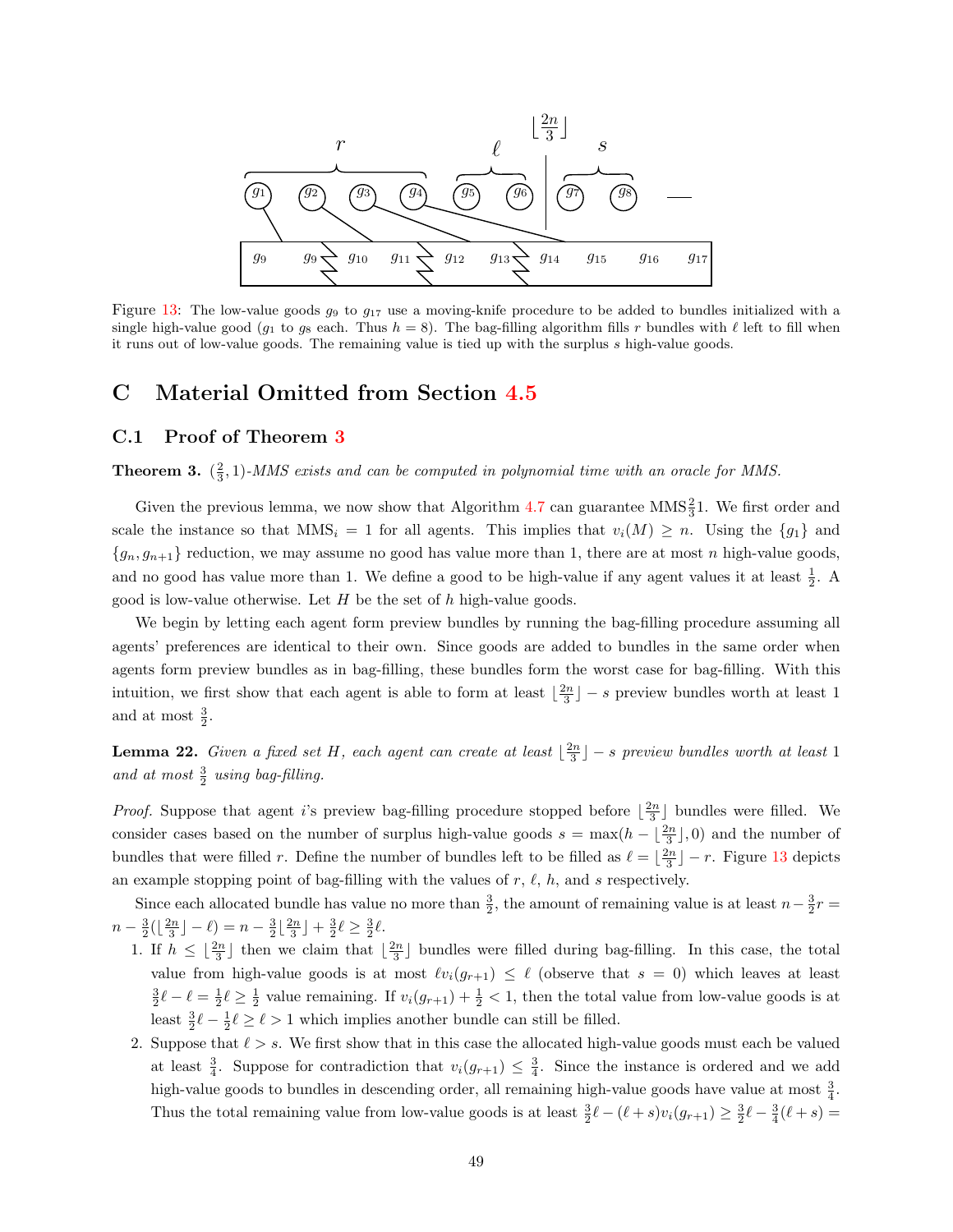$\frac{3}{4}\ell - \frac{3}{4}s = \frac{3}{4}(\ell - s) \geq \frac{3}{4}$ . The last step follows because  $\ell$  and s are both integers so  $\ell > s$  implies  $\ell \geq s + 1$ . If  $g_{r+1}$  together with the remaining low-value goods has value at least 1 (enough to fill a bundle) then we arrive at our contradiction that bag-filling had stopped without allocating these goods. If  $g_{r+1}$  with the remaining low-value goods does not fill another bundle then  $v_i(g_{r+1}) < \frac{1}{4}$  implying that the total remaining value from low-value goods is at least  $\frac{3}{2}\ell - \frac{1}{4}(\ell + s) \geq \frac{3}{2}\ell - \frac{1}{4}(2\ell) \geq \ell \geq 1$ . This implies that another bundle could be filled, again contradicting that bag-filling stopped. We may now assume that if  $\ell > s$  then  $v_i(g_{r+1}) \geq \frac{3}{4}$  for agent i. Since the instance is ordered, this in turn implies that each of the first r high-value goods also had value at least  $\frac{3}{4}$ .

During bag-filling, if a single low-value good is allocated to a bundle, then that bundle has at most  $\frac{1}{2}$ value from low-value goods. However, if multiple low-value goods are added to a bundle, then since low-value goods are added in descending order, the last good has value no more than the second last good. Since the second last good was not enough to fill the bundle, then the total value from the last two low-value goods is no more than twice the value needed to fill the bundle before the last two goods were added. Accordingly, this implies that the total value from low-value goods allocated to a bundle is no more than twice the value of  $1 - v_i(g_k)$  where  $g_k$  is the initial high-value good in the bundle. Since all bundles allocated during bag-filling contained a high-value good worth at least  $\frac{3}{4}$ , this implies that the total value of low-value goods allocated to any bundle is at most  $\frac{1}{2}$  whether a single low-value good or multiple low-value goods were needed.

Observe that because bags are initialized with high-value goods in descending order, and low-value goods are added to a bundles in descending order, that if ever a single bundle requires multiple lowvalue goods then each subsequent bundle will also require multiple low-value goods. Likewise, if some bundle requires only a single low-value good, then each bundle allocated before it must also have had only a single low-value good.

We now consider an MMS partition  $A = (A_1, \ldots, A_n)$  for agent i. Suppose first that there is no bundle in  $M$  which contains multiple high-value goods, and suppose without loss of generality that the bundles are sorted such that  $g_1$  is in bundle  $A_1$  and  $g_h$  is in  $A_h$ . Thus there are at least  $n-h$  bundles which contain only low-value goods. These bundles can be separated during bag-filling to fill at least  $2(n-h)$ bundles since each bundle filled during bag-filling needed at most  $\frac{1}{2}$  value from low-value goods. We also observe that the low-value goods from bundles  $A_{r+1}$  to  $A_h$  can be paired together to form at least s sets of low-value goods which value at least twice  $1 - v_i(g_{r+1})$  each (observe that since  $\ell > s$ ,  $\lfloor \frac{s+\ell}{2} \rfloor \geq s$ ). Thus if at least two low-value goods are needed to fill any bundle after the first  $2(n-h)$ bundles, then we can fill an additional s bundles using the value from these low-value bundles. In total we are able to fill at least  $2(n - h) + s$  bundles implying that  $r \ge 2(n - h) + s$ . By definition of r and h this implies that  $\lfloor \frac{2n}{3} \rfloor - \ell \geq 2n - 2(\lfloor \frac{2n}{3} \rfloor + s) + s$ , implying that  $s \geq \ell + 2n - 3\lfloor \frac{2n}{3} \rfloor \geq \ell$  contradicting the assumption that  $\ell > s$ .

A challenge arises if bundles after the first  $2(n - h)$  still require only a single low-value good. It is possible that these goods are valued more than  $2(1 - v_i(g_{r+1}))$  and thus prevent us from using our previous argument. Importantly, we may set a threshold that a bundle requires only a single low-value good if the low-value good is worth at least  $(1 - v_i(g_{r+1}))$ . We observe that any such items had to go into some bundle of the MMS partition A. Consider a low value good  $q$  which filled a bundle on its own. If  $g \in A_i$  where  $j \leq r$  then we are fine because we previously were not counting any of the value from low-value goods within these bundles. If  $g \in A_j$  where  $r < j \leq h$  then we modify our pairing argument (from the proceeding paragraph) to exclude bundle  $A_j$  and pair the remaining bundles.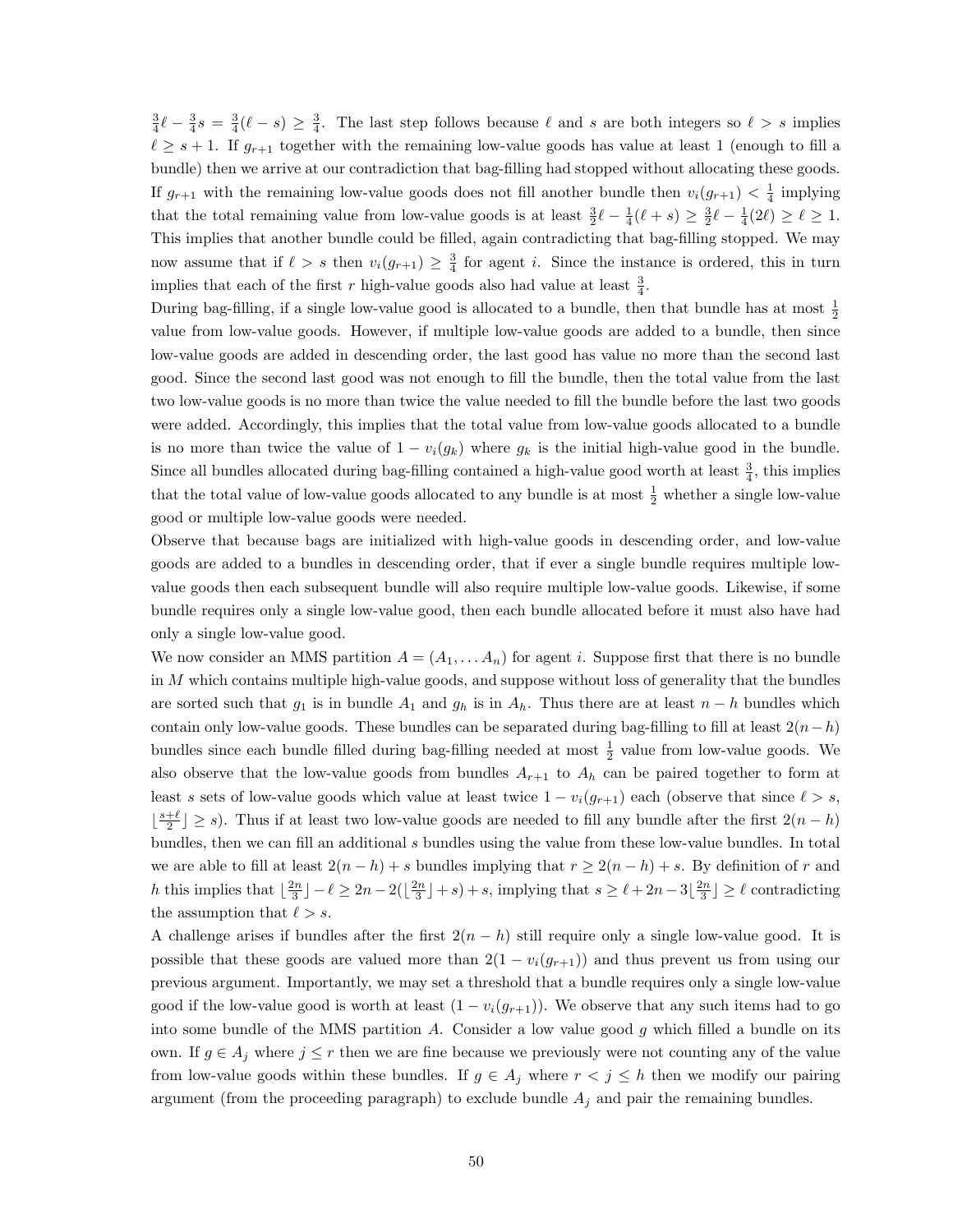Suppose that there are k such bundles from  $A_{r+1}$  to  $A_h$  which contain a good worth more than  $(1 - v_i(g_{r+1}))$ . Then we may form  $k + \lfloor \frac{2s-k}{2} \rfloor \ge k + (s-k) = s$  bundles during bag-filling using the modified pairing argument. Lastly, if  $g \in A_j$  for  $j > h$ , we must be careful to prevent double counting the value from these bundles. If  $A_j$  contains two or more low-value goods with value at least  $(1 - v_i(g_{r+1})$  then we may safely assume that we fill 2 bundles during bag-filling while still attributing the value from g to  $A_j$ . However, if  $A_j$  contains less than 2 low-value goods worth at least  $(1-v_i(g_{r+1}))$ then we observe that g is the only such good in  $A_j$ . In this case, we may swap a subset of low-value goods worth between  $\frac{1}{4}$  and  $\frac{1}{2}$  with some low-value good worth at least  $1 - v_i(g_{r+1})$  from the bundles  $A_{r+1}$  to  $A_h$ . Observe that such a subset of goods must exist as there is at least  $\frac{1}{2}$  value from lowvalue goods not worth at least  $2(1 - v_i(g_{r+1}))$ . If none of these goods are worth more than  $\frac{1}{4}$  then a combination of them must be worth between  $\frac{1}{4}$  and  $\frac{1}{2}$ . After performing these swaps we may still assume that each bundle from  $A_{h+1}$  to  $A_n$  has at least enough value to fill 2 bundles during bag-filling. Any extra low-value goods worth at least  $(1 - v_i(g_{r+1}))$  are now accounted for either because they are in bundles  $A_1$  to  $A_r$ , because we can use the modified pairing argument, or because they fall in a bundle of  $A_{h+1}$  to  $A_n$  which contains more than 2 such goods. In total, we now see that agent i is able to fill at least  $2(n - h) + s$  bundles during bag-filling. With the same argument as before, this yields the contradiction that  $\ell > s$ .

We lastly observe that the assumption that A contains no bundle with two high-value goods can be removed as each such bundle causes another bundles of A to have no high-value goods (by pigeonhole principle). In total we are able to fill two more bundles using the low-value goods for each of these additional bundles of A which contain no high-value goods. Simultaneously we may lose at most one bundle from the range  $A_{r+1}$  to  $A_h$  that we can use for the pairing argument. This net change only increases the number of bundles we may fill during bag-filling. Thus we conclude with the contradiction that  $\ell > s$  in all cases which implies that bag-filling never stops when  $s > \ell$ .

 $\Box$ 

We now observe that agent i's preview bundles are a pessimistic preview of bag-filling. Let  $B^i$  =  $(B_1^i, \ldots, B_{\lfloor \frac{2n}{3} \rfloor})$  be the set of preview bundles for agent i, and  $A_1$  to  $A_r$  be the bundles allocated by bagfilling (lines 10-12 of Algorithm [4.7\)](#page-26-1).

<span id="page-55-0"></span>**Lemma 23.** For any agent  $i \in N$  who has not yet received a bundle, the set of goods allocated in the first k bundles of bag-filling is a subset of that agent's first k preview bundles. Formally, for each k from 1 to r,  $\cup_{j=1}^k A_j \subseteq \cup_{j=1}^k B_j^i$ .

*Proof.* Consider for induction the base case of  $k = 1$ . Since goods are allocated in the same order as they were during preview bundles, each agent would request the first bundle at the same time as they requested their first preview bundle. The agent with the smallest cardinality first bundle will request it before any other agent. Thus for each agent  $i \in N$ ,  $A_1 \subseteq B_1^i$ .

Suppose for induction that each agent  $i \in N$  who has not yet received a bundle believes that  $\cup_{j=1}^{k-1} A_j \subseteq$  $\cup_{j=1}^{k-1} B_j^i$ . Since the high-value goods are added to successive bundles in descending order, the high value good in  $B_k^i$  will be the same high-value good as in  $A_k$ , namely  $g_k$ . Consider the set of low-value goods in  $B_k^i$ . Before bundle  $A_k$  is allocated, these goods are necessarily still available as  $(M \setminus \cup_{j=1}^{k-1} A_j) \supseteq (M \setminus \cup_{j=1}^{k-1} B_j^i)$ . While there may be low-value goods available in  $(M \setminus \cup_{j=1}^{k-1} A_j)$  that are not available from  $(M \setminus \cup_{j=1}^{k-1} B_j^i)$ , we observe that these low-value goods have value at least as much as the low value goods in  $B_k^i$  and thus will be added to  $A_k$  before any low-value good of  $B_k^i$ . Thus either another agent will request  $A_k$  before the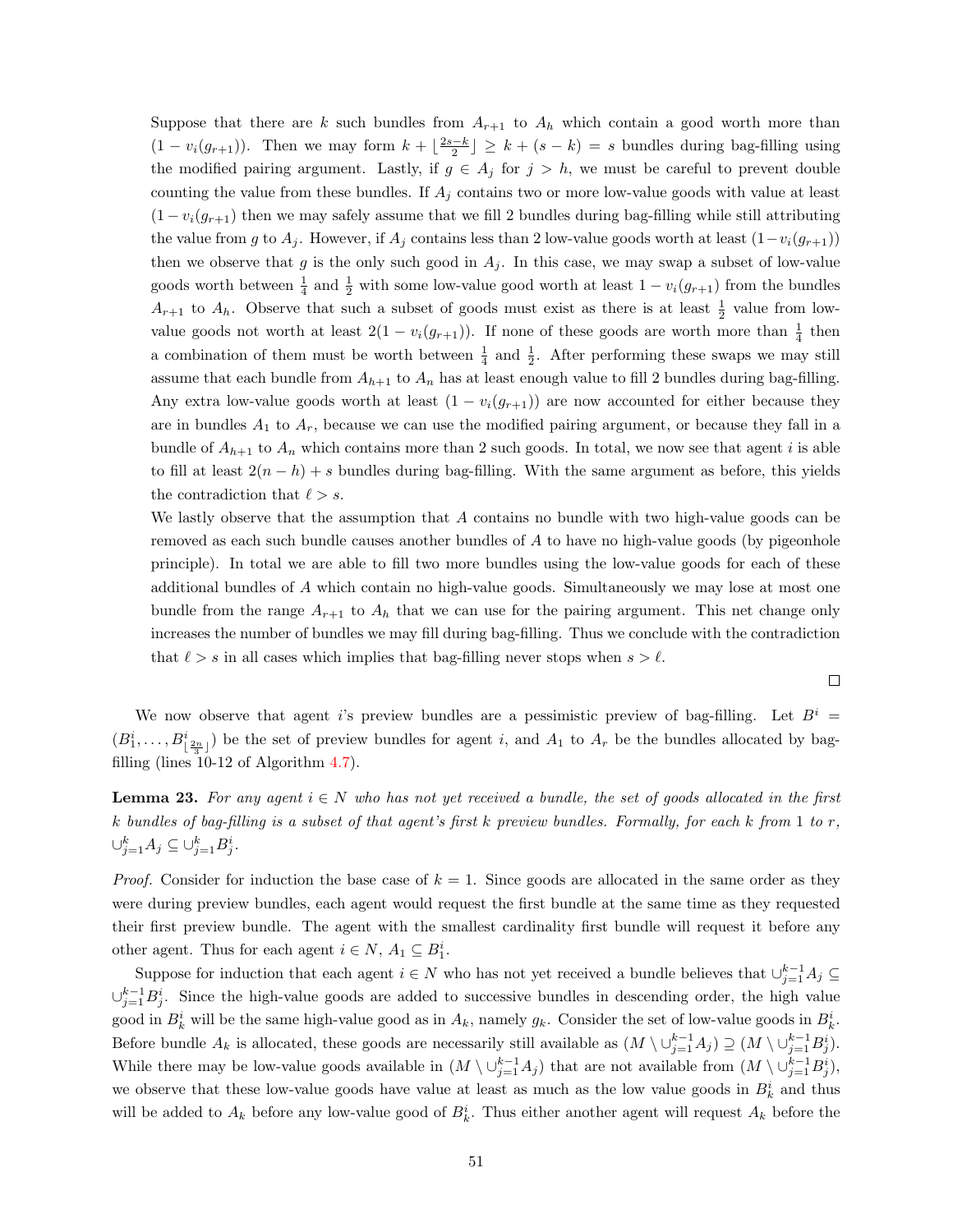last low-value good of  $B_k^i$  is added to  $A_k$  or agent i will request bundle  $A_k$  after the last low-value good of  $B_k^i$  has been added to  $A_k$ . As a result, either agent i will be allocated a bundle and thus be removed from the set of agents still without a bundle or  $\cup_{j=1}^k A_j \subseteq \cup_{j=1}^k B_j^i$ .  $\Box$ 

We note that the worst case (which leads to the most competition) in the previous lemma is when all agents have identical preferences. However, in this case, MMS necessarily exists. We now show how to combine Lemma [22](#page-53-2) and Lemma [23](#page-55-0) to prove that  $MMS<sub>3</sub><sup>2</sup>1$  exists.

## **Theorem 3.**  $(\frac{2}{3}, 1)$ -MMS exists and can be computed in polynomial time with an oracle for MMS.

Proof. Because of Lemma [3,](#page-14-3) we only focus on ordered instances. If we run the bag-filling algorithm, Lemma [23](#page-55-0) implies that at each step, the set of available goods includes the set of available goods as each agent had when they form preview bundles. Thus Lemma [22](#page-53-2) still applies as the arguments in each case still hold.

After bag-filling terminates it must be the case that  $s \geq \ell$ . Since there exists at least one agent who values  $g_h$  at least  $\frac{1}{2}$  by definition, we may give that agent the bundle  $\{g_{r+1}, g_h\}$ . Any agent who does not believe that  $g_h$  is worth at least  $\frac{1}{2}$  will believe that the allocated bundle has value at most  $\frac{3}{2}$ . Since  $s \geq \ell$ , we see that  $\lfloor \frac{s+\ell}{2} \rfloor \geq \ell$ . Thus, if we can repeat this process at least  $\ell$  times by allocating the first and last high-value goods together, then we will be able to satisfy  $\lfloor \frac{2n}{3} \rfloor$  bundles in total. However, suppose that after k steps, no remaining agent believes that  ${g_{r+k}, g_{h-k}}$  is worth at least 1. In this case, we may truncate the pool of high-value items by redefining some items to be low-value. At this point, the assumption that low-value goods are allocated in descending order will be violated, which may break the analysis of case 2 of Lemma [22](#page-53-2) if we resume bag-filling. In order to fix this, we instead perform another iteration of bag-filling, keeping fixed only the bundles allocated by pairing high-value goods. The analysis of Lemma [22](#page-53-2) will now hold as any bundle allocated with a single low-value good in this step had at most  $\frac{1}{2}$  value from low-value goods to the remaining agents. Because the set of high-value goods strictly decreases in size whenever we repeat this step, the algorithm will eventually terminate with an allocation that satisfies  $MMS<sub>3</sub><sup>2</sup>1$  on the ordered instance.

We observe that under the assumption that  $k_i = \text{MMS}_i$  for each agent, Algorithm [4.7](#page-26-1) finds a  $\text{MMS}_3^2$ 1 allocation. While this assumption is not polynomial, the rest of Algorithm [4.7](#page-26-1) runs in polynomial time. Thus a  $MMS<sub>3</sub><sup>2</sup>1$  allocation can be computed in polynomial time with an oracle for MMS values.  $\Box$ 

#### <span id="page-56-0"></span>C.2 Proof of Theorem [4](#page-28-0)

## **Theorem 4.** For  $n < 9$ , Algorithm [4.7](#page-26-1) computes a  $(\frac{2}{3}, 1)$ -MMS allocation in polynomial time.

*Proof.* We follow the steps of Algorithm [4.7;](#page-26-1) however, we scale the instance so that  $MMS_i = 1$ . By Lemma [5,](#page-15-1) we can apply valid reductions and guarantee that any agent allocated a bundle during these steps receives value at least  $v_i(A_i) \geq 1 \geq \text{MMS}_i^n$ . We next observe that by Lemma [3,](#page-14-3) unordering an allocation results in an allocation for the original instance where every agent receives at least as much value as in the ordered allocation. Therefore, we focus on ordered instances where no valid reduction is possible; that is,  $v_i(g_1) < 1$ ,  $v_i(\{g_n, g_{n+1}\})$  < 1, and  $v_i(M) = n$ . Observe that because  $v_i(g_n) \ge v_i(g_{n+1})$  and  $v_i(\{g_n, g_{n+1}\})$  < 1,  $v_i(g_{n+1}) < \frac{1}{2}$ . Thus there are at most *n* high-value goods.

Since the instance is ordered, relabeling the goods on line 7 and initializing bag B to contain the good  $g_1$  on line 9 guarantees that each time a bag is allocated, it contains at most one high-value good. This initialized bag cannot be allocated on its own because  $v_i(g_1) < 1$  for all  $i \in N'$ . Each good added to B from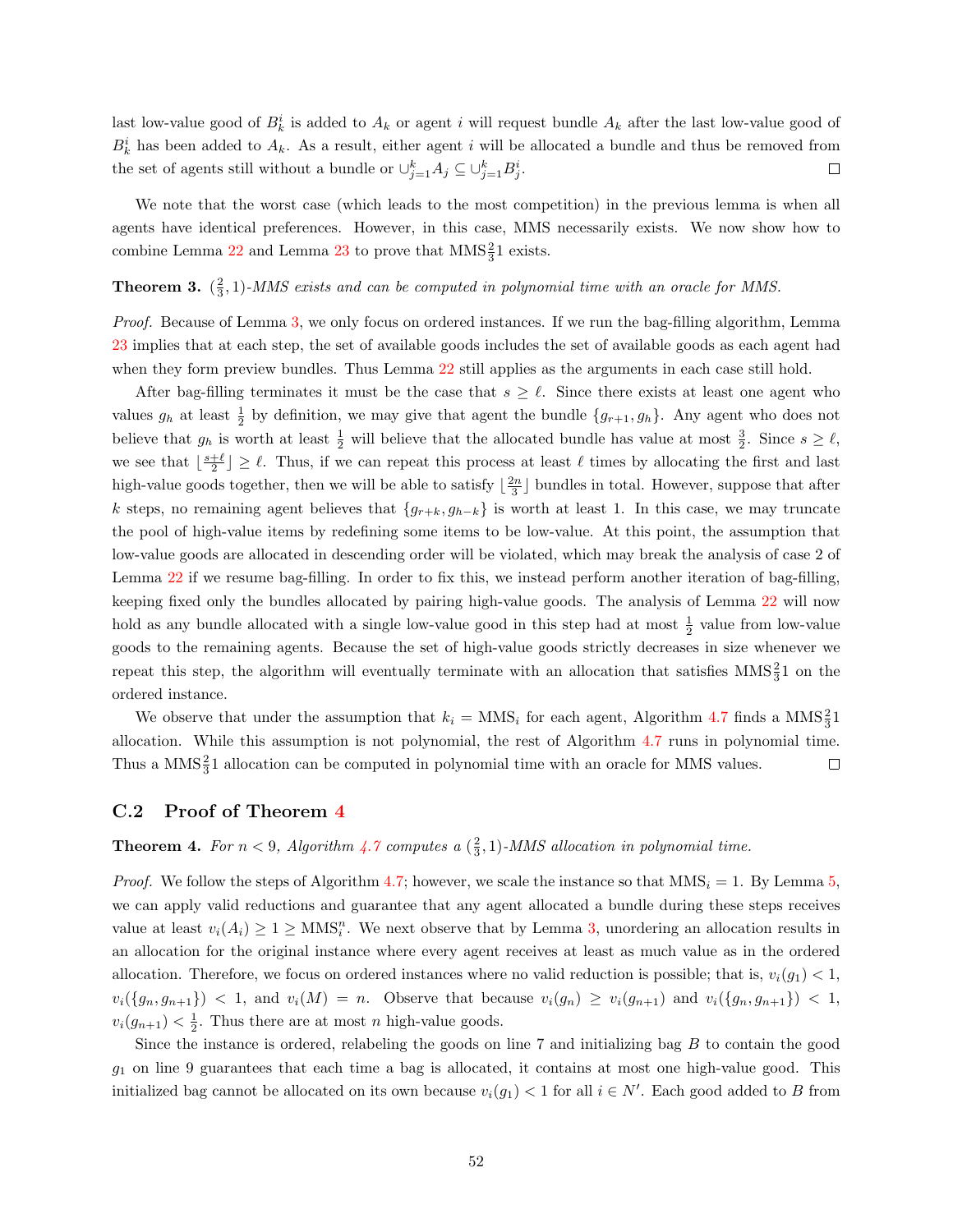L on line 11 has value less than  $\frac{1}{2}$  to all agent. Likewise,  $v_i(B) < 1$  for all agents before the last good is added to B. Thus any bundle allocated on line 12 has value at most  $\frac{3}{2}$  to all agents still in the market.

The bag-filling steps on lines 11 and 12 will continue to while there are sufficiently many low value goods to fill a bundle (this is checked on line 10). Suppose bag-filling stops after allocating  $r = \lfloor \frac{2n}{3} \rfloor - \ell$  bundles. Let agent i be an agent in  $N'$  with the maximum number of high-value goods. Since the instance is ordered, this means that agent *i* values  $g_1$  to  $g_h$  at least  $\frac{1}{2}$ . Under the original labeling of the goods at line 5, the first r items have been allocated in separate bags.

If  $\ell \leq 0$ , then the algorithm will terminate on line 18 resulting in an MMS $\frac{2}{3}1$  allocation. Suppose  $\ell > 0$ Since agent *i* values the allocated bundles at no more than  $\frac{3}{2}$ , agent *i* must value the remaining unallocated goods least  $n - \frac{3}{2}(\lfloor \frac{2n}{3} \rfloor - \ell) = (n - \frac{3}{2} \lfloor \frac{2n}{3} \rfloor) + \frac{3}{2}\ell \ge \frac{3}{2}\ell.$ 

If  $h < \lfloor \frac{2n}{3} \rfloor$ , then there are at most  $\ell$  unallocated high-value goods each of value at most 1. Thus the remaining low-value goods have total value at least  $\frac{\ell}{2}$ . If  $g_{r+1} \in H$  then agent i values  $g_{r+1}$  and the remaining low-value goods at least 1. If  $g_{r+1} \in L$ , then the remaining  $\frac{3\ell}{2}$  value is contained in low-value goods. Thus a subset of these goods can be allocated to agent i. In either case, allocating a bundle to agent i contradicts that bag-filling stopped. Consider the following cases which depend on h, s, and  $\ell$ .

- 1. Suppose  $\ell \geq 2s$ . Since the instance is ordered, the remaining  $(h r)$  high-value goods all have value at most  $v_i(g_{r+1})$ . For agent i, the remaining low-value goods have value at least  $\frac{3}{2}\ell - v_i(g_{r+1})(h-r) =$  $\frac{3}{2}\ell - v_i(g_{r+1})(s+\ell) \ge \frac{3}{2}\ell - v_i(g_{r+1})(\frac{3}{2}\ell) = \frac{3}{2}\ell(1 - v_i(g_{r+1})) \ge 1 - v_i(g_{r+1})$ . Thus agent i values  $g_{r+1}$ together with the remaining low-value goods at least 1. This contradicts that bag-filling stopped before agent i received a bundle.
- 2. Suppose  $\ell \leq s$ . In this case, we observe that some agent in the market has high-value for the first and last high-value goods  $g_1$  and  $g_h$  (after relabeling the goods on line 7). As in the proof of Theorem [3,](#page-26-0) all agents who agrees with this has at  $2\ell$  goods that they value at least  $\frac{1}{2}$ . Any agent who does not value  $\{g_1, g_h\}$  at least 1 may consider  $g_h$  as a low-value good in later iterations of bag-filling. We observe that if the set of high-value goods does not change (because some other agent values  $g_{h-1}$  at least  $\frac{1}{2}$ ) after undoing temporary allocations on line 17, then the set of allocated bundles in the next iteration of bag-filling will be identical to those allocated in the current round. While this may slow down the bag-filling procedure practically, it does not add more than a polynomial amount of work to the algorithm.
- 3. The remaining cases arise when  $s < \ell < 2s$ . We enumerate each case to show that they do not occur when  $n < 9$ . We consider cases as a tuple of the form  $(n, s, \ell)$  for clarity. Since  $n < 9$ , and  $s < \ell < 2s$ , there are 7 cases.

The cases  $(5, 2, 3)$ ,  $(7, 3, 4)$ , and  $(8, 3, 5)$  assume that no bundles are allocated during bag-filling. However, combining the facts that  $v_i(g) \le v_i(g_1) < 1$ , there are at most n high-value goods, and  $v_i(M) = n$ , there must be at least  $n - n(v_i(g_1)) \ge n(1 - v_i(g_1)) \ge 1 - v_i(g_1)$  value from low-value goods. Thus at least one bundle is allocated during bag-filling and these cases do not occur.

The cases  $(6, 2, 3)$  and  $(8, 3, 4)$  only occur if some remaining agent i believes there are n high-value goods. Since  $v_i({g_n, g_{n+1}}) < 1$  all low value goods are worth less than  $1 - v_i(g_n)$ . If  ${g_1, g_{n+1}}$  is worth value 1 to some agent, then the first bundle allocated was  $\{g_1, g_{n+1}\}\$ . In this case, the amount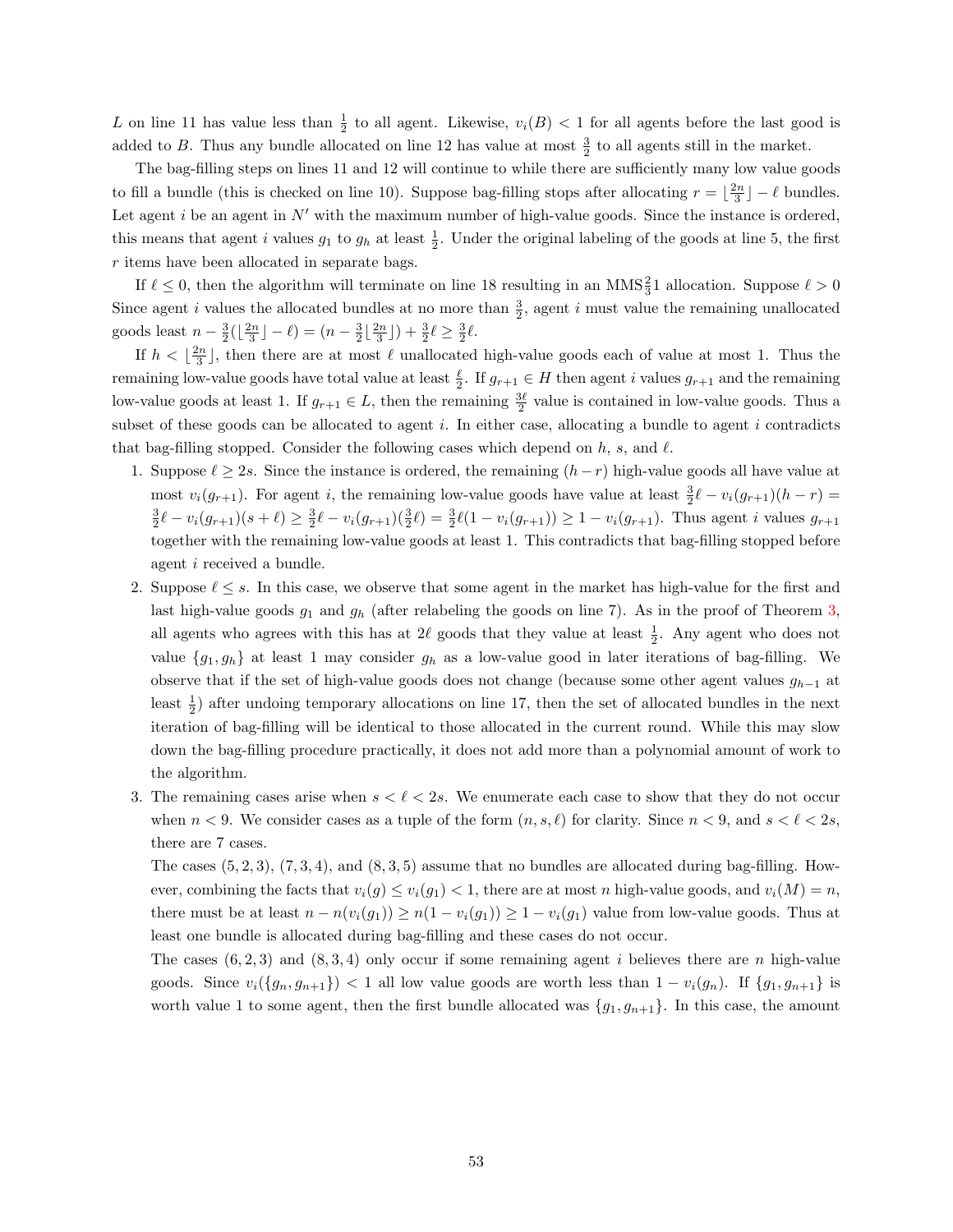of value remaining from low-value goods is at least:

$$
n - (v_i(g_1) + v_i(g_{n+1})) - \sum_{k=2}^{n} v_i(g_k)
$$
  
=  $n - (v_i(g_n) + v_i(g_{n+1})) - \sum_{k=1}^{n-1} v_i(g_k)$   
>  $n - 1 - \sum_{k=1}^{n-1} v_i(g_k)$   

$$
\geq (1 - v_i(g_2)) + (n - 2) - \sum_{k=1, k \neq 2}^{n-1} v_i(g_k)
$$
  
>  $(1 - v_i(g_2)) + (n - 2) - (n - 2)$   
>  $1 - v_i(g_2)$ 

If  ${g_1, g_{n+1}}$  is not worth 1 to any agent, then because low-value goods are added in descending order, the maximum value from low-value goods allocated in the first bundle is  $2(1 - v_i(g_1))$ . Thus the value remaining from low-value goods is at least:

$$
n - \sum_{k=1}^{n} v_i(g_k) - 2(1 - v_i(g_1))
$$
  
\n
$$
\geq (n-2) - \sum_{k=2}^{n-1} v_i(g_k) + (1 - v_i(g_1)) + (1 - v_i(g_n))
$$
  
\n
$$
- 2(1 - v_i(g_1))
$$
  
\n
$$
\geq (n-2) - \sum_{k=2}^{n-1} v_i(g_k)
$$
  
\n
$$
= (1 - v_i(g_2)) + (n-3) - \sum_{k=3}^{n-1} v_i(g_k)
$$
  
\n
$$
\geq (1 - v_i(g_2)) + (n-3) - (n-3)
$$
  
\n
$$
= 1 - v_i(g_2)
$$

In either case, there is at least enough value from low-value goods to fill another bundle during bagfilling contradicting that bag-filling stopped. Thus the cases  $(6, 2, 3)$  and  $(8, 3, 4)$  do not occur. The remaining two cases are  $(7, 2, 3)$  and  $(8, 2, 3)$ . In these cases, there are  $n - 1$  high-value goods. We observe that the amount of value from low-value goods in these cases is at least: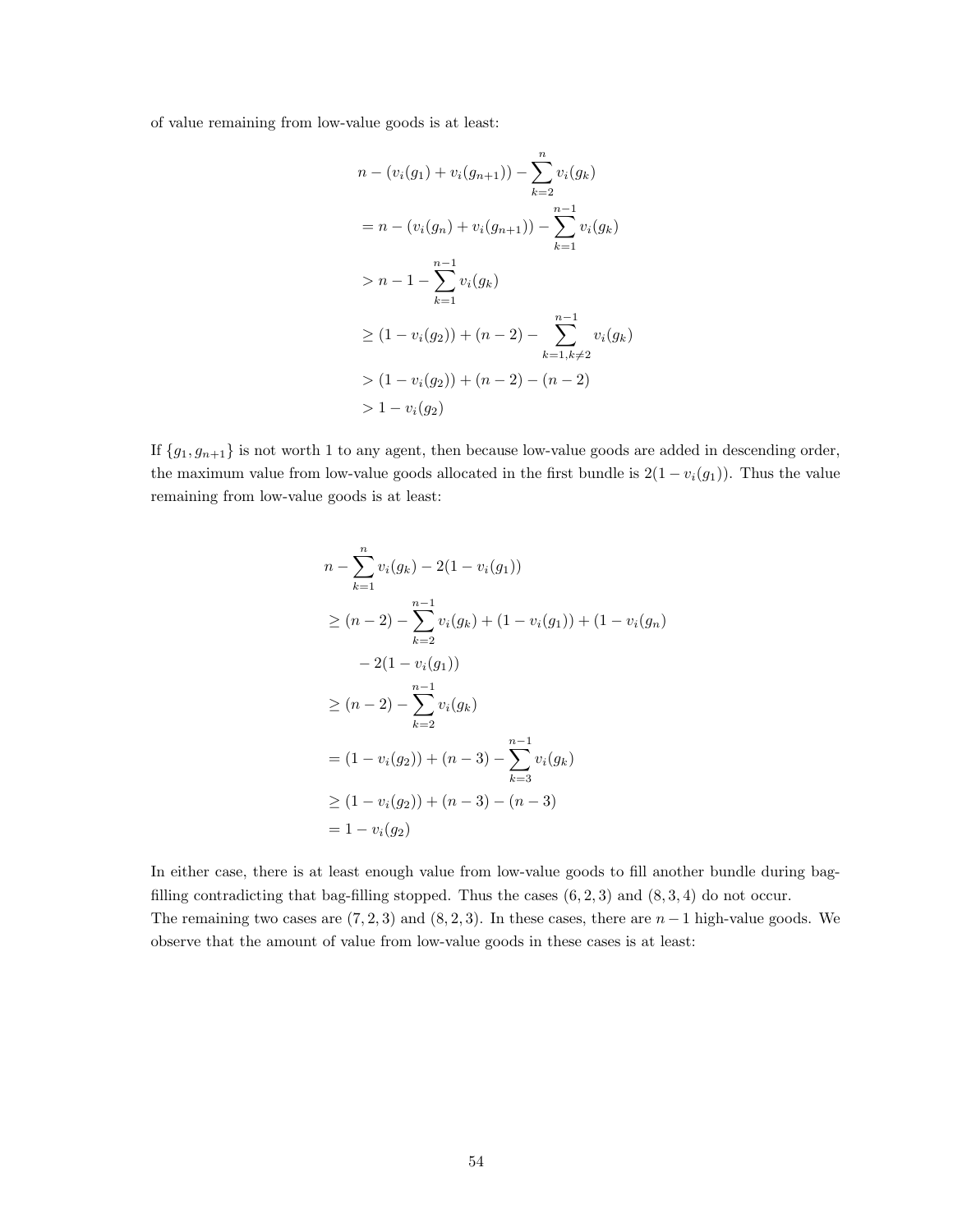$$
n - \sum_{k=1}^{n-1} v_i(g_k)
$$
  
\n
$$
\geq 1 + (n - 1) - v_i(g_1) - v_i(g_2) - v_i(g_3) - \sum_{k=4}^{n-1} v_i(g_k)
$$
  
\n
$$
= 1 + (1 - v_i(g_1)) + (1 - v_i(g_2)) + (1 - v_i(g_3))
$$
  
\n
$$
+ (n - 4) - \sum_{k=4}^{n-1} v_i(g_k)
$$
  
\n
$$
> 1 + (1 - v_i(g_1)) + (1 - v_i(g_2)) + (1 - v_i(g_3))
$$
  
\n
$$
+ (n - 4) - (n - 4)
$$
  
\n
$$
> (\frac{3}{2} - v_i(g_1)) + (\frac{3}{2} - v_i(g_2)) + (1 - v_i(g_3))
$$

Since the first two bundles have total value at most  $\frac{3}{2}$ , there is at least enough value to fill the first two bundles and still have enough low-value goods to fill a third bundle. This contradicts that only one or two bundles were filled during bag-filling (based on the cases). Thus neither cases  $(7, 2, 3)$  nor  $(8, 2, 3)$ occur.

 $\Box$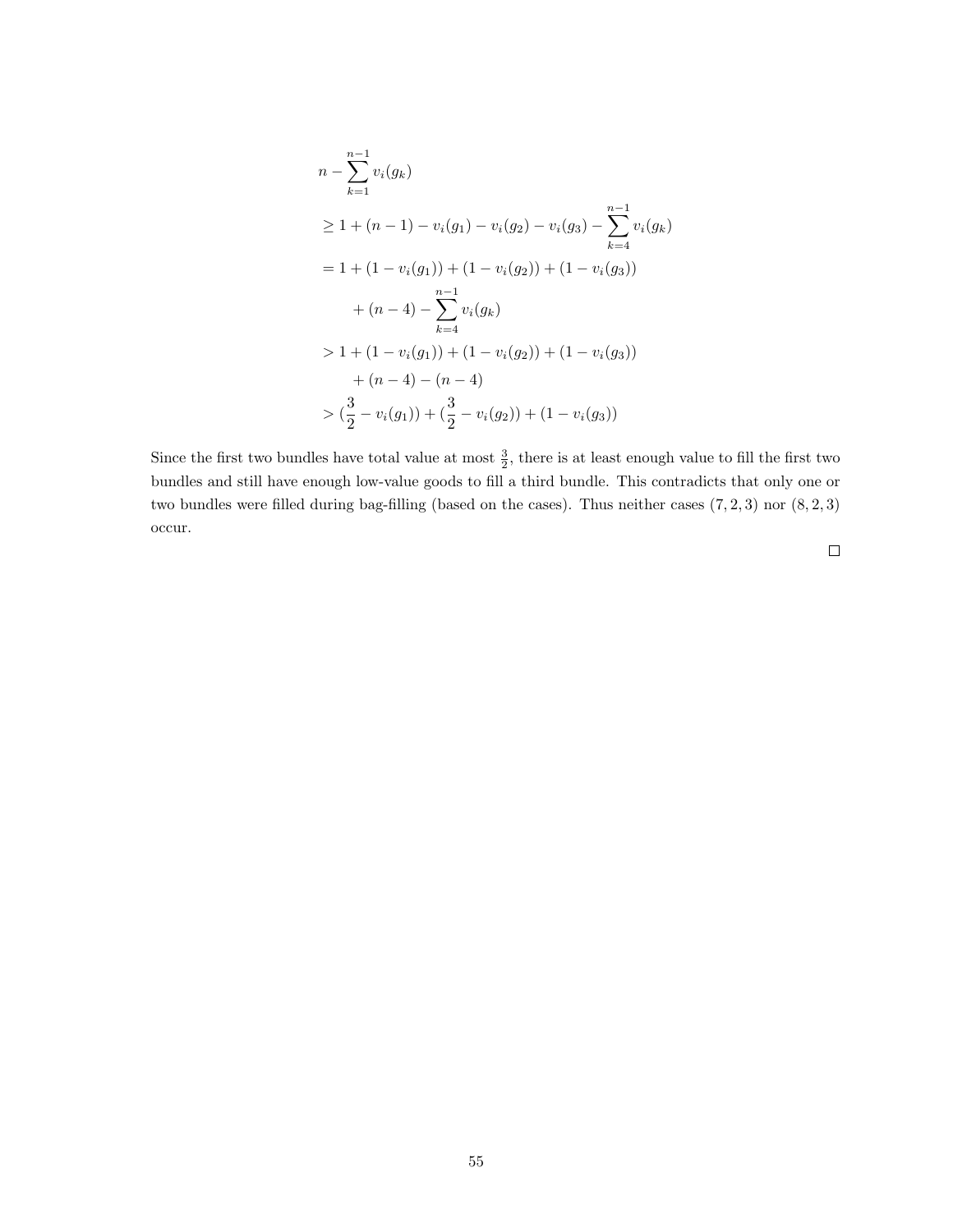## <span id="page-60-0"></span>D Optimal-MMS Fails for Chores

We begin with the generalized version of Theorem [5.](#page-34-2) We observe that when  $d = \lfloor \frac{n}{2} \rfloor$  the following theorem becomes Theorem [1.](#page-18-2)

**Theorem 8.** For any  $n \geq 4$  and any  $d \leq \lfloor \frac{n}{2} \rfloor$ , there exists an instance with  $O(dn)$  chores where any optimal-MMS allocation guarantees at most  $\lceil \frac{n}{d} \rceil + 1$  agents their MMS value.

Our construction is broken into three components: a tensor  $S$ , a tensor  $T$ , and  $d$  groups of agents. The entries of tensor S are chosen such that equi-partitions of the entries correspond to a set of slices of S. An equi-partition is a partition of the entries of a tensor where each set of the partition has the same sum. Here, all equi-partitions refer to n-partitions. Tensor  $T$  provides perturbation so that the only equi-partitions of  $S + T$  are aligned slices.

All tensors in our construction are order d with dimensions  $(n \times n \times ... \times n)$ .<sup>[12](#page-1-0)</sup> We say that tensor S is indexed by a d-tuple  $(x_1, \ldots, x_d)$  corresponding to entry  $S[x_1, \ldots, x_d]$  or  $S_{x_1, \ldots, x_d}$  for short. The  $(d-1)$ -order slices of tensor S along dimension j are given by  $S_j(1)$  to  $S_j(n)$  where  $S_j(i) = \{S_{x_1...x_d} | x_j = i\}$ . We also define  $S_{i;x_j=k}$  to be the entry where all indices are i except index  $x_j = k$ . For example,  $S_{i;x_1=n} = S_{nii...i}$ . Tensor addition is entry-wise  $((S+T)_{x_1,x_2,...,x_d}=S_{x_1,x_2,...,x_d}+T_{x_1,x_2,...,x_d})$ . Unless otherwise specified, the entries of a tensor have value 0.

Figure [9a](#page-18-1) depicts the indexing of an order 3 tensor with dimensions  $(6 \times 6 \times 6)$ . Figure [9b](#page-18-1) illustrates the distinct sets of slices of such a tensor. Lastly, Figure [9c](#page-18-1) depicts the non-zero entries of tensors S and T in our construction when  $n = 6$  and  $d = 3$ .

**Construction of Tensor** S. Let S be an order d tensor whose non-zero entries are as follows:

- For  $1 \le i < n$  and  $j \in [d]$ ,  $S_{ii...i} = -\frac{d^{n-i}-1}{d^{n-i}}$
- For  $1 \le i < n$  and  $j \in [d]$ ,  $S_{i,x_j=n} = -\frac{1}{d-1} \cdot \frac{1}{d^{n-i}}$ <br>•  $S_{nn...n} = -1 + \sum_{i=1}^{n-1} \frac{1}{d-1} \cdot \frac{1}{d^{n-i}}$
- 

<span id="page-60-1"></span>**Lemma 24.** Each  $(d − 1)$ -order slice  $S_i(j)$  has sum  $-1$ .

*Proof.* Consider the non-zero entries within slice  $S_j(i)$ . First when  $i \neq n$ , the only non-zero entries of  $S_j(i)$ are  $S_{ii...i}$  and  $S_{i;x_k=n}$  for each  $k \neq j$ . Thus:

$$
\sum_{x \in S_j(i)} x = S_{ii...i} + \sum_{k \neq j}^{d} S_{i; x_k = n}
$$
\n
$$
= -\frac{d^{n-i} - 1}{d^{n-i}} + \sum_{k \neq j}^{d} -\frac{1}{d-1} \cdot \frac{1}{d^{n-i}}
$$
\n
$$
= -\left(\frac{d^{n-i} - 1}{d^{n-i}} + (d-1)\frac{1}{d-1} \cdot \frac{1}{d^{n-i}}\right)
$$
\n
$$
= -\left(\frac{d^{n-i} - 1}{d^{n-i}} + \frac{1}{d^{n-i}}\right)
$$
\n
$$
= -1
$$

 $12$ When referring to a tensor, the "order" is the number of dimensions that the tensor is embedded in. The "dimensions" of a tensor, however, refers to the number of entries along each axis, similar to the dimensions of a matrix.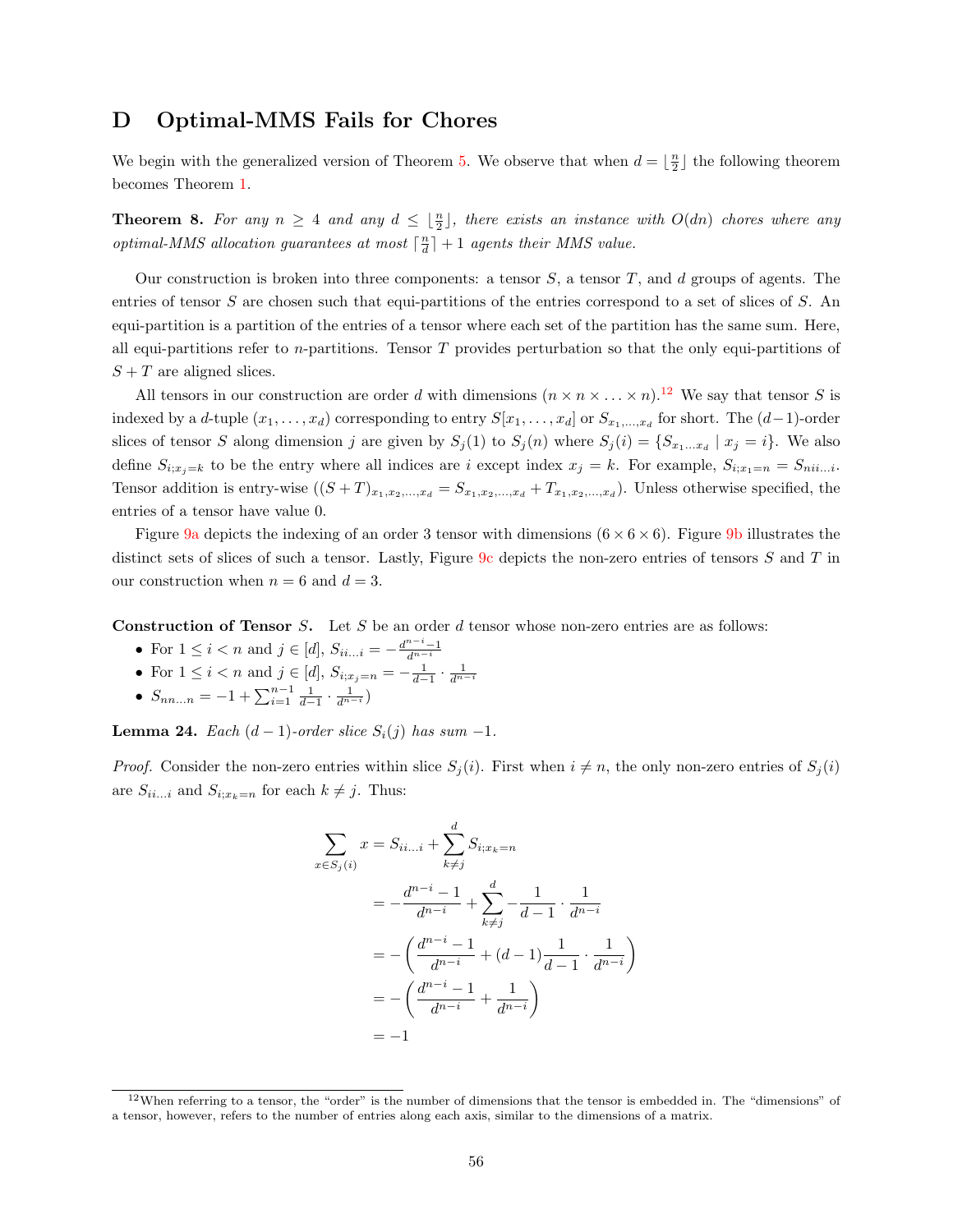When  $i = n$ , the non-zero entries of slice  $S_j(i)$  are  $S_{nn...n}$  and  $S_{k:x_j=n}$  for each  $k \neq n$ . Thus:

$$
\sum_{x \in S_j(n)} x = S_{nn...n} + \sum_{k \neq n}^{n} S_{k;x_j=n}
$$
  
= -1 +  $\sum_{i=1}^{n-1} \frac{1}{d-1} \cdot \frac{1}{d^{n-i}} + \sum_{k=1}^{n-1} -\frac{1}{d-1} \cdot \frac{1}{d^{n-k}}$   
= -1

The combinatorial structure of S has a few other desirable properties. First observe that the entries on the main diagonal  $(S_{ii...i})$  all have value less than  $-\frac{1}{2}$ . When considering equi-partitions of the entries of S, these entries must all be included in separate sets. Furthermore, the entries off the main diagonal increase when approaching  $S_{nn...n}$  in such a way that all d of the entries with value  $-\frac{1}{d-1} \cdot \frac{1}{d^{n-i}}$  are required to account for a single entry with value  $-\frac{1}{d-1} \cdot \frac{1}{d^{n-(i+1)}}$ .

<span id="page-61-0"></span>**Lemma 25.** The sets of slices  $\{S_{j_1}(1), S_{j_2}(2), \ldots, S_{j_n}(n)\}$  are the only equi-partitions equi-partition of the non-zero entries of S.

*Proof.* Lemma [24](#page-60-1) implies that a set of slices of the form  $\{S_{j_1}(1), S_{j_2}(2), \ldots, S_{j_n}(n)\}\)$  forms an equi-partition. In order to show that these equi-partitions are unique, consider the set which contains  $S_{11...1}$ . Since  $-1$  +  $S_{11...1} = -\frac{1}{d^{n-1}} > -\frac{1}{d-1} \cdot \frac{1}{d^{n-2}}$ . Thus the only entries which can be included with  $S_{11...1}$  are of the form  $-\frac{1}{d-1}\cdot\frac{1}{d^{n-1}}$ . Importantly,  $d-1$  of these entries uniquely identify a  $(d-1)$ -order slice  $S_{j_1}(1)$  where  $S_{1;x_{j_1}=n}$ is the missing entry with value  $-\frac{1}{d-1} \cdot \frac{1}{d^{n-1}}$ .

By induction, with a similar argument at each step, each successive entry on the main diagonal must be included in a set which corresponds exactly to a slice  $S_{j_i}(i)$ .  $\Box$ 

Construction of Tensor T. In Lemma [25,](#page-61-0) the slices of S are not necessarily aligned slices. For example, in the case of three dimensions, the first slice might be frontal while the second one might be vertical. Since all slices have the same sum, there is no reason an agent wouldn't compute MMS by taking slices at random. In order to rectify this, we construct tensor T so that equi-partitions of  $S + T$  correspond only to aligned slices.

Let tensor  $T$  be an order  $d$  tensor with non-zero values as follows:

- For  $1 \leq i < n-1$ ,  $j \in [d]$ ,  $T_{i;x_j=n} = r_{ij}$
- For  $1 \leq i < n-1$ ,  $j \in [d]$ ,  $T_{i:x_i=i+1} = -u_{ij}$
- For  $j \in [d]$ ,  $T_{n-1;x_j=n} = -x_j$
- $T_{nn...n} = -z_1$

Where

 $r_{ij} = \epsilon^{d(n-1)-di-j+1}$ 

$$
\bullet \ \ u_{1j}=r_{1j}
$$

- $u_{ij} = \frac{1}{d-1} \left( \sum_{k\neq j}^d -u_{i-1,k} \right) + \frac{d-2}{d-1} u_{i-1,j} + r_{ij} \approx r_{ij}$ •  $x_j = u_{n-1,j} - r_{n-1,j}$
- $z_j = \left( \sum_{i=1}^{n-2} r_{ij} \right) x_j$

It is important to observe that the entries of T are all proportional to powers of a very small  $\epsilon$  term. While some of these values are positive, the positive entries only occur in indices where S has negative value. Thus if  $\epsilon$  is small enough,  $S + T$  has only non-positive values. Another important observation is that the slices of  $T$  all have sum 0.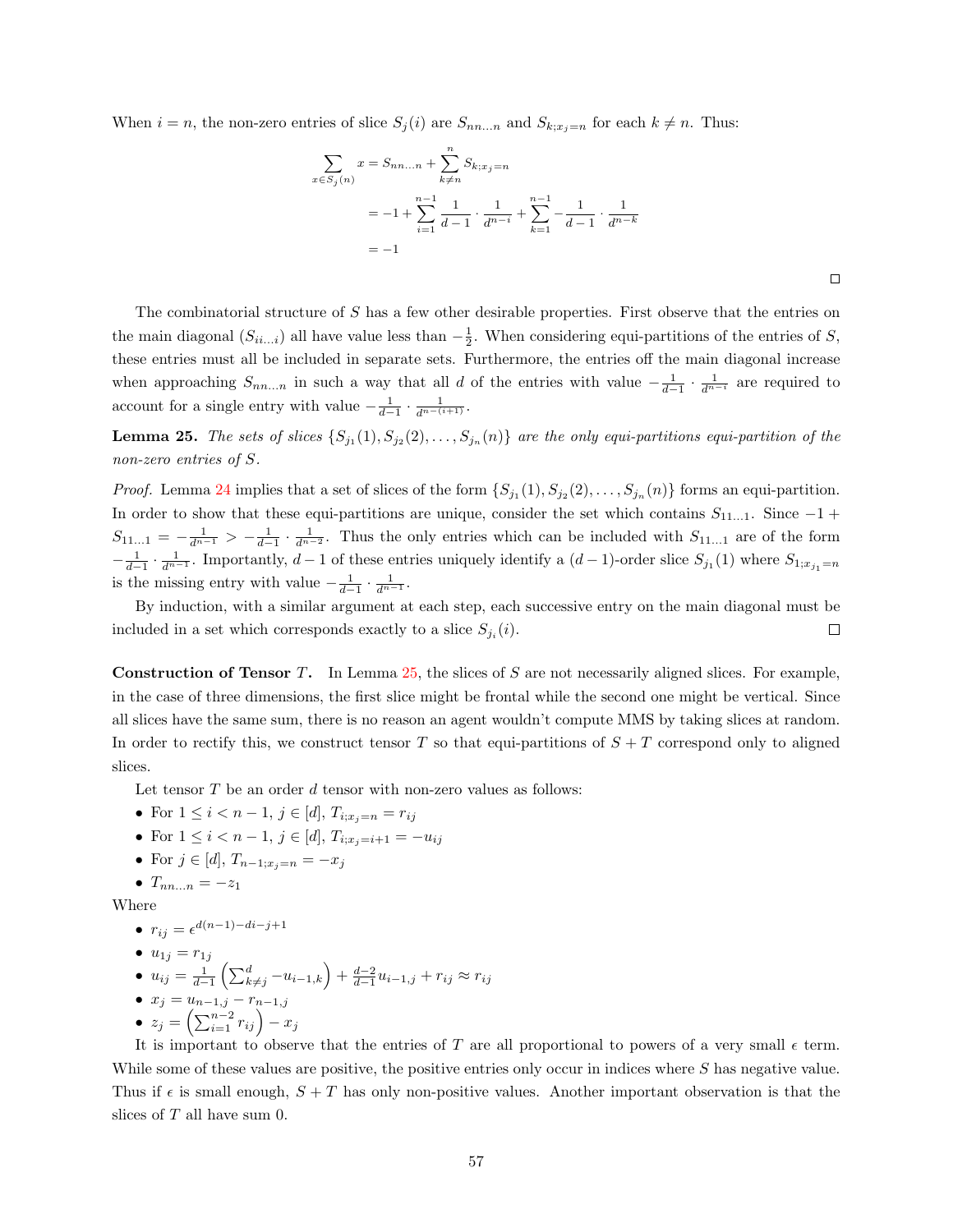<span id="page-62-0"></span>**Lemma 26.** Each  $(d-1)$ -order slice  $T_i(i)$  has sum 0.

*Proof.* We first address the case of  $i = 1$ . Slice  $T_j(1)$  contains the non-zero entries  $T_{1,x_k=n}$  for each  $k \neq j$ and  $T_{1;x_k=2}$  for each  $k \neq j$ . For each  $k \neq j$ , the entry  $T_{1;x_k=n} = r_{1j}$  and  $T_{1;x_k=2} = -u_{1j}$ . Since  $-u_{1j} = r_{1j}$ the sum of these two entries is 0. Adding over all  $k \neq j$  yields that the first slice (independent of j) has sum 0.

Now consider slice  $T_j(i)$  for  $1 < i < n-1$ . The non-zero entries of T in this slice are  $T_{i;x_k=n}$  and  $T_{i;x_k=i+1}$ for  $k \neq j$  and  $T_{i-1;x_j=i}$ . Adding these entries together yields:

$$
\sum_{x \in T_j(i)} x
$$
\n
$$
= \sum_{k \neq j}^{d} T_{i; x_k = i+1} + \sum_{k \neq j}^{d} T_{i; x_k = n} + T_{i-1; x_j = i}
$$
\n
$$
= \sum_{k \neq j}^{d} (-u_{ik}) + \sum_{k \neq j}^{d} (r_{ik}) - u_{i-1, j}
$$
\n
$$
= \sum_{k \neq j}^{d} - \left( \frac{1}{d-1} \left( \sum_{l \neq k}^{d} -u_{i-1, l} \right) + \frac{d-2}{d-1} u_{i-1, k} + r_{ik} \right)
$$
\n
$$
+ \sum_{k \neq j}^{d} (r_{ik}) - u_{i-1, j}
$$
\n
$$
= \sum_{k \neq j}^{d} \left( \frac{1}{d-1} \left( \sum_{l \neq k}^{d} u_{i-1, l} \right) - \frac{d-2}{d-1} u_{i-1, k} - r_{ik} \right)
$$
\n
$$
+ \sum_{k \neq j}^{d} (r_{ik}) - u_{i-1, j}
$$
\n
$$
= \sum_{k \neq j}^{d} \left( \frac{1}{d-1} \left( \sum_{l \neq k}^{d} u_{i-1, l} \right) - \frac{d-2}{d-1} u_{i-1, k} \right) - u_{i-1, j}
$$
\n
$$
= \frac{1}{d-1} \left( \sum_{k \neq j}^{d} \sum_{l \neq k}^{d} (u_{i-1, l}) - (d-2) \sum_{k \neq j}^{d} (u_{i-1, k}) \right) - u_{i-1, j}
$$
\n
$$
= \frac{1}{d-1} ((d-1)(u_{i-1, j})) - u_{i-1, j} = 0
$$

The last step follows because each of the  $(d-1)$  summations (for each  $k \neq j$ ) adds a single  $u_{i-1,j}$  term. For each  $k \neq j$ ,  $(d-2)$  of the summations (all but  $l = k$  of the  $(d-1)$  inner summations) add a  $u_{i-1,k}$  term.

We next address the case where  $i = n - 1$ . In this case, we observe that  $i + 1 = n$  so the only entries in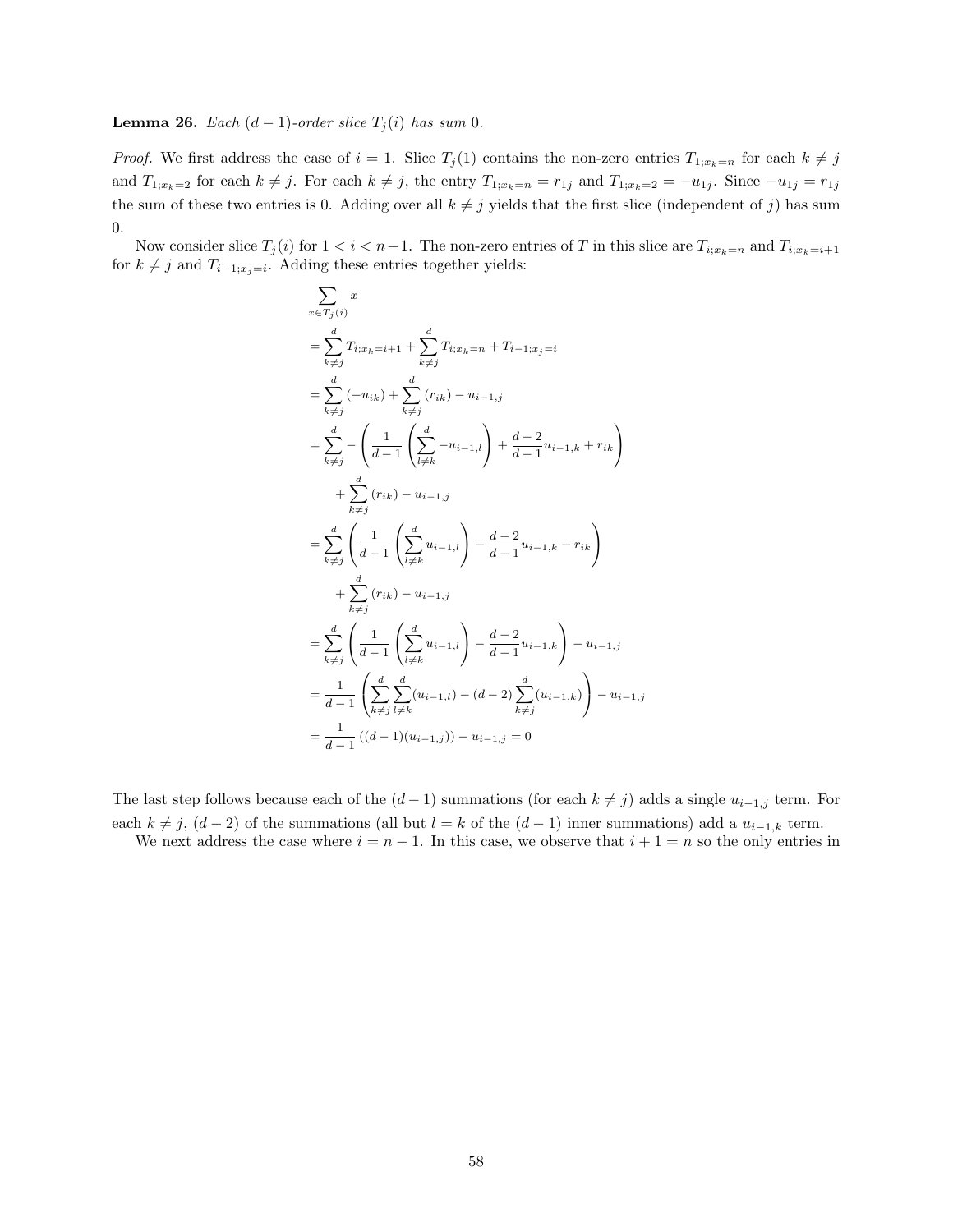this slice are  $T_{n-1;x_k=n}$  for  $k \neq j$  and  $T_{n-2;x_j=n-1}$ . Adding these entries together yields:

$$
\sum_{x \in bi T_j(n-1)} x
$$
\n
$$
= \sum_{k \neq j} T_{n-1; x_k = n} + T_{n-1; x_j = n-1}
$$
\n
$$
= \sum_{k \neq j} (-x_k) - u_{n-2, j}
$$
\n
$$
= \sum_{k \neq j} (-u_{n-1,k} - r_{n-1,k}) + u_{n-2, j}
$$
\n
$$
= \sum_{k \neq j} \left( \left( \frac{1}{d-1} \left( \sum_{l \neq k}^{d} -u_{n-2,l} \right) + \frac{d-2}{d-1} u_{i-2,k} + r_{n-1,k} \right) - r_{n-1,k} \right) - u_{n-2, j}
$$
\n
$$
= \sum_{k \neq j} \left( \frac{1}{d-1} \left( \sum_{l \neq k}^{d} u_{n-2,l} \right) - \frac{d-2}{d-1} u_{i-2,k} \right) - u_{n-2, j}
$$
\n
$$
= \frac{1}{d-1} \left( \sum_{k \neq j}^{d} \sum_{l \neq k}^{d} (u_{n-2,l}) - (d-2) \sum_{k \neq j}^{d} (u_{i-2,k}) \right) - u_{n-2, j}
$$
\n
$$
= \frac{1}{d-1} ((d-1)(u_{n-2,j})) - u_{n-2,j} = 0
$$

We last address the case where  $i = n$ . In this case, the non-zero entries in this slice are  $T_{i;x,j=n}$  for each  $i \in [n-2], T_{n-1;x_j=n}$ , and  $T_{nn...n}$ . Adding these entries together yields:

$$
\sum_{x \in T_j(n)} x = \sum_{k=1}^{n-2} T_{k;x_j=n} + T_{n-1;x_j=n} + T_{nn...n}
$$

$$
= \sum_{k=1}^{n-2} (r_{kj}) - x_j - z_1
$$

If  $j = 1$  then the term  $\sum_{k=1}^{n-2} (r_{kj}) - x_j = z_1$  so this trivially sums to 0. If  $j \neq 1$ , then we first observe that the sum of all entries of T is 0 by adding the sums of the slices  $\{T_1(1), T_1(2), \ldots, T_1(n)\}$ . Since  $\sum_{i=1}^n \sum_{x \in T_j(i)} x = 0$  and  $\sum_{k=1}^{n-1} \sum_{x \in T_j(k)} x = 0$ , subtracting the two equations gives  $\sum_{x \in T_j(n)} = 0$ .  $\Box$ 

Combining Lemmas [25](#page-61-0) and [26](#page-62-0) together immediately shows that any set of aligned slices of  $(S+T)$  forms an equi-partition of the non-zero entries where each set has sum −1. We now show that these partitions are unique. For intuition, the key point in our construction is that  $(d-1)$  of the  $T_{i,x_j=i+1}$  terms all lie in the same slice  $T_j(i)$ . Once j has been chosen for  $T_j(1)$  the extra term  $T_{1;x_j=2}$  lies in slice  $T_j(2)$ .

#### <span id="page-63-0"></span>**Lemma 27.** The only equi-partitions of the non-zero entries of  $(S + T)$  correspond to aligned slices.

*Proof.* First observe that if  $\epsilon$  is sufficiently small then the structure of Lemma [25](#page-61-0) still holds. Consider first the set of an equi-partition which contains  $(S+T)_{11...1}$ . In order for this set to have value  $-1$ , it must have  $(d-1)$  of the entries which receive  $-\frac{1}{d-1} \cdot \frac{1}{d^{n-1}}$  value from S. Again, selecting  $(d-1)$  of these uniquely characterizes a slice  $(S+T)_i(1)$ . Observe that these entries have positive perturbations from T corresponding to  $r_{1k}$  for each  $k \neq j$ . In order for these perturbations to be offset so that the set containing  $(S+T)_{11...1}$  has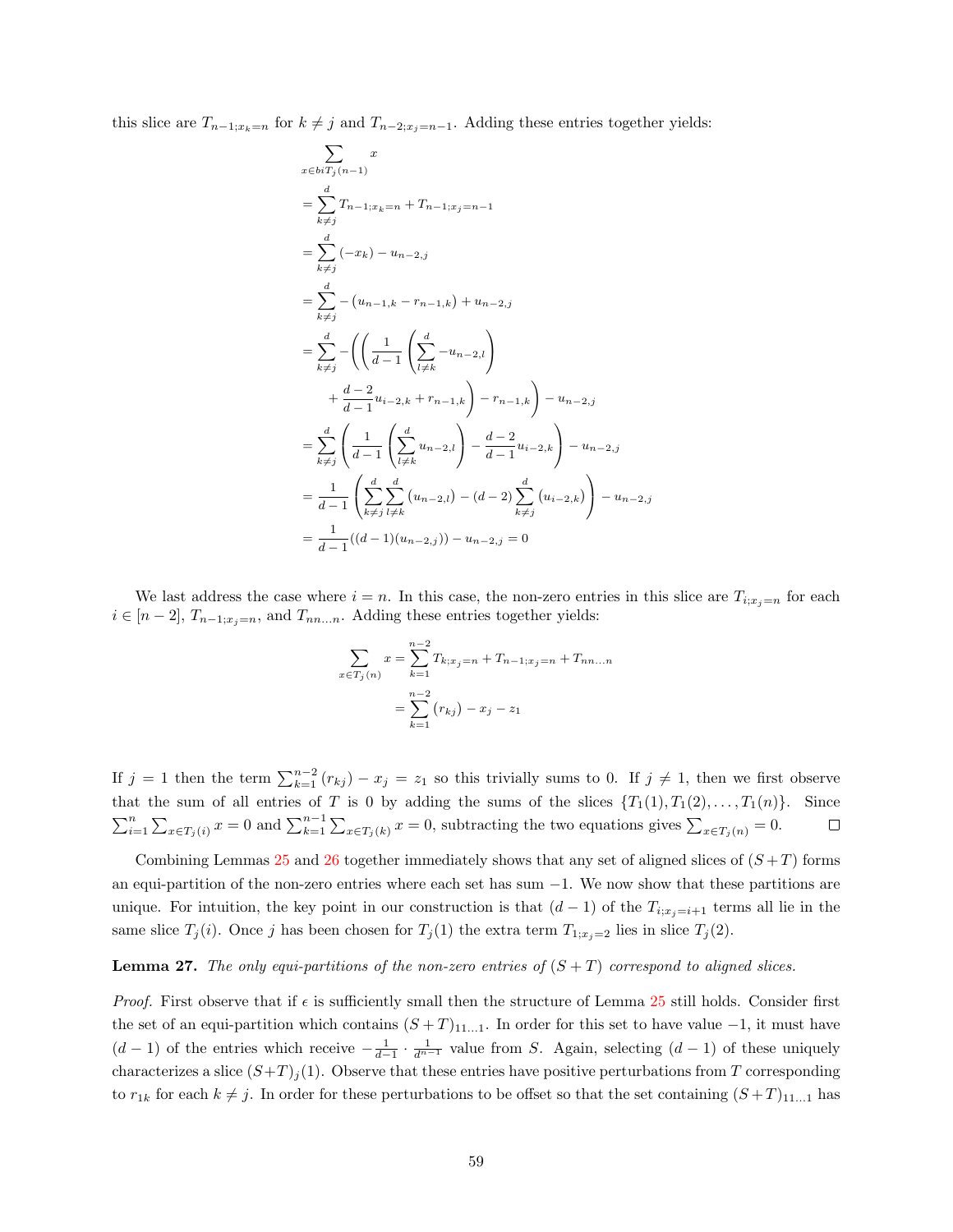sum –1, the corresponding entries with values  $-u_{1k}$  for  $k \neq j$  must be included in this set. These entries correspond exactly to the slice  $(S+T)_j(1)$ .

As in the proof of Lemma [25,](#page-61-0) we observe that the entries on the main diagonal  $(S+T)_{ii...i}$  must be in separate sets. Likewise, because  $\epsilon$  is small, a similar argument enforces that  $(d-1)$  of the entries with value  $-\frac{1}{d-1}\cdot\frac{1}{d^{n-i}}$  must be included in this set. We address the positive perturbations (from T) of these entries by induction. Observe that the smallest perturbations from  $T$  occur in the earliest slices  $((1, 1) = \arg \max_{i,j} -r_{ij})$ . Note also that  $(-u_{1j}, r_{ij})$  is the only pair of perturbations from T which are excluded from slice  $(S+T)_j(1)$ . A similar argument for slice  $(S+T)_j(1)$  holds for slice  $(S+T)_j(2)$ : in order for the set containing  $(S + T)_{22...2}$  to have value  $-1$ , it must also have  $(d - 1)$  entries with the  $r_{2k}$ perturbations from T. Since  $\epsilon^2 \ll \epsilon$ , each  $r_{2k}$  entry can only be offset with entries with perturbation  $-u_{2k}$ . (All but one of the smaller perturbation entries have already been assigned to slice 1.) However, by Lemma [26,](#page-62-0) we see that adding together all  $k \neq l$  entries of the form  $r_{2k}$  and  $-u_{2k}$  leaves value  $-u_{1l}$  (since  $-u_{1l} + \sum_{k=1}^d -u_{2k} + \sum_{k=1}^d r_{2k} = 0$ . Observe that only a single entry of the form  $-u_{1l}$  is available: notably  $-u_{1j}$ . Thus the set which contains  $(S+T)_{22...2}$  corresponds to the slice  $(S+T)_{j}(2)$ .

By induction on this same argument we see that each set containing the entry  $(S+T)_{ii...i}$  for  $1 \le i \le n$ must correspond to a slice  $(S+T)_j(i)$  for some fixed j (after j is chosen for the first slice). We conclude this proof by observing that the remaining entries all lie in the last slice  $(S + T)<sub>i</sub>(n)$  and have total sum −1 by Lemmas [25](#page-61-0) and [26.](#page-62-0)  $\Box$ 

With the details of  $S$  and  $T$ , we are now ready to prove the main theorem. We restate it here for convenience.

**Theorem 8.** For any  $n \geq 4$  and any  $d \leq \lfloor \frac{n}{2} \rfloor$ , there exists an instance with  $O(dn)$  chores where any optimal-MMS allocation guarantees at most  $\lceil \frac{n}{d} \rceil + 1$  agents their MMS value.

*Proof.* Lemma [27](#page-63-0) implies that there are d unique equi-partitions of the entries of  $(S+T)$ . We group agents arbitrarily into d groups of size at least 2 and at most  $\lceil \frac{n}{d} \rceil$  each. We next show how to perturb  $(S + T)$ for each group so that each group has a unique equi-partition. Furthermore, we enforce that the only entry with positive perturbation for all agents is the last entry on the main diagonal. Let  $P<sup>j</sup>$  be an order d tensor with non-zero values as follows:

- For  $1 \leq i < n$ ,  $P_{i;x_j=n}^j = -\tilde{\epsilon}$
- $P_{nn...n}^{j} = (n-1)\tilde{\epsilon}$

The entry where  $P^j$  is positive correspond to entries where  $(S+T)$  has negative value. Thus  $(S+T+P^j)$ has only non-positive entries if  $\tilde{\epsilon}$  is sufficiently small. Observe that the slices  $\{(S+T+P<sup>j</sup>)<sub>j</sub>(1), (S+T+P<sup>j</sup>)<sub>j</sub>(1), (S+T+P<sup>j</sup>)<sub>j</sub>(1), (S+T+P<sup>j</sup>)<sub>j</sub>(1), (S+T+P<sup>j</sup>)<sub>j</sub>(1), (S+T+P<sup>j</sup>)<sub>j</sub>(1), (S+T+P<sup>j</sup>$  $P^{j}(2), \ldots, (S+T+P^{j})_{j}(n)$  form an equi-partition of the entries of  $(S+T+P^{j})$  as  $P^{j}$  has non-zero values only in the last slice  $(S+T+P<sup>j</sup>)<sub>j</sub>(n)$  and the total sum of its non-zero entries is 0. If  $\tilde{\epsilon}$  is sufficiently small (so that the structure of  $S + T$  dominates when creating an equi-partition), then none of the other sets of slices of  $(S+T+P<sup>j</sup>)$  forms an exact equi-partition as every slice except for the last contains exactly one of the  $\tilde{e}$  perturbations.

We now create an instance  $I = \langle N, M, V \rangle$  where M contains one good for each non-zero entry of  $(S+T)$ . Agents in group j value the goods according to the values of  $(S+T+P<sup>j</sup>)$ . Since every agent is able to form an equi-partition of the entries of their valuation tensor, all agents have  $MMS_i = -1$ . By allocating goods according to slices, each agent receives  $(-1 - \tilde{\epsilon})$  value which implies the optimal-MMS constant is at most  $(-1 - \tilde{\epsilon})$ . Since  $\tilde{\epsilon}$  is very small, the only way all agents can receive at most  $-1 - \tilde{\epsilon}$  value is if the chores are allocated according to aligned slices (Lemma [27\)](#page-63-0). Under this allocation, at most one group and a single